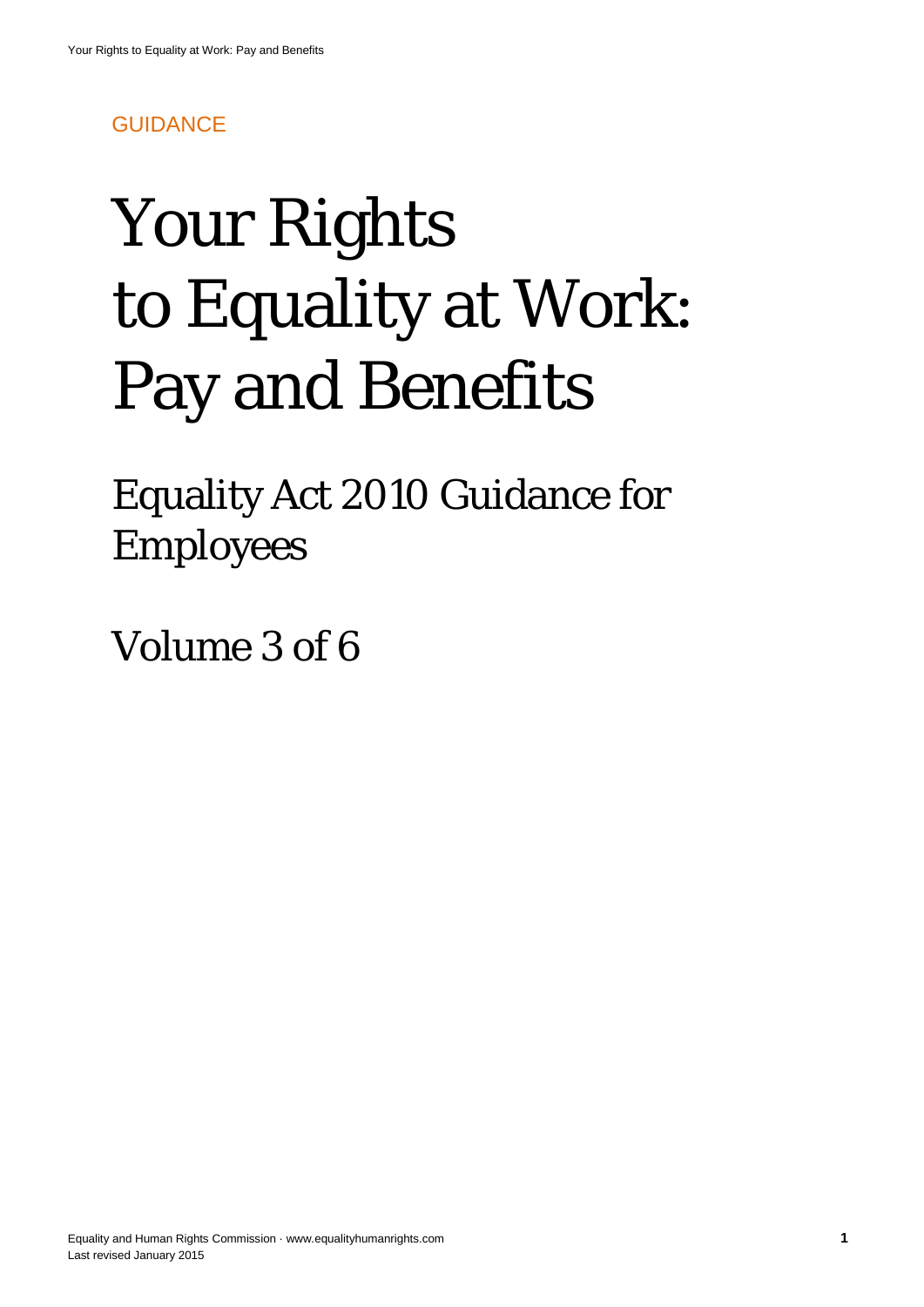# **Contents**

| 1 <sup>1</sup> | Your rights not to be discriminated against at work: what this means for       |  |  |  |
|----------------|--------------------------------------------------------------------------------|--|--|--|
|                |                                                                                |  |  |  |
|                |                                                                                |  |  |  |
|                |                                                                                |  |  |  |
|                |                                                                                |  |  |  |
|                |                                                                                |  |  |  |
|                |                                                                                |  |  |  |
|                |                                                                                |  |  |  |
|                | When your employer decides about what pay and benefits                         |  |  |  |
|                |                                                                                |  |  |  |
|                |                                                                                |  |  |  |
|                |                                                                                |  |  |  |
|                |                                                                                |  |  |  |
|                |                                                                                |  |  |  |
|                |                                                                                |  |  |  |
|                | When your employer decides about pay and benefits for women                    |  |  |  |
|                |                                                                                |  |  |  |
|                |                                                                                |  |  |  |
|                |                                                                                |  |  |  |
|                |                                                                                |  |  |  |
|                |                                                                                |  |  |  |
|                |                                                                                |  |  |  |
|                |                                                                                |  |  |  |
|                |                                                                                |  |  |  |
|                |                                                                                |  |  |  |
|                | What to do if you believe you are being paid less than someone else because of |  |  |  |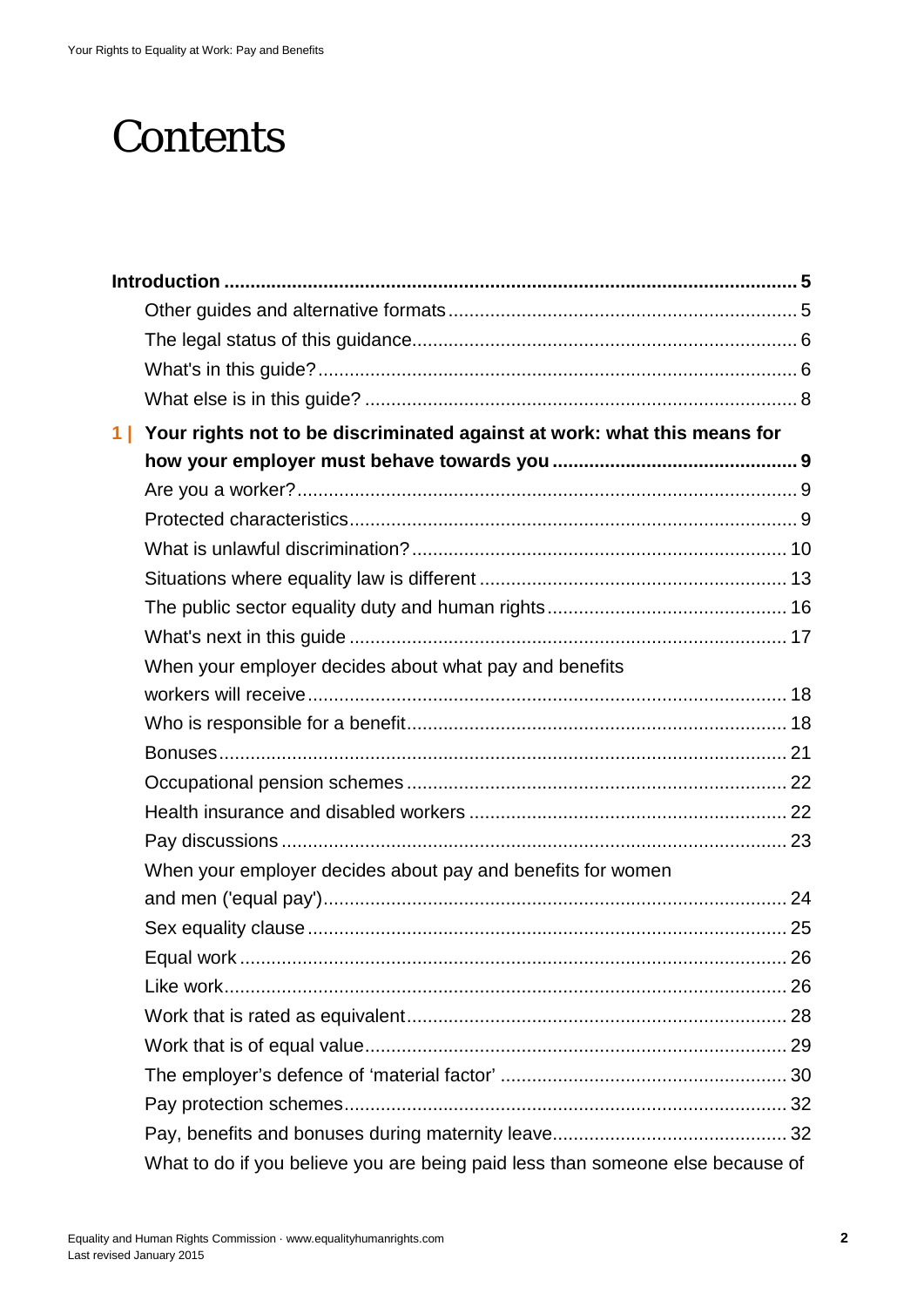|                | What the Employment Tribunal has to decide in an equal pay case 36      |  |
|----------------|-------------------------------------------------------------------------|--|
|                |                                                                         |  |
|                |                                                                         |  |
|                |                                                                         |  |
|                |                                                                         |  |
|                | What the Employment Tribunal can decide in cases where money is owed 40 |  |
|                |                                                                         |  |
| 2 <sub>1</sub> | When your employer is responsible for what other people do 42           |  |
|                | When your employer can be held legally responsible for someone          |  |
|                | else's unlawful discrimination, harassment or victimisation 43          |  |
|                | How your employer can reduce the risk that they will be held            |  |
|                |                                                                         |  |
|                | When your employer's workers or agents may be personally liable 44      |  |
|                | What happens if the discrimination is done by a person                  |  |
|                |                                                                         |  |
|                | What happens if a person instructs someone else to do something         |  |
|                |                                                                         |  |
|                | What happens if a person helps someone else to do something             |  |
|                |                                                                         |  |
|                | What happens if an employer tries to stop equality law applying         |  |
|                |                                                                         |  |
| 3 I            | The employer's duty to make reasonable adjustments                      |  |
|                |                                                                         |  |
|                |                                                                         |  |
|                | How can your employer find out if you are a disabled person?50          |  |
|                |                                                                         |  |
|                | Are you at a substantial disadvantage as a disabled person? 52          |  |
|                | Changes to policies and the way an organisation usually does things 52  |  |
|                |                                                                         |  |
|                |                                                                         |  |
|                |                                                                         |  |
|                |                                                                         |  |
|                |                                                                         |  |
|                |                                                                         |  |
|                |                                                                         |  |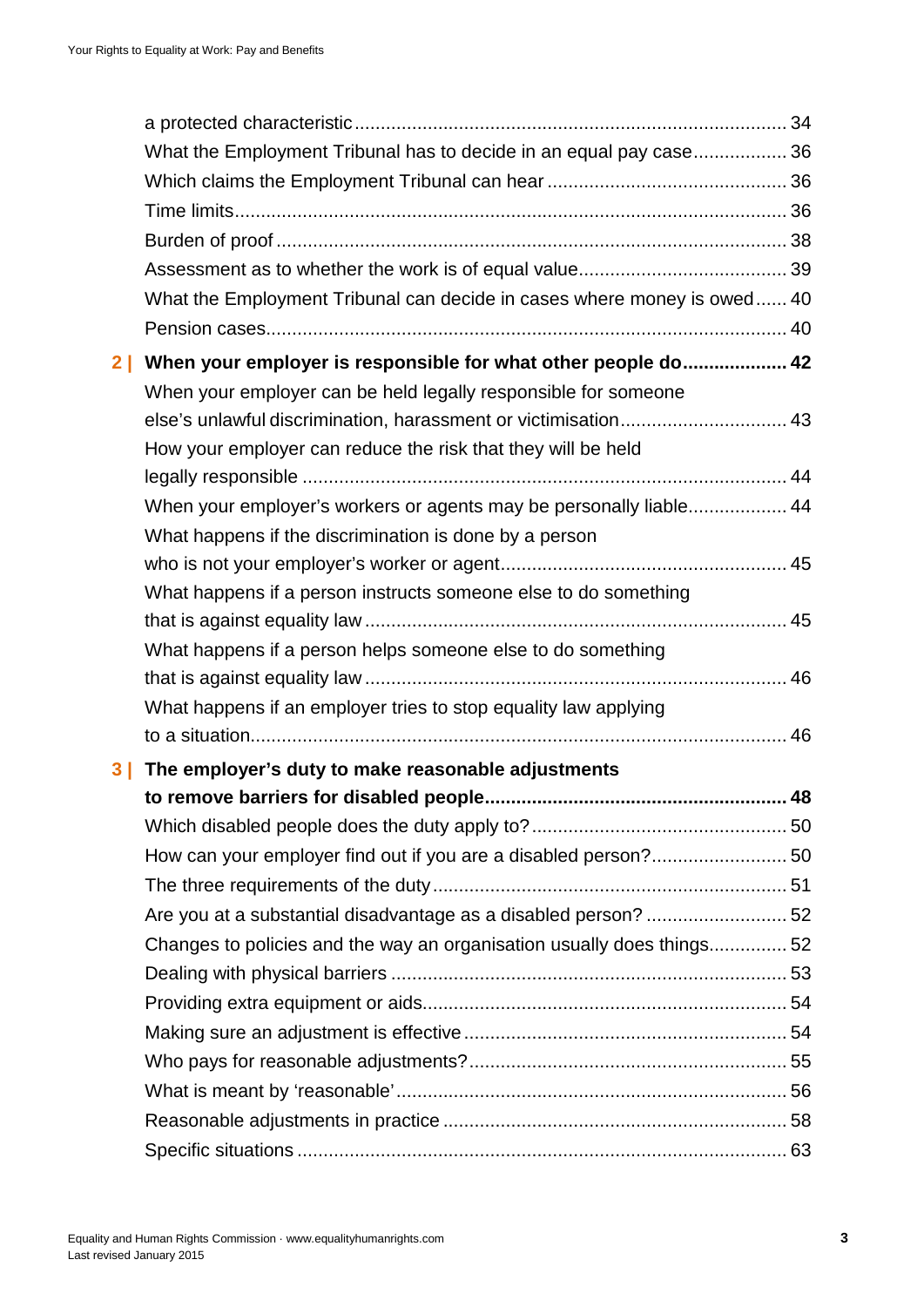<span id="page-3-0"></span>

|   | What to do if you believe you've been discriminated against  65 |  |
|---|-----------------------------------------------------------------|--|
|   |                                                                 |  |
|   |                                                                 |  |
|   | Ways you can try to get your employer to sort out the situation |  |
|   |                                                                 |  |
|   |                                                                 |  |
|   |                                                                 |  |
|   |                                                                 |  |
|   |                                                                 |  |
|   |                                                                 |  |
|   |                                                                 |  |
|   |                                                                 |  |
|   |                                                                 |  |
| 5 |                                                                 |  |
|   |                                                                 |  |
|   |                                                                 |  |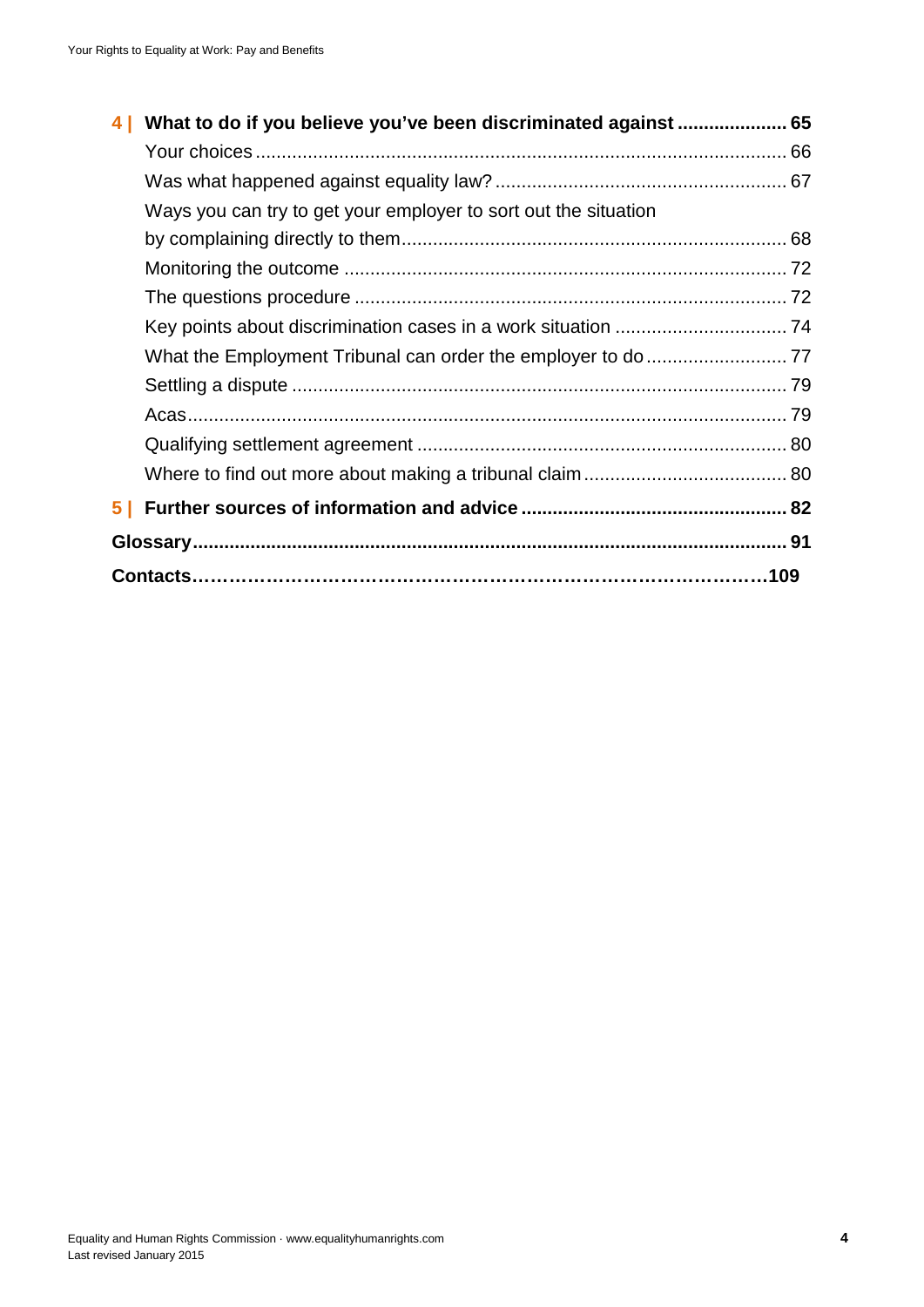# Introduction

This guide is one of a series written by the Equality and Human Rights Commission to explain your rights under equality law. These guides support the introduction of the Equality Act 2010. This Act brings together lots of different equality laws, many of which we have had for a long time. By doing this, the Act makes equality law simpler and easier to understand.

There are six guides giving advice on your rights under equality law when you are at work, whether you are an employee or in another legal relationship to the person or organisation you are working for. The guides look at the following work situations:

- 1. When you apply for a job
- 2. Working hours and time off
- 3. Pay and benefits
- 4. Promotion, transfer, training and development
- 5. When you are being managed
- 6. Dismissal, redundancy, retirement and after you've left

#### <span id="page-4-0"></span>**Other guides and alternative formats**

We have also produced:

- A separate series of guides which explain your rights in relation to people and organisations providing services, carrying out public functions or running an association.
- Different guides explaining the responsibilities people and organisations have if they are employing people to work for them or if they are providing services, carrying out public functions or running an association.

If you require this guide in an alternative format and/or language please contact us to discuss your needs. Contact details are available at the end of the publication.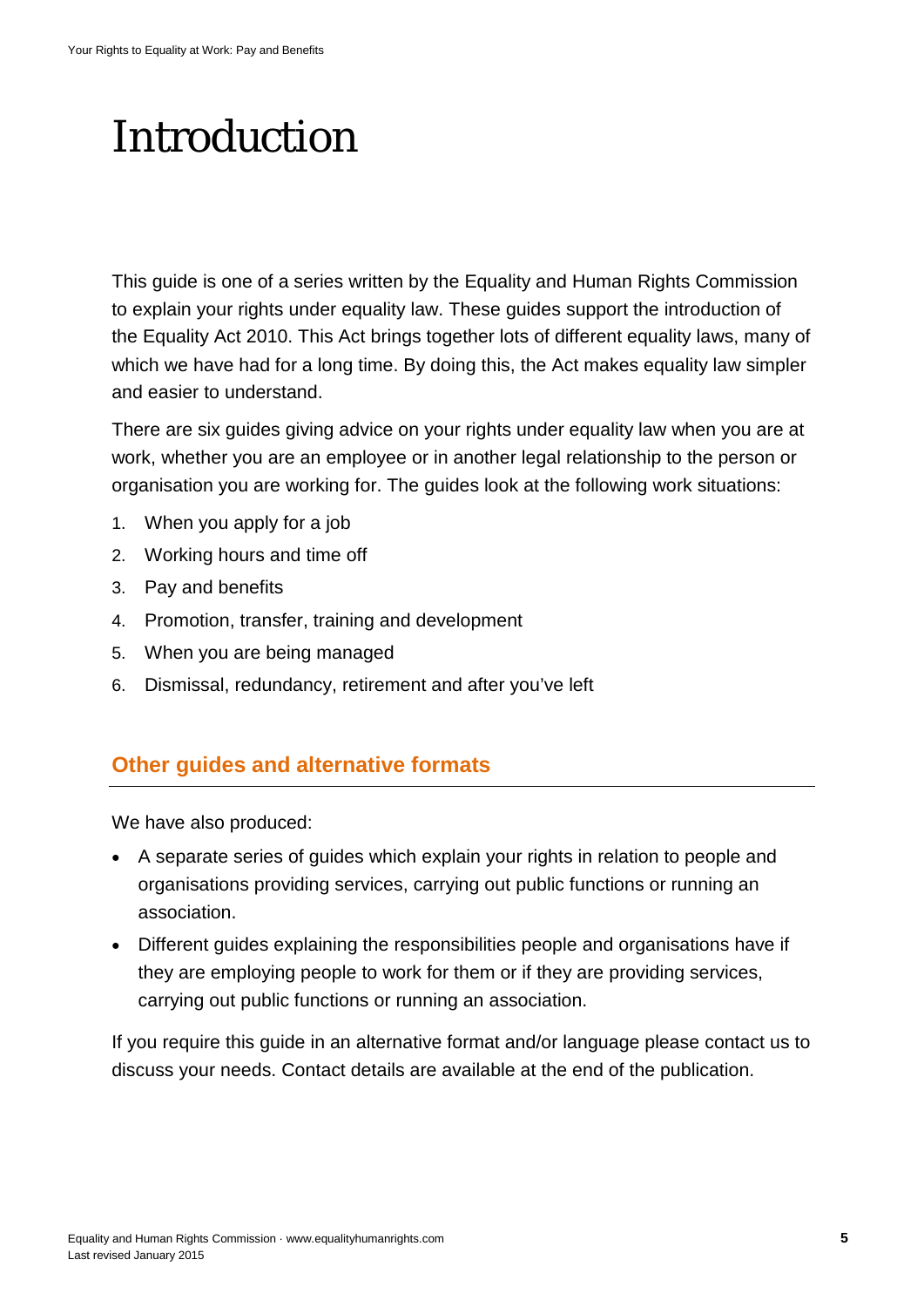# <span id="page-5-0"></span>**The legal status of this guidance**

This guidance applies to England, Scotland and Wales. It has been aligned with the Codes of Practice on Employment and on Equal Pay. Following this guidance should have the same effect as following the Codes and may help employers and others avoid an adverse decision by a tribunal in proceedings brought under the Equality Act 2010.

This guide is based on equality law as it is at 6 April 2014. Any future changes in the law will be reflected in further editions.

This guide was last updated in May 2014. You should check with the Equality and Human Rights Commission if it has been replaced by a more recent version.

# <span id="page-5-1"></span>**What's in this guide?**

If your employer is making decisions about the level of pay they set or the benefits they give you in return for working for them, equality law applies to what they are doing.

Equality law applies:

- whatever the size of the organisation
- whatever sector you work in
- whether your employer has one worker or ten or hundreds or thousands
- whether or not your employer uses any formal processes or forms to help them make decisions.

This guide tells you what your employer must do to avoid all the different types of unlawful discrimination. It recognises that smaller and larger employers may operate with different levels of formality, but makes it clear how equality law applies to everyone, and what this means for the way every employer (and anyone who works for them) must do things.

Pay and benefits include:

- basic pay
- non-discretionary bonuses
- overtime rates and allowances
- performance-related benefits
- severance and redundancy pay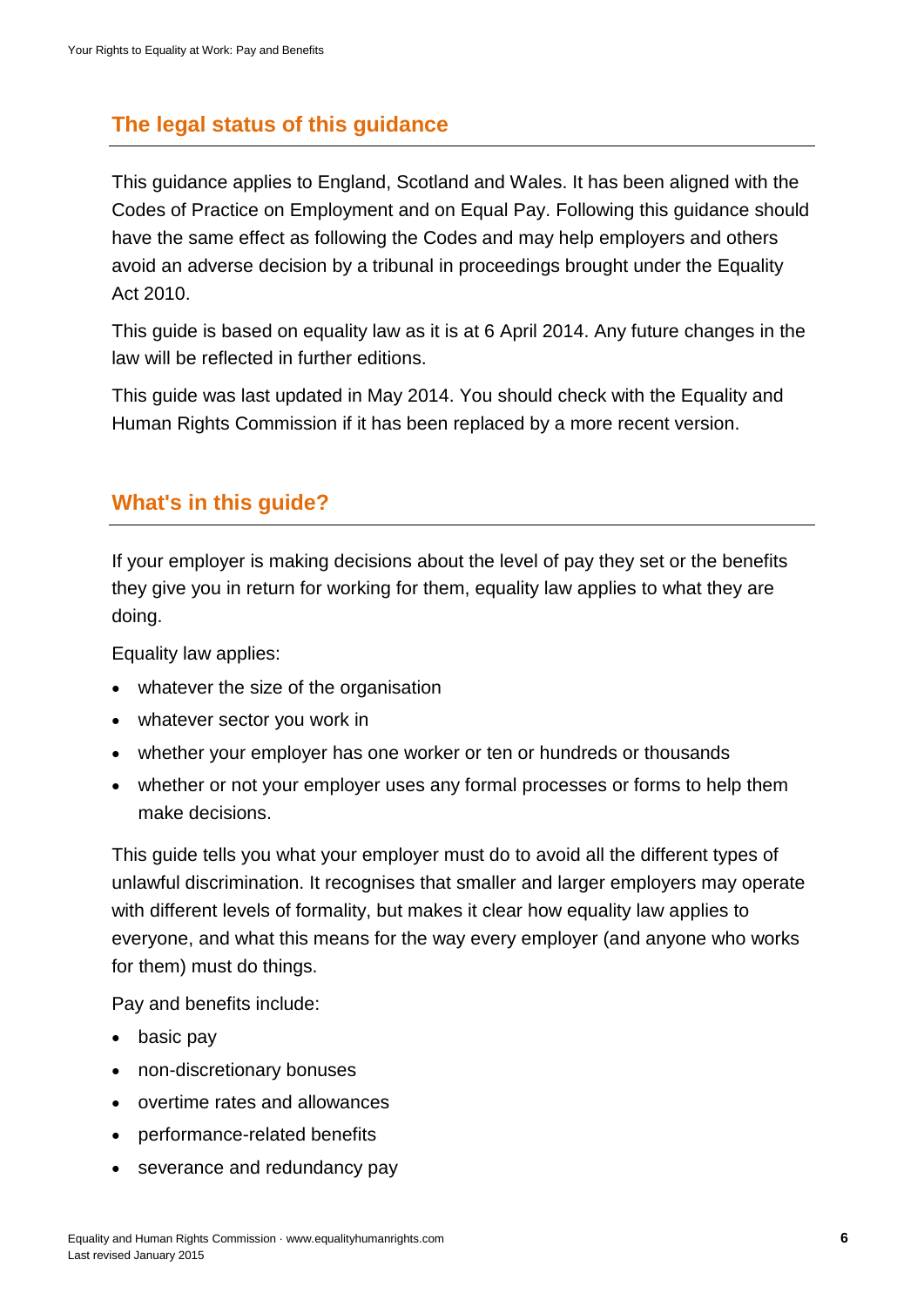- access to pension schemes
- benefits under pension schemes
- hours of work
- company cars
- sick pay
- 'fringe benefits' such as travel allowances.

Your employer cannot stop you discussing your pay with someone else if this is for the purpose of finding out if there may be unlawful pay discrimination, for example, where you are trying to find out whether you are being paid differently from someone from a different ethnic background.

Specific rules apply where the pay or benefits are part of a worker's contract of employment and any difference is because of the worker's sex, in other words, where there are differences between women's pay and men's pay. This is usually called 'equal pay'.

There are also some differences in the procedures that apply if you bring an Employment Tribunal case against your employer for equal pay, including different rules about the time limits for making a claim. Unlike other discrimination claims about work you can bring an equal pay claim in the county court or High Court (or in Scotland the Court of Session or sheriff court) instead of the Employment Tribunal.

This guide covers the following situations and subjects (we explain what any unusual words mean as we go along):

- When your employer decides what pay and benefits workers will receive
	- Who is responsible for a service that an employer gives workers as a benefit
	- Bonuses
	- Occupational pension schemes
	- Health insurance and disabled workers
	- Pay discussions
- When they decide pay and benefits for women and men ('equal pay')
	- Sex equality clause
	- Equal work
	- Like work
	- Work that is rated as equivalent
	- Work that is of equal value
	- The employer's defence of 'material factor'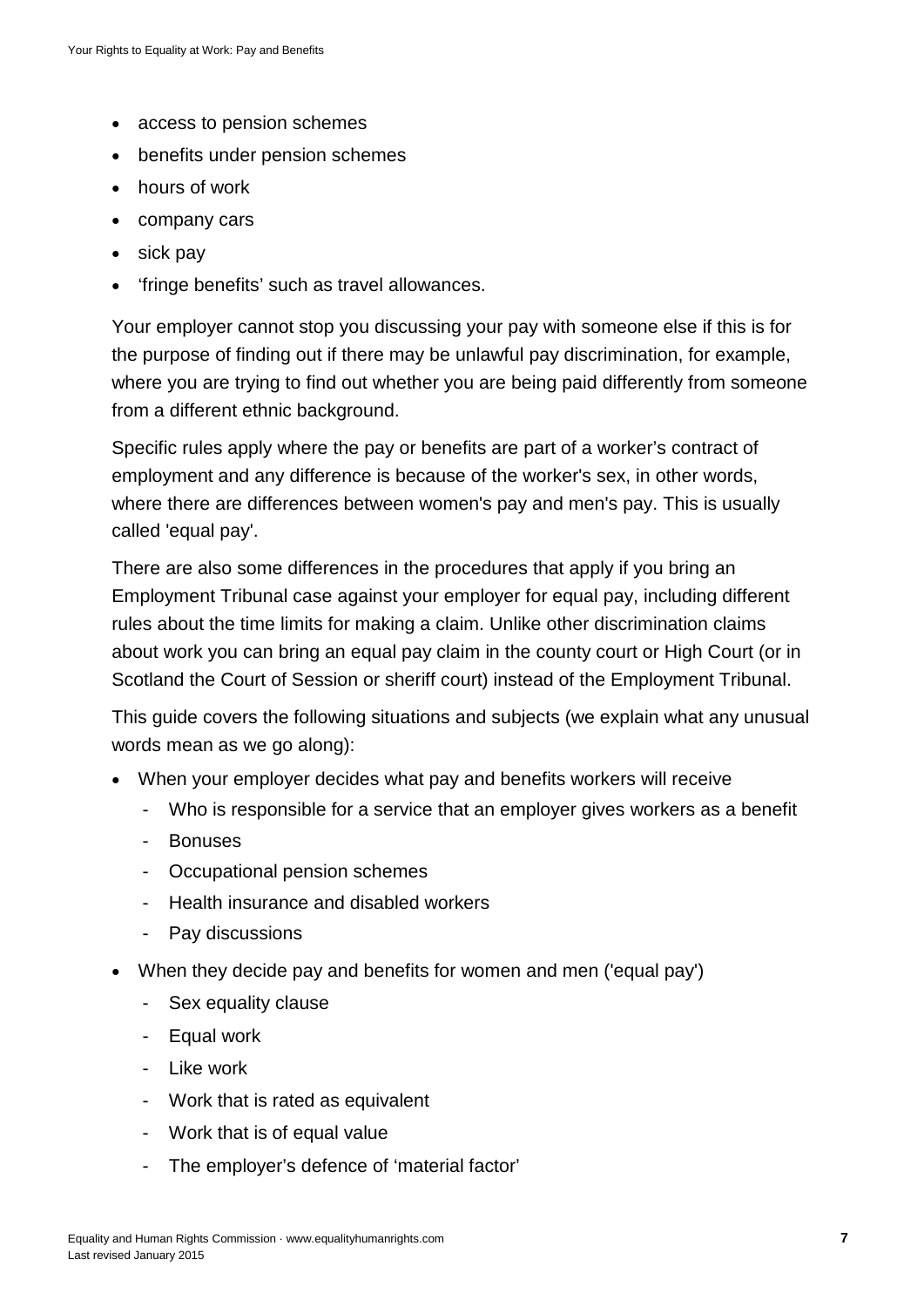- Pay protection schemes
- Pay, benefits and bonuses during maternity leave
- What to do if you believe you are being paid less than someone else because of a protected characteristic
	- What the Employment Tribunal has to decide in an equal pay case
	- Which claims the Employment Tribunal can hear
	- Time limits
	- Burden of proof
	- Assessment as to whether the work is of equal value
	- What the Employment Tribunal can decide in cases where money is owed
	- Pension cases.

# <span id="page-7-0"></span>**What else is in this guide?**

This guide also contains the following sections, which are similar in each guide in the series, and contain information you are likely to need to understand what we tell you about pay and benefits:

- Information about when an employer is responsible for what other people do, such as workers employed by them.
- Information about reasonable adjustments to remove barriers if you are a disabled person.
- Advice on what to do if you believe you've been discriminated against.
- A Glossary containing a list of words and key ideas you need to understand this guide– all words highlighted in **bold** are in this list. They are highlighted the first time they are used in each section and sometimes on subsequent occasions.
- Information on where to find more advice and support.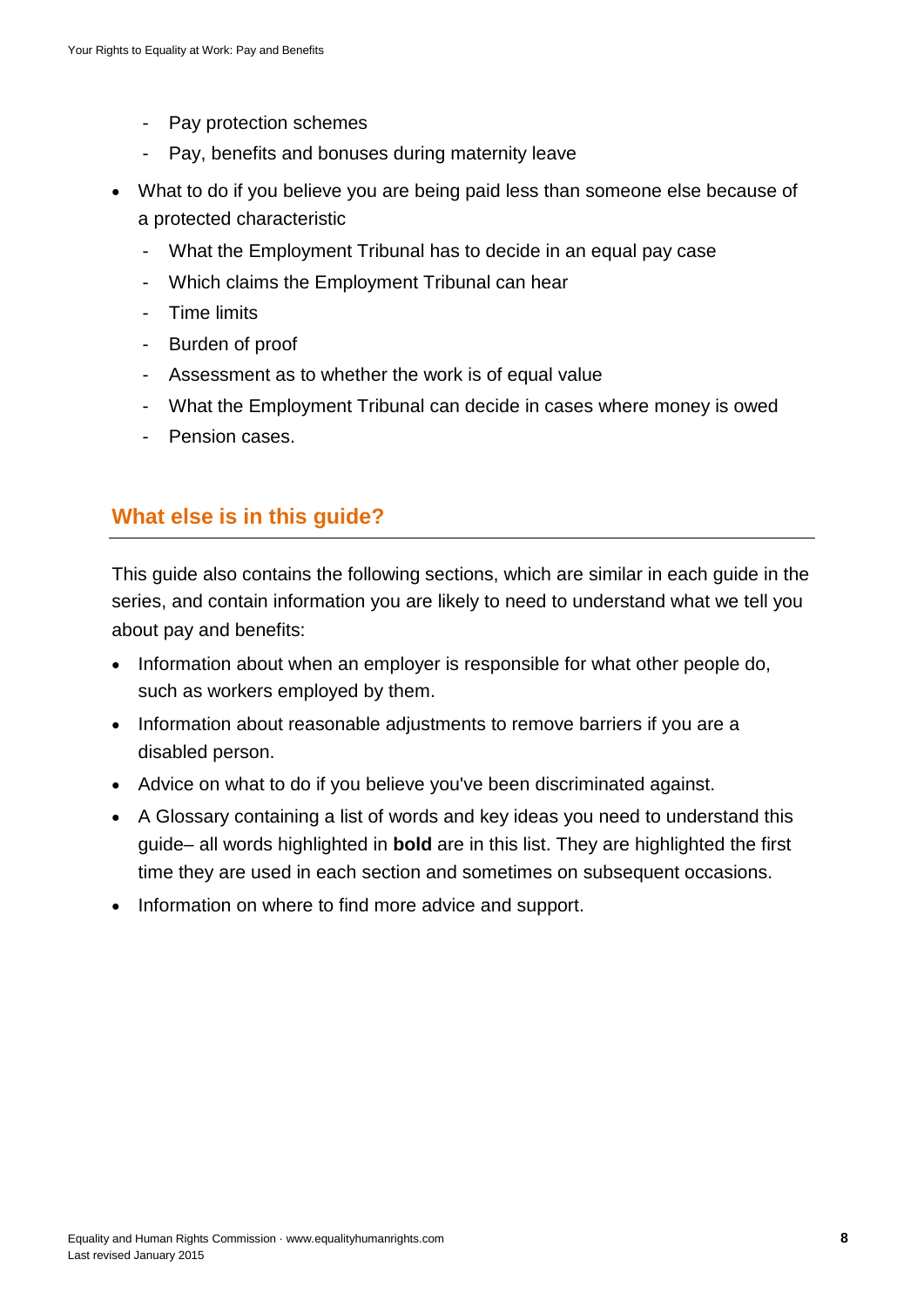# <span id="page-8-0"></span>1 Your rights not to be discriminated against at work: what this means for how your employer must behave towards you

Don't forget that specific rules apply to equal pay between women and men where pay or benefits are part of your contract of employment. If the reason for a difference in pay or benefits is or might be your sex, in other words, the fact that you are a man or a woman, you should read 'When your employer decides about pay and benefits', on [page 21](#page-23-0) to understand what the rules are.

#### <span id="page-8-1"></span>**Are you a worker?**

This guide calls you a **worker** if you are working for someone else (who this guide calls your **employer**) in a work situation. Most situations are covered, even if you don't have a written **contract of employment** or if you are a **contract worker** rather than a **worker** directly employed by your employer. Other types of worker such as **trainees**, **apprentices** and **business partners** are also covered. If you are not sure, check under 'work situation' in the list of words and key ideas. Sometimes, equality law only applies to particular types of worker, such as employees, and we make it clear if this is the case.

#### <span id="page-8-2"></span>**Protected characteristics**

Make sure you know what is meant by:

• age

*Continued…*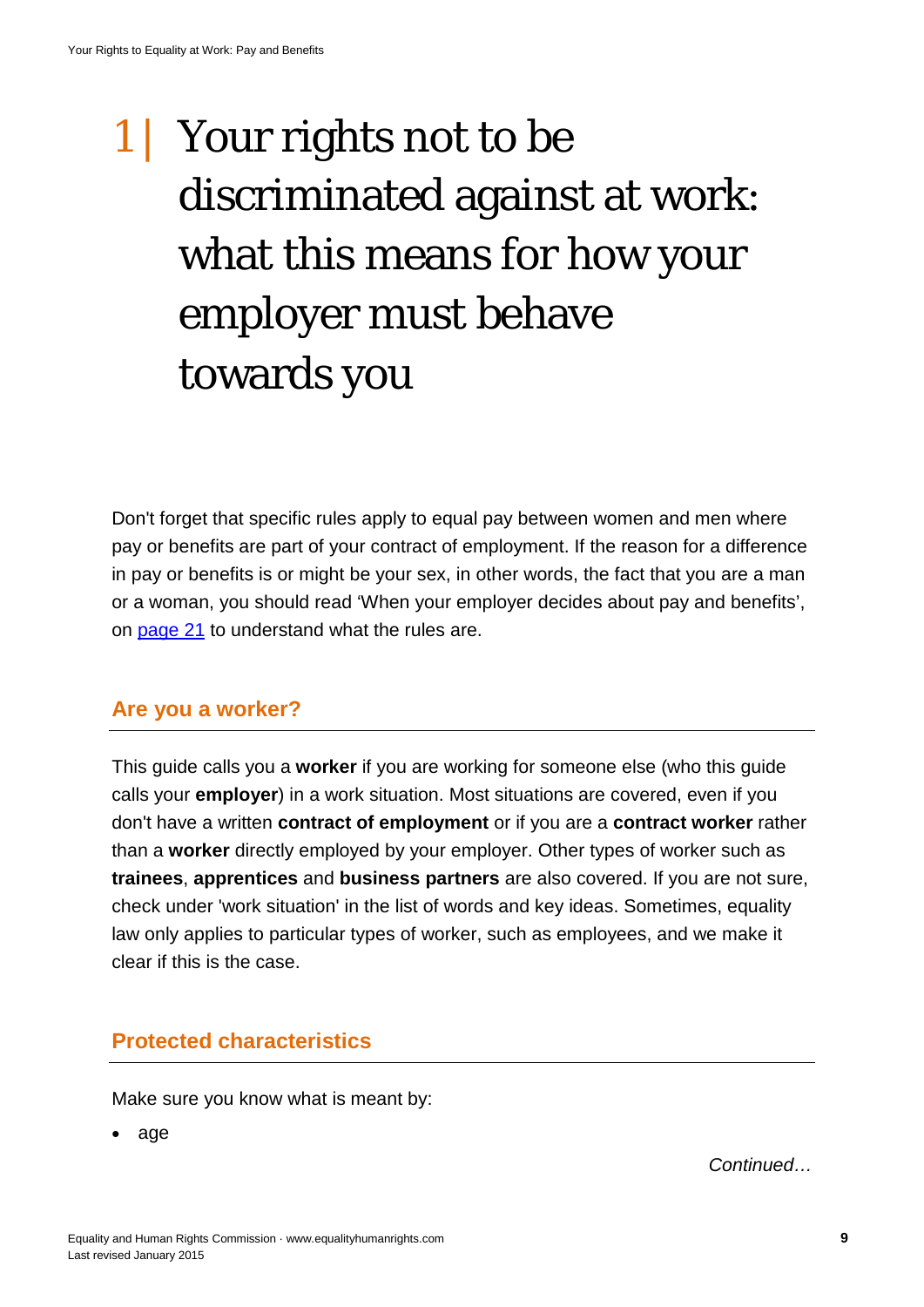- disability
- gender reassignment
- marriage and civil partnership
- pregnancy and maternity
- race
- religion or belief
- sex
- sexual orientation**.**

These are known as **protected characteristics**.

# <span id="page-9-0"></span>**What is unlawful discrimination?**

Unlawful discrimination can take a number of different forms:

• Your employer must not treat you worse than another worker because of a protected characteristic (this is called **direct discrimination**).

**Example** — An employer is deciding how much to pay two trainees who are starting work. Both trainees will be doing the same job. If the employer decided to pay one of the trainees less because they were a disabled person, this would almost certainly be unlawful discrimination because of disability.

- If you are a woman who is **pregnant** or on **maternity leave**, the test is not whether you are treated worse than someone else, but whether you are treated **unfavourably** from the time you tell your employer you are pregnant to the end of your maternity leave (which equality law calls the **protected period**) because of your pregnancy or a related illness or because of maternity leave.
- Your employer must not do something which has (or would have) a worse impact on you and on other people who share your particular protected characteristic than on people who do not have that protected characteristic. Unless your employer can show that what they have done, or intend to do, is **objectively justified**, this will be **indirect discrimination**. 'Doing something' can include making a decision, or applying a rule or way of doing things.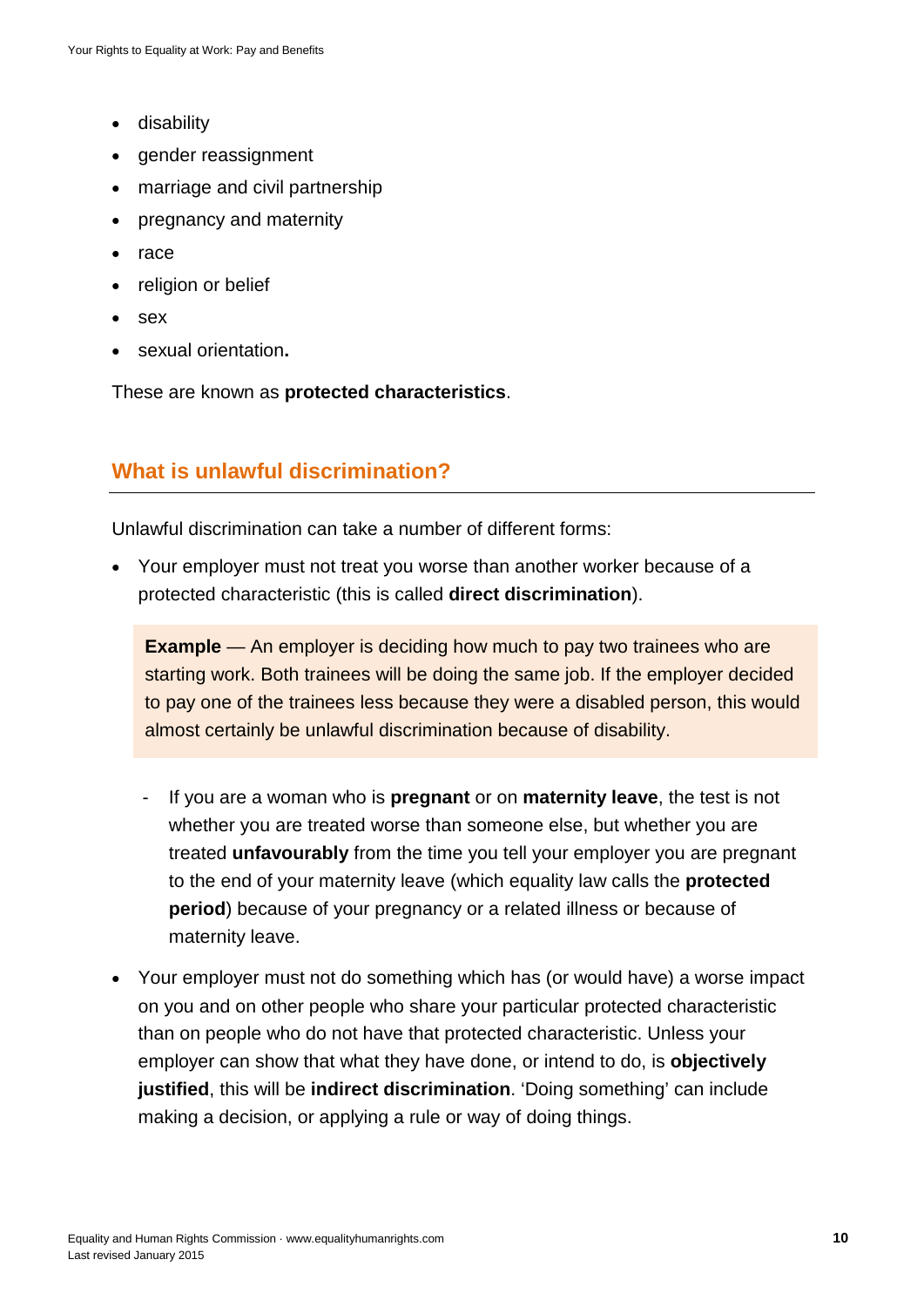**Example** — An employer provides a company car only to workers for whom insurance costs are below a certain limit. Because insurance costs for younger drivers are generally higher, this may mean that younger workers are not eligible for a company car. Unless the employer can objectively justify their company car policy, this may be indirect discrimination because of age.

• If you are a disabled person, your employer must not treat you unfavourably because of something connected to your disability where they cannot show that what they are doing is **objectively justified**. This only applies if your employer knows or could reasonably have been expected to know that you are a disabled worker. The required knowledge is of the facts of your disability but an employer does not also need to realise that those particular facts are likely to meet the legal definition of disability. This is called **discrimination arising from disability**.

**Example** — An employer gives workers a bonus if they have not taken more than three days off sick in the previous year. They do not separately record time off for sickness and time off for medical appointments taken by disabled people. A worker who is a newly disabled person because of an amputation has to attend a clinic once a month to have their prosthetic leg checked. They have to take half a day's leave each time and this has been recorded as six days' sickness absence over the course of the year. Unless the employer can objectively justify using sickness absence as a test for whether workers receive the bonus, this is likely to be discrimination arising from disability, as the disabled worker has been treated unfavourably (not receiving the bonus) for a reason connected with or arising from their disability (the need for time off for the appointments).

• Your employer must not treat you worse than another worker because you are **associated with** a person who has a protected characteristic.

**Example** — A small chain of fast food restaurants gives staff with children vouchers so that they can take their children for cheap meals. One member of staff has a disabled child and does not receive the vouchers because their manager assumes that the child will not be able to go to the restaurant. This is probably direct discrimination because of disability by association.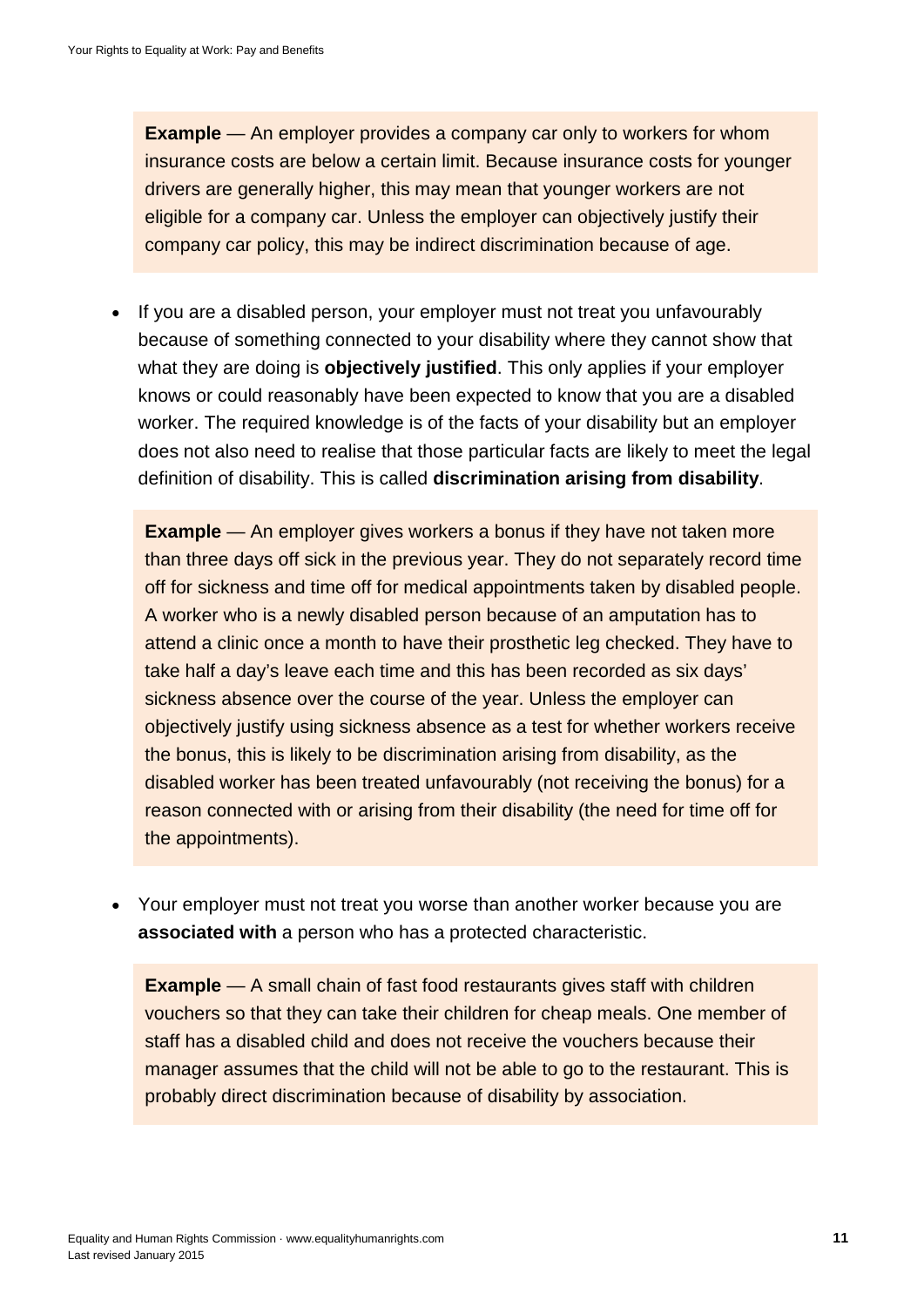- Your employer must not treat you worse than another worker because they incorrectly think you have a protected characteristic (**perception**).
- Your employer must not treat you badly or **victimise** you because you have complained about discrimination or helped someone else complain or have done anything to uphold your own or someone else's equality law rights.

**Example** — A worker who complains unsuccessfully but in good faith of sexual harassment by their manager is not given a bonus at the end of the year. If the reason for denying them the bonus is the complaint, this would almost certainly be victimisation.

This also includes treating you badly because you have discussed with anyone (including a colleague, former colleague or trade union representative) whether you are paid differently because of a protected characteristic.

**Example** — A worker who is of Bangladeshi origin thinks he may be being underpaid because of his race compared with a white colleague. He asks the white colleague and the colleague tells him, even though his contract forbids him from disclosing his pay to other staff. The employer takes disciplinary action against the white colleague as a result and dismisses him. This would be treated as victimisation.

• Your employer must not **harass** you.

**Example** — A worker is denied a bonus because she rejects her manager's sexual advances and instead reports him. The withholding of the bonus is a further act of harassment under the equality law definition as it is less favourable treatment because she has rejected his advances.

In addition, if you are a disabled worker, to make sure that you have the same access, to everything that is involved in doing a job as a non-disabled worker, your employer must make **reasonable adjustments**.

Your employer must make reasonable adjustments to what they do as well as the way that they do it.

You can read more about reasonable adjustments to remove barriers for disabled people in [Chapter 3.](#page-46-0)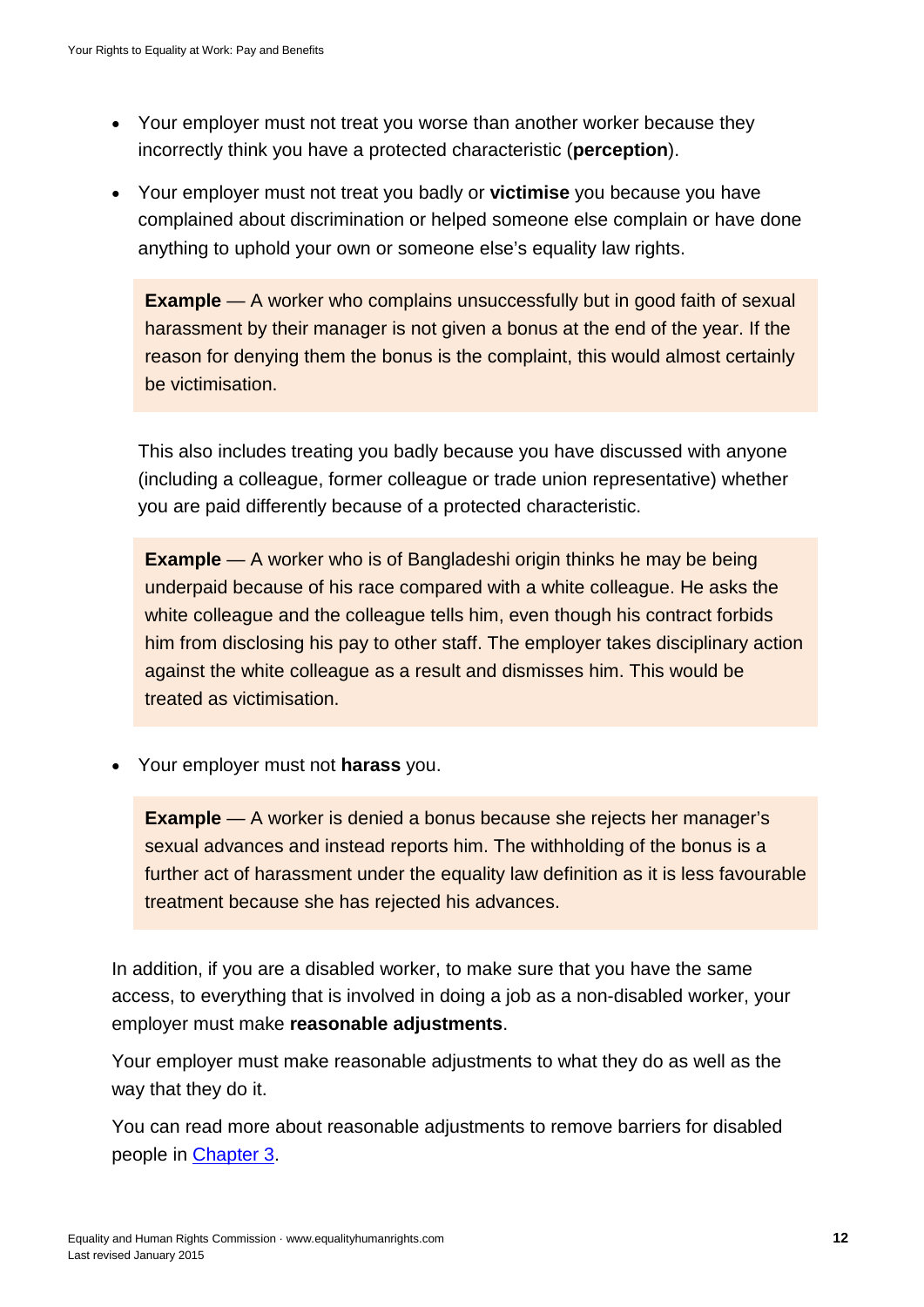You must not be discriminated against in the ways described above even after your employment relationship with them ends if what they are doing arises out of and is closely connected to the employment relationship that you had with them.

#### <span id="page-12-0"></span>**Situations where equality law is different**

Sometimes there are situations where equality law applies differently. This guide refers to these as exceptions.

We only list the exceptions that apply to the situations covered in this guide. There are more exceptions which apply in other situations, for example, when you are applying for a job or are receiving a redundancy payment. These are explained in the relevant guide in the series.

There are specific exceptions in relation to pay and benefits for:

- Young workers
- Differences in pay and benefits linked to length of service
- Marriage and civil partnership.

#### **Young workers**

If you are aged between 16 and 21 and your employer wants to pay you differently from other workers according to your age, they can do this, but only if their pay structures are based on the age bands set out in the National Minimum Wage Regulations 1999. You can find the current national minimum age rates at: [www.gov.uk/national-minimum-wage-rates.](https://www.gov.uk/national-minimum-wage-rates)

These Regulations set minimum wage rates and have lower minimum wage rates for younger workers aged 16 and 17, and for those aged 18 to 21.

Your employer can either use the rates of pay set out in the Regulations or they can pay you higher wages as long as they are linked to the same age bands.

The rates of pay themselves do not have to be related to the national minimum wage. In other words, the differences between the different bands do not have to relate to the level of the national minimum wage in that band.

**Example** — A supermarket decides to review its pay scales. It must pay at least the national minimum wage. If it decides to pay more, and to pay different rates to younger employees. It can do this, as long as it bases what it does on the age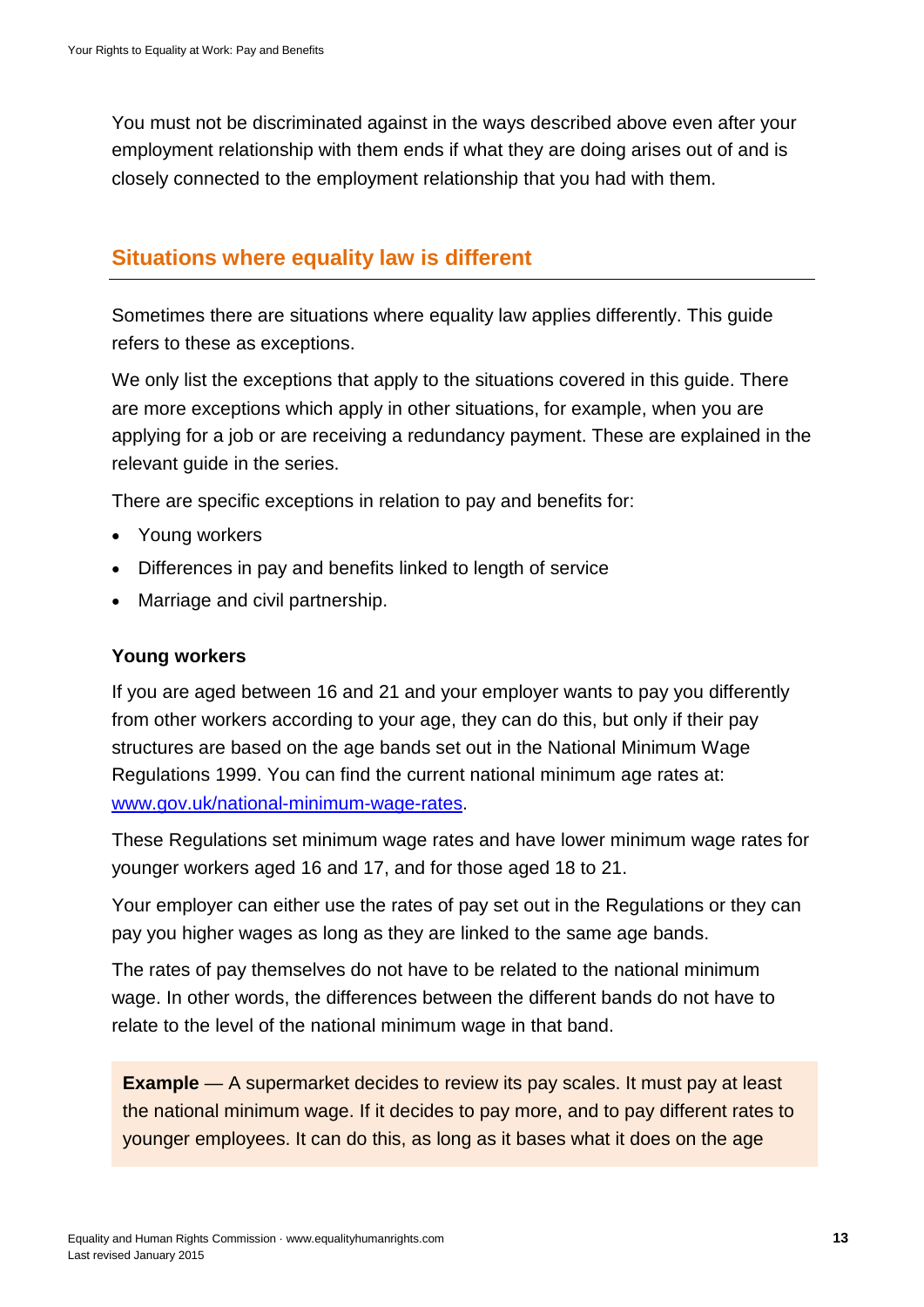bands used for the national minimum wage. The supermarket opts for the following rates which would be allowed:

- 16–17 years of age 20p per hour more than the national minimum wage for employees in that age band
- 18–21 years of age 45p per hour more than the national minimum wage for employees in that age band, and
- 22 years of age or over 70p per hour more than the national minimum wage for employees aged 22 or over.

Always remember that specific rules apply where pay or benefits are part of your contract of employment and women and men are being paid differently. If this is the case (for example, if you have reason to think that the jobs for which your employer is paying younger workers at different rates are mainly done by young women or mainly done by young men), you should also read the information at [page 21](#page-23-0) 'When your employer decides about pay and benefits'.

#### **Differences in pay and benefits linked to length of service**

Your employer may be allowed to give you different pay and benefits based on how long you have worked for them, even though this would otherwise be indirect discrimination because of age (as younger workers are likely to have been at work for a shorter time).

For length of service up to five years, your employer does not have to justify differences at all.

**Example** — For junior office staff, an employer operates a five point pay scale to reflect growing experience over the first five years of service. Equality law would allow this.

Length of service can be worked out in one of two ways:

- by the length of time you have been working for your employer at or above a particular level, or
- by the length of time you have been working for your employer in total.

If your employer uses length of service of more than five years to award or increase a benefit, this falls outside the exception.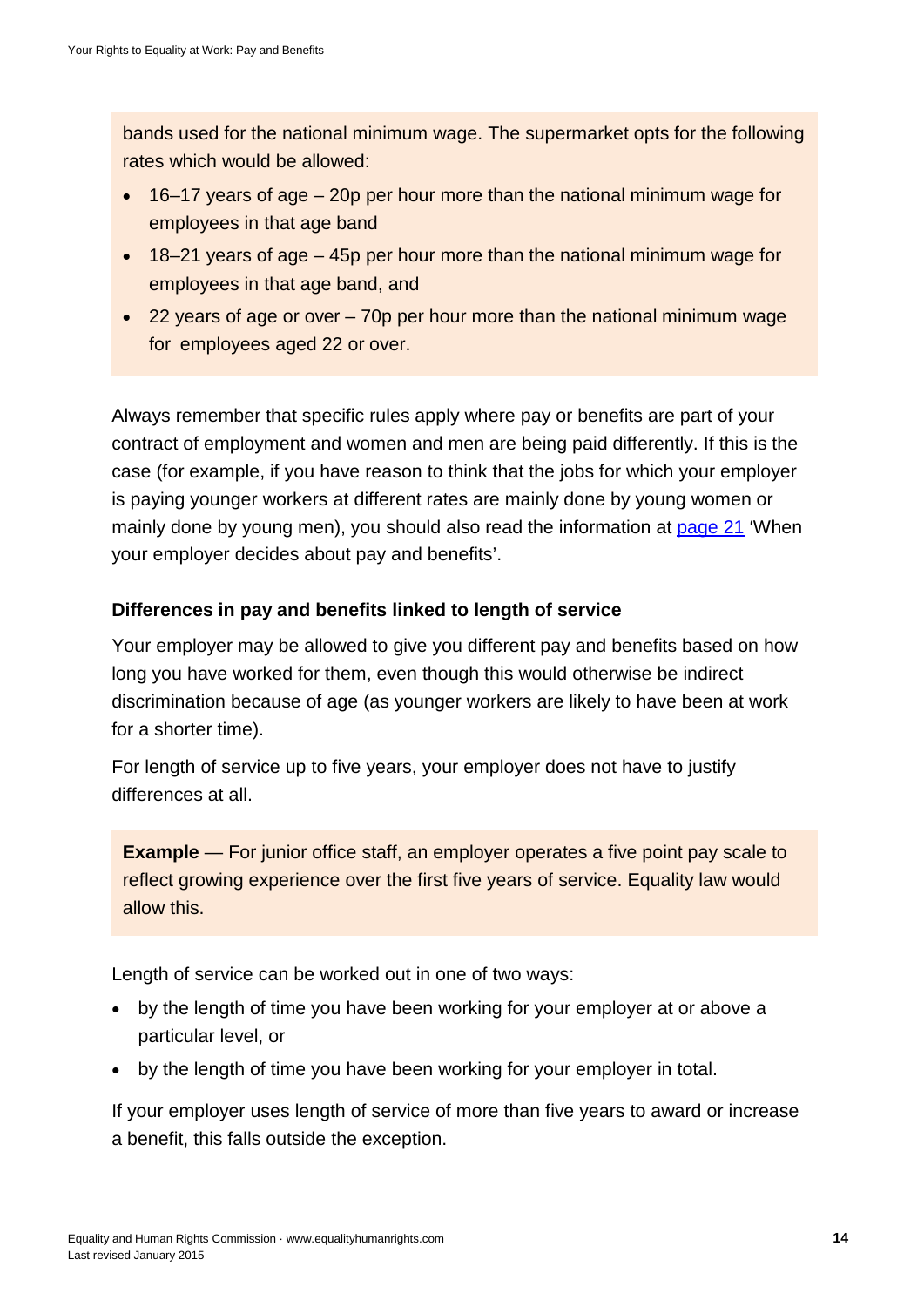But there is a further difference: your employer may still be able to use length of service to set pay and benefits after workers have been with them for more than five years if they reasonably believe that using length of service in this way fulfils a business need. They may believe it rewards higher levels of experience, encourages loyalty, or increases or maintains workers' motivation.

This is a less difficult test than the general test for **objective justification** for indirect discrimination. However, your employer must still have evidence on which to base their belief.

Always remember that specific rules apply where pay or benefits are part of your contract of employment and women and men are being paid differently. If, for example, the jobs for which your employer is providing increased pay or benefits based on length of service are mainly done by men, so that they end up significantly better off than women workers do, you should also read the information at [page 21:](#page-23-0) 'When your employer decides about pay and benefits for women and men'.

#### **Marriage and civil partnership**

If you are married or in a civil partnership, your employer must not treat you worse than they treat workers who are not married or not in a civil partnership.

However, they can treat you better. This will not be unlawful discrimination against workers who are not married or in a civil partnership.

But your employer must treat workers who are married to a person of the opposite sex and workers who are in a civil partnership the same. They must also treat workers who are married to a person of the same sex in the same way as they treat workers married to a person of the opposite sex.

**Example** — An employer gives an additional week's honeymoon leave to a woman who is getting married. Last year, her lesbian colleague who was celebrating a civil partnership was given only one extra day's leave to go on honeymoon. This is almost certainly unlawful discrimination because of sexual orientation.

If your employer also gives benefits to workers' partners, for example, allowing them to drive a company car, or giving them staff discounts on services, these benefits must be offered on the same terms to same-sex partners and opposite-sex partners.

Your employer must be consistent about whether they require partners to be married or in a civil partnership to receive a benefit. If they give benefits to unmarried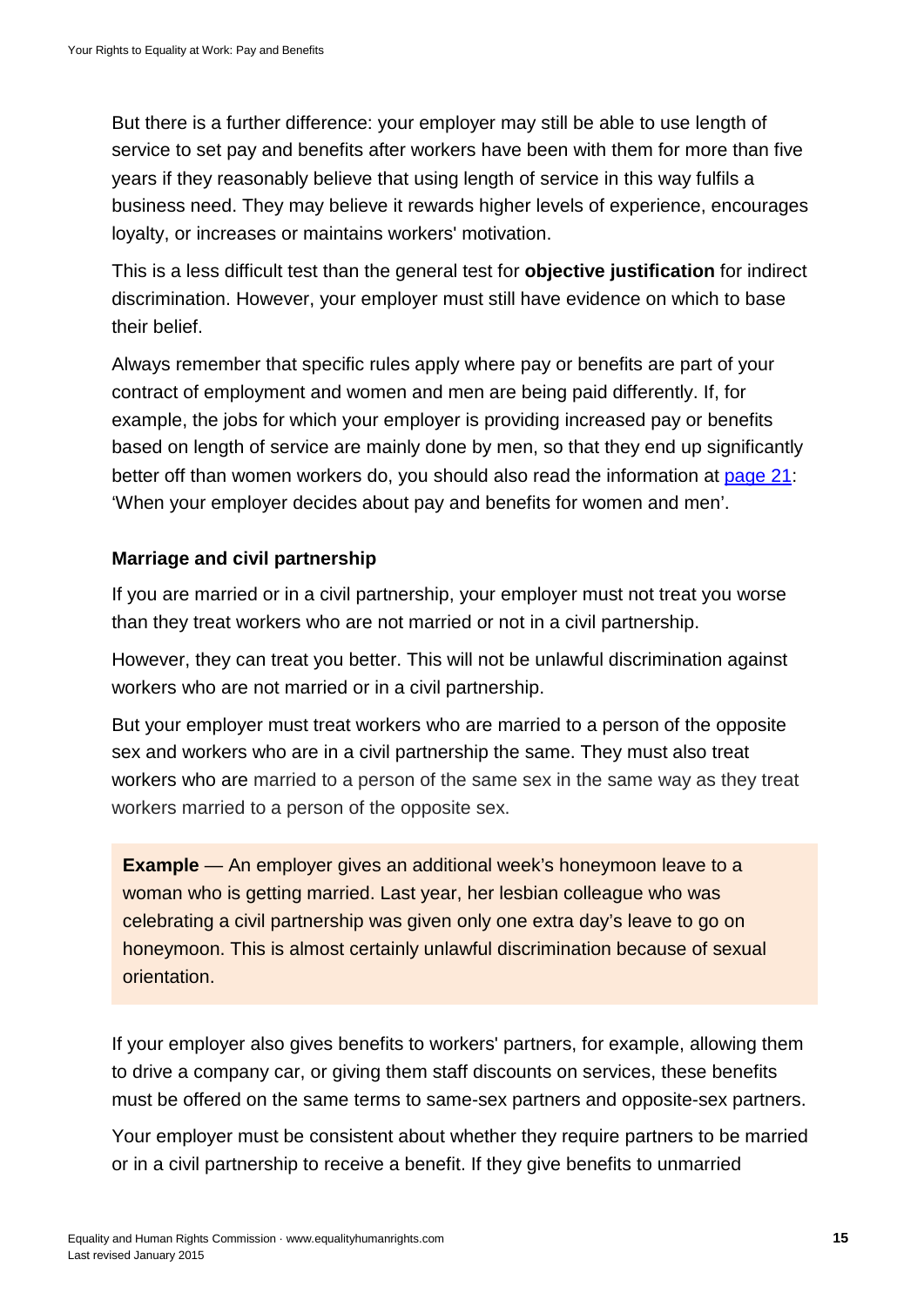opposite-sex partners, they must give them on the same terms to same-sex partners who are not in a civil partnership or who are not married. Not to do so would almost certainly be unlawful discrimination because of sexual orientation.

The only exception to this is if a benefit was provided just for married workers before 5 December 2005 or applies to a time when someone was working for an employer before that date.

Always remember that specific rules apply where pay or benefits are part of your contract of employment and women and men are being paid differently. If, for example, the jobs for which your employer is providing a benefit based on whether a worker is married or in a civil partnership are mainly done by women or mainly done by men, so that people of one sex end up significantly better off than the other, you should also read the information at [page 21:](#page-23-0)'When your employer decides about pay and benefits for women and men'.

#### **Treating disabled workers better than non-disabled workers**

As well as these exceptions, equality law allows your employer to treat a disabled worker better – or **more favourably** – than a non-disabled worker. This can be done even if the disabled worker is not at a specific disadvantage because of their disability in the particular situation. The reason the law was designed this way is to recognise that in general disabled people face a lot of barriers to participating in work and other activities.

#### <span id="page-15-0"></span>**The public sector equality duty and human rights**

Public sector employers must have what the law calls 'due regard' to the need to eliminate the types of conduct which are prohibited under the Equality Act 2010 discussed in this guide and to advance equality of opportunity and foster good relations between those who have particular protected characteristics and those who don't. This is called the 'public sector equality duty'. Other bodies who carry out public functions on behalf of public authorities also have to comply with the public sector equality duty, in relation to those particular functions.

The three aims of the duty apply to all protected characteristics apart from marriage and civil partnership, which is only relevant to the first aim (eliminating discrimination). Thus a body subject to the duty must have due regard to the need to eliminate discrimination where it is prohibited under the Equality Act 2010 because of marriage or civil partnership in the context of employment.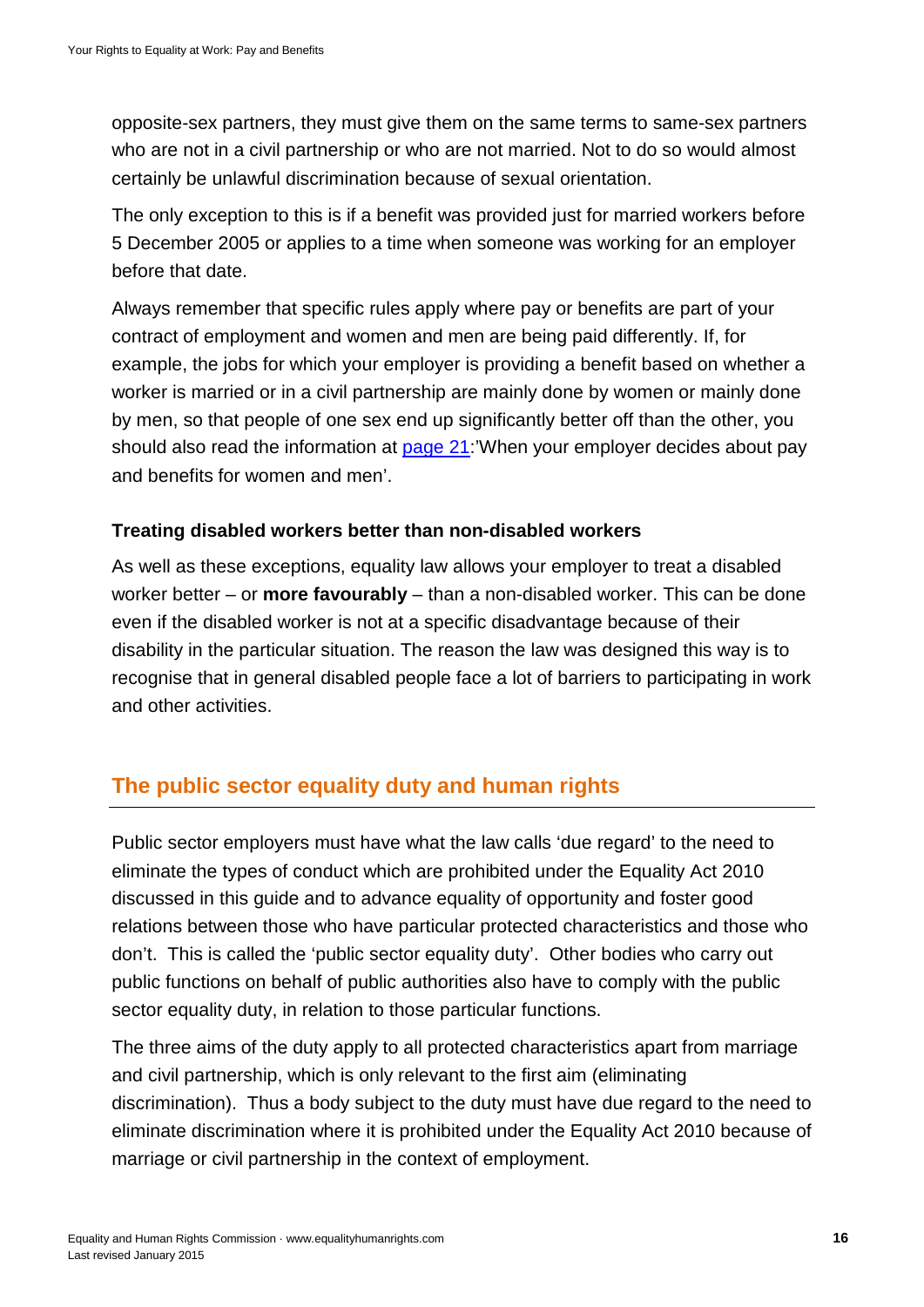In addition, public sector employers will be required to comply with the Human Rights Act 1998 and their employees may have rights against them under the Act.

Further information about the public sector equality duties and the Human Rights Act is available from the Equality and Human Rights Commission.

# <span id="page-16-0"></span>**What's next in this guide?**

The next part of this guide looks first at the general rules on avoiding unlawful discrimination when setting levels of pay and benefits. It then explains the specific rules on equal pay between women and men, what to do if you believe you are being paid less than someone else, and the specific rules that apply in equal pay cases. It covers:

- When your employer decides what pay and benefits workers will receive
	- Who is responsible for a benefit
	- Bonuses
	- Occupational pension schemes
	- Health insurance and disabled workers
	- Pay discussions
- When your employer decides pay and benefits for women and men ('equal pay')
	- Sex equality clause
	- Equal work
	- Like work
	- Work that is rated as equivalent
	- Work that is of equal value
	- The employer's defence of 'material factor'
	- Pay protection schemes
	- Pay, benefits and bonuses during maternity leave
- What to do if you believe you are being paid less than someone else because of a protected characteristic
	- What the Employment Tribunal has to decide in an equal pay case
	- Which claims can the Employment Tribunal hear?
	- Time limits
	- Burden of proof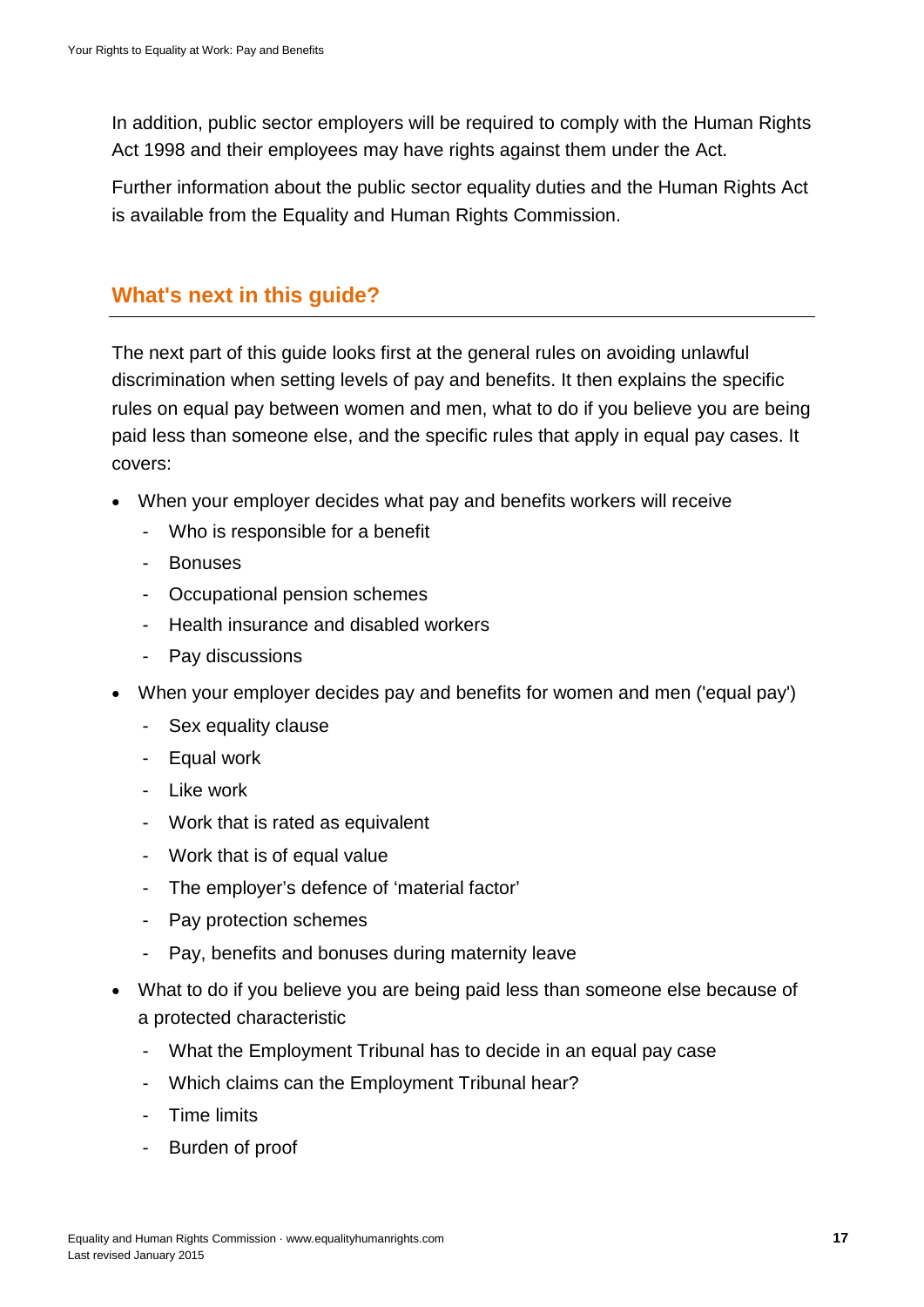*Continued*…

- Assessment as to whether the work is of equal value
- What the Employment Tribunal can decide in cases where money is owed
- Pension cases.

# <span id="page-17-0"></span>**When your employer decides about what pay and benefits workers will receive**

There are different ways your employer might decide what to pay you and what benefits to provide, such as:

- the going rate for the job in your sector and/or area
- the skills and qualifications needed by you when you do the job
- your performance in the job.

Your employer must make sure that the way they work out and apply these criteria does not discriminate unlawfully. Use the information earlier in this guide to make sure you know what equality law says your employer must do to avoid unlawful discrimination.

Always remember that specific rules apply where pay or benefits are part of your contract of employment and women and men are being paid differently. If, for example, the jobs for which workers are being paid at different rates are mainly done by women or mainly done by men, you should also read the information at [page 21:](#page-23-0) 'When your employer decides about pay and benefits for women and men'.

# <span id="page-17-1"></span>**Who is responsible for a benefit**

If you are working for an organisation that provides **services**, **goods** or **facilities**  (which this part of the guide calls 'a service') to the public or a section of the public, your employer may give you access to that service either on the same basis as the public or on special terms, such as a staff discount.

Or your employer may pay someone else to provide you with a service.

To work out how this situation applies to you, there are five questions to think about: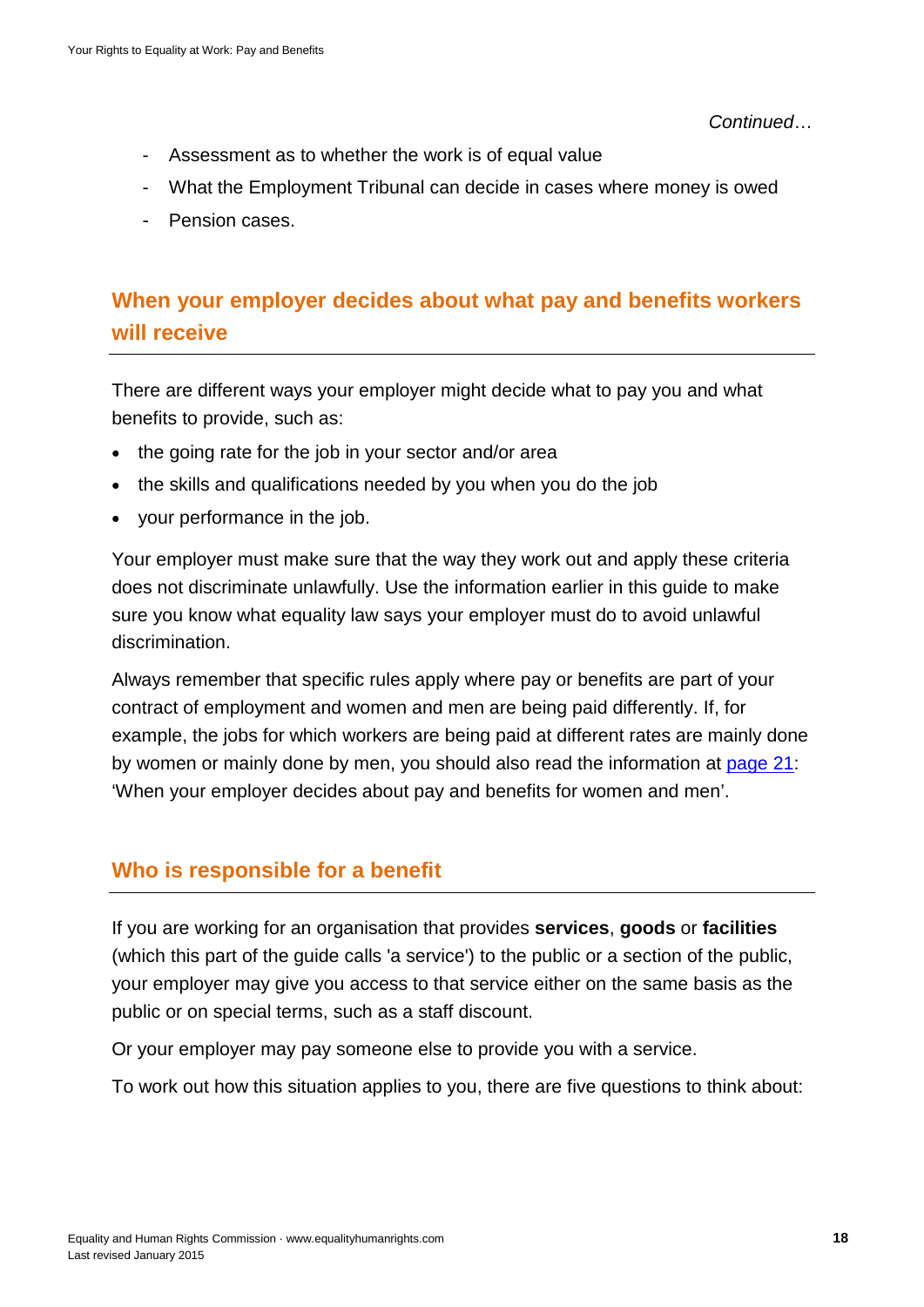- Does your employer provide a service to you in exactly the same way they provide it to members of the public (for example, you can hire a function room from them on the same terms as a member of the public)?
- Does your employer provide a service to you which is almost the same as a service they give the public but in a special way because you work for them (for example, you receive a staff discount when you buy something from them)?
- Does someone else provide you with a service on behalf of your employer?
- Is the benefit group insurance?
- Does equal pay law apply?

#### **Does your employer provide the service to you in exactly the same way they provide it to members of the public?**

Your employer may be providing a service to you in exactly the same way they provide it to members of the public. For example, you can hire a function room from your employer on the same terms as a member of the public.

If this is the situation and you believe your employer has discriminated unlawfully against you, you can bring a claim against them in the County Court in England or Wales, and the Sheriff Court in Scotland. You should read the Equality and Human Rights Commission guide: *Your rights to equality from businesses providing goods, facilities or services to the public* or the equivalent guide if your employer is another type of organisation. The introduction to this guide tells you how to get hold of this information.

#### **Does your employer provide a service to you which is almost the same as a service they give the public but in a special way because you work for them?**

Your employer may be providing a service to you in almost the same way they provide it to members of the public, but with special arrangements because you work for them. For example, you receive a staff discount on the service.

If this is the situation and you believe you've been discriminated against, this is the right guide for you to be reading.

#### **Does someone else provide you with a service on behalf of your employer?**

Sometimes, your employer might arrange for someone else to provide a service to you and their other workers.

If the person or organisation providing the service discriminates unlawfully against you, it will be the service provider who is responsible. You will have a claim in the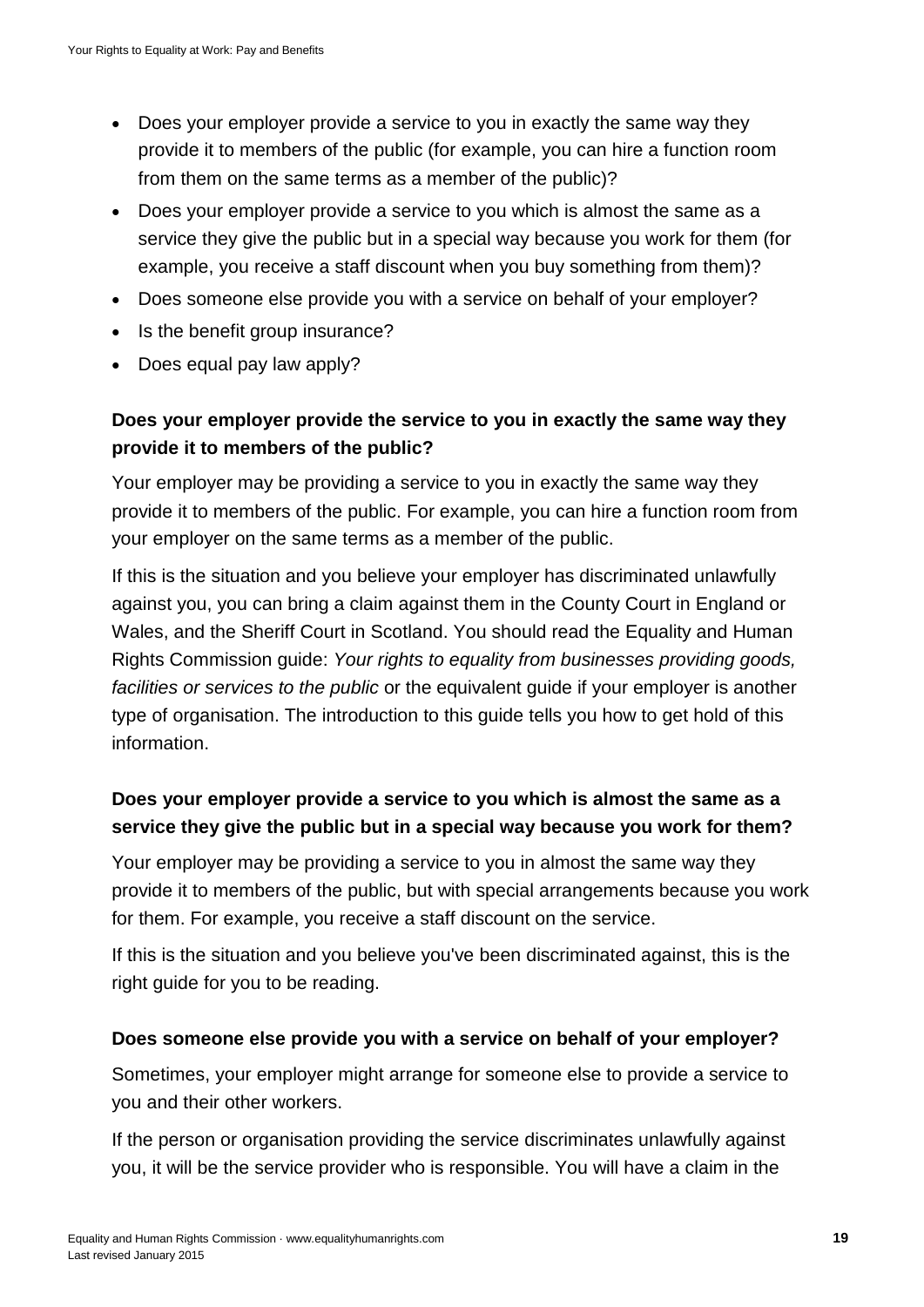County Court (in England or Wales) or the Sheriff Court (in Scotland) against the service provider, just like any other member of the public using that service, and not against your employer.

You should read the Equality and Human Rights Commission guide: *Your rights to equality from businesses providing goods, facilities or services to the public* or the equivalent guide if the service provider is another type of organisation. The introduction to this guide tells you how to get hold of this information

But if it is your employer's behaviour that is unlawful discrimination, your claim would be against your employer in the Employment Tribunal, and this is the right guide for you to read.

#### **Is the benefit group insurance?**

Some employers offer their workers insurance-based benefits such as life assurance or accident cover under a group insurance policy. Equality law allows employers to provide for different premiums or benefits based on sex, whether people are married or in a civil partnership, pregnancy and maternity or gender reassignment. However the difference in treatment must be reasonable, and be done by reference to actuarial or other data from a source on which it is reasonable to rely.

If this situation applies to you, it is your employer, not the insurer, who is responsible for making sure that provision of benefits under group insurance schemes is not unlawfully discriminatory.

**Example** — An employer arranges for an insurer to provide a group health insurance scheme to workers in their company. The insurer refuses to provide cover on the same terms to one of the workers because she is a transsexual person. The employer, who is responsible for any discrimination in the scheme, would only be acting lawfully if the difference in treatment is reasonable in all the circumstances, and done by reference to reliable actuarial or other data.

#### **Does equal pay law apply?**

Remember that special rules apply where the service your employer is giving you (or has arranged for someone else to give you) as a benefit is part of your contract of employment and there is a difference between the benefits men and women get. If, for example, the jobs in relation to which your employer provides the service as a benefit are mainly done by women or mainly done by men, you should also read the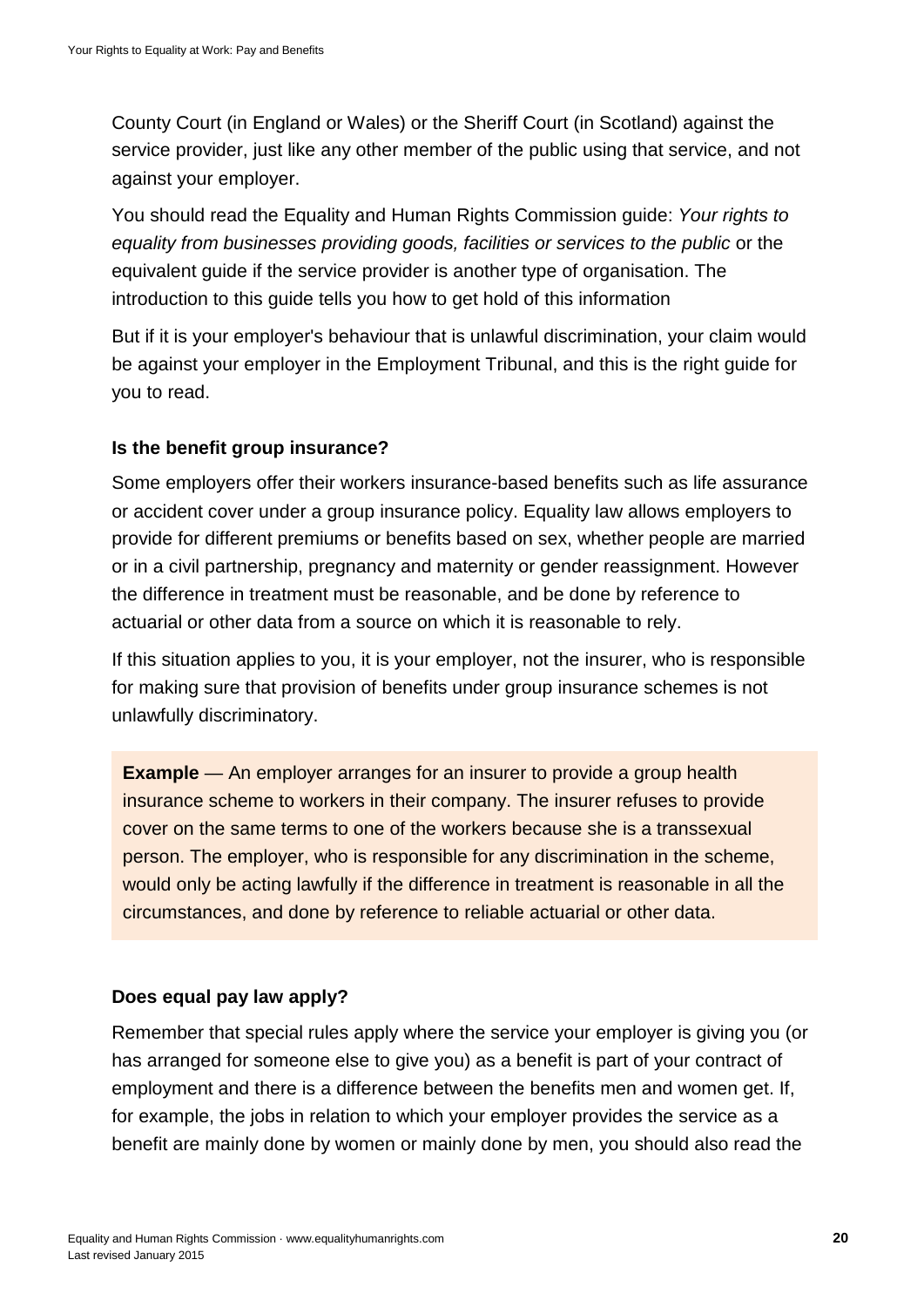information at [page 21:](#page-23-0) 'When your employer decides about pay and benefits for women and men'.

#### <span id="page-20-0"></span>**Bonuses**

Bonus payments are payments made on top of basic salary, and are usually designed to motivate employees by rewarding them for achieving particular targets or standards.

Sometimes, a bonus will be set out in your contract. Sometimes it will be up to your employer if a bonus is paid (this is often referred to as a 'discretionary bonus'). Many schemes are a mixture of both types, so that you have the right to be considered for a bonus, but your employer has the final say as to whether to pay out.

Your employer must avoid unlawful discrimination in awarding bonus payments. This includes all the different types of unlawful discrimination listed earlier in this guide.

This might mean, for example, making reasonable adjustments for you if you are a disabled person.

**Example** — A worker in sales takes every Thursday afternoon as unpaid leave for a disability- related reason. As a reasonable adjustment, their employer reduces their sales target to reflect their absence. Their team's target is also reduced by a proportionate amount.

You can read more about reasonable adjustments to remove **barriers** for disabled people in [Chapter 3.](#page-46-0)

Always remember that specific rules apply where pay or benefits are part of your contract of employment and women and men are being paid differently. If, for example, the jobs for which your employer provides a bonus are mainly done by women or mainly done by men, or bonuses are set in a way that means generally people of one sex end up significantly better off than the other, you should also read the information at [page 21:](#page-23-0) 'When your employer decides about pay and benefits for women and men'.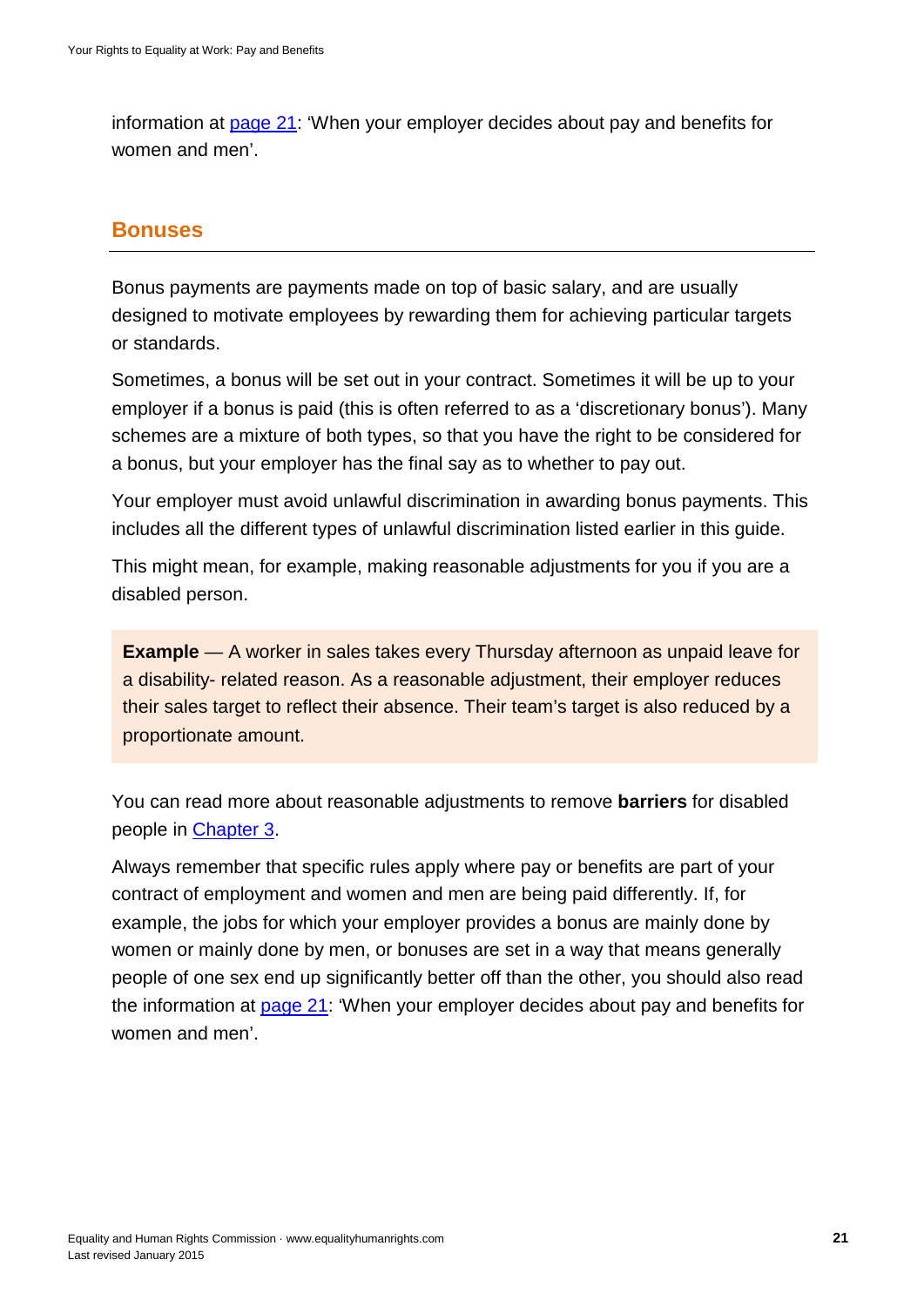# <span id="page-21-0"></span>**Occupational pension schemes**

If your employer provides an occupational pension or work or company pension scheme to their employees (or one is provided for them), the people running the scheme must avoid unlawful discrimination in how they run it. This includes all the different types of unlawful discrimination listed earlier in this guide.

**Example** — A pension scheme that offers benefits to opposite-sex partners must give the same benefits to same-sex partners. If people have to be married to receive benefits, then the same benefits must be offered to civil partners and to those in same sex and opposite sex marriages equally. Not doing so would be discrimination because of sexual orientation.

The duty to make reasonable adjustments to remove barriers for disabled people applies to pension schemes. You can read more about reasonable adjustments to remove barriers for disabled people in [Chapter 3.](#page-46-0)

Specific rules apply where membership of an occupational pension scheme is part of your contract of employment and women and men are treated differently by the scheme. There are also exceptions relating to age.

If you believe that your occupational pension scheme may be unlawfully discriminating against you, you should get expert advice from your trade union or another organisation.

#### <span id="page-21-1"></span>**Health insurance and disabled workers**

If:

- you are a disabled person and
- your employer offers private health insurance to you and other workers as a benefit,

your employer and the insurer must not exclude you because of your disability or offer it to you on worse terms than those offered to your colleagues, unless they can **objectively justify** any difference in treatment.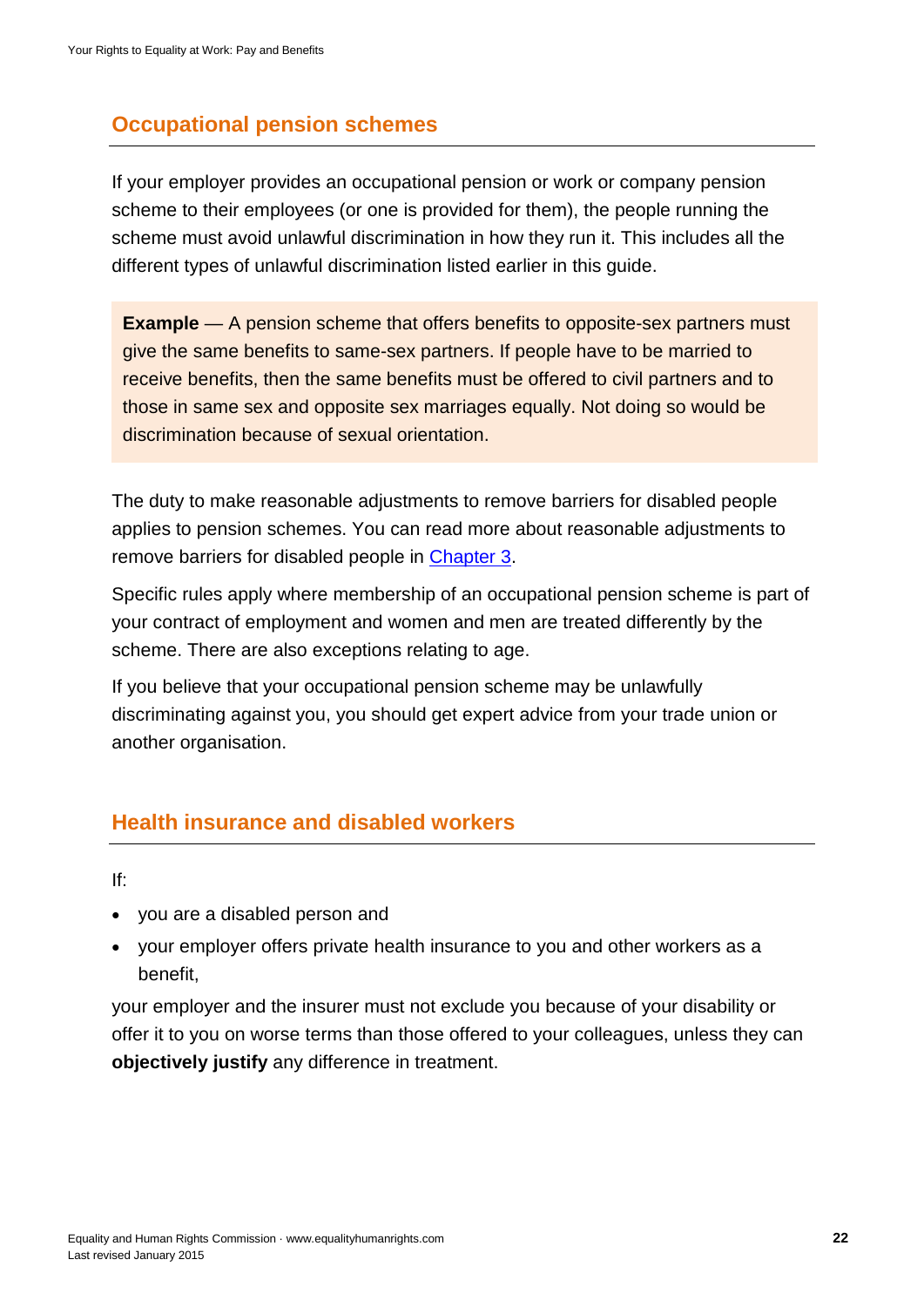# <span id="page-22-0"></span>**Pay discussions**

Some employers make it a condition in contracts of employment that their employees must not talk about their pay with colleagues or anyone else. This is sometimes called a 'secrecy clause' or 'gagging clause'. It means employees cannot check if they are being paid the same for the same or similar work, whatever their protected characteristic.

Equality law says that, regardless of what your contract says, you are allowed to talk about your pay to anyone, including:

- colleagues
- former colleagues, or
- (for example) a trade union representative

provided this is to find whether or to what extent there is a connection between pay and having (or not having) a protected characteristic. You can also try and obtain pay information from a colleague, or former colleague, with this aim. Equality law calls all these discussions 'relevant pay disclosures'.

In other words, a gagging clause in a contract will not have any legal effect to stop these kinds of pay discussions taking place.

This discussion can relate to any protected characteristic, not just equal pay between women and men.

**Example** — A discussion between a worker who is a disabled person and a nondisabled colleague for the purpose of establishing whether the non-disabled person is being paid more than the disabled person could involve a relevant pay disclosure. However, two non-disabled colleagues simply comparing their respective salaries are unlikely to be making a relevant pay disclosure, unless they are investigating pay disparities which may be linked to sex, race or another protected characteristic.

Your employer must not treat you badly because you have talked to someone about your pay in order to find out if your pay may be different because of a protected characteristic. This is likely to be victimisation.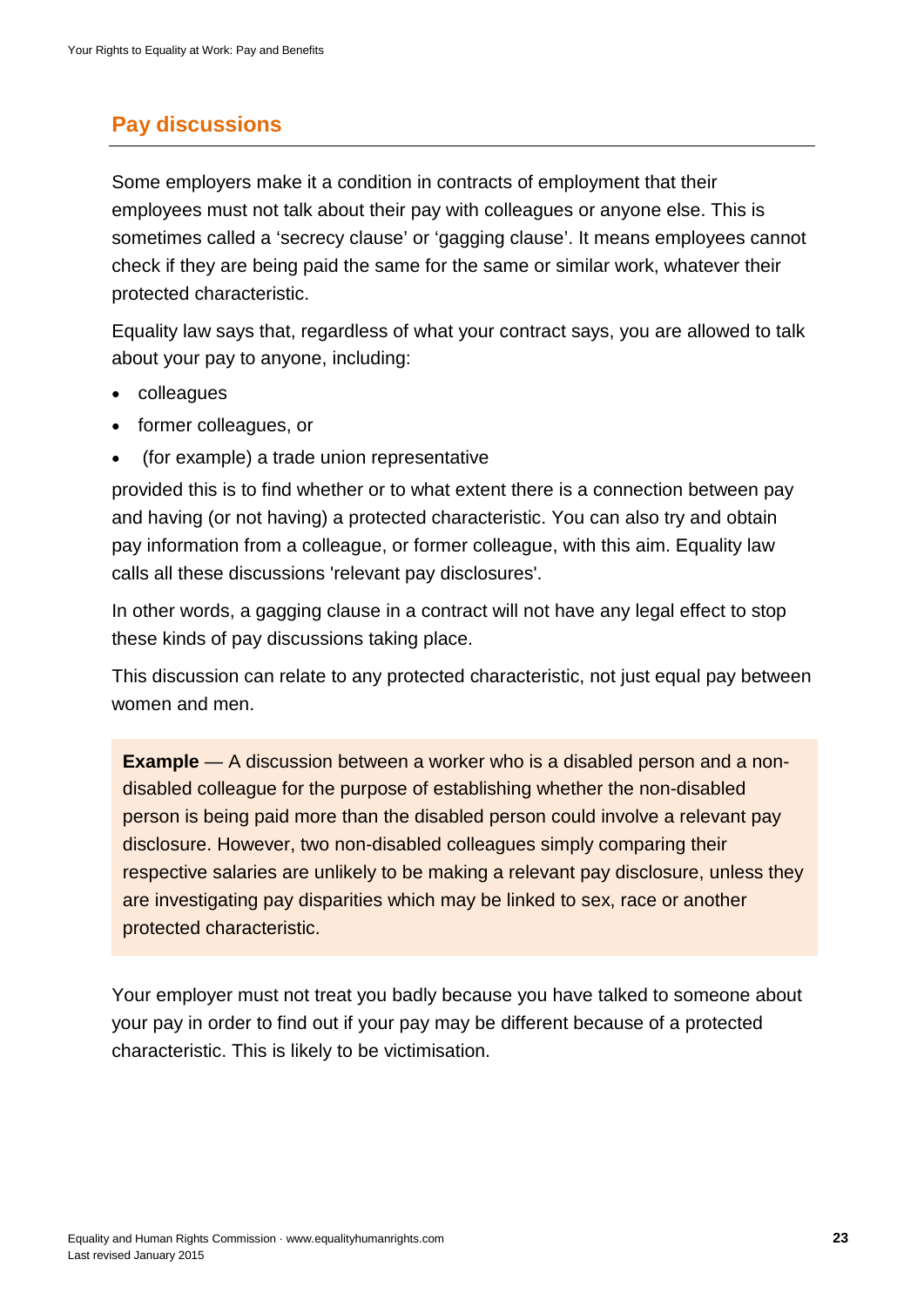# <span id="page-23-0"></span>**When your employer decides about pay and benefits for women and men ('equal pay')**

The term 'equal pay' is used specifically to mean making sure that women and men who are doing **equal work** receive the same rewards under their contracts of employment.

Equal pay applies to everything the employee receives, not just money paid to them, such as holiday entitlement.

Equal pay applies to **workers**, **office-holders**, police officers and people serving in the armed forces. This guide refers to all these people as 'employees' for convenience.

Similarly, people who recruit or 'employ' these people are referred to as 'employers'. If:

- you are not in one of these relationships with the person or organisation that is paying you but you are in another work situation, or
- the unlawful discrimination is because of a protected characteristic other than sex, or
- the pay or benefits are not part of your contract

then your employer must still not discriminate unlawfully against you, but the special equal pay laws and procedures do not apply, and the first half of this guide applies to your situation instead.

**Note**: Because it is much more often the case that women are paid less than men, this guide generally refers to the person claiming equal pay as being a woman. But equal pay law protects men and women equally, so if a man is being paid less than a woman doing equal work, the following applies to him too.

This section of the guide looks at some of the rules in more detail, including:

- Sex equality clause
- Equal work
- Like work
- Work that is rated as equivalent
- Work that is of equal value
- The employer's defence of 'material factor'
- Pay protection schemes
- Pay, benefits and bonuses during maternity leave.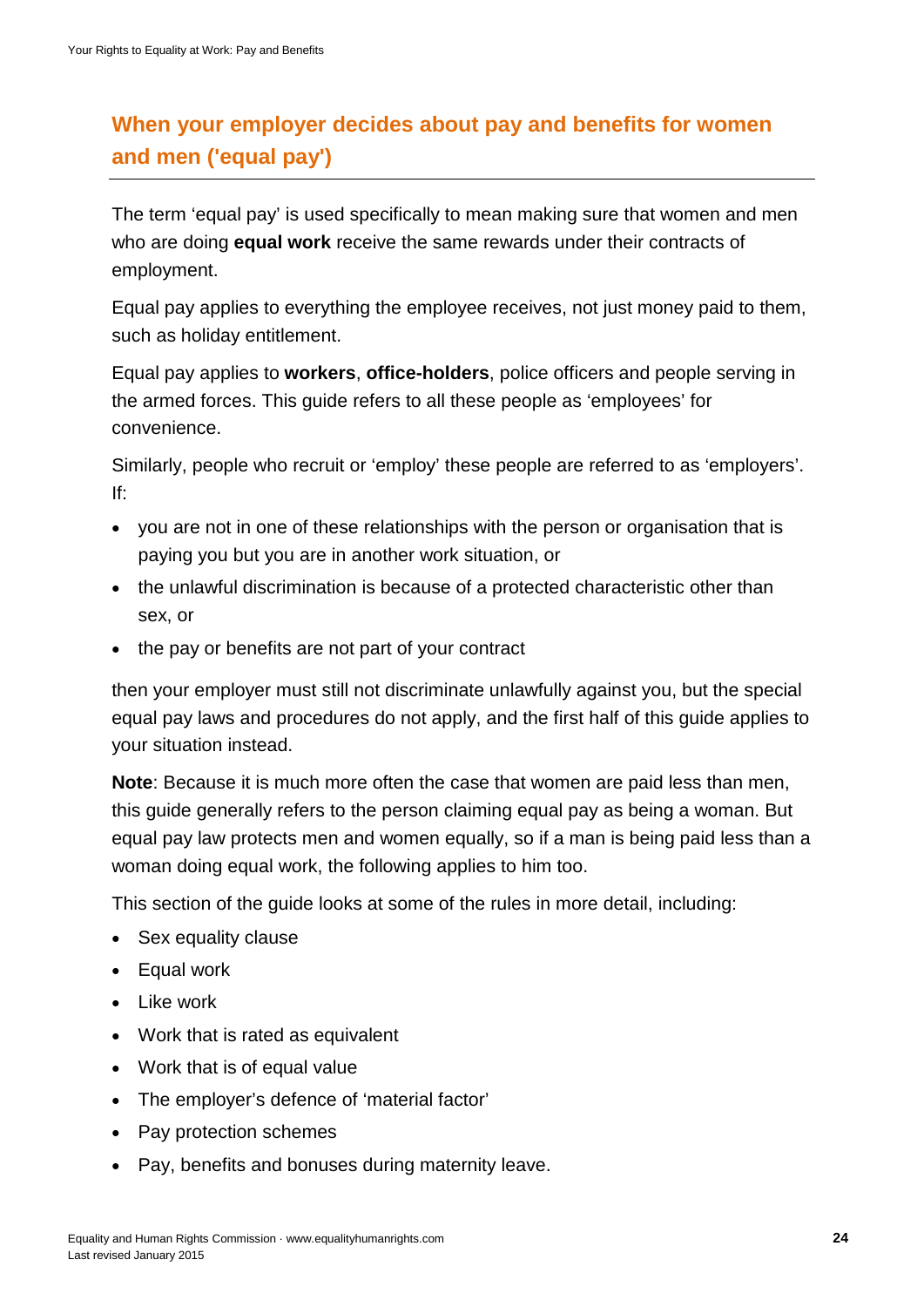However, although the *reason* the law exists is simple – to make sure women and men receive the same rewards for equal work – the law itself can be complicated. This guide tells you the general outline of the law, but if you are concerned about equal pay, you should get other help and advice, for example, from:

- Acas
- the Equality Advisory and Support Service
- your trade union if you have one.

Contact details for a range of organisations who may be able to help you are in [Chapter 5.](#page-80-0)

# <span id="page-24-0"></span>**Sex equality clause**

Your employer must pay women and men doing equal work the same and give them the same benefits. The only way in which your employer can avoid this is if they can show that there is a reason for the pay difference that has nothing to do with the sex of the workers. This is called the 'material factor defence' and is explained in more detail at [page 30.](#page-29-1)

Every woman's contract of employment is automatically read as if it contains a term or clause which has the effect of making sure her pay and all other contractual terms are no worse than a man's where they are doing equal work. It does not matter if the contract is written down or not.

This applies to all the parts of the contract including:

- wages and salaries
- non-discretionary bonuses
- holiday pay
- sick pay
- overtime
- shift payments
- occupational pension benefits, and
- non-monetary terms such as holiday or other leave entitlements or access to sports and social benefits (for example, a gym membership if that is something the employee's contract entitles them to).

If your pay and benefits are not part of your contract, your employer must still not discriminate against you because of your sex, or any other protected characteristic,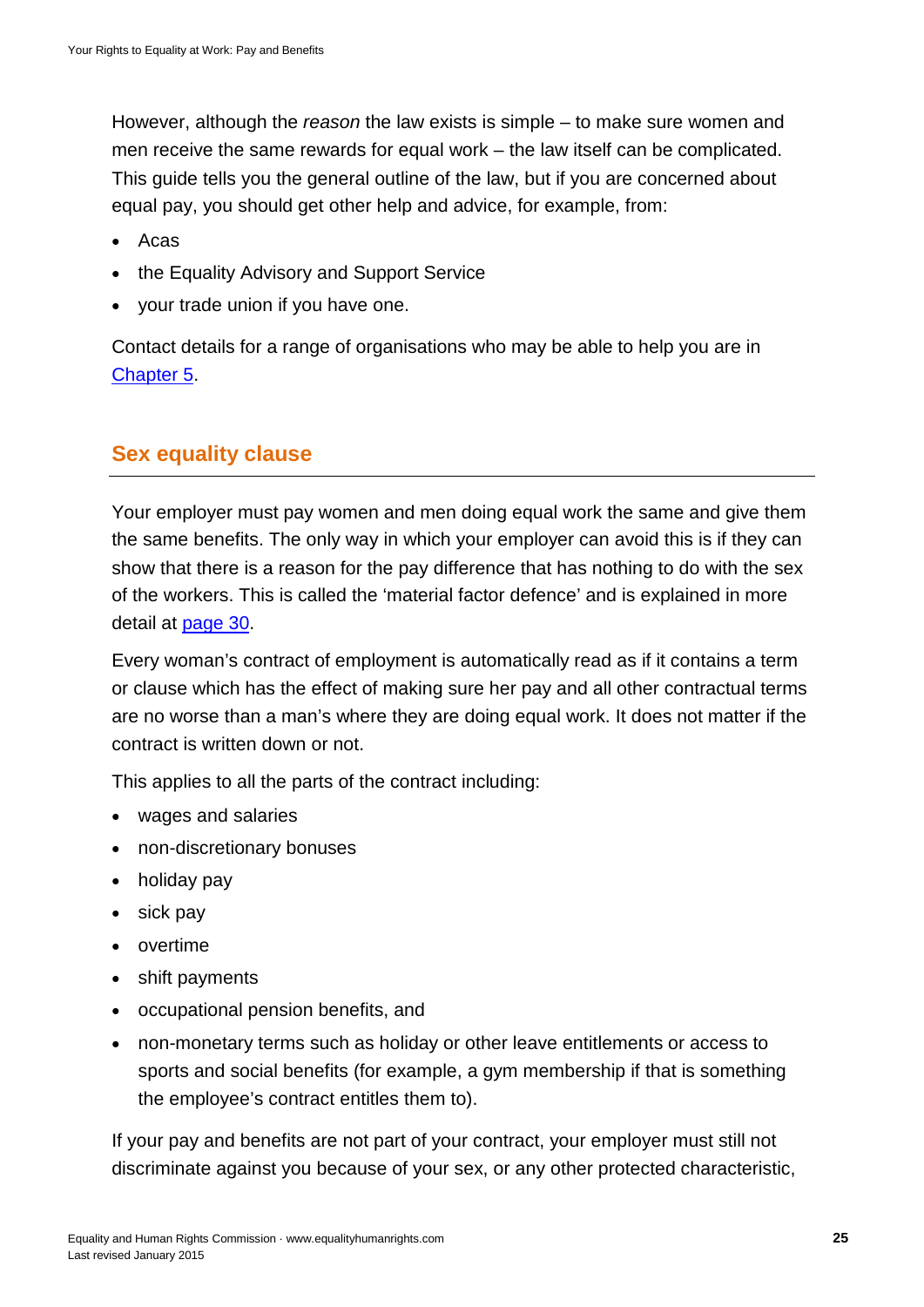but the special equal pay law and procedures do not apply. This might include purely discretionary bonuses, promotions, transfers and training and offers of employment or appointments to office.

**Example** — A female sales manager is entitled under her contract of employment to an annual bonus calculated by reference to a specified number of sales. She discovers that a male sales manager working for the same employer and in the same office receives a higher bonus under his contract for the same number of sales. She would bring her claim under the equality of terms (equal pay) provisions. However, if the female sales manager is not paid a discretionary Christmas bonus that the male manager is paid, she could bring a claim for unlawful sex discrimination rather than an equal pay claim because it is not about a contractual term.

#### <span id="page-25-0"></span>**Equal work**

There are three kinds of equal work. All of these require a woman to compare herself to a man in the **same employment**. He is called a 'comparator'.

- The first is when a woman is doing work that is the same as or broadly similar to the work her comparator is doing. This is called 'like work'.
- The second is when although their work is different, a **job evaluation** study shows that a man's and a woman's jobs are rated as equal. This is called work that is 'rated as equivalent'.
- The third is when the man's and woman's jobs are different but are equal in value in terms of the demands or skills that are needed. This is called 'work of equal value'.

The comparator need not be employed at the same time as the woman claiming equal pay.

#### <span id="page-25-1"></span>**Like work**

If the jobs are exactly the same, it is easy to say this is 'like work'. If they aren't exactly the same, then look at the differences between them. If these aren't of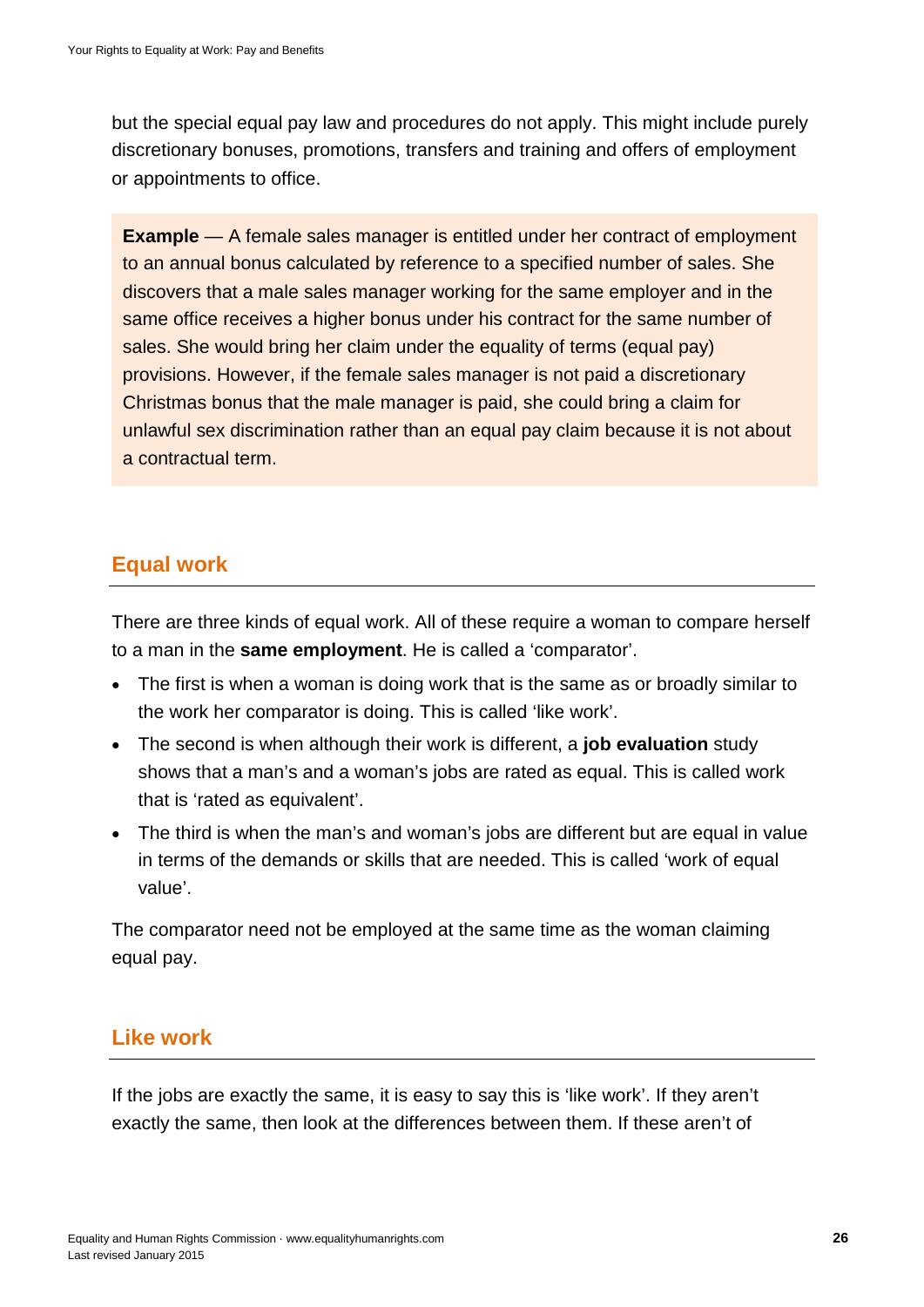practical importance then the jobs are broadly similar and still count as 'like work' so the two workers should be paid the same.

**Example** — Depending on the exact circumstances, these male and female workers could be considered to be doing 'like work':

- Male and female drivers, where the men are more likely to work at weekends.
- A woman cook preparing lunches for directors and a male chef cooking breakfast, lunch and tea for employees.
- Male and female supermarket workers carrying out similar tasks even though the men may lift heavier objects from time to time.

The fact that a male and female worker have the same contractual duties but the male worker goes beyond what his contract requires him to do does not mean that he cannot be a comparator. The focus in these circumstances will be on what the job actually requires.

**Example** — A male and female office worker are both contracted to work 40 hours per week and have broadly the same responsibilities. The male worker frequently works more than his contractual hours and often undertakes duties that do not form part of his job description. The male and female worker are still comparable and would probably be treated as employed in 'like work' because the actual job requirements are broadly the same.

It is what happens in practice that counts. A contractual obligation on a male worker to do other duties does not count if these are not in fact carried out.

**Example** — Men but not women workers do the same job, but under their contracts, only the men have to work compulsory overtime and can be required to transfer to different duties. This difference is not of practical importance if the flexibility is not called upon in practice.

If you think your employer is paying you less than a male comparator for like work, you should get expert advice from your trade union or another organisation.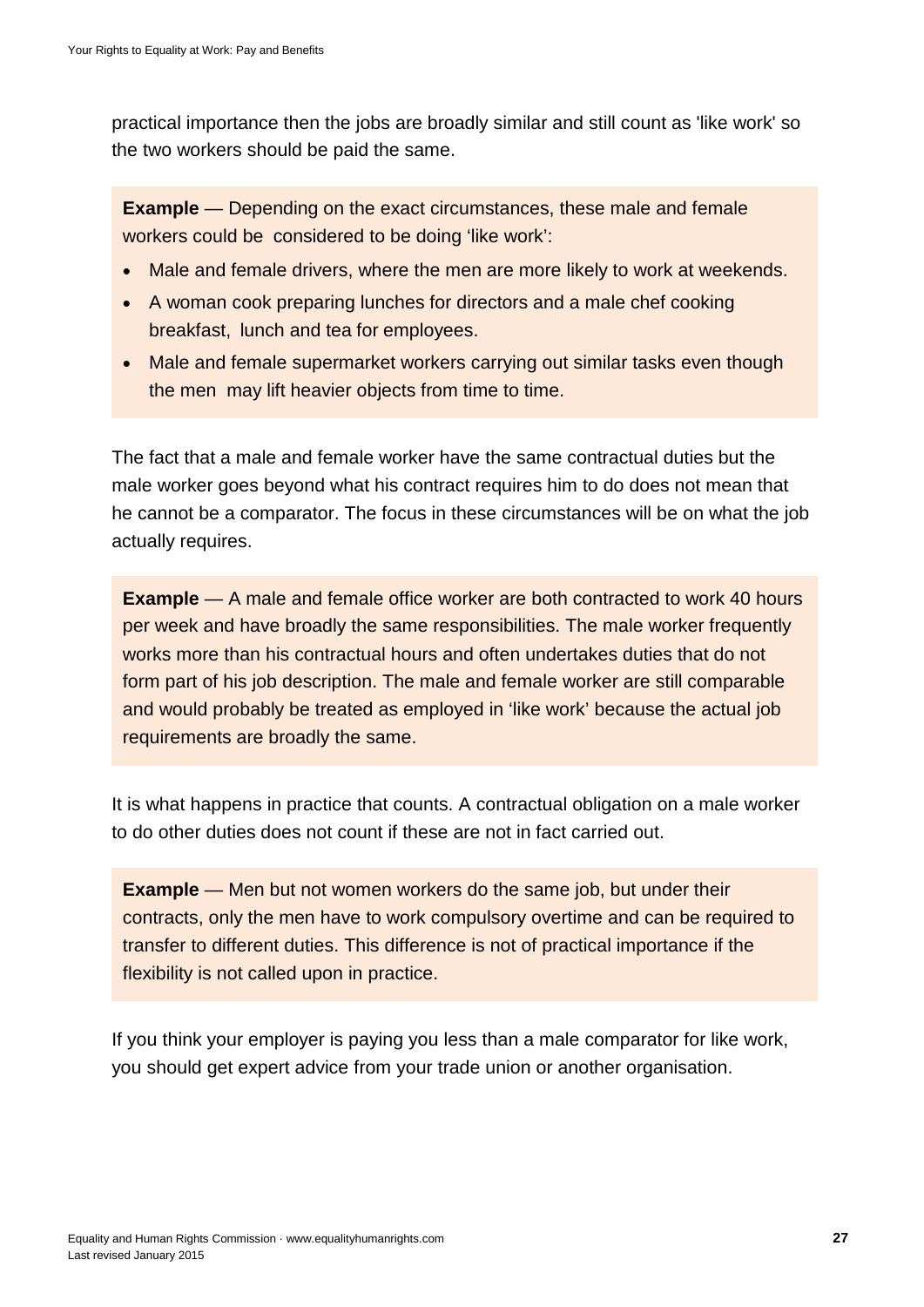# <span id="page-27-0"></span>**Work that is rated as equivalent**

Job evaluation is a way of systematically assessing the relative value of different jobs.

If an employer carries out (or gets someone to carry out for them) a job evaluation study and this gives an equal value to a woman's work and her comparator's, then her work is rated as equivalent to the man's. The value of the work will be measured by looking at the demands made on the workers, using factors such as effort, skill and decision-making.

Because the focus is on the demands of the job rather than the nature of the job overall, jobs which may seem to be of a very different type can be rated as equivalent.

**Example** — The work of an occupational health nurse might be rated as equivalent to that of a production supervisor when components of the job such as skill, responsibility and effort are assessed by a valid job evaluation scheme.

For a job evaluation study to be valid, it must:

- Cover both the woman's job and her comparator's
- Be thorough in its analysis and capable of impartial application
- Take into account factors connected only with the requirements of doing the job rather than the person doing the job, e.g. job performance, and
- Be analytical in assessing the component parts of particular jobs, rather than their overall content on a whole job basis.

Your employer must also be careful that the job evaluation study is not itself discriminatory, whether intentionally or unintentionally.

If a job evaluation study has assessed the woman's job as being of lower value than her male comparator's job, then an equal value claim by the woman will fail. However, if the Employment Tribunal has reasonable grounds for suspecting that the evaluation was discriminatory in the way it was carried out or in the measurements it used, or that it was in some other way unreliable (for example because it was not carried out in accordance with the points above), then the Tribunal would have grounds to disregard the evaluation study and find discrimination.

There has historically been a tendency to undervalue or overlook qualities inherent in work traditionally undertaken by women (for example, caring).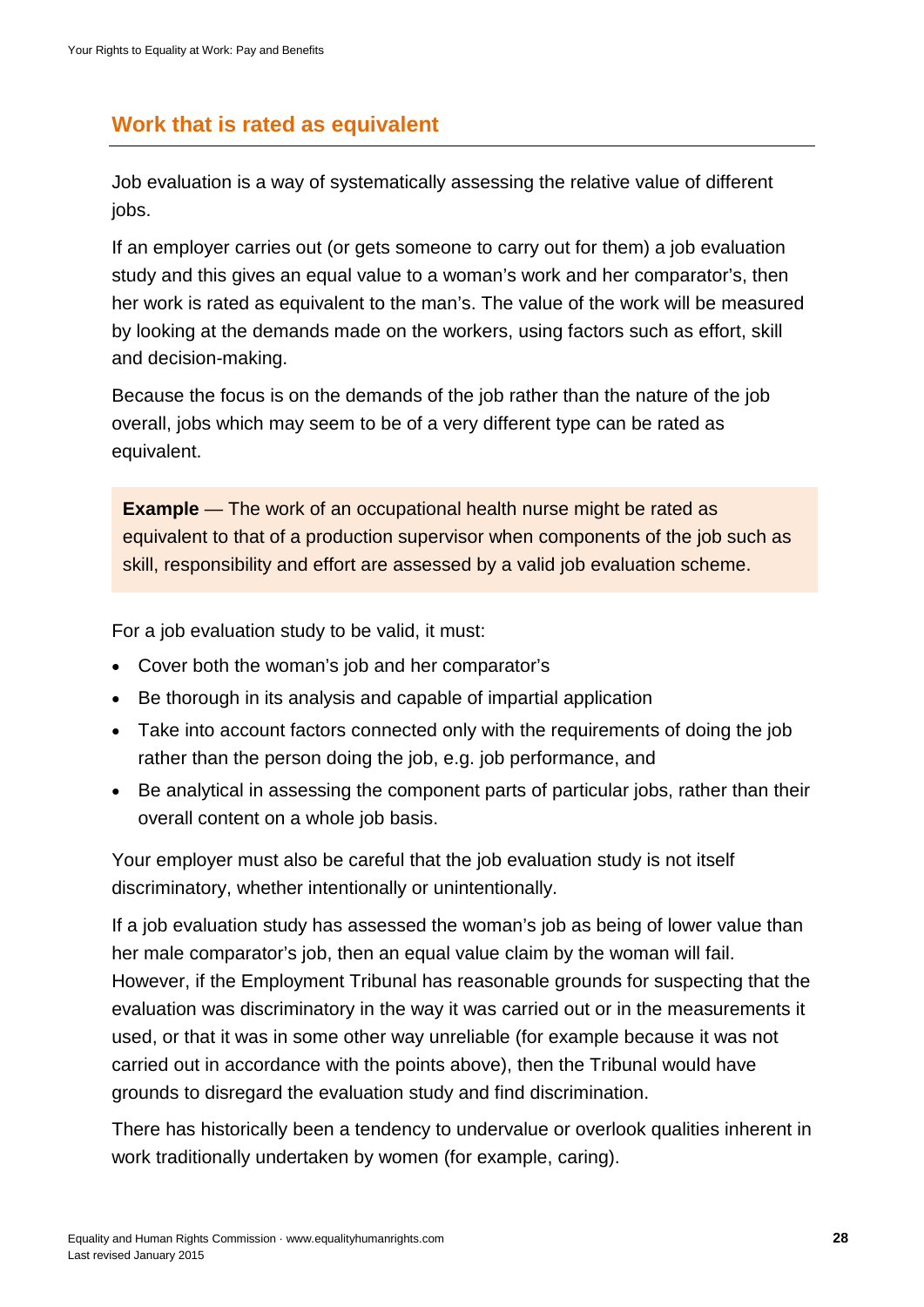A job evaluation scheme which results in different points being allocated to jobs because it values certain demands of work traditionally undertaken by women differently from demands of work traditionally undertaken by men would be discriminatory.

A scheme like this will not prevent a woman claiming that her work may be equal to that of a male comparator.

**Example** — A job evaluation study rates the jobs of female classroom teaching assistants and their better paid male physical education instructors as not equivalent. This is because the study gives more points to the physical effort involved in the men's jobs than to the intellectual and caring work involved in the jobs predominantly done by women. Because it uses a sex-biased points system, this job evaluation study would not prevent the women succeeding in an equal pay claim.

A woman may also bring a claim for equal pay where her job is rated higher than that of a comparator under a job evaluation scheme but she is paid less.

Detailed guidance for employers on designing, implementing and monitoring nondiscriminatory job evaluation schemes is available from the Equality and Human Rights Commission.

If you think your employer is using a job evaluation scheme that is unlawfully discriminatory, you should get expert advice from your trade union or another organisation.

# <span id="page-28-0"></span>**Work that is of equal value**

If an employer has not carried out (or got someone else to carry out) a job evaluation study, a woman can still claim equal pay with a man if she can show that her work is of equal value with his in terms of the demands made on her. Instead of the assessment being done by her employer as part of the job evaluation study, the assessment whether the work is of equal value takes place as part of the woman's claim to the Employment Tribunal.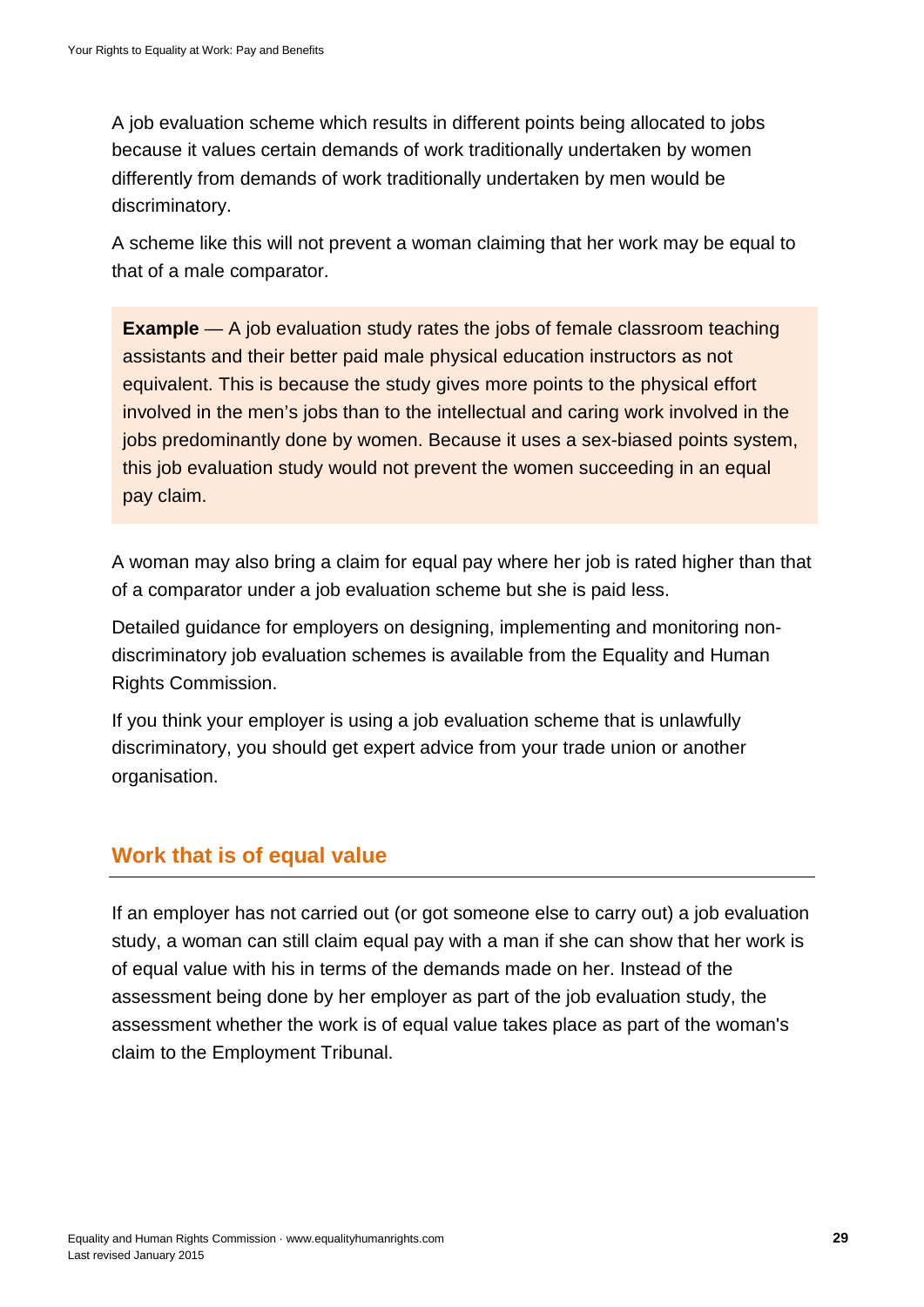Jobs being of equal value means that the jobs done by a woman and her male comparator are different but can be regarded as being of equal worth, having regard to:

- the nature of the work performed
- the training or skills necessary to do the job
- the conditions of work, and
- the decision-making that is part of the role.

In some cases, the jobs being compared may appear fairly equivalent (such as a female head of personnel and a male head of finance). More commonly, entirely different types of job (such as manual and administrative) can turn out to be of equal value when analysed in terms of the demands made on the employee.

More detailed guidance on how to tell if jobs are of equal value is available from the Equality and Human Rights Commission.

If you think your employer is paying you less than a male comparator for work of equal value, you should get expert advice from your trade union or another organisation.

#### <span id="page-29-1"></span><span id="page-29-0"></span>**The employer's defence of 'material factor'**

Once a woman has shown that she is doing equal work with her male comparator, the equality clause will take effect unless her employer can prove that:

- the difference in pay or other contractual terms is due to a material factor, and
- this does not itself discriminate against her either directly or indirectly because of her sex.

The employer must say what the factor(s) are and prove that each factor:

- is the real reason for the difference in pay and not a sham or pretence
- actually causes the difference in pay between the woman and her comparator
- is material; that is, significant and relevant
- does not involve direct or indirect sex discrimination.

For example: An employer argues that it is necessary to pay a male comparator more because of a skill shortage. To succeed, the employer must provide evidence of actual difficulties in recruiting and retaining people to do the job being done by the higher-paid man.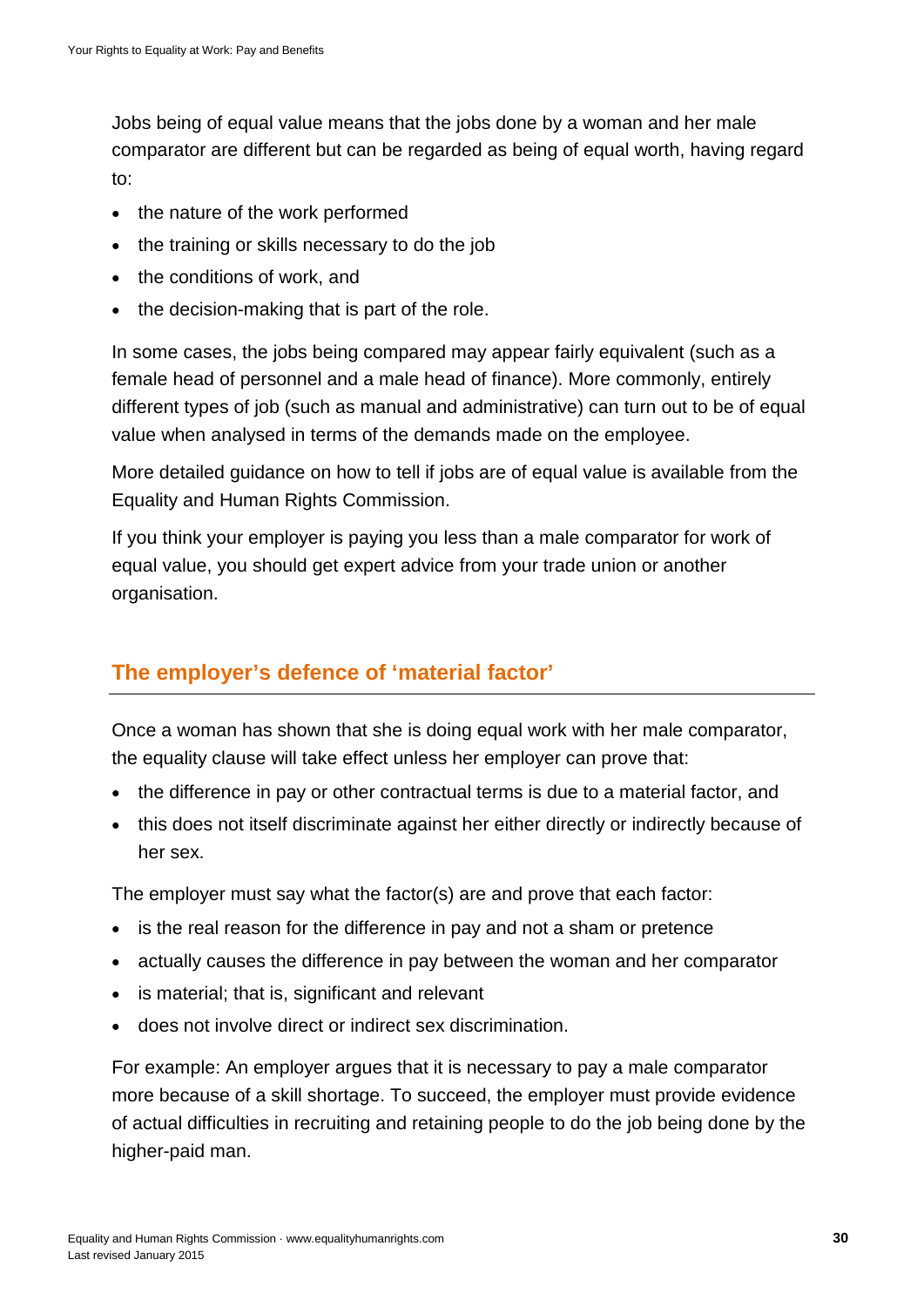Possible material factors include:

- personal differences between the employees concerned such as experience and qualifications
- geographical differences, for example, London weighting
- unsocial hours, rotating shift work and night working.

Whether the employer succeeds in defending the pay difference depends on the specific circumstances in each case.

To be a valid defence, the material factor must not be itself directly or indirectly discriminatory.

A material factor will be directly discriminatory where it is based on treating women and men differently because of their sex. This cannot provide a defence to an equal pay claim, and it is not open to an employer to justify the discrimination.

**Example** — Male maintenance workers in a bank are paid more than female administrators because the bank has always regarded and rewarded men as family breadwinners. This is directly discriminatory and cannot be justified.

Even if an employer can show that a material factor is not directly discriminatory, a woman claiming equal pay may be able to show that it is indirectly discriminatory.

Indirect discrimination happens where a pay system, policy or arrangement has a worse impact on women compared to their male comparators. If the employer cannot **objectively justify** what they have done, they will not succeed in the material factor defence.

**Example** — Women employed as carers by a local authority, whose work is rated as equivalent to men employed as street cleaners and gardeners, are paid at a lower rate. The difference is due to a productivity bonus scheme which does not apply to carers, who were predominantly women. As the scheme has a disproportionately adverse effect on the women, the employer has to provide objective justification for it.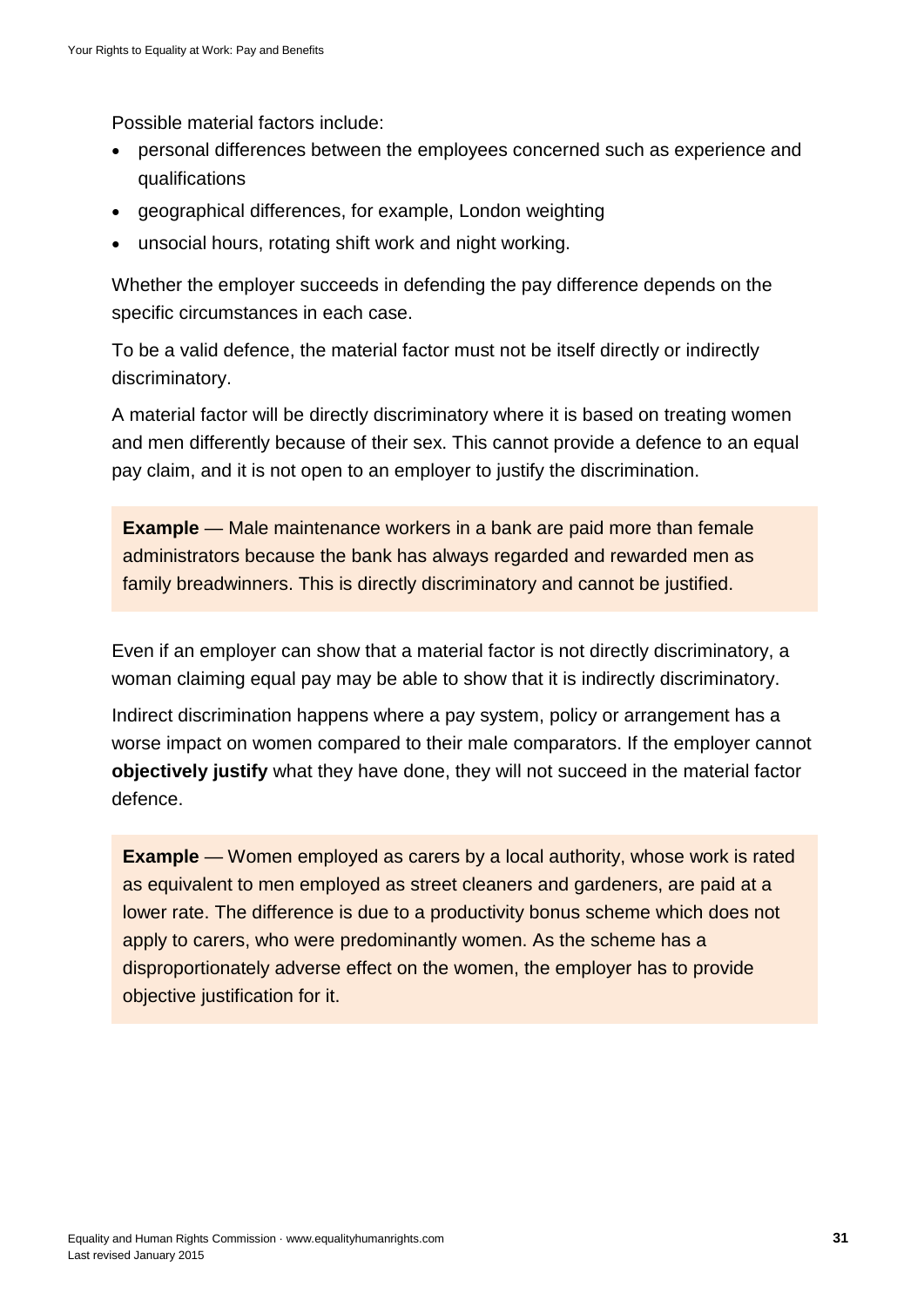#### <span id="page-31-0"></span>**Pay protection schemes**

Many employers have recognised that women have historically been paid less than men for work of equal value and some have put in place 'pay protection schemes' as part of what they are doing to sort out the situation. These schemes temporarily continue an inequality in pay, for example by allowing men to continue on higher pay while steps are taken to raise the women's pay. Equality law says that an employer's long-term objective of reducing pay inequality between women and men is always to be regarded as a legitimate aim.

However, for a scheme like this to qualify as a 'material factor' defence, there will need to be evidence that the employer is moving to close the pay gap, rather than indefinitely continuing the inequality between men's and women's pay.

More detailed guidance to help you decide whether a proposed pay protection scheme is lawful is available from the Equality and Human Rights Commission.

If your employer has put in place a pay protection scheme and you think that it is discriminatory, you should get expert advice from your trade union or another organisation.

#### <span id="page-31-1"></span>**Pay, benefits and bonuses during maternity leave**

If you are a pregnant woman, your employer must not give you lower pay or worse contractual terms for a reason relating to your pregnancy. If your employer does this, you will have an equal pay claim.

However, when you go on maternity leave, unless your contract provides for maternity- related pay, you do not continue to get your usual pay and any benefits with a transferable cash value (such as a car allowance). You are still entitled to any non-cash benefits you have.

Maternity-related pay means pay other than statutory maternity pay to which a woman who is pregnant or on maternity leave is entitled under her contract. Many employers, as a matter of good business practice, provide a more generous maternity pay scheme than the one the law sets as a minimum.

When you go on **maternity leave**, a 'maternity equality clause' is automatically read into your contract, which covers:

- the calculation of any maternity-related pay you are entitled to under your contract
- bonus payments during maternity leave, and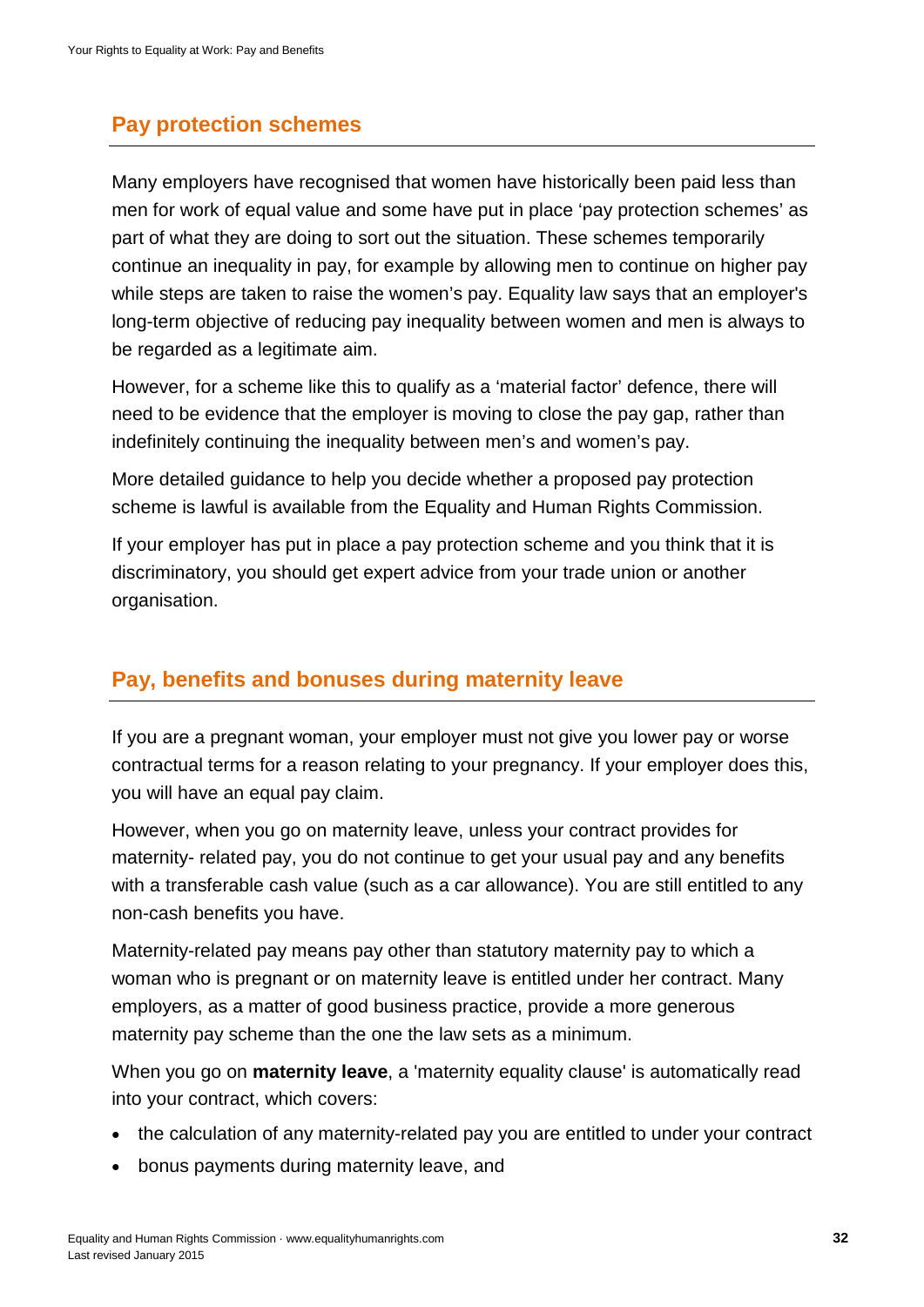• pay increases following maternity leave.

Unlike other types of equal pay claim, there is no need for a male comparator where your claim relates to these three things (or to other forms of pregnancy and maternity discrimination).

Any pay increase you receive or would have received had you not been on maternity leave must be taken into account in the calculation of your maternity-related pay.

**Example** — Early in her maternity leave, a woman receiving maternity-related pay becomes entitled to an increase in pay (because there has been a pay rise across the organisation she works for). If her terms of employment do not already provide for the increase to be reflected in her maternity-related pay, the employer must recalculate her maternity pay to take account of the pay increase.

Your employer must also pay you any contractual bonus payment awarded to you during your maternity leave period, or that would have been awarded had you not been on maternity leave. However, when your employer works out your bonus, the actual time during which you are on maternity leave will not generally be included, except for the two or four weeks of compulsory maternity leave.

**Example** — A woman goes on maternity leave three months before the end of her company's accounting year. At the end of the accounting year, while she is on maternity leave, bonuses for the whole year are awarded to staff. The woman's bonus is calculated based on the nine months of the accounting year when she was not on maternity leave plus the two week compulsory maternity leave period that applies to her because she is not a factory worker (it would be four weeks if she worked in a factory).

Your employer must pay any pay rise or bonus when they would usually be due, and not wait until you get back from your leave.

**Example** — A woman goes on maternity leave on 1 June. The contractual bonus for the year ending 30 April is payable on 1 July. Her employer says they will pay the bonus to her when she is back in a few months. The law requires the employer to pay the bonus on 1 July as it would if the woman was not on maternity leave. If this does not happen, she can make a claim relying on the maternity equality clause provisions.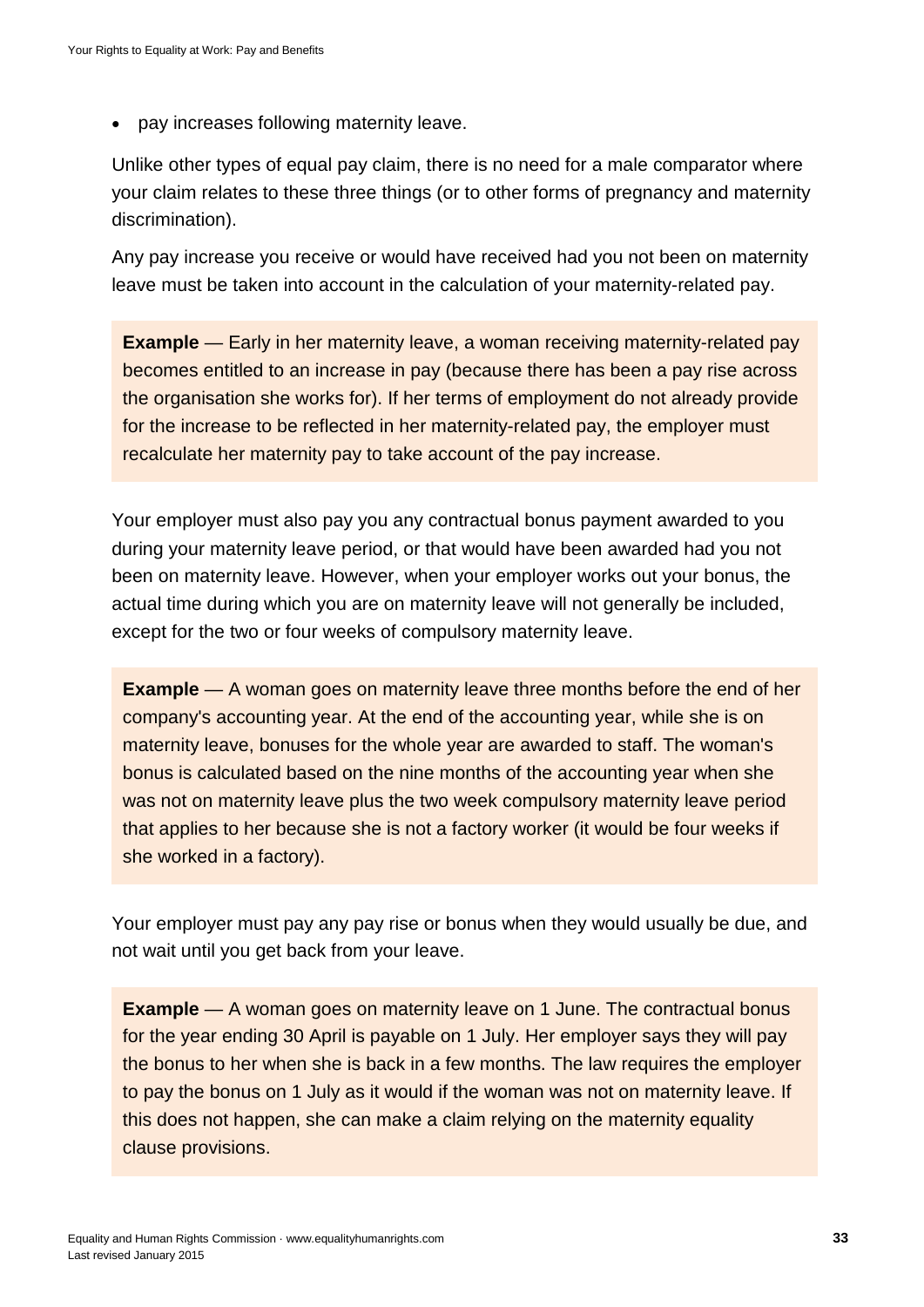When you return to work and start receiving your ordinary salary again (rather than statutory maternity pay or maternity-related pay), your employer must give you any pay increases that you would have received had you not been on maternity leave. For example, if everyone in the organisation, or even just the people doing the job you return to, have had a pay rise while you have been on maternity leave, you must be paid at a rate that takes account of the pay increase, not at your previous salary.

If pay and benefits have not been paid because of your pregnancy or maternity leave but are not things you are entitled to under your contract, then your claim is one of unlawful discrimination because of pregnancy and maternity, rather than equal pay, and the first part of this guide applies instead.

**Example** — A woman who has been approved for a promotion tells her employer that she is pregnant. The employer responds that he will not now promote her because she will be away on maternity leave during a very busy period. This would be pregnancy discrimination at work but not an equal pay claim.

However, if the same woman is promoted and her increased salary takes effect after her maternity leave begins, her maternity-related pay will need to be recalculated to take account of the salary increase. When she returns to work from her maternity leave, it must be on the new salary. If this does not happen, she can make a claim relying on the maternity equality clause provisions.

#### **Maternity equality in pension schemes**

An occupational pension scheme is treated as including a maternity equality clause if it does not have such a clause already. The effect of this is to make sure that if you are on maternity leave, you continue to build up the same benefits in relation to the pension you receive once you retire.

If you are concerned about whether your occupational pension scheme may be unlawfully discriminating against you as a woman on maternity leave, you should get expert advice from your trade union or another organisation.

# <span id="page-33-0"></span>**What to do if you believe you are being paid less than someone else because of a protected characteristic**

If you want to complain that you are being paid less than a colleague because of a protected characteristic, there are a number of steps you can take.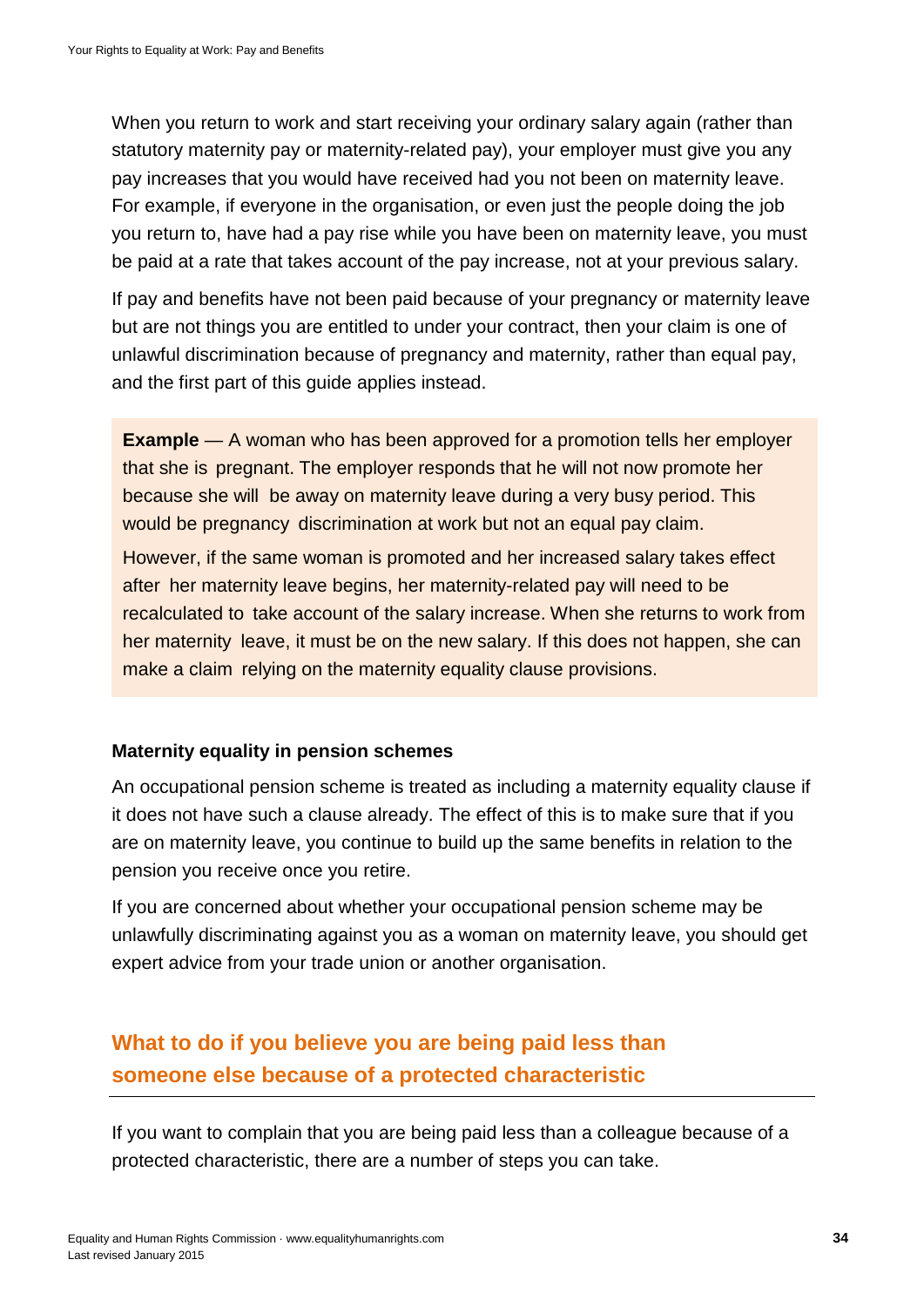These are explained in [Chapter 4:](#page-63-0) 'What to do if you believe you've been discriminated against'.

The procedures set out there apply to complaints that:

- you are being paid less than another employee because of any protected characteristic except sex, or
- you are being paid less than a person of the opposite sex for equal work but the pay or benefits are not part of your contract of employment, for example, a bonus which your employer chooses to give workers when your organisation has performed well, but which you have no contractual entitlement to.

If your complaint is that you are being paid less than a person of the opposite sex for equal work, and the pay or benefits concerned are part of your contract of employment, then the equal pay rules explained at [page 21:](#page-23-0)'When your employer decides about pay and benefits for women and men' apply.

The next section of this guidance briefly explains the rules in an equal pay case. It especially focuses on the differences between equal pay cases and other types of claims brought under equality law as it applies to work situations. You should also read the general advice in [Chapter 4:](#page-63-0) 'What to do if you believe you've been discriminated against'. In particular, the rules about needing to pay fees to bring a case in an Employment Tribunal and the Early Conciliation procedure described in that section of the guide also apply to equal pay claims.

- What the Employment Tribunal has to decide in an equal pay case
- Which claims the Employment Tribunal can hear
- Time limits
- Burden of proof
- Assessment as to whether the work is of equal value
- What the Employment Tribunal can decide in cases where money is owed
- Pension cases If you believe that:
- there has been a breach of an **equality clause** by your employer, or
- that you are being paid less than an employee of the opposite sex who is doing a job of equivalent or equal value, and
- the pay or benefits are included in your contract of employment,

this is an equal pay case. Equal pay cases can be extremely complicated and timeconsuming and you should get further advice, for example, from your trade union if you have one.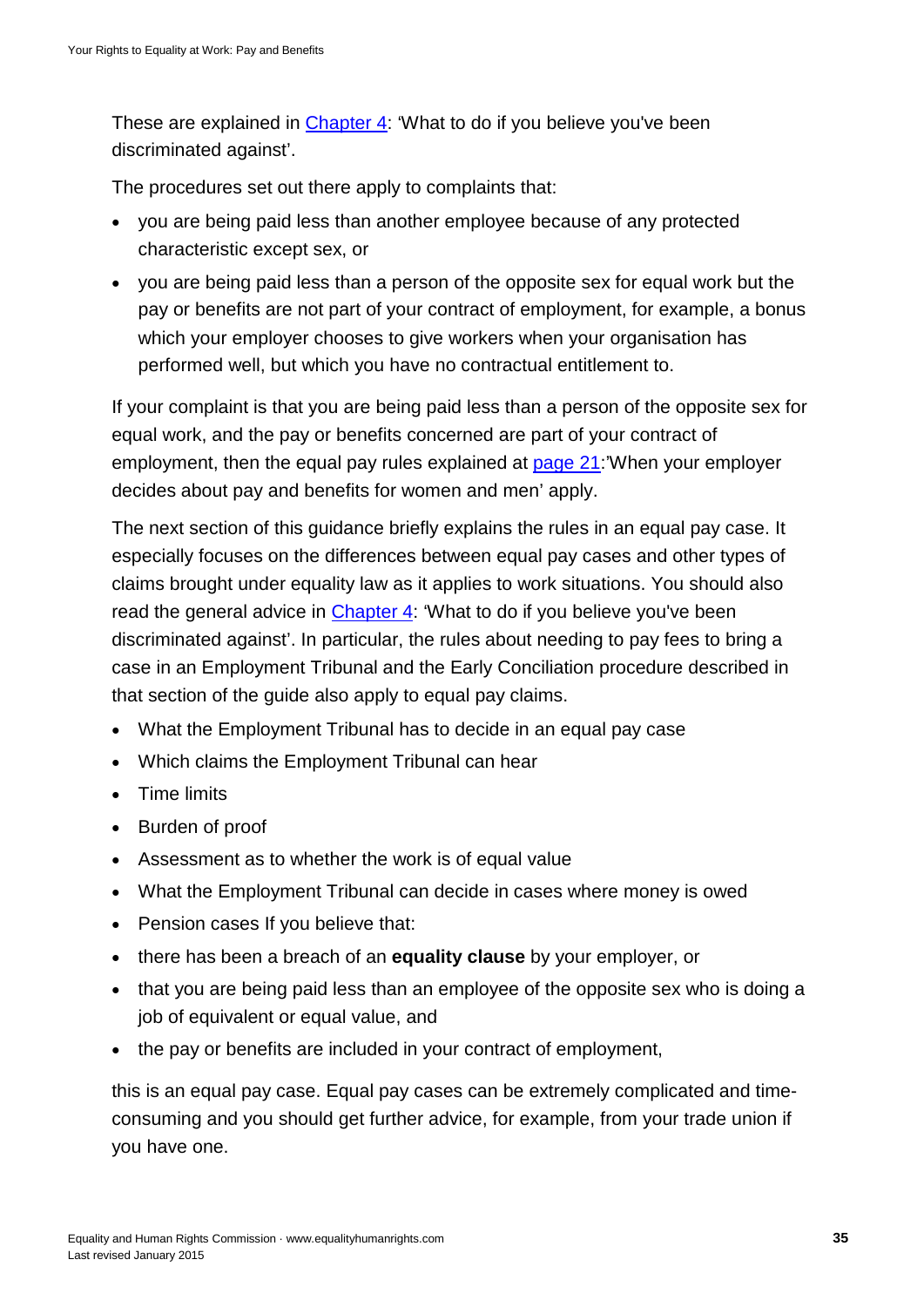You can find a list of organisations which may be able to help you in 'Further sources of information and advice'.

#### <span id="page-35-0"></span>**What the Employment Tribunal has to decide in an equal pay case**

In making a decision about an equal pay case, the Employment Tribunal has to assess the evidence about:

- whether the comparator is the right comparator (in other words, if he is in the same employment)
- the work done by the woman and her comparator
- the value placed on the work (sometimes with the advice of an Independent Expert), in terms of the demands of the jobs
- the pay or other contract terms of the woman and her comparator and how they have been arrived at, and
- the reasons for the difference in pay or other contract terms.

#### <span id="page-35-1"></span>**Which claims the Employment Tribunal can hear**

An Employment Tribunal can decide a complaint involving unlawful discrimination in a work situation.

This includes any equal pay case, including:

- claims relating to pay during pregnancy and maternity, and
- claims about equality in the rules of occupational pension schemes.

Employment Tribunals also hear claims about other workplace disputes, such as where someone is claiming unfair dismissal.

Members of the armed forces must bring a service complaint before they can bring a claim to the Employment Tribunal.

# <span id="page-35-2"></span>**Time limits**

These time limits are very important. Do not assume that an Employment Tribunal will give you more time to bring your claim unless yours is a 'concealment case' or you have an 'incapacity'. These are both explained below.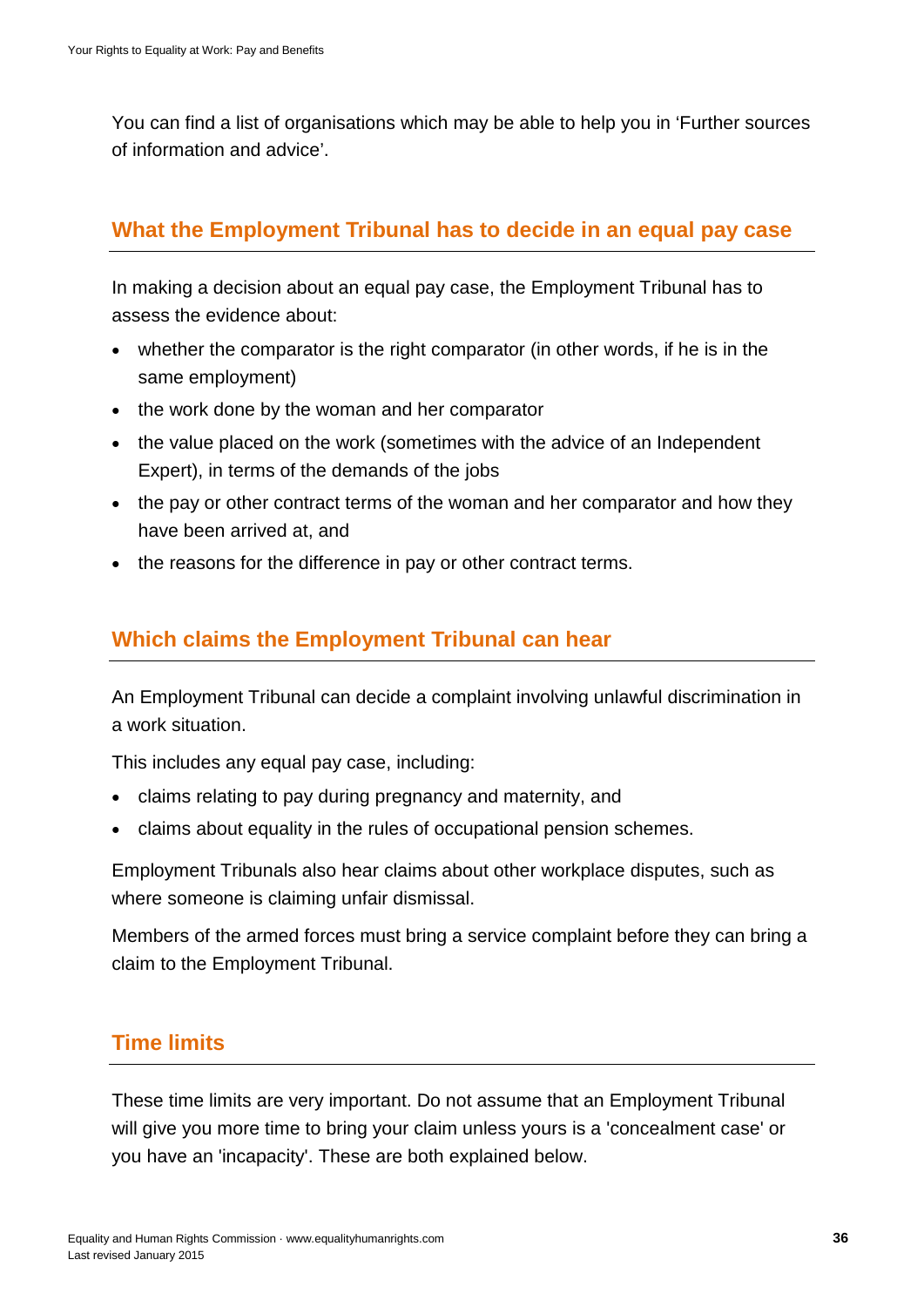Where you have to contact Acas before making a claim because the early conciliation procedure applies, there are special rules about time limits. The normal time limit is extended to allow conciliation to take place. There is more information on the early conciliation procedure in [Chapter 4](#page-63-0) of this guide in the section called 'Settling a dispute'.

A six month time limit applies when:

- you want to bring a claim for a breach of an equality clause or rule, or
- you want the Employment Tribunal to make a statement about the effect of an equality clause or rule.

The six month time limit starts from the end of your employment contract. So if you are still in the same job, you can bring a claim at any time. But if you have left the employer you believe was not paying you equal pay, you must tell the Employment Tribunal about your claim within six months of leaving, by filling in the right form and sending it to them.

If:

- the employer conceals information from you which would have told you that you were not getting equal pay or
- you have an 'incapacity'

the time limit is also six months, but the six months is measured from a different point.

If the employer conceals information about the inequality in pay, the six months begins with the date when you discovered (or could reasonably have discovered) the concealment.

**Example** — A woman suspects that her male colleagues who do the same work are better paid. Her employer reassures her that she and her colleagues get the same salary but he deliberately does not tell her that the men also receive performance bonuses under their contracts. Her male colleagues refuse to discuss their pay with her. The woman only discovers the discrepancy between her pay and the men's when one of the men tells her 18 months after she ceases employment. Within six months, she makes an equal pay claim to a tribunal based on the value of the bonus payments she would have received if her contract had provided for them. Although the woman's claim is made more than six months after her employment ends, she shows that her employer deliberately misled her into believing her salary was the same as the men's. She had no way of discovering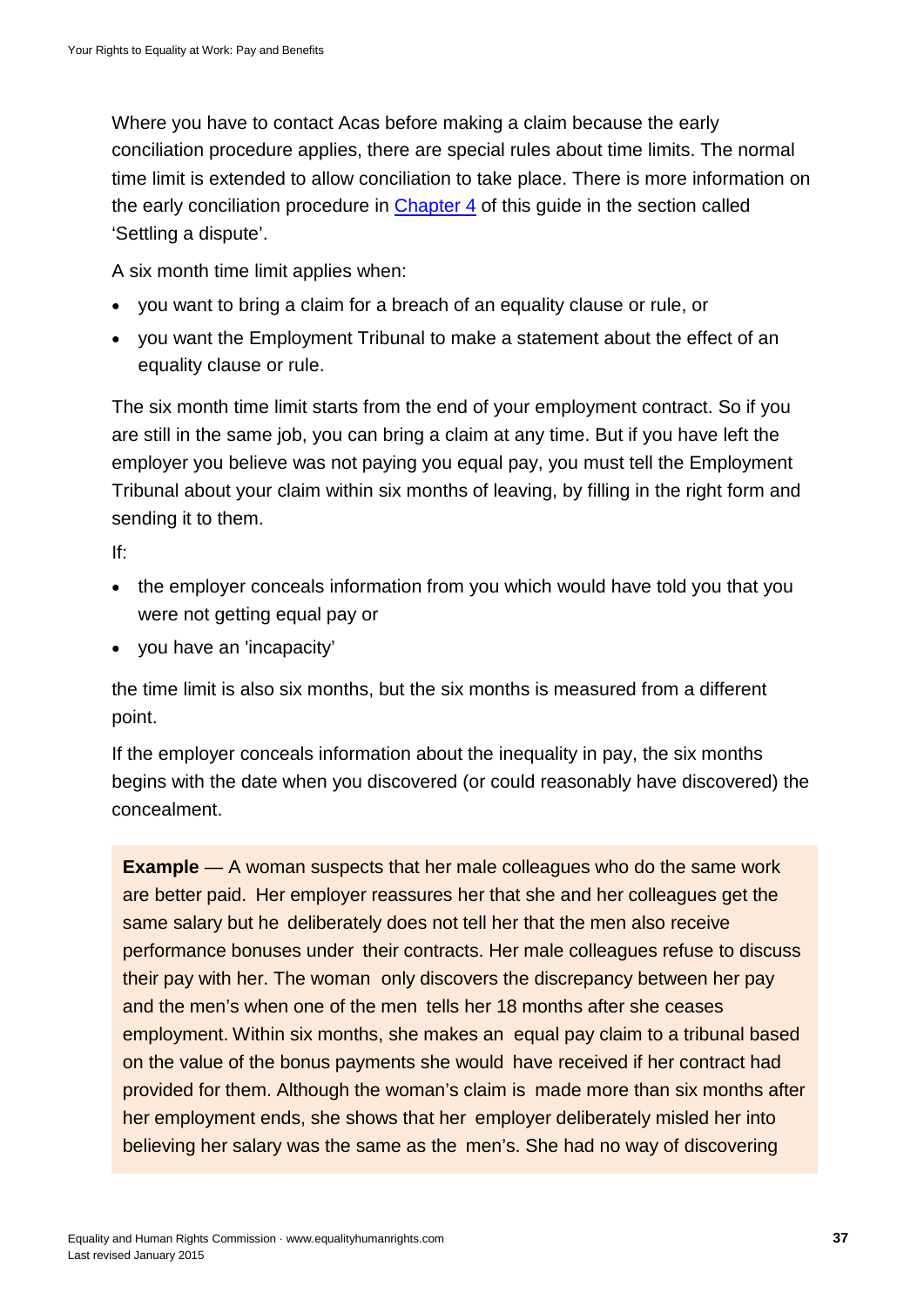the truth earlier. Her claim can proceed as a concealment case.

If you have an incapacity, the six months begins on the date the incapacity ends. 'Having an incapacity' means:

- in England and Wales that you are under 18 or that you lack capacity within the meaning of the Mental Capacity Act 2005, and
- in Scotland that you are under 16 or are incapable within the meaning of the Adults with Incapacity (Scotland) Act 2000.

**Example** — A woman's employment ends due to a mental health condition which results in her temporary loss of capacity to make decisions for herself. She could make a claim for breach of an equality clause to an Employment Tribunal but is not well enough to do so. The six month time limit will start when she recovers sufficiently to make a claim.

Members of the armed forces have nine months from their last day of service to make their application to the Employment Tribunal provided that they first raise a service complaint.

**Example** — A former member of the armed forces wants to bring a claim about her terms of service. She first makes a service complaint and then brings a claim for breach of an equality clause in an Employment Tribunal. This claim would need to be brought within nine months of her period of service ending.

Equal pay claims may also be brought in the county court and High Court or (in Scotland) the Court of Session and sheriff court and for this the time limit is six years (5 years in Scotland) from the alleged breach.

# **Burden of proof**

<span id="page-37-0"></span>A woman claiming equal pay must prove facts from which an Employment Tribunal could decide that her employer has paid her less than a male comparator doing equal work. This means the woman must show that it is more likely than not that:

• she was employed to carry out equal work with a male comparator (who is a real rather than hypothetical comparator) in the same employment but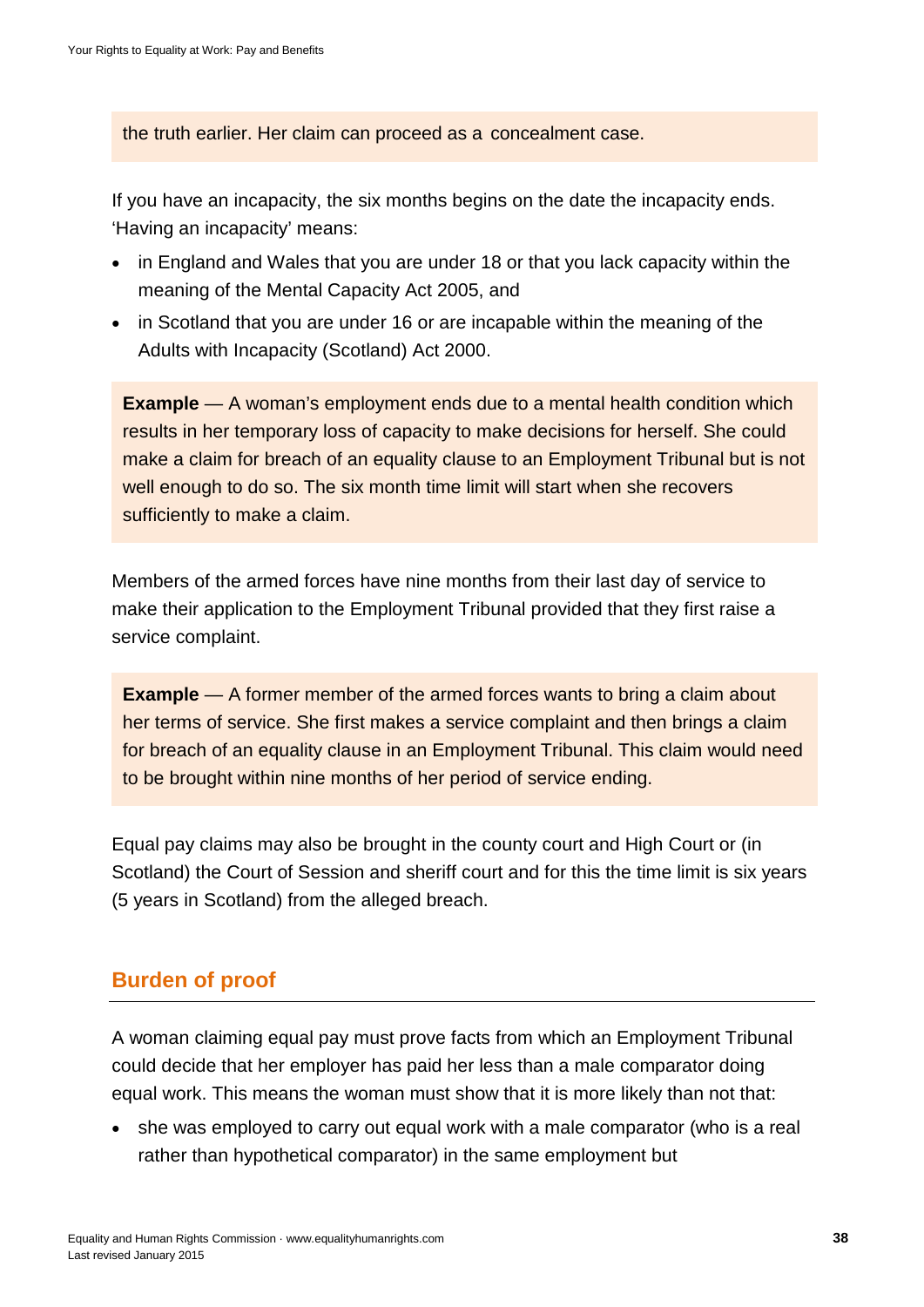• her male comparator received better pay or other contractual benefits than her.

Once the woman has shown this, the employer must show that it is more likely than not that the difference in pay and/or other terms is for a material reason other than sex or that the work is not, in fact, equal. If the employer can show this, they will have a 'material factor defence' and the woman's claim will fail.

However, if the woman demonstrates that the employer's material factor defence has a worse impact on women doing equal work to that of the comparator, the employer will need to **objectively justify** the material factor.

#### **Assessment as to whether the work is of equal value**

Where an Employment Tribunal has to decide if the claimant's work and that of the comparator are of equal value, it can ask Acas to select an independent expert to prepare a report on the matter.

Unless the tribunal withdraws its request for a report, it must wait for the expert's report before deciding whether the work is of equal value.

If the tribunal does withdraw its request for a report, it can ask the expert to give it any documents or other information the expert has to help it make a decision.

If there has been a job evaluation study in relation to the work involved and the study finds that the claimant's work is not of equal value to the work of the comparator, the tribunal is required to come to the same decision unless it has good reason to suspect that the study is discriminatory or unreliable.

**Example** — A woman claims that her job is of equal value to that of a male comparator. The employer produces a job evaluation study to the tribunal in which the woman's job is rated below her comparator's job. The employer asks the tribunal to dismiss the woman's claim but the woman is able to show that the study is unreliable because it is out of date and does not take account of changes in the jobs resulting from new technology. The tribunal can disregard the study's conclusion and can proceed to decide if the work of the claimant and comparator are of equal value.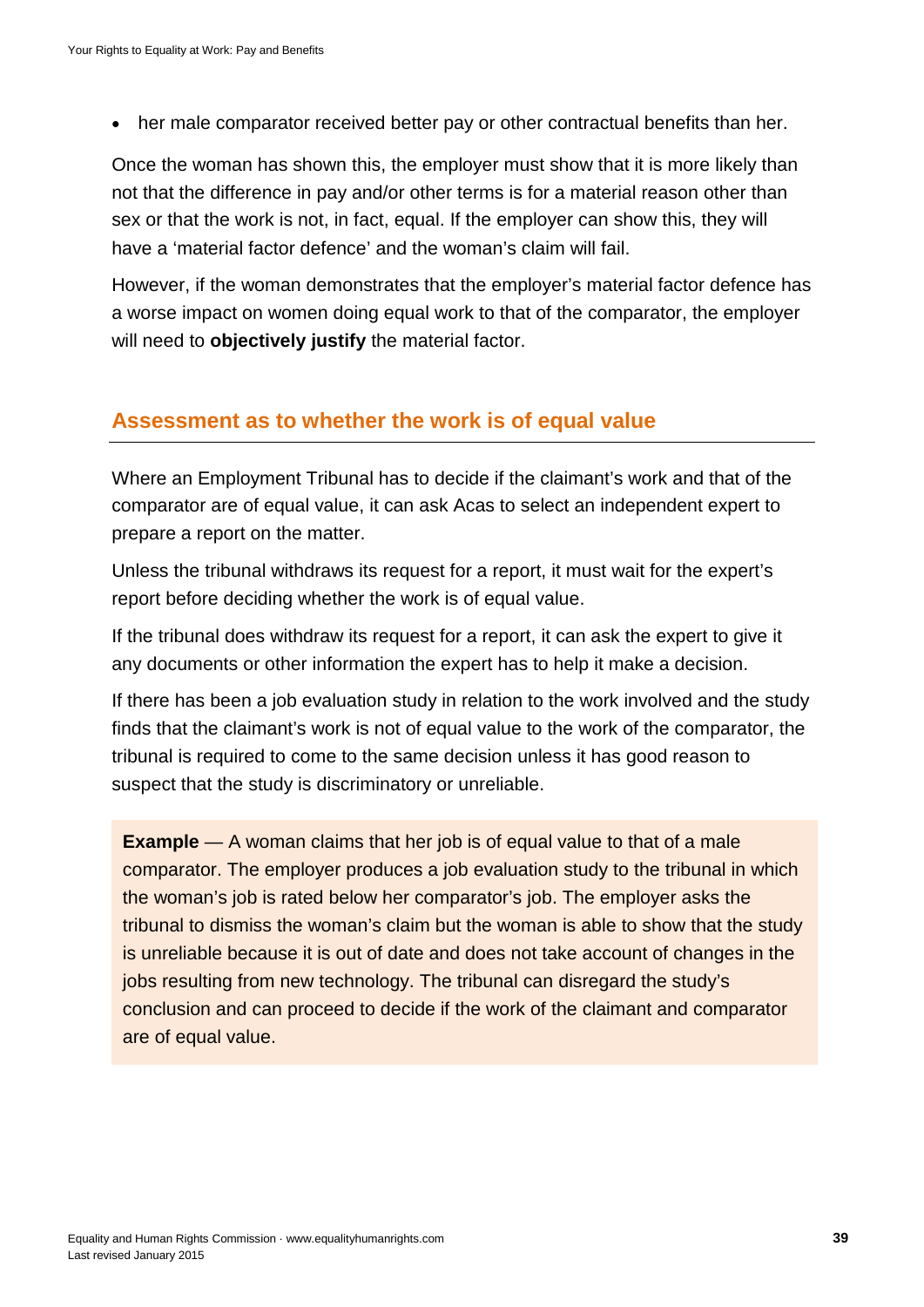# **What the Employment Tribunal can decide in cases where money is owed**

If an equal pay claim succeeds, the Tribunal may:

- make a declaration as to the rights of the woman and/or her employer in relation to the claim brought. For example, ordering a pay rise to the level of the comparator's pay (including any occupational pension rights) or adding the man's better terms to the woman's contract
- order the employer to pay arrears of pay or damages to the person who has brought the claim.

There is no award for injury to feelings in an equal pay case.

In England and Wales, the Employment Tribunal can award back pay or damages going back up to six years from the date that proceedings were brought in the Employment Tribunal. This is extended to the day on which the breach first occurred where incapacity or concealment applies.

In Scotland, the Employment Tribunal can award back pay or damages going back up to five years from the date that proceedings were brought in the Employment Tribunal. This is extended to up to 20 years where the employee had a relevant incapacity or there was a fraud or error.

From 6 April 2014, the Tribunal may impose financial penalties of between £100– £5,000 (payable to the Government) on employers if they lose and their case has 'aggravating features'. These awards are only likely to be imposed sparingly in instances where the employer's conduct has been particularly reprehensible.

In equal pay cases the Tribunal cannot recommend that an employer take steps to prevent discrimination like it can in other kinds of discrimination cases. However, the Government intends to introduce legislation in October 2014 which will require an Employment Tribunal to order, subject to certain exceptions, an employer to undertake an equal pay audit where the Tribunal finds that the employer has breached an equality clause and/or discriminated because of sex in relation to pay.

## **Pension cases**

In cases about occupational pension entitlements, an Employment Tribunal can make a declaration as to the rights of everyone involved.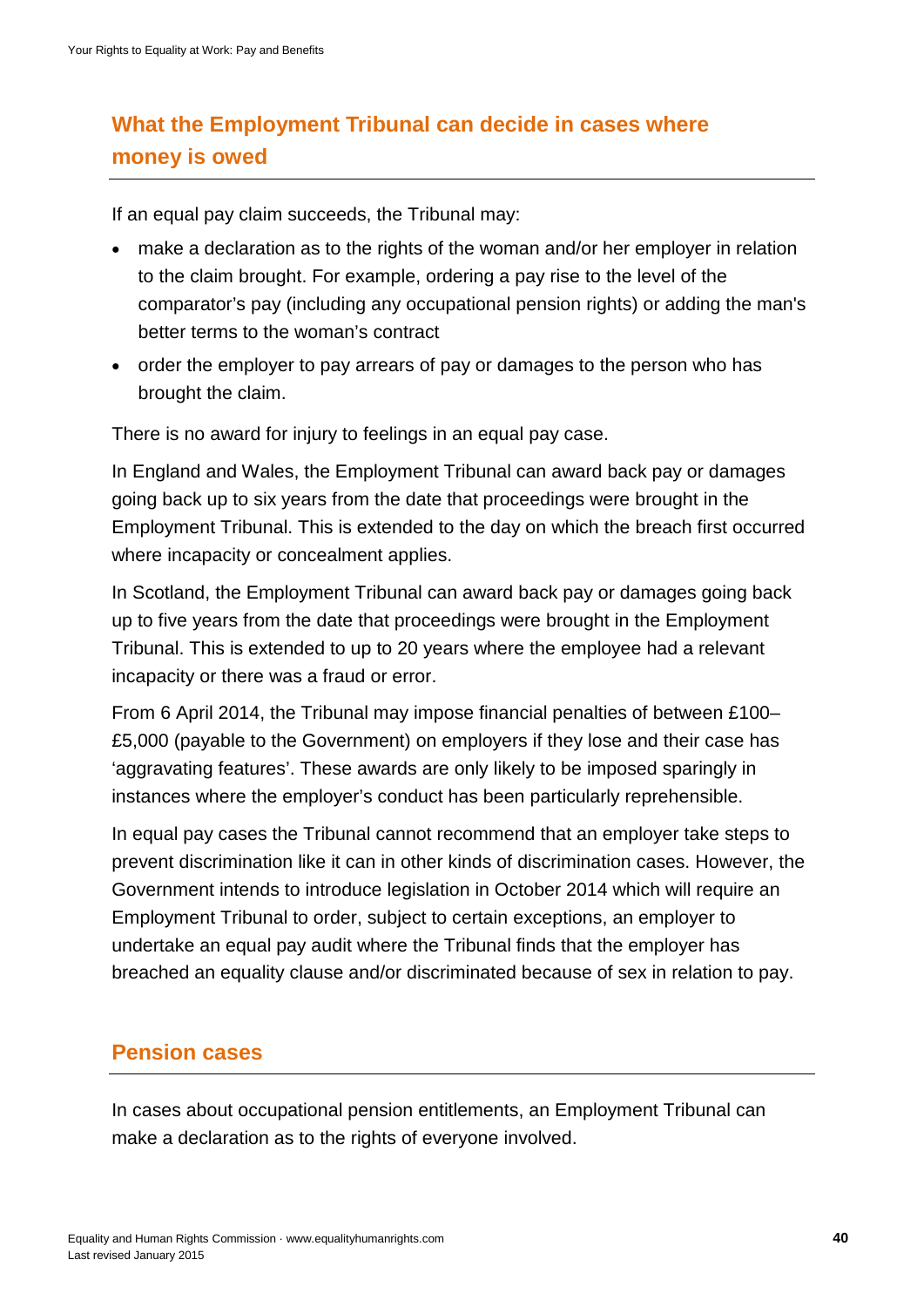It can also order compensation, but the rules about this are complicated, so it is important to seek advice if this applies to you.

Where an Employment Tribunal makes a declaration about how a member of an occupational scheme must be treated, the employer must if necessary pay the scheme enough money to give the claimant what she is due, without any additional contributions having to be made by her or any other members.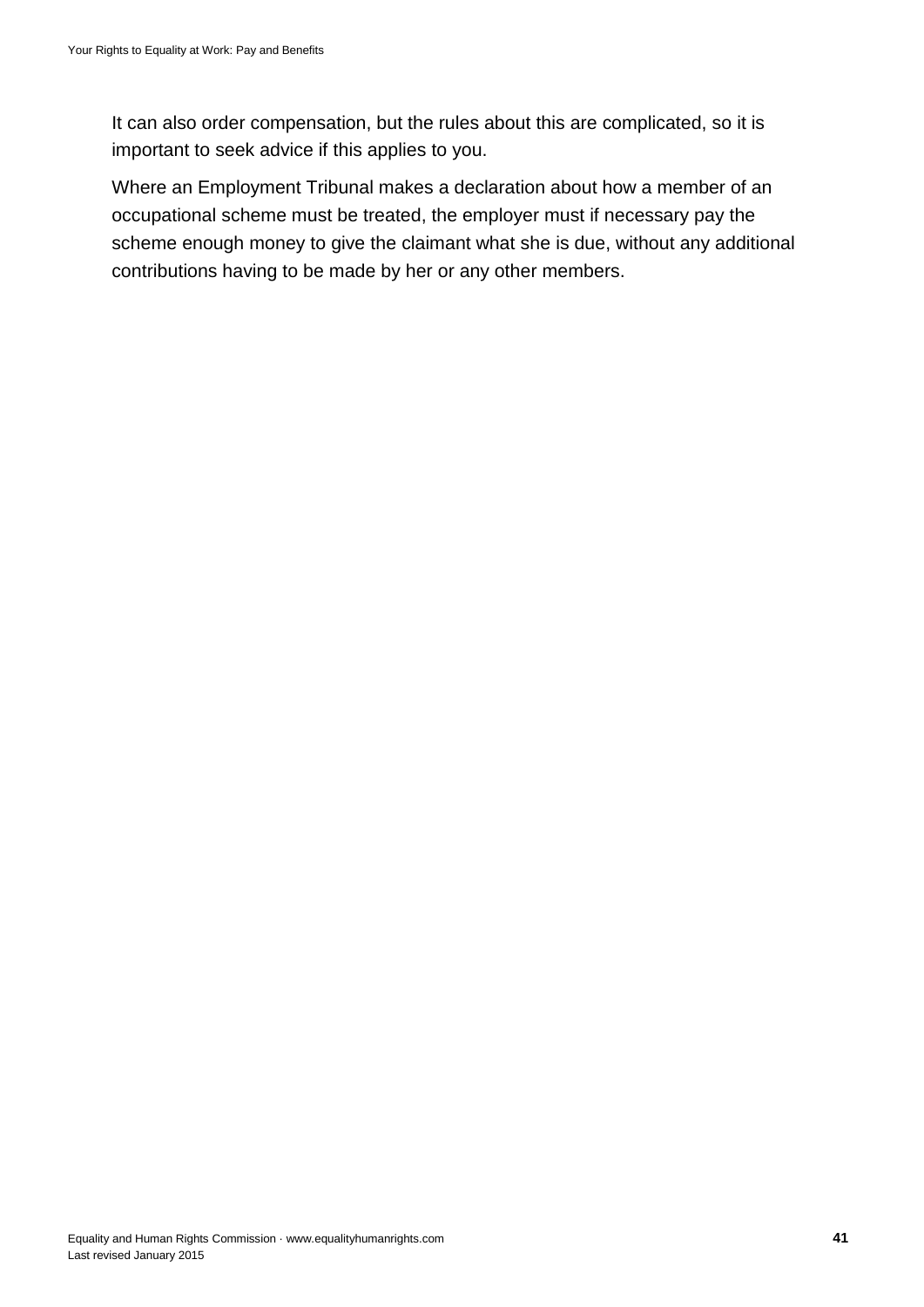# 2 | When your employer is responsible for what other people do

It is not just how your employer personally behaves that matters. If another person who is:

- employed by your employer, or
- carrying out your employer's instructions to do something (who the law calls your employer's agent)

does something that is unlawful discrimination, **harassment** or **victimisation**, your employer can be held legally responsible for what they have done.

This part of the guide explains:

- When your employer can be held legally responsible for someone else's unlawful discrimination, harassment or victimisation
- How your employer can reduce the risk that they will be held legally responsible
- When workers employed by your employer or your employer's agents may be personally liable
- What happens if the discrimination is done by a person who is not your employer's worker or agent
- What happens if a person instructs someone else to do something that is against equality law
- What happens if a person helps someone else to do something that is against equality law
- What happens if an employer tries to stop equality law applying to a situation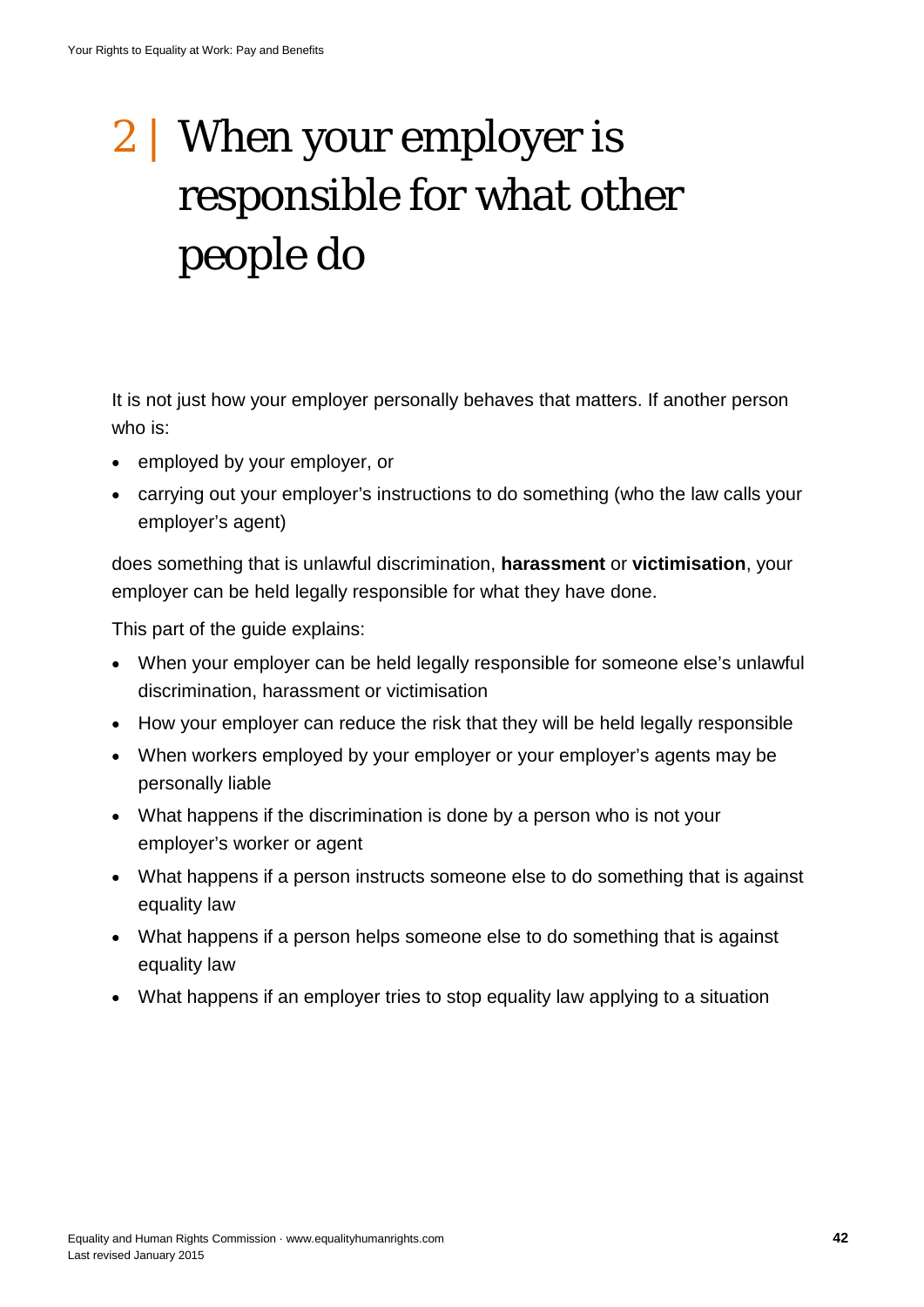# **When your employer can be held legally responsible for someone else's unlawful discrimination, harassment or victimisation**

Your employer is legally responsible for acts of discrimination, harassment and victimisation carried out by workers employed by them in the course of their employment.

Your employer is also legally responsible as the 'principal' for the acts of their agents done with their authority. Their agent is anyone your employer has instructed to do something on their behalf, even if your employer does not have a formal contract with them.

As long as:

- the worker was acting in the course of their employment in other words, while they were doing their job, or
- the agent was acting within the general scope of their principal's authority  $-$  in other words, while they were carrying out your employer's instructions

it does not matter whether or not your employer:

- knew about, or
- approved of

what their worker or agent did.

#### **Examples** —

- A shopkeeper goes abroad for three months and leaves a worker employed by him in charge of the shop. This worker harasses a colleague with a learning disability, by constantly criticising how they do their work. The colleague leaves the job as a result of this unwanted conduct. This could amount to harassment related to disability and the shopkeeper could be responsible for the actions of the worker.
- An employer engages a financial consultant to act on their behalf in dealing with their finances internally and with external bodies, using the employer's headed notepaper. While working on the accounts, the consultant sexually harasses an accounts assistant. The consultant would probably be considered an agent of the employer and the employer is likely to be responsible for the harassment.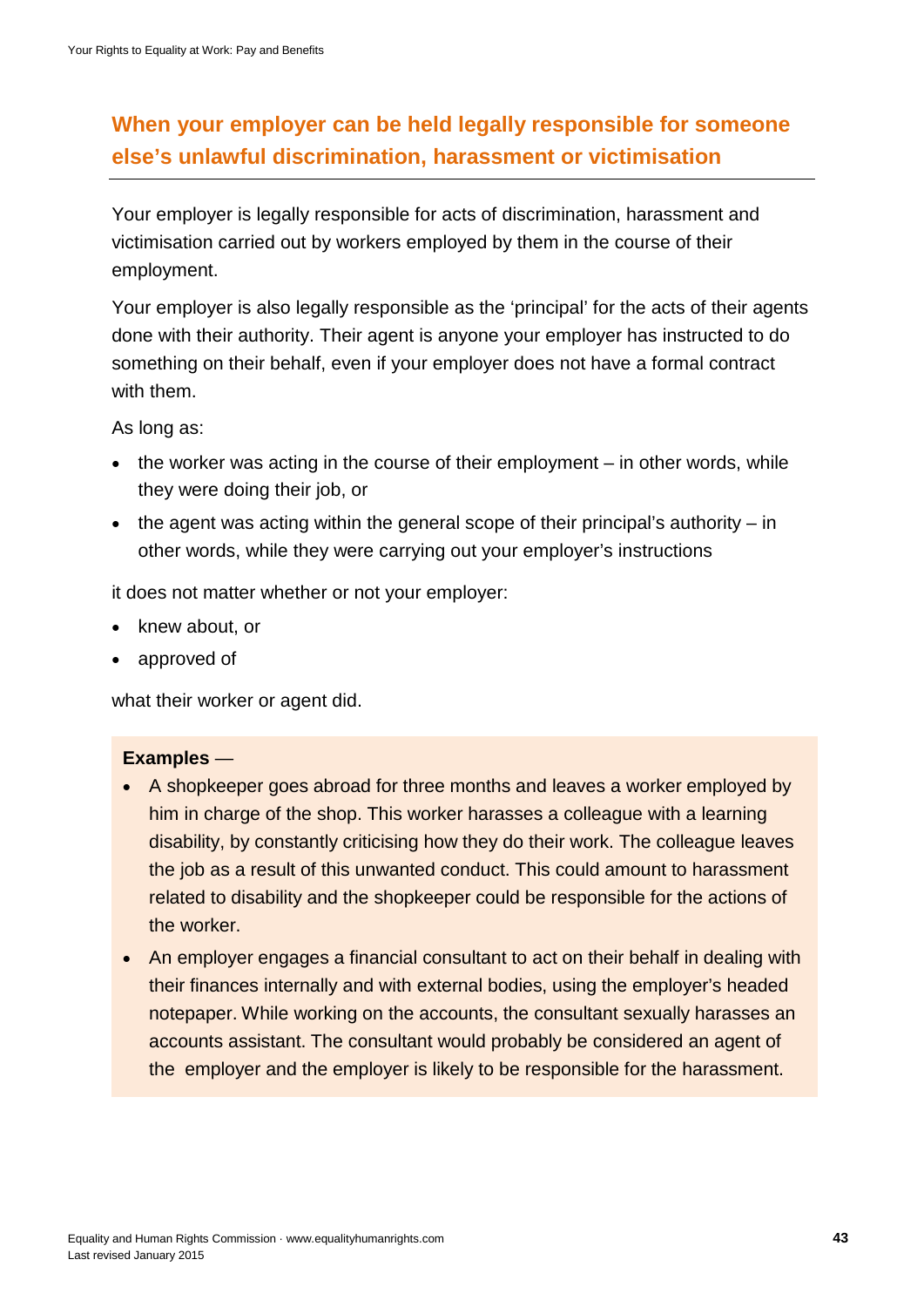However, your employer will not be held legally responsible if they can show that:

- they took **all reasonable steps** to prevent a worker employed by them acting unlawfully
- an agent acted outside the scope of their authority (in other words, that they did something so different from what your employer asked them to do that they could no longer be thought of as acting on your employer's behalf).

# **How your employer can reduce the risk that they will be held legally responsible**

Your employer can reduce the risk that they will be held legally responsible for the behaviour of workers employed by them or their agents if they tell them how to behave so that they avoid unlawful discrimination, harassment or victimisation.

This does not just apply to situations where your employer and their other staff are dealing face-to-face with you, but also to how your employer and the people who work for them plan what happens in your workplace.

When your employer or their workers or agents are planning what happens to you in a work situation, your employer needs to make sure that their decisions, rules or ways of doing things are not:

- **direct discrimination**, or
- **indirect discrimination** that they cannot **objectively justify**, or
- **discrimination arising from disability** that they cannot objectively justify, or
- **harassment**,
- and that they have made **reasonable adjustments** for you if you are a disabled person.

So it is important for your employer to make sure that their workers and agents know how equality law applies to what they are doing.

## **When your employer's workers or agents may be personally liable**

A worker employed by your employer or your employer's agent may be personally responsible for their own acts of discrimination, harassment or victimisation carried out during their employment or while acting with the employer's authority. This applies where either: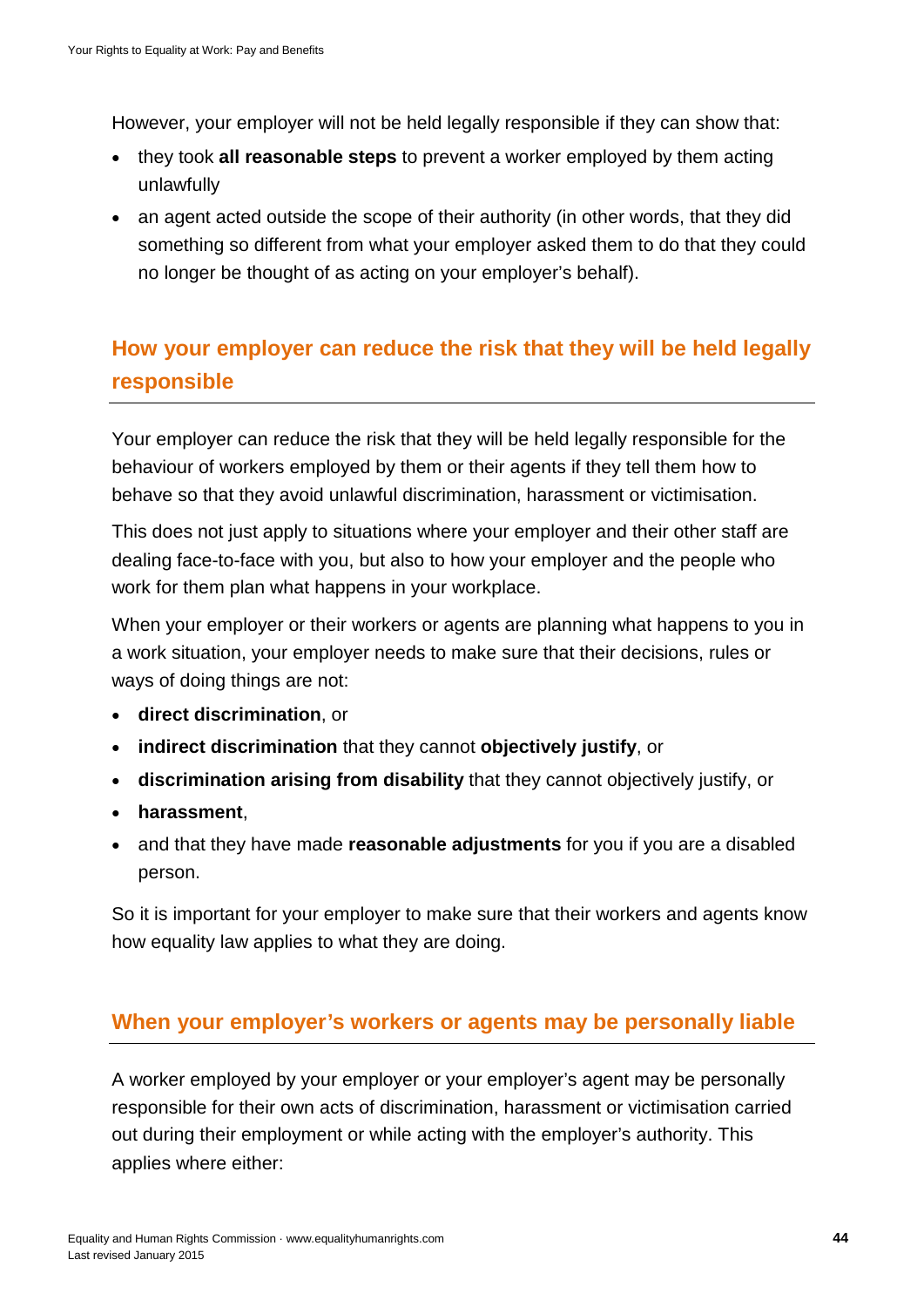- your employer is also liable as their employer or principal, or
- your employer would be responsible but they show that:
	- they took **all reasonable steps** to prevent their worker discriminating against, harassing or victimising you, or
	- that their agent acted outside the scope of their authority.

**Example** — A factory worker racially harasses their colleague. The employer would be liable for the worker's actions, but is able to show that they took all reasonable steps to stop the harassment. The colleague can still claim compensation against the factory worker in an employment tribunal.

But there is an exception to this. A worker or agent will *not* be responsible if their employer or principal has told them that there is nothing wrong with what they are doing and the worker or agent reasonably believes this to be true.

It is a criminal offence, punishable by a fine, for an employer or principal to make a false statement which an employee or agent relies upon to carry out an unlawful act.

# **What happens if the discrimination is done by a person who is not your employer's worker or agent**

Usually, an employer will not be responsible for discrimination, harassment or victimisation by someone who does not work for them or is not their agent. However, case law indicates that it is possible an employer could be found to be legally responsible for failing to take action in specific circumstances. These would arise where they have some degree of control over a situation where there is a continuing course of offensive conduct of which they are aware but do not take action to prevent its recurrence.

# **What happens if a person instructs someone else to do something that is against equality law**

An employer or principal must not instruct, cause or induce a worker employed by them or their agent to discriminate against, harass or victimise another person, or to attempt to do so.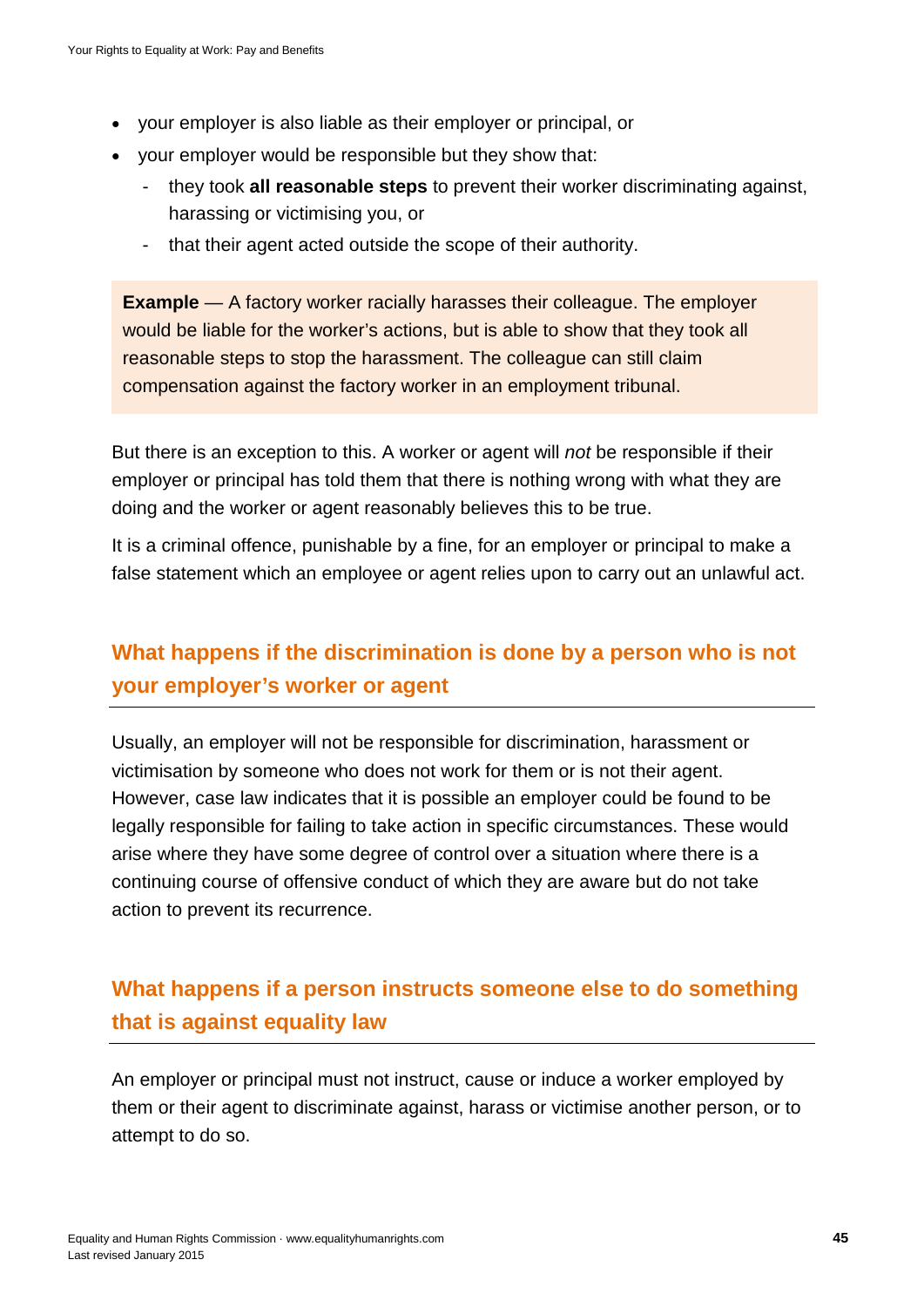'Causing' or 'inducing' someone to do something can include situations where someone is made to do something or persuaded to do it, even if they were not directly instructed to do it. Both:

- the person who receives the instruction or is caused or induced to discriminate against, harass or victimise, and
- the person who is on the receiving end of the discrimination, harassment or victimisation

have a claim against the person giving the instructions if they suffer loss or harm as a result of the instructing or causing or inducing of the discrimination, harassment or victimisation.

This applies whether or not the instruction is actually carried out.

# **What happens if a person helps someone else to do something that is against equality law**

A person must not help someone else carry out an act which the person helping knows is unlawful under equality law.

However, if the person helping has been told by the person they help that the act is lawful and they reasonably believe this to be true, they will not be legally responsible.

It is a criminal offence, punishable by a fine, to make a false statement which another person relies on to help to carry out an unlawful act.

# **What happens if an employer tries to stop equality law applying to a situation**

An employer cannot stop equality law applying to a situation if it does in fact apply. For example, there is no point in an employer making a statement in a contract of employment that equality law does not apply. The statement will not have any legal effect. That is, it will not be possible for the employer to enforce or rely on a term in a contract that tries to do this. This is the case even if the other person has stated they have understood the term and/or they have agreed to it.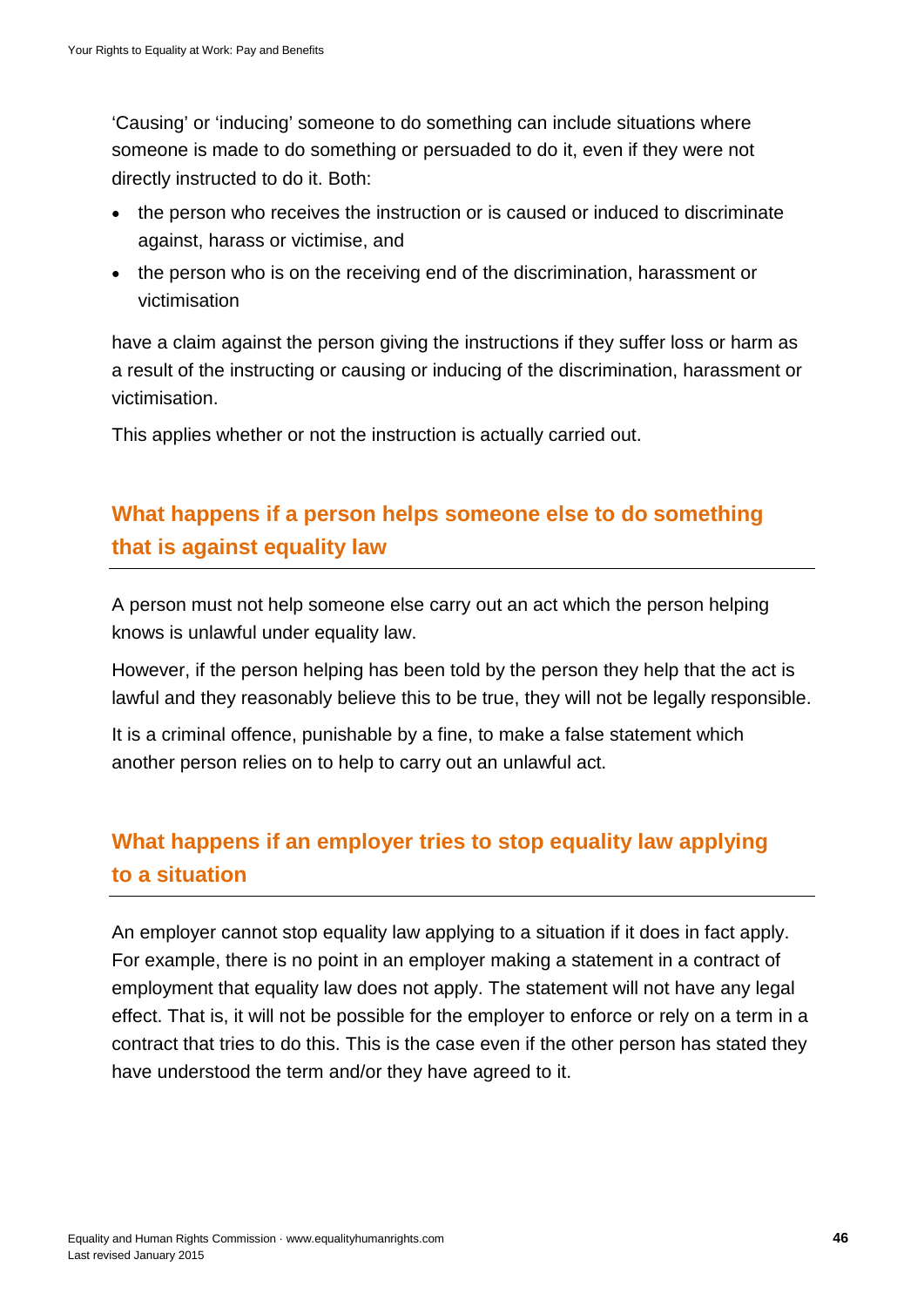#### **Examples** —

- A worker's contract includes a term saying that they cannot bring a claim in an Employment Tribunal. Their employer sexually harasses them. The term in their contract does not stop them bringing a claim for sexual harassment in the Employment Tribunal.
- A business partner's partnership agreement contains a term that says 'equality law does not apply to this agreement'. The partner develops a visual impairment and needs reasonable adjustments to remove barriers to their continuing to do their job. The other partners instead ask them to resign from the partnership. The partner can still bring a claim in the Employment Tribunal for a failure to make reasonable adjustments and unlawful disability discrimination.
- An applicant for a job is told 'equality law does not apply to this business, it is too small'. She still agrees to go to work there. When she becomes pregnant, she is dismissed. She can still bring a claim in the Employment Tribunal for pregnancy discrimination.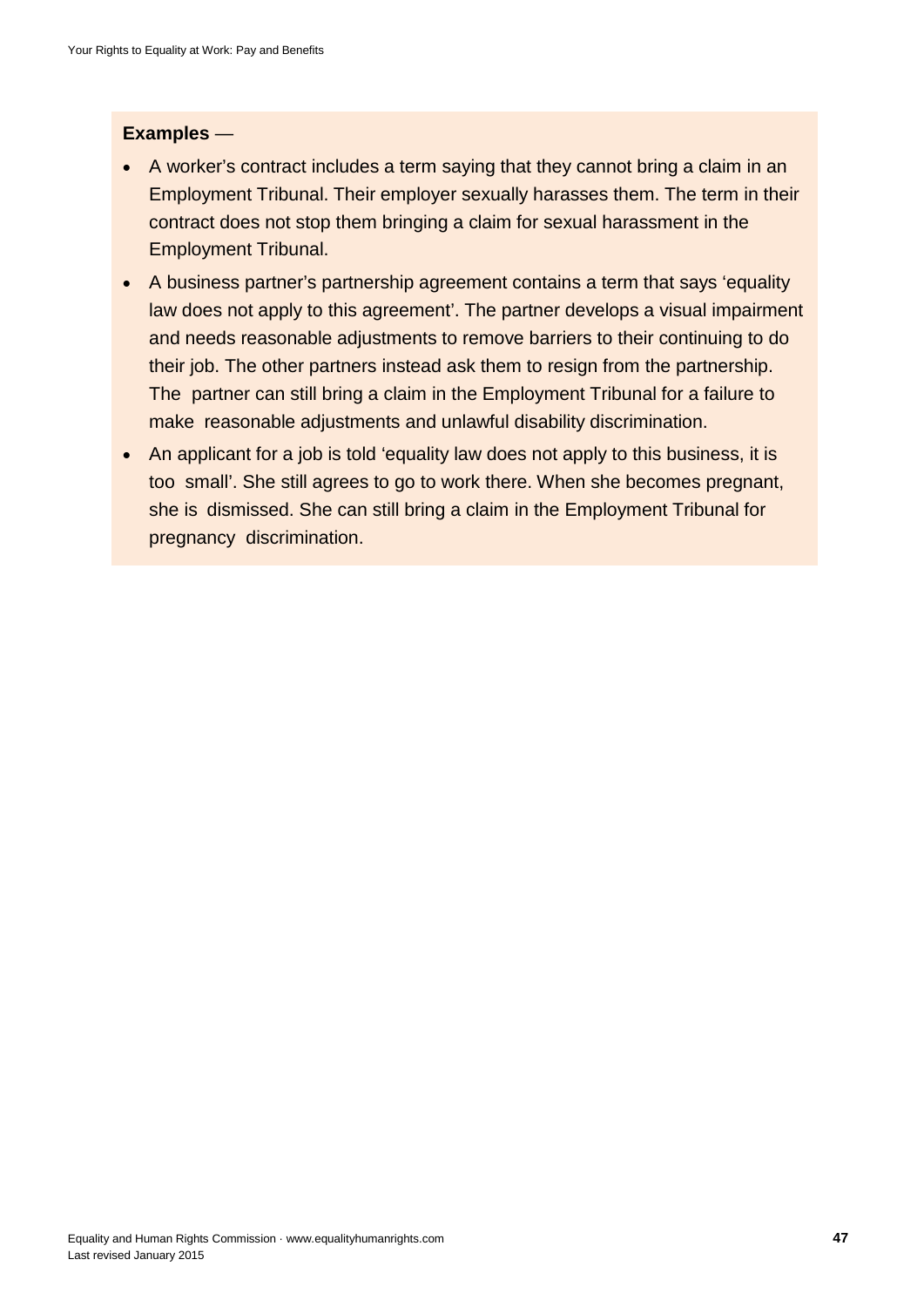# 3 | The employer's duty to make reasonable adjustments to remove barriers for disabled people

Equality law recognises that bringing about equality for disabled people may mean changing the way in which employment is structured, the removal of physical barriers and/or providing extra support for a disabled **worker** or **job applicant**.

#### This is the **duty to make reasonable adjustments**.

The duty to make reasonable adjustments aims to make sure that as a **disabled person**, you have, the same access to everything that is involved in getting and doing a job as a non-disabled person.

When the duty arises, your **employer** is under a positive and proactive duty to take steps to remove or reduce or prevent the obstacles you face as a disabled worker or job applicant.

The employer only has to make adjustments where they are aware – or should reasonably be aware – that you have a disability. The required knowledge is of the facts of your disability but an employer does not also need to realise that those particular facts are likely to meet the legal definition of disability.

Many of the adjustments your employer can make will not be particularly expensive, and they are not required to do more than it is reasonable for them to do. What is reasonable depends, among other factors, on the size and nature of your employer's organisation.

If, however,

- you are a disabled worker, and
- you can show that there were barriers your employer should have identified and reasonable adjustments your employer could have made, and
- your employer does nothing,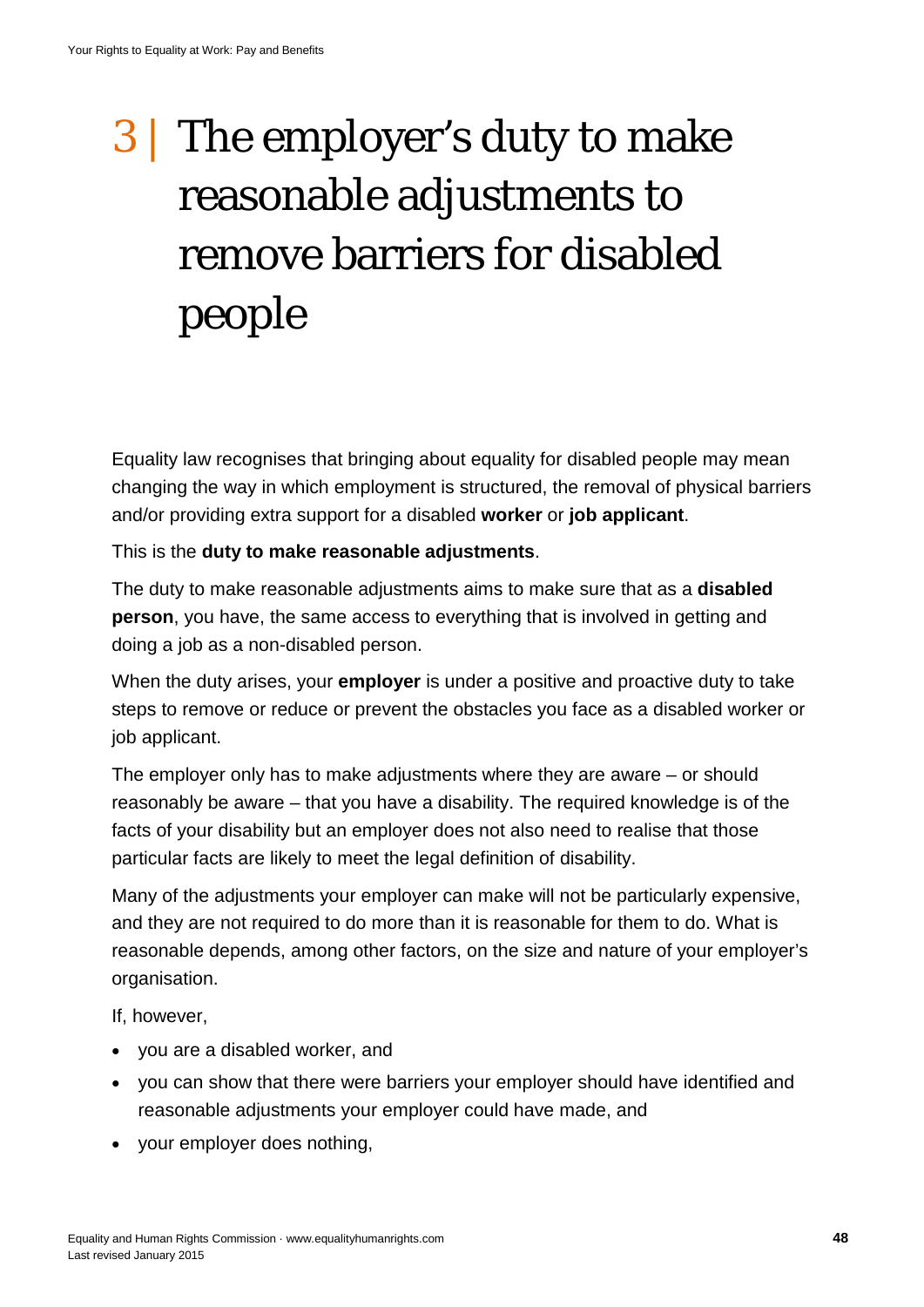you can bring a claim against your employer in the Employment Tribunal, and your employer may be ordered to pay you compensation as well as make the reasonable adjustments. A failure to make reasonable adjustments counts as unlawful discrimination. You can read more about what to do if you believe you've been discriminated against in [Chapter 4.](#page-63-0)

In particular, if you are a disabled person, the need to make adjustments for you as a worker or job applicant:

- must not be a reason not to promote you if you are the best person for the job with the adjustments in place
- must not be a reason to dismiss you
- must be considered in relation to every aspect of your job provided the adjustments are reasonable for your employer to make.

Many factors will be involved in deciding what adjustments to make and they will depend on individual circumstances. Different people will need different changes, even if they appear to have similar impairments.

It is advisable for your employer to discuss the adjustments with you, otherwise any adjustments they make may not be effective.

The rest of this section looks at the detail of the duty and gives examples of the sorts of adjustments your employer could make. It looks at:

- Which disabled people does the duty apply to?
- How can your employer find out if you are a disabled person?
- The three requirements of the duty
- Are you at a substantial disadvantage as a disabled person in that work situation?
- Changes to policies and the way an organisation usually does things
- Dealing with physical barriers
- Providing extra equipment or aids
- Making sure an adjustment is effective
- Who pays for reasonable adjustments?
- What is meant by 'reasonable'
- Reasonable adjustments in practice
- Specific situations
	- Employment services
	- Occupational pensions
- Questions about health or disability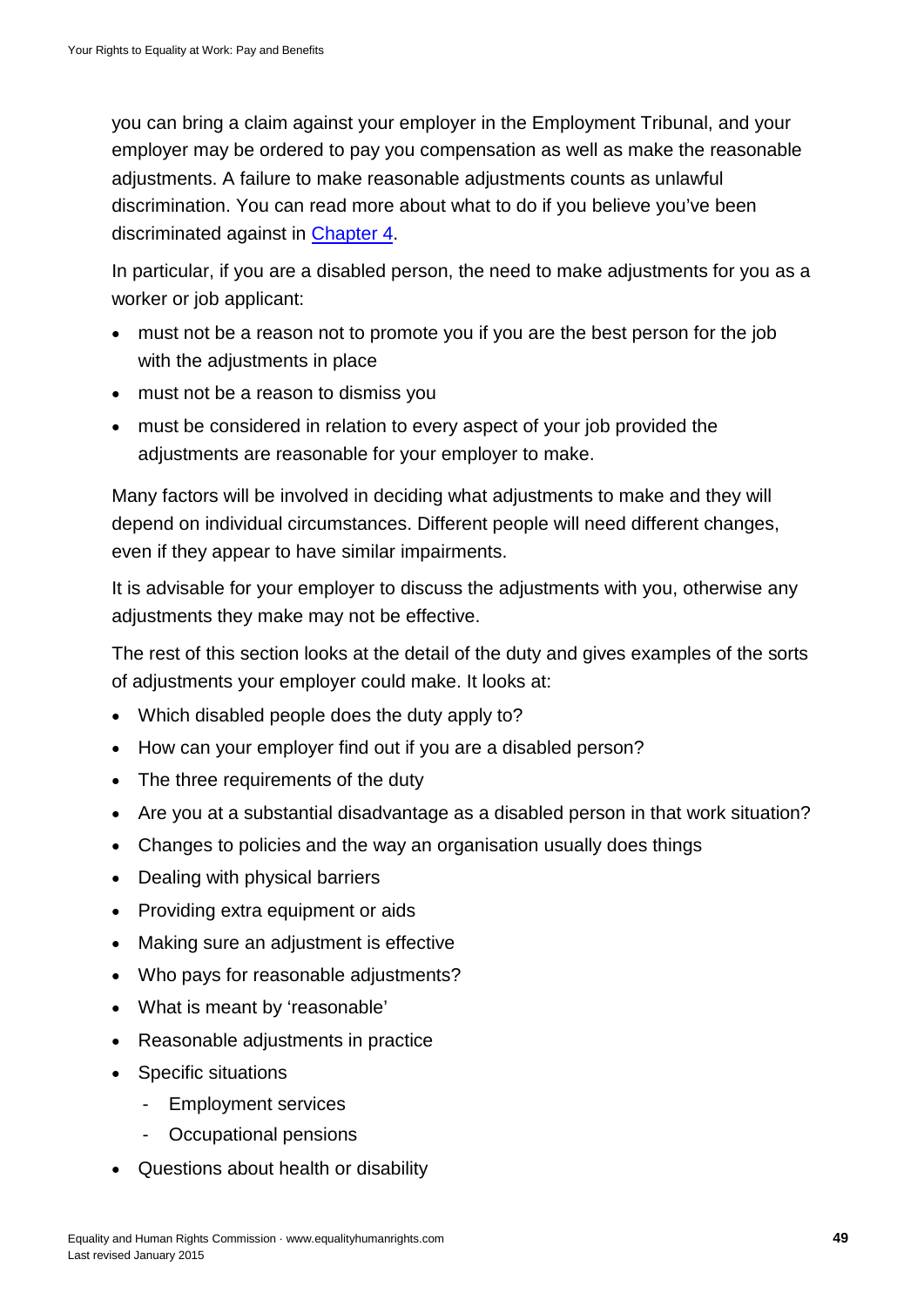# **Which disabled people does the duty apply to?**

The duty applies to you if you:

- are working for an employer, or
- apply for a job with an employer, or
- tell an employer you are thinking of applying for a job with them.

It applies to all stages and aspects of employment. So, for example, where the duty arises your employer must make reasonable adjustments to disciplinary or dismissal procedures and decisions. It does not matter if you were a disabled person when you began working for them, or if you have become a disabled person while working for them.

The duty may also apply after you have stopped working for an employer.

The duty also applies in relation to **employment services**, with some differences which are explained later in this part of the guide.

Reasonable adjustments may also be required in relation to occupational pension schemes. This is explained later in this part of the guide.

# **How can your employer find out if you are a disabled person?**

Your employer only has to make these changes where they know or could reasonably be expected to know that you are a disabled person and are – or are likely to be – at a substantial disadvantage as a result. The required knowledge is of the facts of your disability but an employer does not also need to realise that those particular facts are likely to meet the legal definition of disability. This means your employer must do everything they can reasonably be expected to do to find out.

**Example** — A worker's performance has recently got worse and they have started being late for work. Previously they had a very good record of punctuality and performance. Rather than just telling them they must improve, their employer talks to them in private. This allows the employer to check whether the change in performance could be for a disability-related reason. The worker says that they are experiencing a recurrence of depression and are not sleeping well which is making them late. Together, the employer and the worker agree to change the worker's hours slightly while they are in this situation and that the worker can ask for help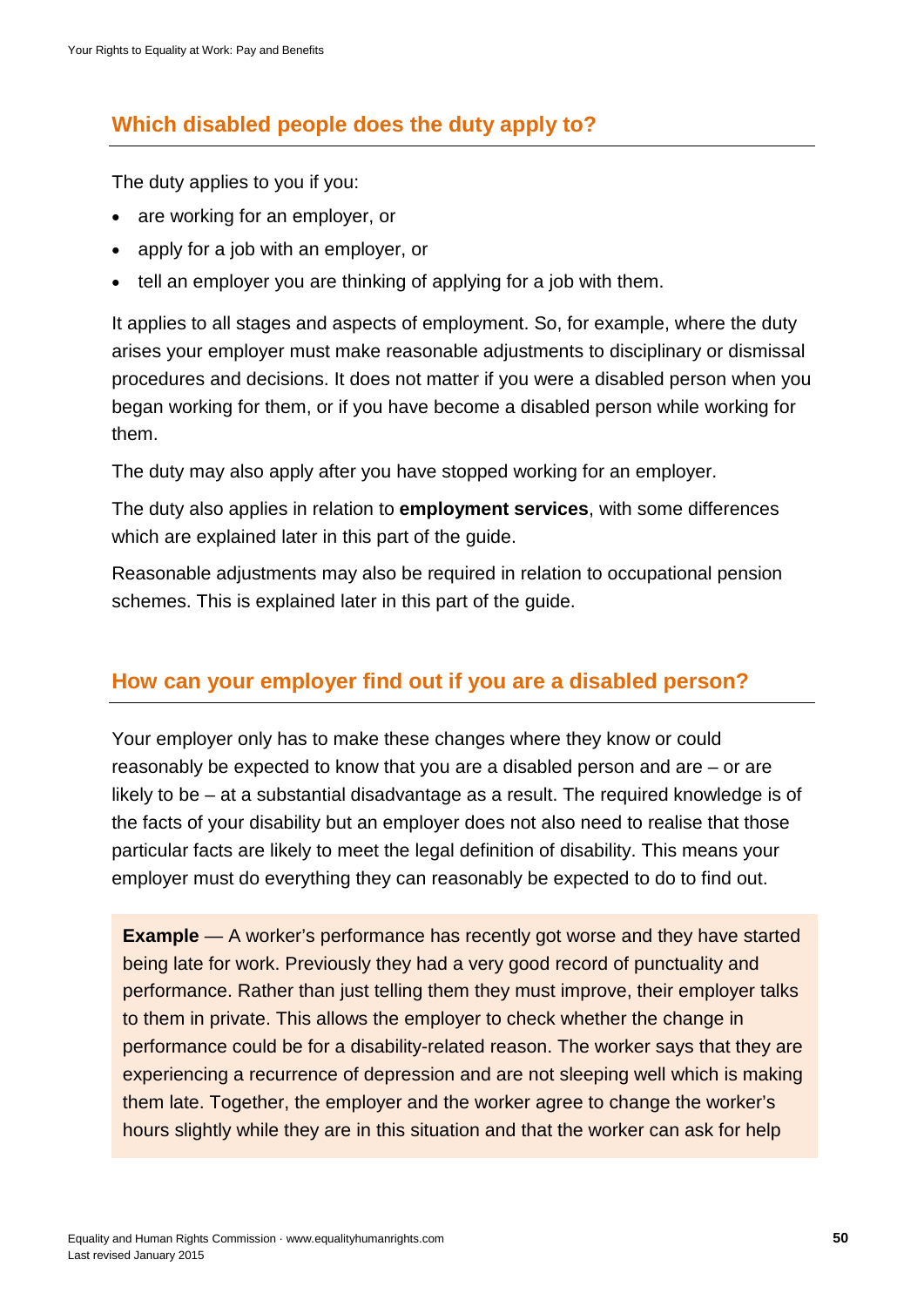whenever they are finding it difficult to start or complete a task. These are reasonable adjustments.

This does not mean, however, that an employer should be asking intrusive questions or ones that violate your dignity. Employers must still think about privacy and confidentiality in what they ask and how they ask it.

## **The three requirements of the duty**

The duty contains three requirements that apply in situations where a disabled person would otherwise be placed at a **substantial** disadvantage compared with people who are not disabled.

• The first requirement involves changing the way things are done (equality law talks about where the disabled job worker is put at a substantial disadvantage by a **provision, criterion or practice** of their employer).

**Example** — An employer has a policy that designated car parking spaces are only offered to senior managers. A worker who is not a manager, but has a mobility impairment and needs to park very close to the office, is given a designated car parking space. This is likely to be a reasonable adjustment to the employer's car parking policy.

• The second requirement involves making changes to overcome barriers created by the **physical features** of a workplace.

**Example** — Clear glass doors at the end of a corridor in a particular workplace present a hazard for a visually impaired worker. Adding stick-on signs or other indicators to the doors so that they become more visible is likely to be a reasonable adjustment for the employer to make.

• The third requirement involves providing extra equipment (which equality law calls an **auxiliary aid**) or getting someone to do something to assist you (which equality law calls an **auxiliary service**).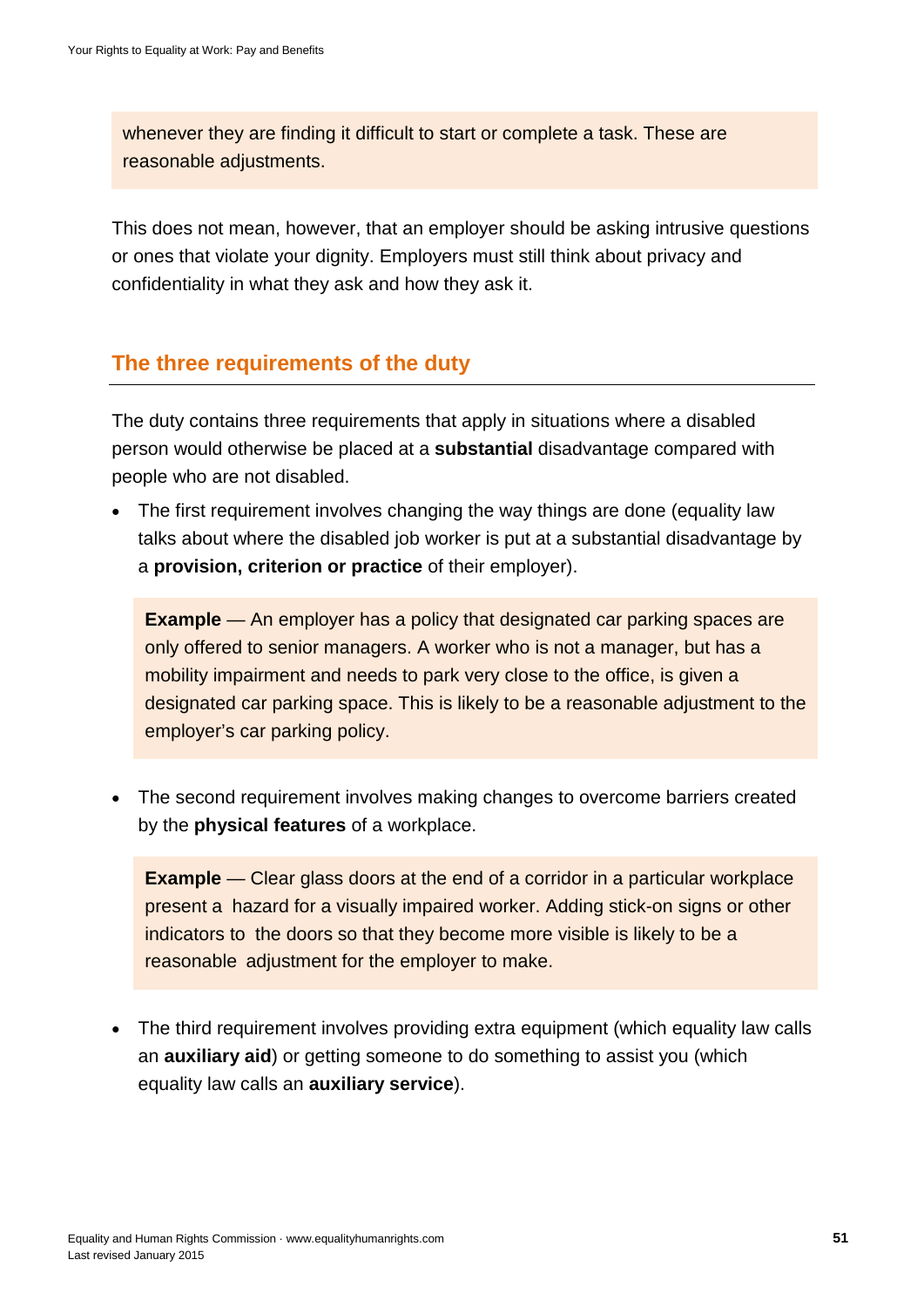**Example** — An employer provides specialist software for a member of staff who develops a visual impairment and whose job involves using a computer.

Each of these requirements is looked at in more detail later in this part of the guide.

# **Are you at a substantial disadvantage as a disabled person?**

The question an employer needs to ask themselves is whether:

- the way they do things
- any **physical feature** of their workplace
- the absence of an auxiliary aid or service

puts you, as a disabled worker or job applicant, at a substantial disadvantage compared with a person who is not disabled.

Anything that is more than minor or trivial is a substantial disadvantage.

If a substantial disadvantage does exist, then the employer must make reasonable adjustments.

The aim of the adjustments the employer makes is to remove or reduce the substantial disadvantage.

But the employer only has to make adjustments that are reasonable for them to make. There is more information about how to work out what is reasonable a bit later in this part of the guide.

# **Changes to policies and the way an organisation usually does things**

The first requirement involves changing the way things are done (equality law talks about where the disabled job worker is put at a substantial disadvantage by a **provision, criterion or practice** of their employer).

This means the employer must look at whether they need to change some written or unwritten policies, and/or some of the ways they usually do things, to remove or reduce **barriers** that would place you at a **substantial** disadvantage, for example, by stopping you working for that employer or applying for a job with that employer or stopping you being fully involved at work.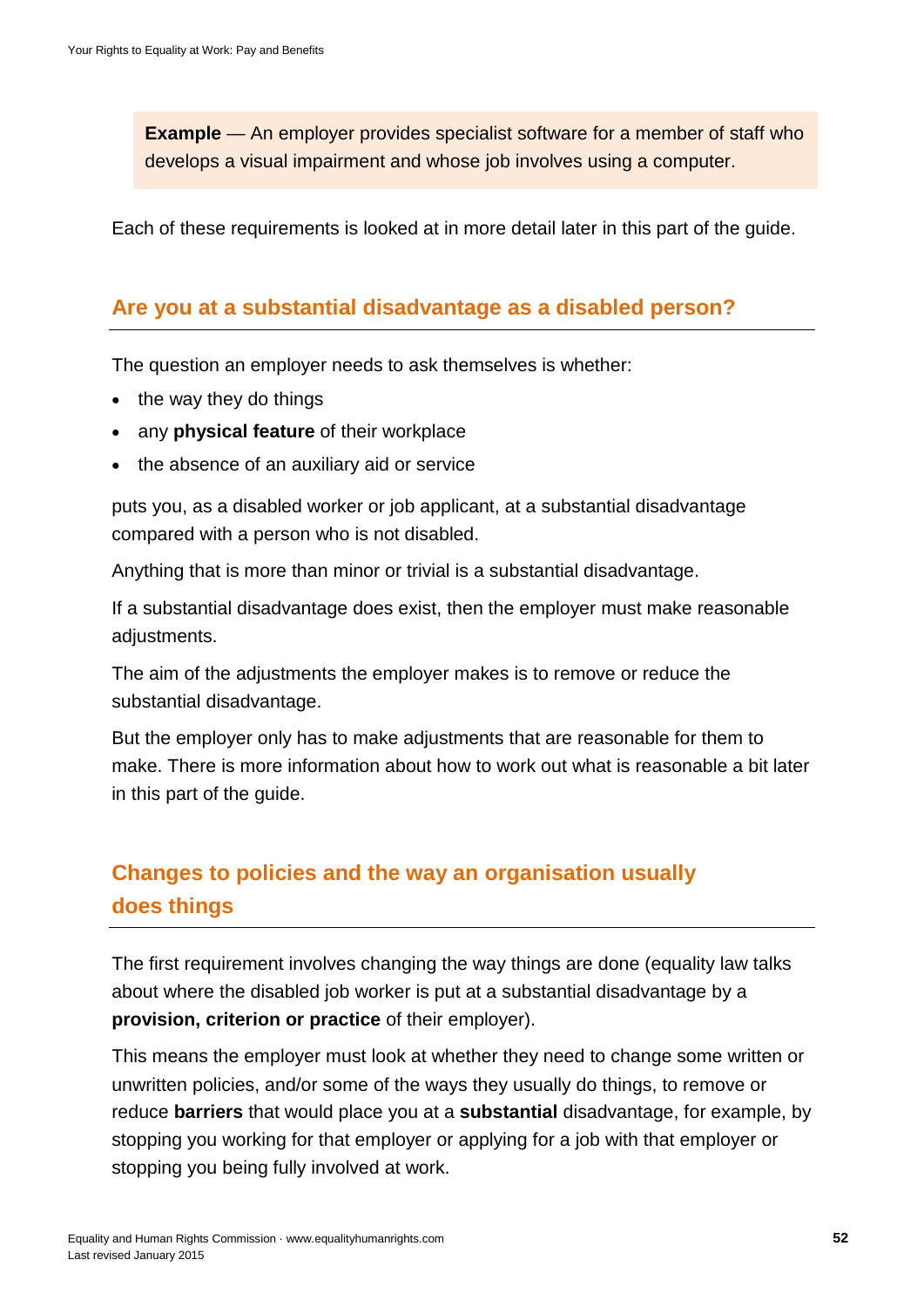This includes your employer's processes for deciding who is offered a job, criteria for promotion or training, benefits, working conditions and contractual arrangements.

#### **Examples** —

- Supervisors in an organisation are usually employed on a full-time basis. The employer agrees to a disabled person whose impairment causes severe fatigue working on a part-time or job share basis. By doing this, the employer is making a reasonable adjustment.
- The design of a particular workplace makes it difficult for a disabled person with a hearing impairment to hear, because the main office is open plan and has hard flooring, so there is a lot of background noise. Their employer agrees that staff meetings should be held in a quieter place that allows that person to fully participate in the meeting. By doing this, the employer is making a reasonable adjustment.

# **Dealing with physical barriers**

The second requirement involves making changes to overcome barriers created by the **physical features** of an employer's workplace.

This means your employer may need to make some changes to their building or premises.

Exactly what kind of change the employer makes will depend on the kind of barriers the premises present to you. The employer will need to consider the whole of their premises. They may have to make more than one change.

Physical features include: steps, stairways, kerbs, exterior surfaces and paving, parking areas, building entrances and exits (including emergency escape routes), internal and external doors, gates, toilet and washing facilities, public facilities (such as telephones, counters or service desks), lighting and ventilation, lifts and escalators, floor coverings, signs, furniture, and temporary or movable items (such as equipment and display racks). Physical features also include the sheer scale of premises (for example, the size of a building). This is not an exhaustive list.

- A physical feature could be something to do with the structure of the actual building itself like steps, changes of level, emergency exits or narrow doorways.
- Or it could be something about the way the building or premises have been fitted out, things like heavy doors, inaccessible toilets or inappropriate lighting.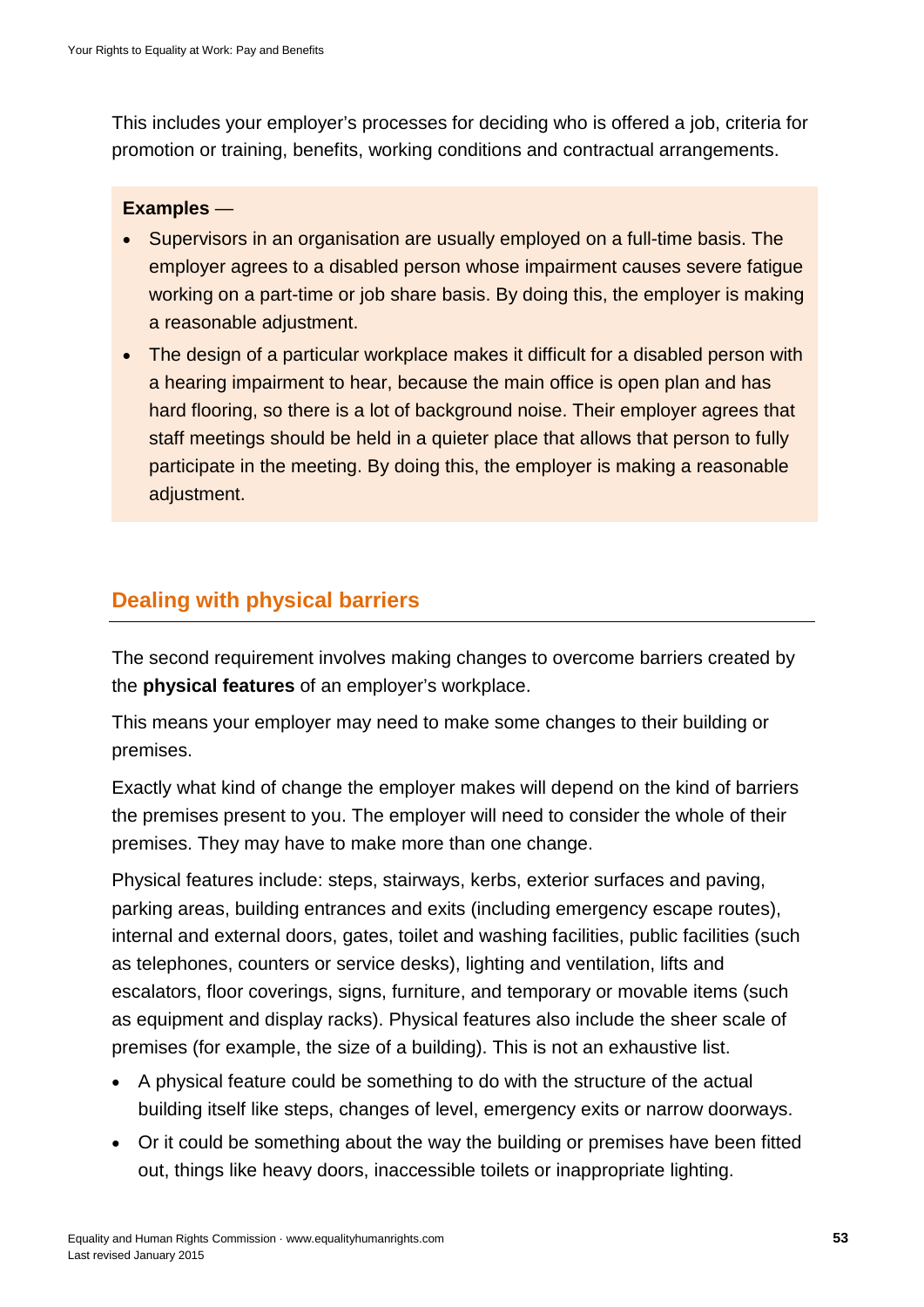• It could even be the way things are arranged inside the premises such as fixtures and fittings like shelf heights in storage areas or fixed seating in canteens.

**Example** — An employer has recruited a worker who is a wheelchair user and who would have difficulty negotiating her way around the office. In consultation with the new worker, the employer rearranges the layout of furniture in the office. The employer has made reasonable adjustments.

# **Providing extra equipment or aids**

The third requirement of the duty involves providing extra equipment – which equality law calls **auxiliary aids** – and **auxiliary services**, where someone else is used to assist you, such as a reader, a sign language interpreter or a support worker.

This means an employer may need to provide some extra equipment, auxiliary aids or services for you if you work for them or apply for a job with them.

An auxiliary aid or service may make it easier for you to do your job or to participate in an interview or selection process. So the employer should consider whether it is reasonable to provide this.

The kind of equipment or aid will depend very much on:

- you as an individual disabled person and
- the job you are or will be doing or what is involved in the recruitment process.

You may well have experience of what you need, or you and your employer may be able to get expert advice from some of the organisations listed in 'Further sources of information and advice'.

# **Making sure an adjustment is effective**

It may be that several adjustments are required in order to remove or reduce a range of disadvantages and sometimes these will not be obvious to the employer. So your employer should work, as much as possible, with you to identify the kind of disadvantages or problems that you face but also the potential solutions in terms of adjustments.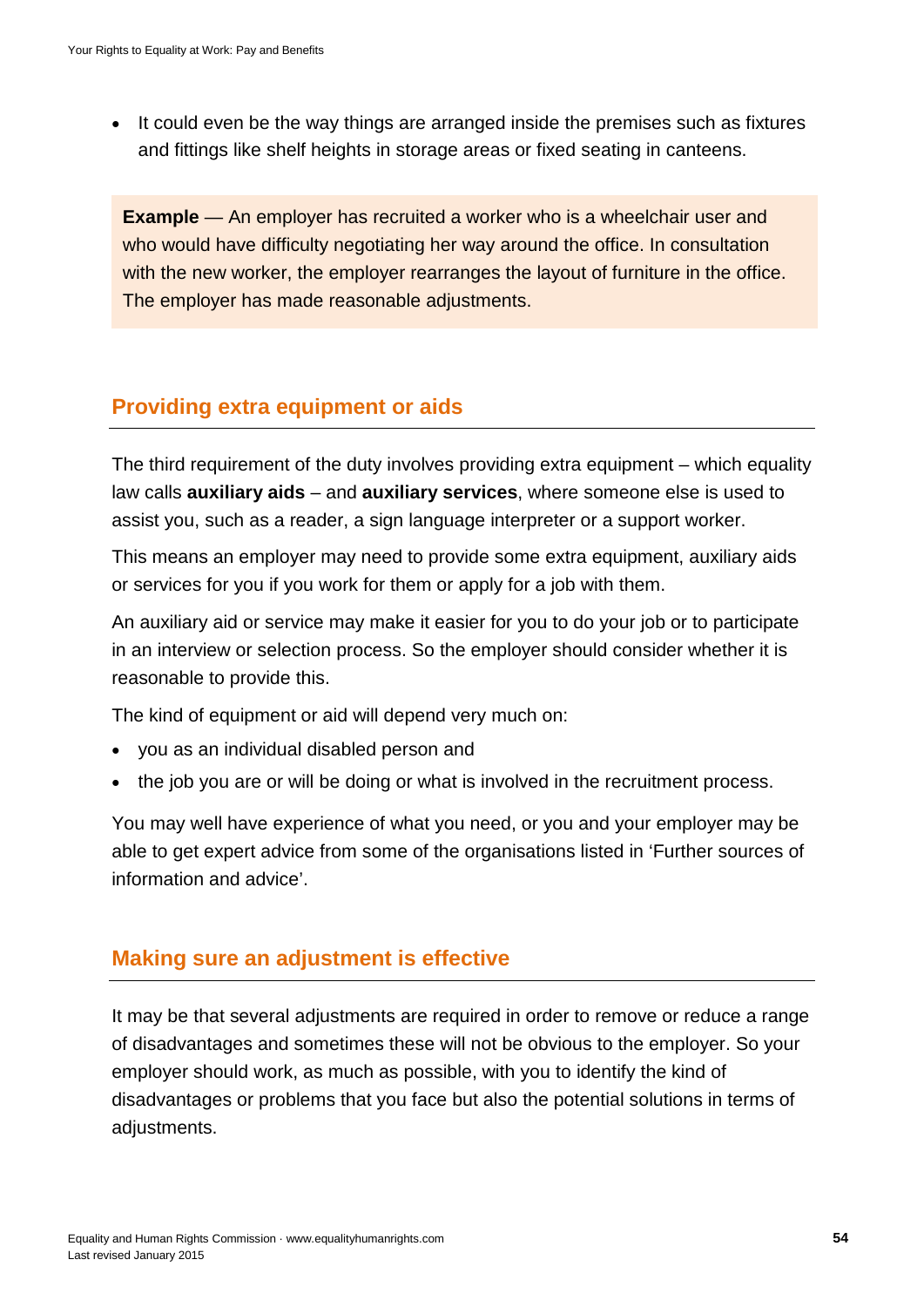But even if you don't know what to suggest, your employer must still consider what adjustments may be needed.

**Example** — A disabled worker has been absent from work as a result of depression. Neither the worker nor their doctor is able to suggest any adjustments that could be made. Nevertheless the employer should still consider whether any adjustments, such as working from home for a time or changing working hours or offering more day-to-day support, would be reasonable.

You and/or your employer may be able to get expert advice from some of the organisations listed in 'Further sources of information and advice'.

# **Who pays for reasonable adjustments?**

If something is a reasonable adjustment, your employer must pay for it. The cost of an adjustment can be taken into account in deciding if it is reasonable or not.

However, there is a government scheme called Access to Work which can help you if your health or disability affect your work. They help by giving advice and support. Access to Work can also help with extra costs which would not be reasonable for your employer to pay.

For example, Access to Work might pay towards the cost of getting to work if you cannot use public transport, or for assistance with communication at job interviews.

You may be able to get advice and support from Access to Work if you are:

- in a paid job, or
- unemployed and about to start a job, or
- unemployed and about to start a Work Trial, or
- self-employed and
- your disability or health condition stops you from being able to do parts of your job.

You should make sure your employer knows about Access to Work. Although the advice and support are given to you, your employer will obviously benefit too. Information about Access to Work is in 'Further sources of information and advice'.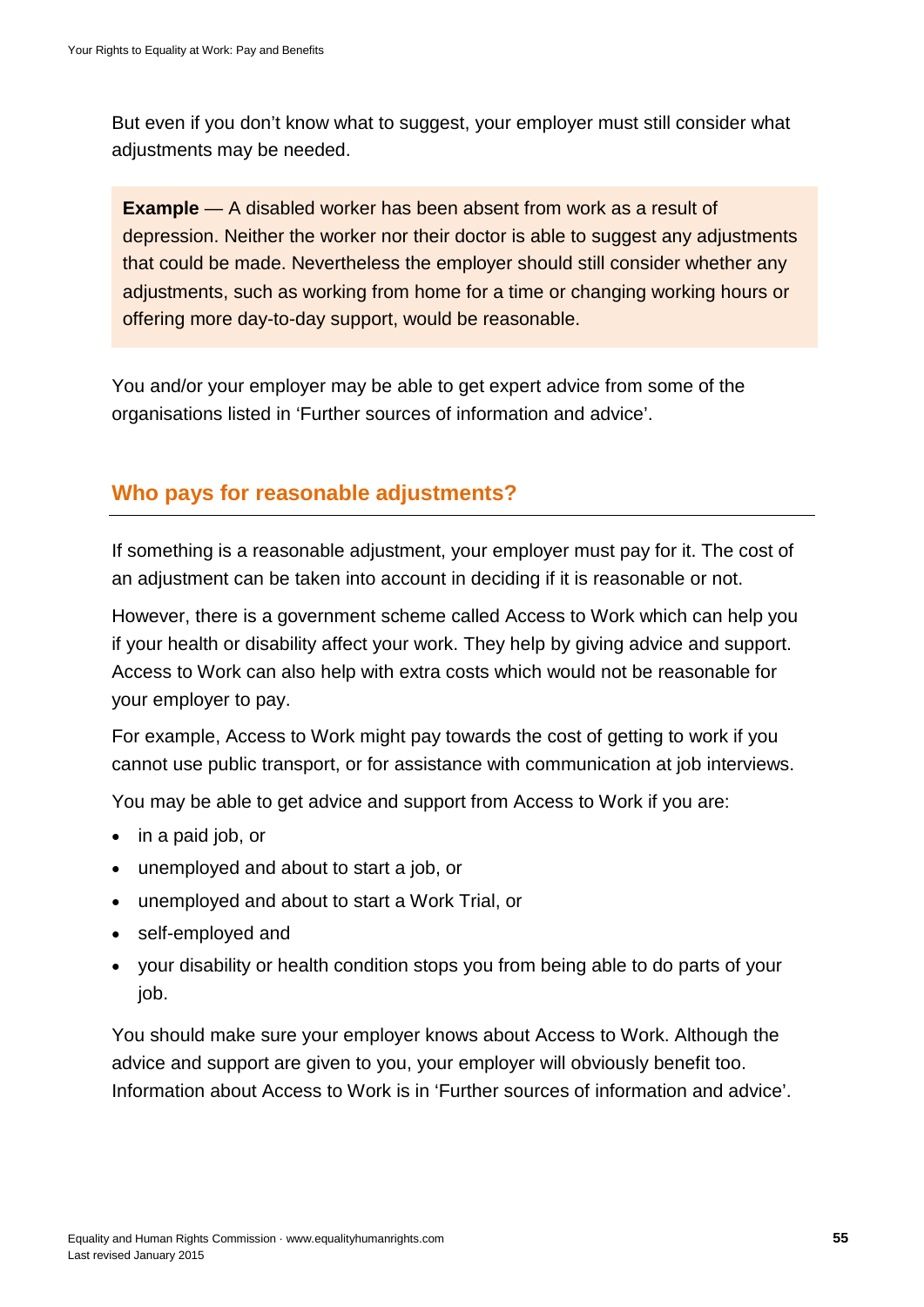# **What is meant by 'reasonable'**

Your employer only has to do what is reasonable.

Various factors influence whether a particular adjustment is considered reasonable. The test of what is reasonable is ultimately an objective test and not simply a matter of what you or your employer may personally think is reasonable.

When deciding whether an adjustment is reasonable an employer can consider:

- how effective the change will be in avoiding the disadvantage you would otherwise experience
- its practicality
- the cost
- their organisation's resources and size
- the availability of financial support.

Your employer's overall aim should be, as far as possible, to remove or reduce any substantial disadvantage faced by you as a worker which would not be faced by a non- disabled person.

Issues your employer can consider:

- Employers are allowed to treat disabled people better or 'more favourably' than non- disabled people and sometimes this may be part of the solution.
- The adjustment must be effective in helping to remove or reduce any disadvantage you are facing. If it doesn't have any impact at all or only a very minor one, then there is no point.
- In reality it may take several different adjustments to deal with that disadvantage but each change must contribute towards this.
- The employer can consider whether an adjustment is practical. The easier an adjustment is, the more likely it is to be reasonable. However, just because something is difficult doesn't mean it can't also be reasonable. The employer needs to balance this against other factors.
- If an adjustment costs little or nothing and is not disruptive, it would be reasonable unless some other factor (such as impracticality or lack of effectiveness) made it unreasonable.
- Your employer's size and resources are another factor. If an adjustment costs a significant amount, it is more likely to be reasonable for your employer to make it if your employer has substantial financial resources. Your employer's resources must be looked at across their whole organisation, not just for the branch or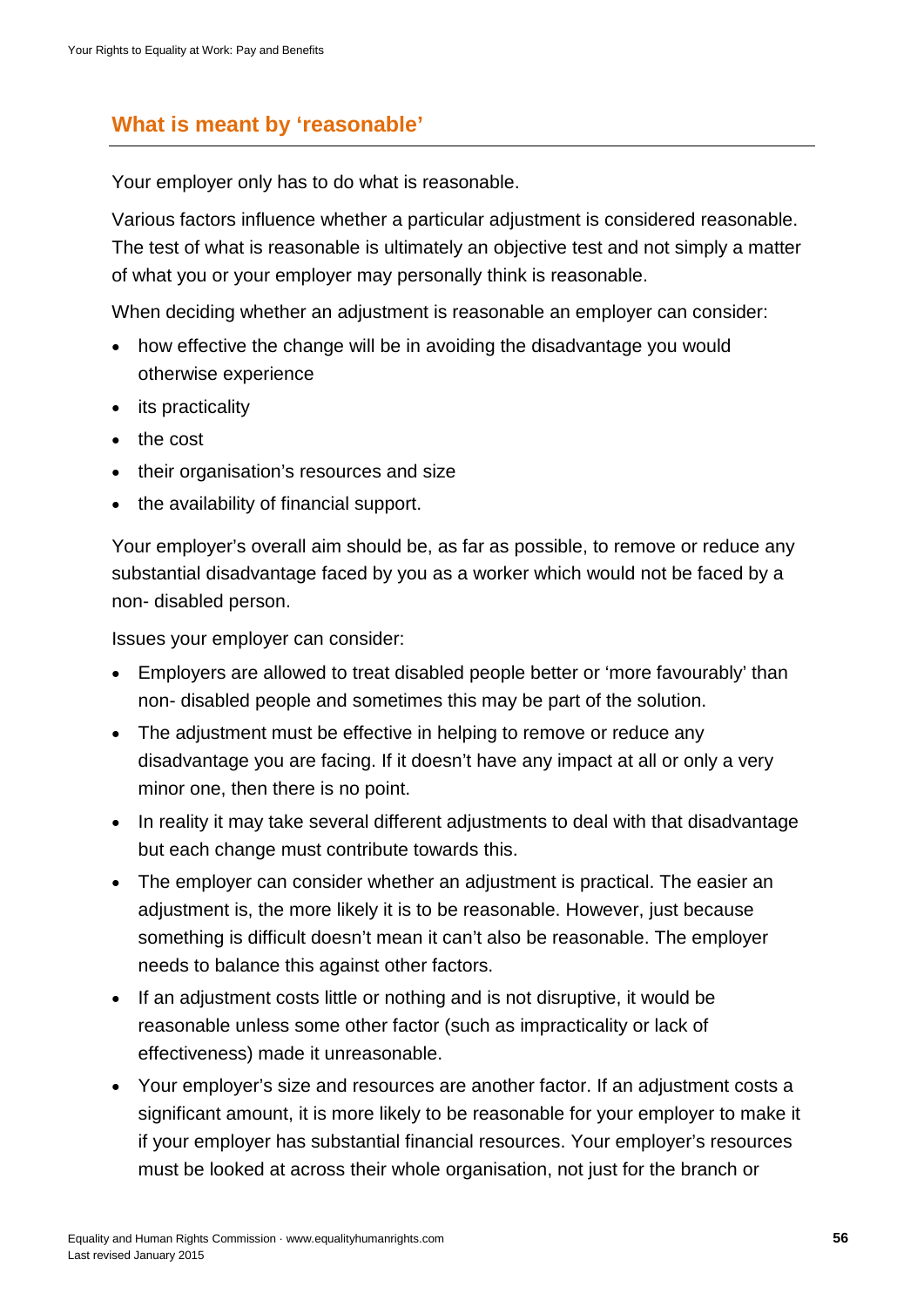section where you are or would be working. This is an issue which the employer has to balance against the other factors.

- In changing policies, criteria or practices, the employer does not have to change the basic nature of the job, where this would go beyond what is reasonable.
- What is reasonable in one situation may be different from what is reasonable in another situation.
- If they are a larger rather than a smaller organisation, the employer is also more likely to have to make certain adjustments such as redeployment or flexible working patterns which may be easier for an organisation with more staff.
- If advice or support is available, for example, from Access to Work or from another organisation (sometimes charities will help with costs of adjustments), then this is more likely to make the adjustment reasonable.
- If making a particular adjustment would increase the risks to the health and safety of anybody, including yours, then the employer can consider this when making a decision about whether that particular adjustment or solution is reasonable. But the employer's decision must be based on a proper assessment of the potential health and safety risks. The employer should not make assumptions about risks which may face certain disabled workers.

If, taking all of the relevant issues into account, an adjustment is reasonable, then the employer must make it happen.

If you do not agree with them about whether an adjustment is reasonable or not, in the end, only an Employment Tribunal can decide this. You can read more about what to do if you believe you've been discriminated against in [Chapter 4.](#page-63-0) This includes if an employer has failed to make what you believe are reasonable adjustments to remove barriers you are facing.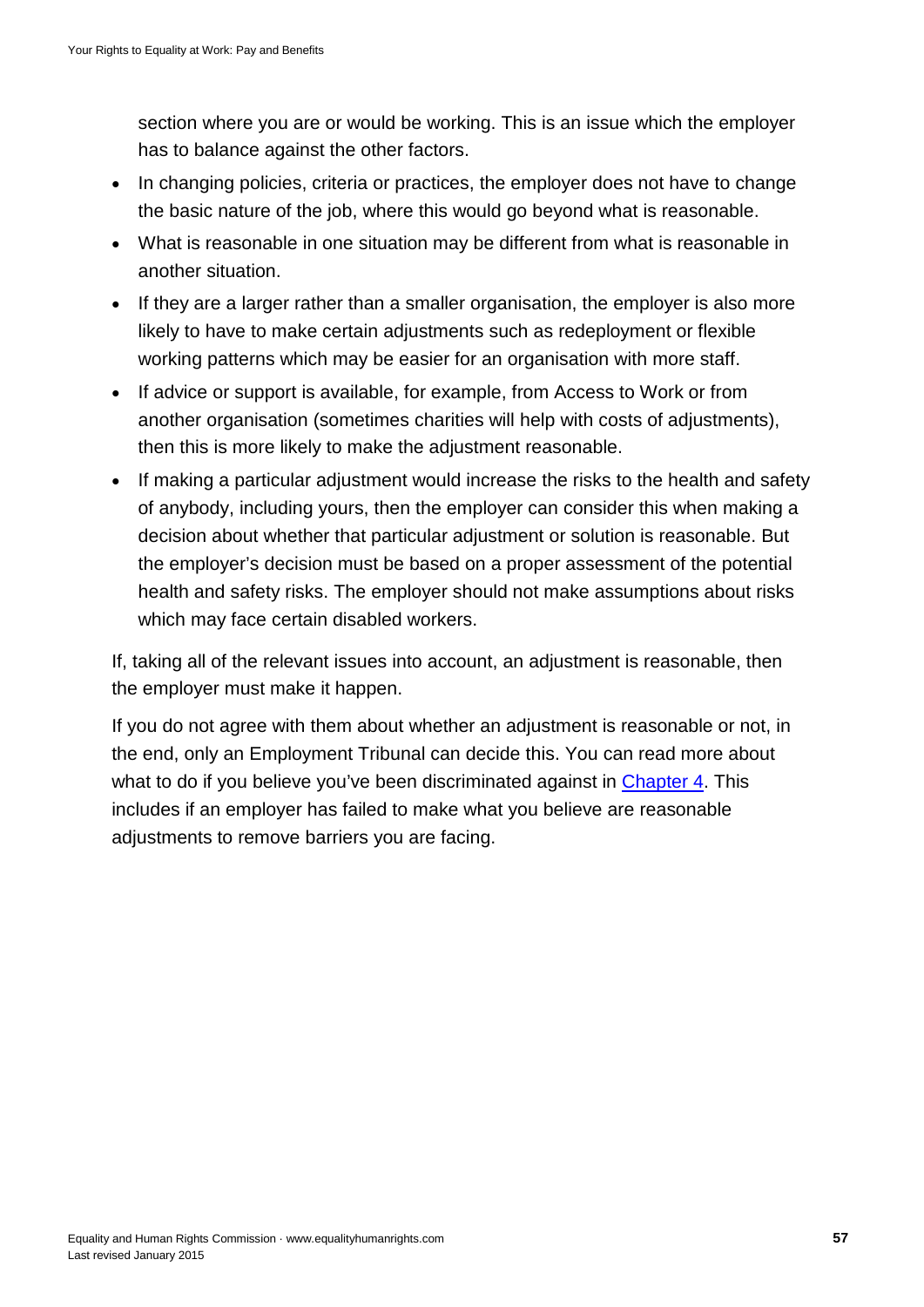#### **Providing information in an alternative format**

Equality law says that where providing information is involved, the steps which it is reasonable for the employer to take include steps to make sure that the information is provided in an accessible format.

Examples —

- A manual worker asks for the health and safety rules to be read onto an audio CD and given to them. This is likely to be a reasonable adjustment that the employer must make.
- Requiring completion of an application form could put some disabled job applicants at substantial disadvantage and providing a different way to give information in support of an application may be a reasonable adjustment in certain circumstances.

# **Reasonable adjustments in practice**

Examples of steps it might be reasonable for an employer to have to take include:

• **Making adjustments to premises.**

**Example** — An employer makes structural or other physical changes such as widening a doorway, providing a ramp or moving furniture for a wheelchair user; relocates light switches, door handles, or shelves for someone who has difficulty in reaching; or provides appropriate contrast in decor to help the safe mobility of a visually impaired person.

• **Allocating some of your duties to another person.**

**Example** — An employer reallocates minor or subsidiary duties to another worker as a disabled worker has difficulty doing them because of their disability. For example, the job involves occasionally going onto the open roof of a building the employer transfers this work away from a worker whose disability involves severe vertigo.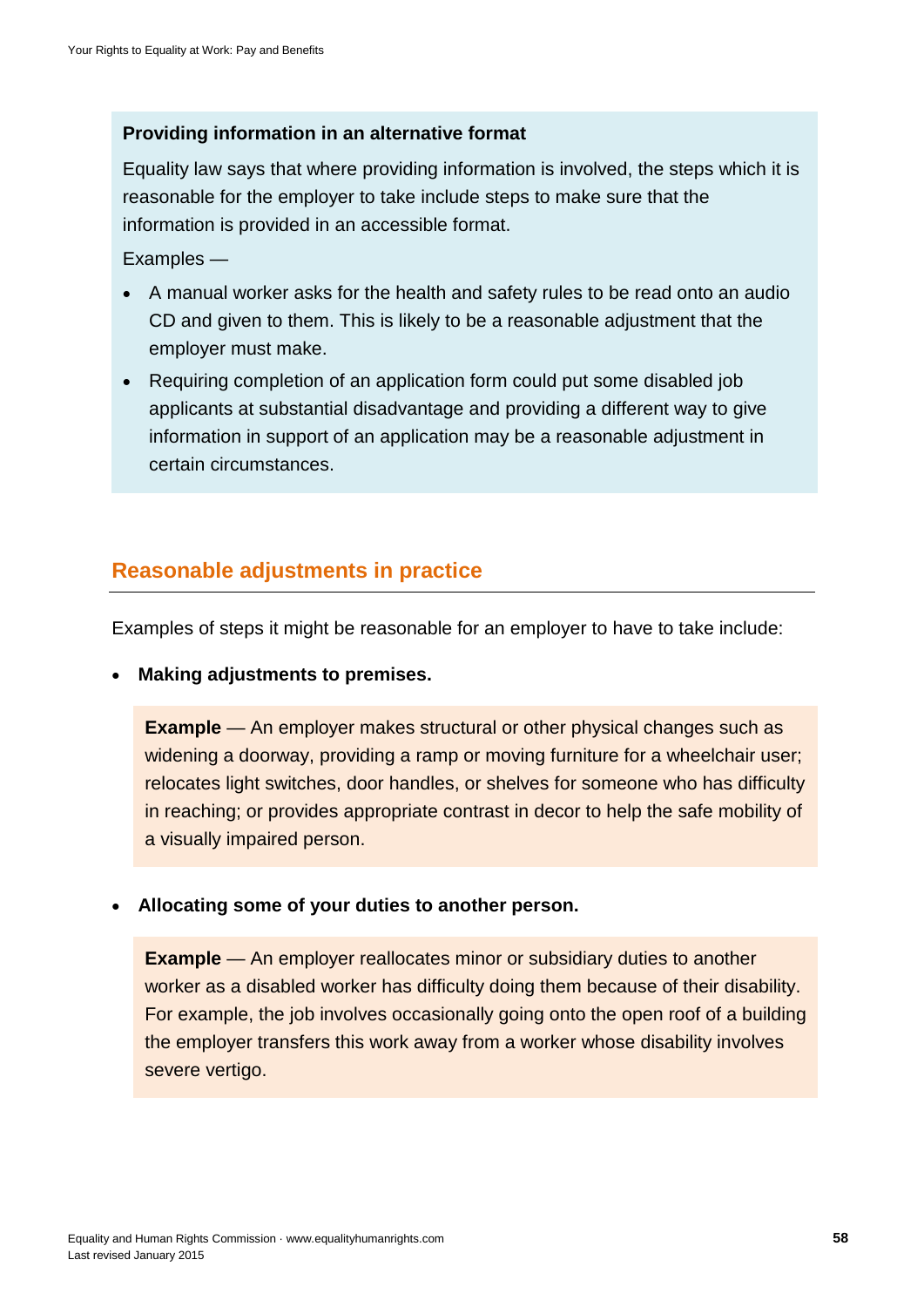#### • **Transferring you to fill an existing vacancy.**

**Example** — An employer should consider whether a suitable alternative post is available for a worker who becomes disabled (or whose disability worsens), where no reasonable adjustment would enable the worker to continue doing the current job. This might also involve retraining or other reasonable adjustments such as equipment for the new post or a transfer to a position on a higher grade.

#### • **Altering your hours of working or training.**

**Example** — An employer allows a disabled person to work flexible hours to enable them to have additional breaks to overcome fatigue arising from their disability. It could also include permitting part-time working, or different working hours to avoid the need to travel in the rush hour if this is a problem related to an impairment. A phased return to work with a gradual build-up of hours might also be appropriate in some circumstances.

#### • **Assigning you to a different place of work or training.**

**Example** — An employer relocates the work station of a newly disabled worker (who now uses a wheelchair) from an inaccessible third floor office to an accessible one on the ground floor. If the employer operates from more than one workplace, it may be reasonable to move the worker's place of work to other premises of the same employer if the first building is inaccessible and the other premises are not.

## • **Allowing you to be absent during working or training hours for rehabilitation, assessment or treatment.**

**Example** — An employer allows a disabled person who has recently developed a condition to have more time off work than would be allowed to non-disabled workers to enable them to have rehabilitation. A similar adjustment would be appropriate if a disability worsens or if a disabled worker needs occasional treatment anyway.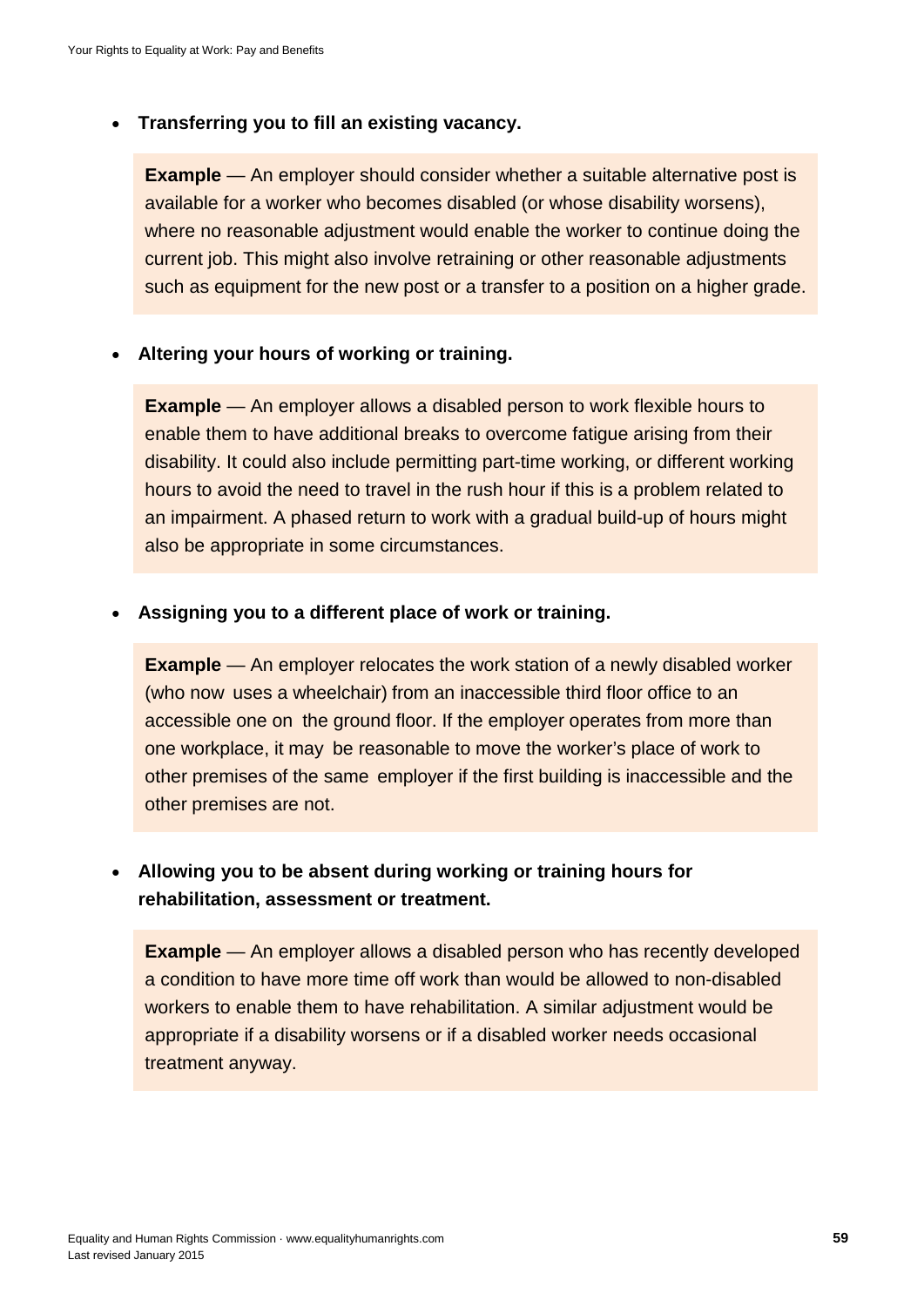• **Giving, or arranging for, training or mentoring (whether for you or for other people). This could be training in particular pieces of equipment which you will be using, or an alteration to the standard workplace training to reflect your particular impairment.**

#### **Examples** —

- All workers are trained in the use of a particular machine but an employer provides slightly different or longer training for an employee with restricted hand or arm movements, or training in additional software for a visually impaired person so that they can use a computer with speech output.
- An employer provides training for workers on conducting meetings in a way that enables a Deaf staff member to participate effectively.
- A disabled person returns to work after a six-month period of absence due to a stroke. Their employer pays for them to see a work mentor, and allows time off to see the mentor, to help with their loss of confidence following the onset of their disability.

#### • **Acquiring or modifying equipment.**

**Example** — An employer might have to provide special equipment (such as an adapted keyboard for someone with arthritis or a large screen for a visually impaired person), an adapted telephone for someone with a hearing impairment, or other modified equipment for disabled workers (such as longer handles on a machine).

The employer does not have to provide or modify equipment for personal purposes unconnected with your job, such as providing a wheelchair if you need one in any event but do not have one. This is because in this situation the disadvantages you are facing do not flow from things over which your employer has control.

#### • **Modifying instructions or reference manuals.**

**Example** — The format of instructions and manuals might need to be modified for some disabled workers (such as being produced in Braille or on audio CD) and instructions for people with learning disabilities might need to be conveyed orally with individual demonstration or in Easy Read.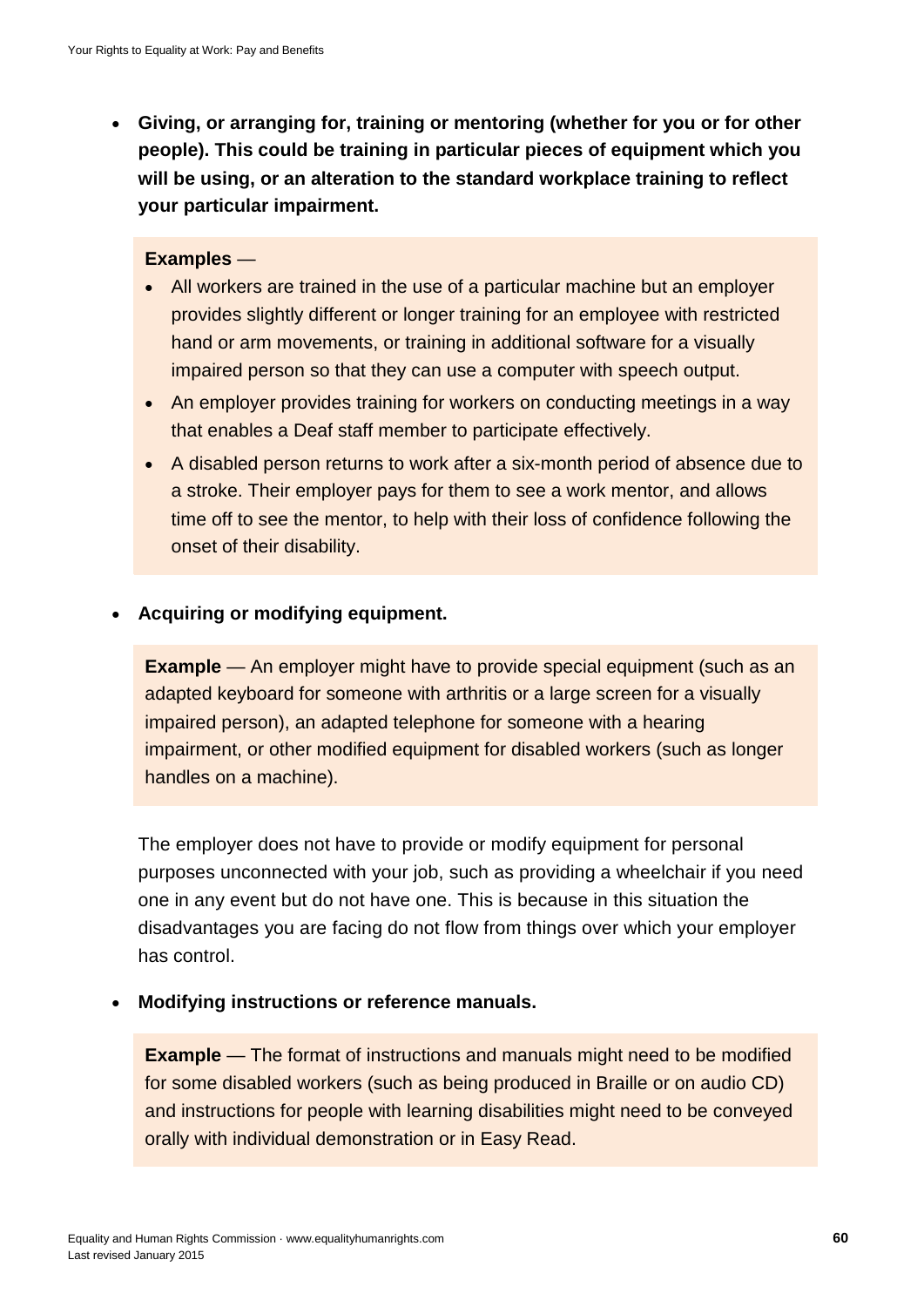• **Modifying procedures for testing or assessment.**

**Example** — A worker with restricted manual dexterity who was applying for promotion would be disadvantaged by a written test, so the employer gives that person an oral test instead.

• **Providing a reader or interpreter.**

**Example** — An employer arranges for a colleague to read hard copy post to a worker with a visual impairment at particular times during the working day. Alternatively, the employer might hire a reader.

• **Providing supervision or other support.**

**Example** — An employer provides a support worker or arranges help from a colleague, in appropriate circumstances, for someone whose disability leads to uncertainty or lack of confidence.

• **Allowing you to take a period of disability leave.**

**Example** — A worker who has cancer needs to undergo treatment and rehabilitation. Their employer allows a period of disability leave and permits them to return to their job at the end of this period.

#### • **Participating in supported employment schemes, such as Work Choice.**

**Example** — A person applies for a job as an office assistant after several years of not working because of depression. They have been participating in a supported employment scheme where they saw the job advertised. As a reasonable adjustment the person asks the employer to let them make private phone calls during the working day to a support worker at the scheme.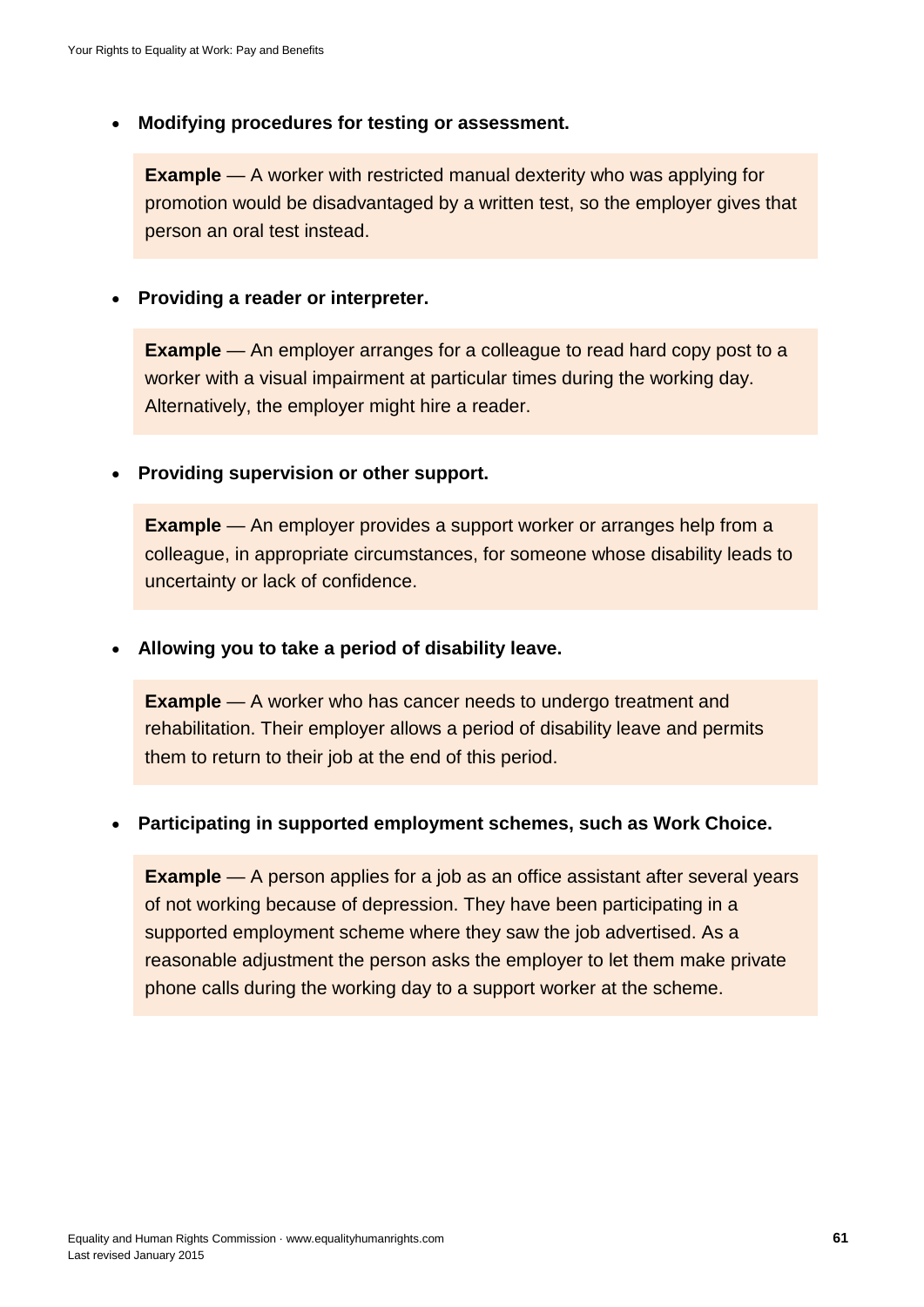• **Employing a support worker to assist a disabled worker.**

**Example** — An adviser with a visual impairment is sometimes required to make home visits to clients. The employer employs a support worker to assist them on these visits.

• **Modifying disciplinary or grievance procedures.**

**Example** — A worker with a learning disability is allowed to take a friend (who does not work with them) to act as an advocate at a meeting with the person's employer about a grievance. Normally the employer allows workers to be accompanied only by work colleagues. The employer also makes sure that the meeting is conducted in a way that does not disadvantage or patronise the disabled worker.

• **Adjusting redundancy selection criteria.**

**Example** — A worker with an autoimmune disease has taken several short periods of absence during the year because of the condition. When their employer is taking the absences into account as a criterion for selecting people for redundancy, they discount these periods of disability-related absence.

• **Modifying performance-related pay arrangements.**

**Example** — A disabled worker who is paid purely on their output needs frequent short additional breaks during their working day – something their employer agrees to as a reasonable adjustment. It is likely to be a reasonable adjustment for their employer to pay them at an agreed rate (for example, their average hourly rate) for these breaks.

It may sometimes be necessary for an employer to take a combination of steps.

**Example** — A woman who is blind is given a new job with her employer in an unfamiliar part of the building. The employer:

- arranges facilities for her assistance dog in the new area
- arranges for her new instructions to be in Braille, and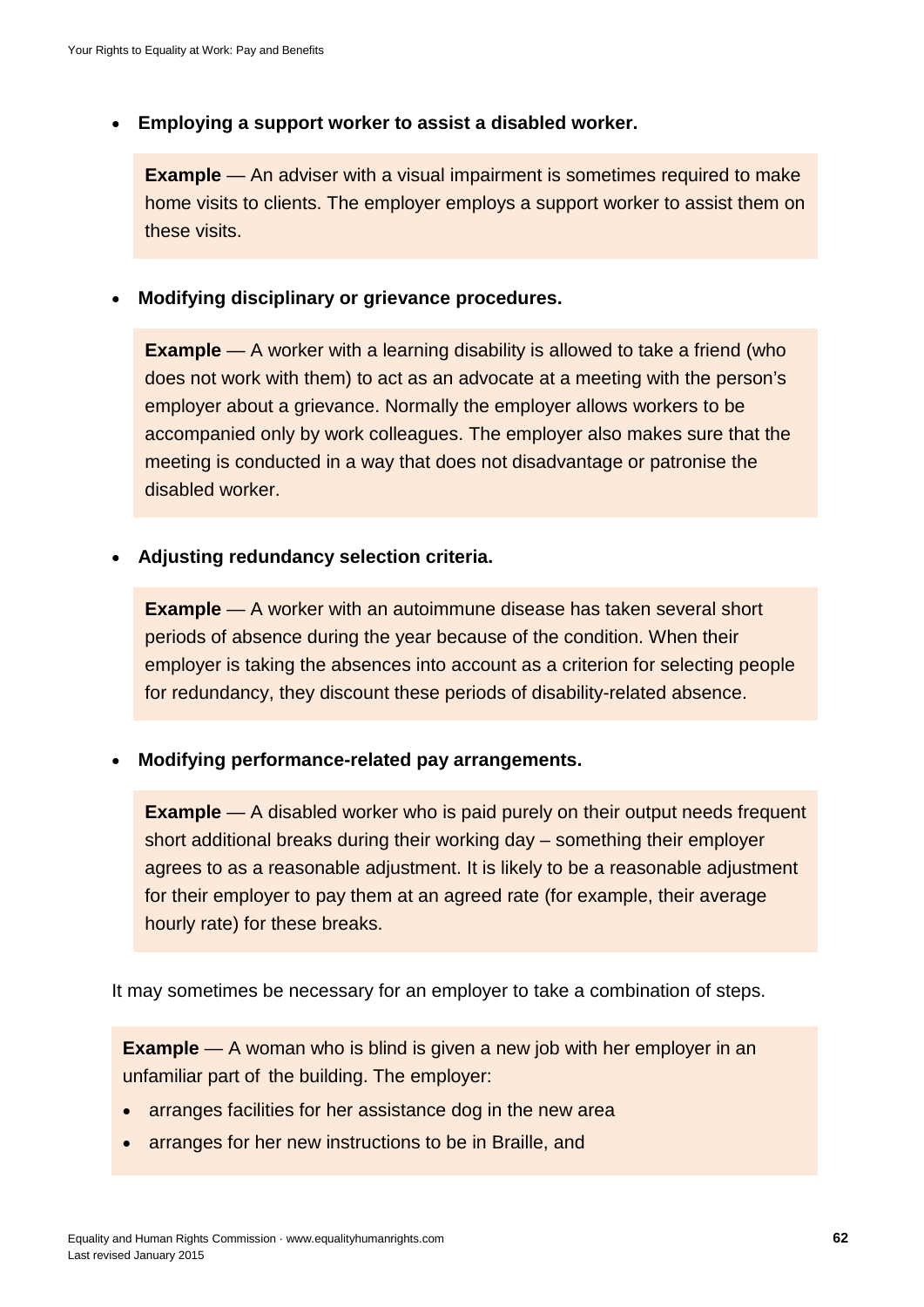provides disability equality training to all staff.

In some situations, a reasonable adjustment will not work without the co-operation of other workers. Your employer's other staff may therefore have an important role in helping make sure that a reasonable adjustment is carried out in practice. Your employer must make this happen. It is unlikely to be a valid 'defence' to a claim under equality law for a failure to make reasonable adjustments for an employer to argue that an adjustment was unreasonable because other staff were obstructive or unhelpful when the employer tried to make an adjustment happen. The employer would at least need to be able to show that they took all reasonable steps to try and resolve the problem of the attitude of their other staff.

**Example** — An employer makes sure that a worker with autism has a structured working day as a reasonable adjustment. As part of the reasonable adjustment, it is the responsibility of the employer to make sure that other workers co-operate with this arrangement.

If you do not want your employer to involve other workers, the employer must not breach your confidentiality by telling them about your situation.

But if you are reluctant for other staff to know about your impairment, and your employer believes that a reasonable adjustment requires the co-operation of your colleagues, it may not be possible for the employer to make the adjustment unless you are prepared for some information to be shared. It does not have to be detailed information; just enough to explain to other staff what they need to do.

## **Specific situations**

#### **Employment services**

An **employment service provider** must not unlawfully discriminate against people who are using or want to use its services. There is more information about what this means in the Glossary.

In addition, an employment service provider has a duty to make reasonable adjustments, except when providing a **vocational service**.

For employment service providers, unlike for employers, the duty is 'anticipatory'. If an organisation is an employment service provider, this means they cannot wait until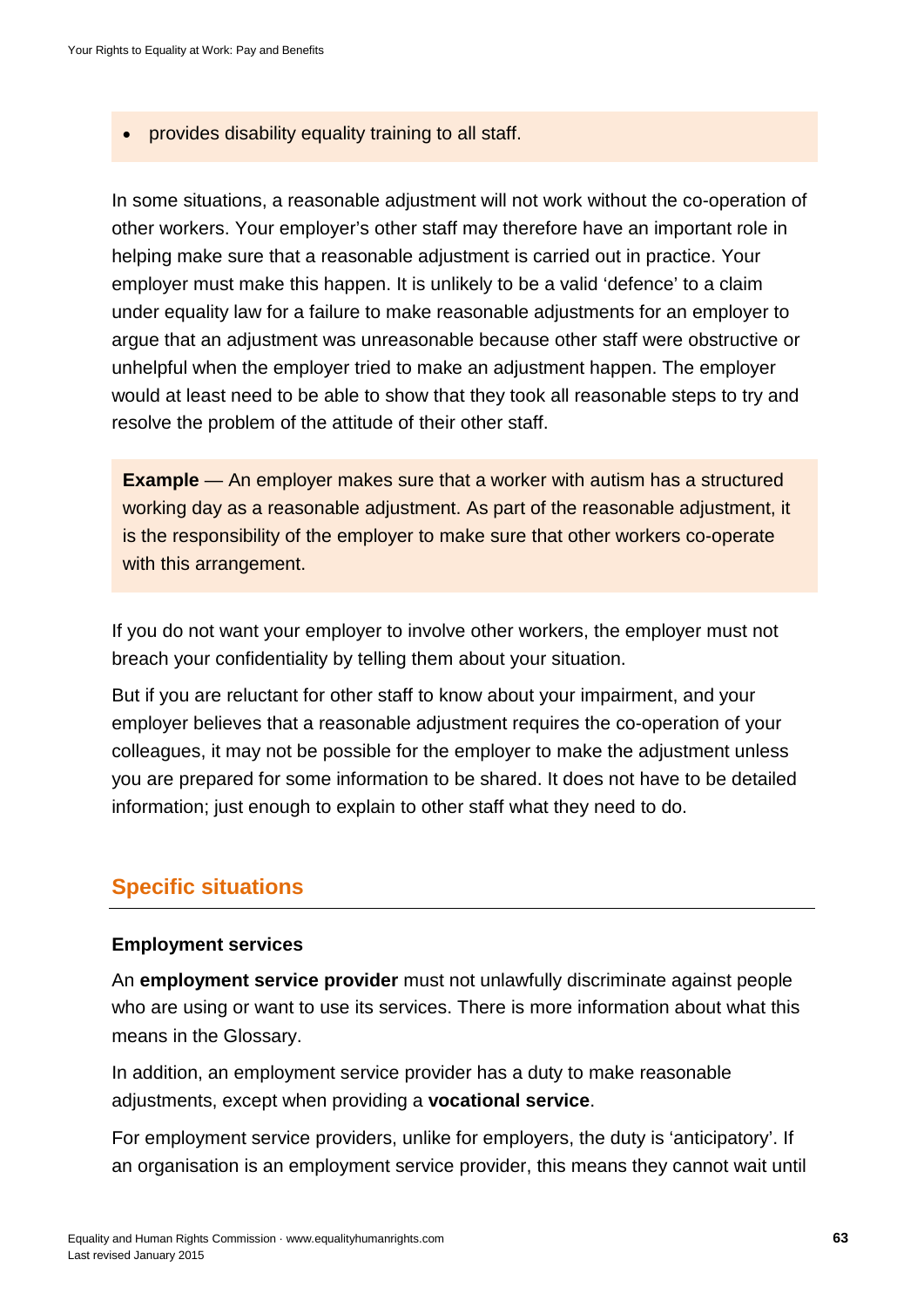you or another a disabled person wants to use their services, but must think in advance (and on an ongoing basis) about what disabled people with a range of **impairments** might reasonably need, such as people who have a visual impairment, a hearing impairment, a mobility impairment, or a learning disability.

**Example** — An employment agency makes sure its website is accessible to disabled people and that it can provide information about job opportunities in a range of **alternative formats**. It also makes sure its staff are trained to assist disabled people who approach it to find out about job opportunities.

#### **Occupational pensions**

Occupational pension schemes must not unlawfully discriminate against people. In addition, an occupational pension scheme must make reasonable adjustments to any provision, criterion or practice in relation to the scheme which puts you at a **substantial** disadvantage in comparison with people who are not disabled.

<span id="page-63-0"></span>**Example** — The rules of an employer's final salary scheme provide that the maximum pension receivable is based on the member's salary in the last year of work. Having worked full-time for 20 years, a worker develops a condition which leads them to reduce their working hours two years before their pension age. The scheme's rules put them at a disadvantage as a result of their disability, because their pension will only be calculated on their part-time salary. The trustees decide to convert the worker's part- time salary to its full-time equivalent and make a corresponding reduction in the period of their part-time employment which counts as pensionable. In this way, their full-time earnings will be taken into account. This is likely to be a reasonable adjustment to make.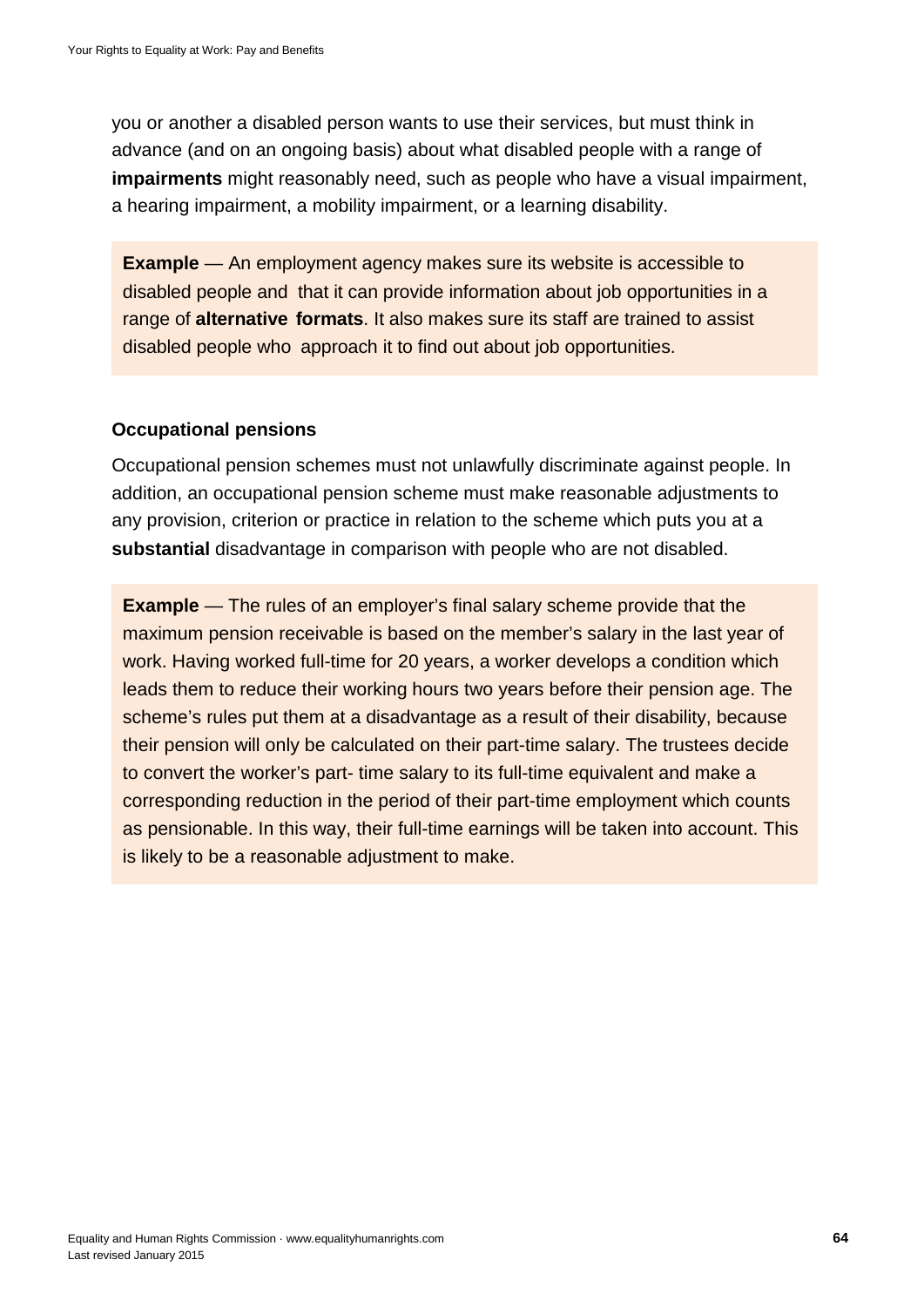# 4 | What to do if you believe you've been discriminated against

If you believe you have been **unlawfully discriminated** against by your **employer**, or by a worker employed by them or by their **agent**, what can you do about it?

This part of this guide covers:

- Your choices
- Was what happened against equality law?
- Complaining to the employer:
	- Making an informal complaint
	- Raising a formal grievance
	- Alternative Dispute Resolution
	- Monitoring the outcome
- The questions procedure, which you can use to find out more information from an employer if you think you may have been unlawfully discriminated against, harassed or victimised. The questions procedure was abolished on 6 April 2014. However it will still apply to events that happened before that date and you can still ask an employer questions about events that happened on or after that date.
- Key points about discrimination cases in a work situation:
	- Where claims are brought
	- Time limits for making a claim
	- The standard and burden of proof
	- What the Employment Tribunal can order your employer to do.
- Where to find out more about making a n Employment Tribunal claim

Read the whole of this part of the guide before you decide what to do, so you know all the options you have.

It is especially important that you work out when the last day is that you can tell the Employment Tribunal about your complaint, so that you don't miss that deadline, even if you are trying to work things out with your employer first.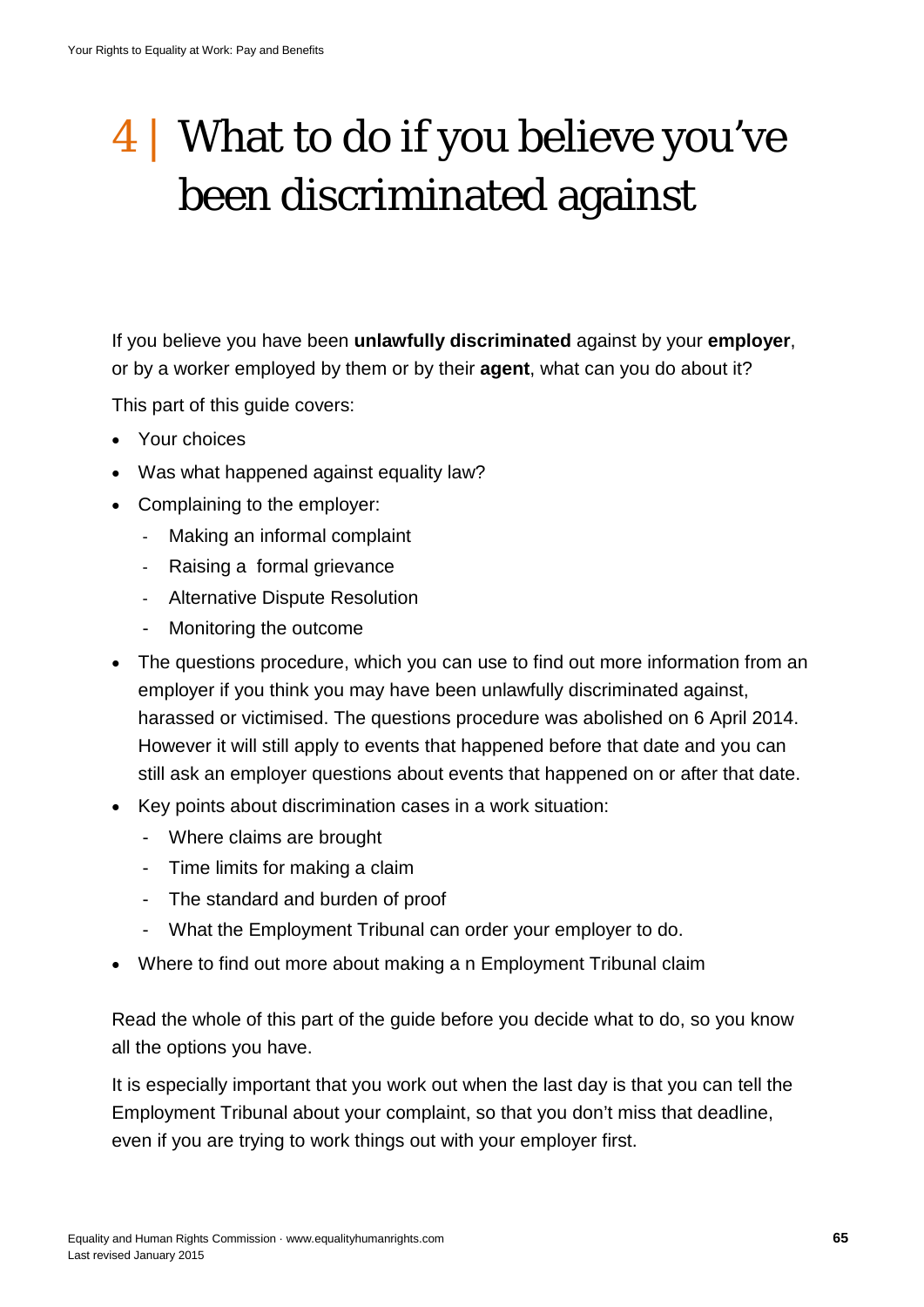If your complaint is that you are being paid less than a person of the opposite sex for equal work, and the pay or benefits concerned are part of your contract of employment (usually called 'equal pay claims') different rules and different time limits apply. These are explained in the section called, 'What to do if you believe you are being paid less than someone else because of a protected characteristic' at [page 8](#page-33-0) of this guide.

# **Your choices**

There are three things you can do:

- complain to the employer informally
- raise a grievance under your employer's grievance procedure
- make a claim to the Employment Tribunal.

You do not have to choose only one of these. Instead, you could try them in turn. If you cannot get the employer to put things right, then you can make a claim to the Employment Tribunal.

Just be aware that if you do decide to make a claim to the Employment Tribunal, you need to tell the tribunal about your claim (by filling in a form) within three months (less one day) of what happened. More information about time limits is given later on in this guide.

You do not have to go first to the employer before making a claim to the Employment Tribunal, but there are advantages in doing so, as long as you don't miss the tribunal time-limit. From 6 May 2014, you will need to comply with the Early Conciliation Procedure before you can make a claim to the Employment Tribunal. There is more information on that procedure in the section on 'Settling a dispute' in this part of the Guidance.

You should think carefully about whether making a claim to the Employment Tribunal is the right thing for you personally.

Making a claim may be demanding on your time and emotions, and before starting the process you may want to look at whether or not you have a good chance of succeeding. You may also want to see if there are better ways of sorting out your complaint.

If you are bringing a claim after 29 July 2013, you will also have to pay a fee to make a claim to the Employment Tribunal and another fee to have your case heard. The fees may be as much as £1200 if your claim goes to a full hearing. However, if you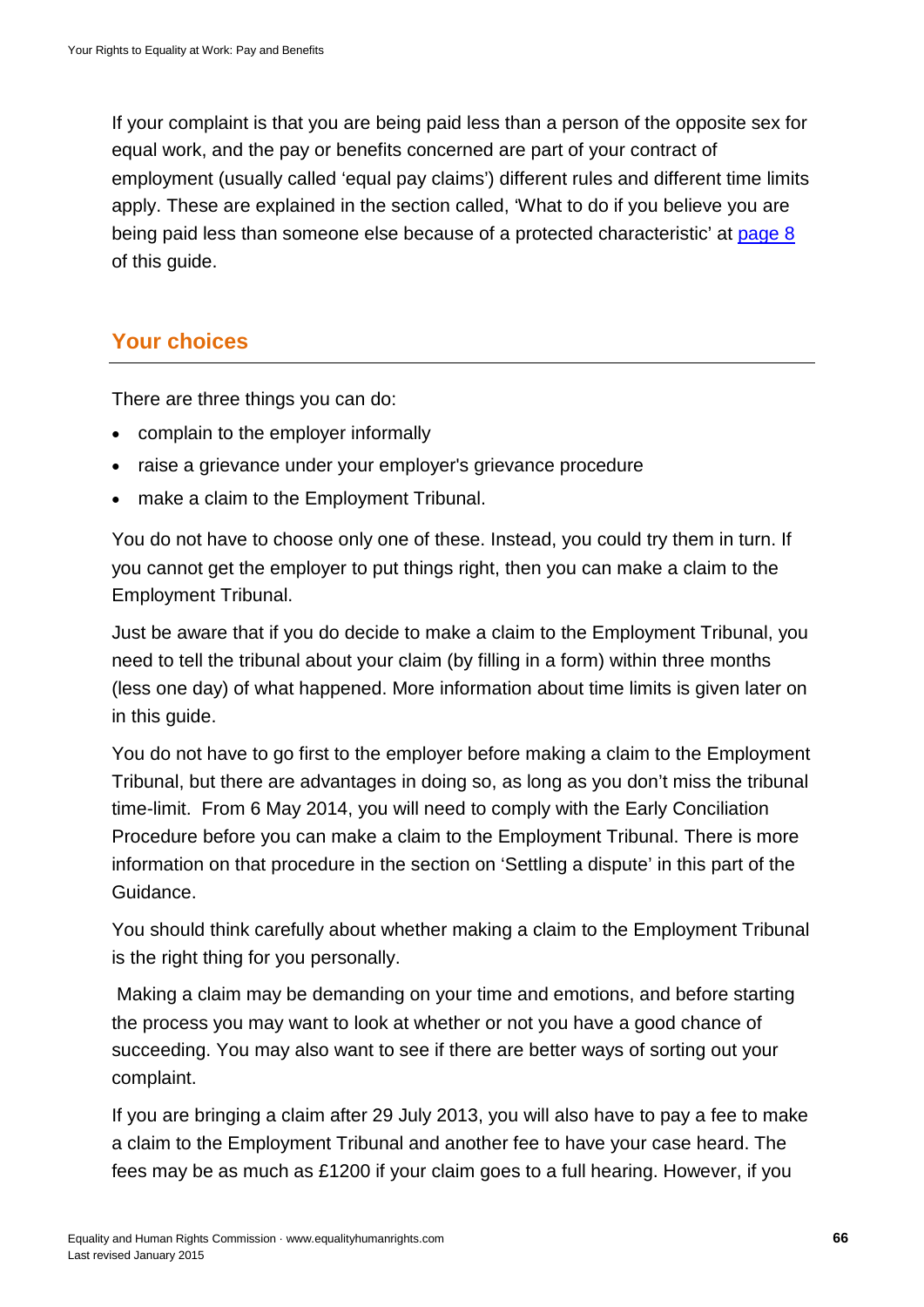are successful, it is likely that the Tribunal will order the employer to reimburse your fees. Also, there are remission arrangements in place which mean that if your income is below a certain level the fee will be reduced or waived entirely.

The Government has published online guidance on fees: [www.gov.uk/employment](http://www.gov.uk/employment-tribunals/apply-to-the-tribunal)[tribunals/apply-to-the-tribunal](http://www.gov.uk/employment-tribunals/apply-to-the-tribunal)

## **Was what happened against equality law?**

Write down what happened as soon as you can after it happened, or tell someone else about it so they can write it down. Put in as much detail as you can about who was involved and what was said or done. Remember, the problem will sometimes be that something was not done.

#### **Example** —

- If you are a disabled person and you asked for a **reasonable adjustment** which was not made.
- If someone did not change a decision they had made or stop applying a rule or way of doing things and this had a worse impact on you and other people with the same protected characteristic (**indirect discrimination**).

Read the rest of this guide. Does what happened sound like any of the things we say a person or organisation must or must not do?

Sometimes it is difficult to work out if what happened is against equality law. You need to show that your protected characteristics played a part in what happened. The rest of this guide tells you more about what this means for the different types of unlawful discrimination or for harassment or victimisation.

If you think you need more information from the person or organisation before deciding what to do, then you can ask them questions about what happened. We explain how you can do this at [page 72.](#page-80-0)

If you feel you need to get more advice on whether what happened was against equality law, you will find information on places where you can get help in 'Further sources of information and advice'.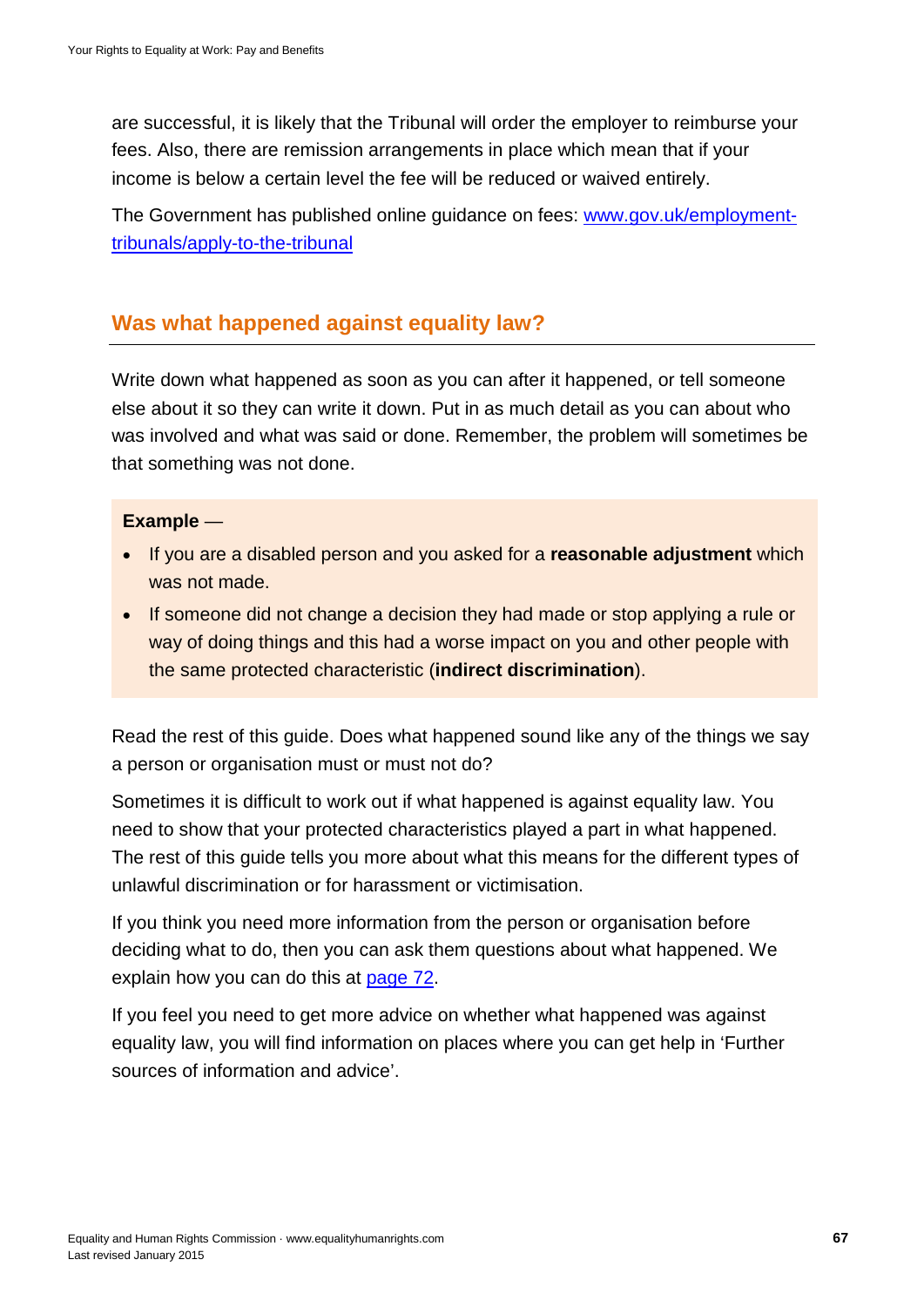## **Is your complaint about equality law or is it about another sort of problem at work?**

This guide focuses on making a complaint about something that is against equality law. You may have a complaint about something that happened at work which is not related to a **protected characteristic**. Sometimes it is difficult to work out which laws (if any) apply to a situation.

If you are not sure what to do, you can get advice about your situation from other organisations, particularly the Arbitration and Conciliation Service (Acas) or Citizens Advice or your trade union. Contact details for these and other organisations who may be able to help you are in *'*Further sources of information and advice'.

# **Ways you can try to get your employer to sort out the situation by complaining directly to them**

#### **Making a complaint informally**

It may be that your employer can look into what has happened and decide what to do without it being necessary for you to make a formal complaint.

Often all it needs to stop something happening is for the other person to understand the effect of what they have done or that the situation is being taken seriously by your — and their — employer.

This is especially the case if they did not intend something to have the impact it did — for example, if what has happened is indirect discrimination or discrimination arising from disability.

Making a complaint informally means talking to the person at your workplace who can make the situation better. This may be your manager or, if it is your manager who is behaving in the way you believe is unlawful discrimination, someone higher up. In a small organisation, it may be your employer themselves.

It is a good idea to ask your manager or employer for a meeting, so that there is enough time for you to talk about what has happened and to say what you'd like them to do.

The meeting needs to be somewhere where you can talk to your manager or employer without other people hearing what you are saying.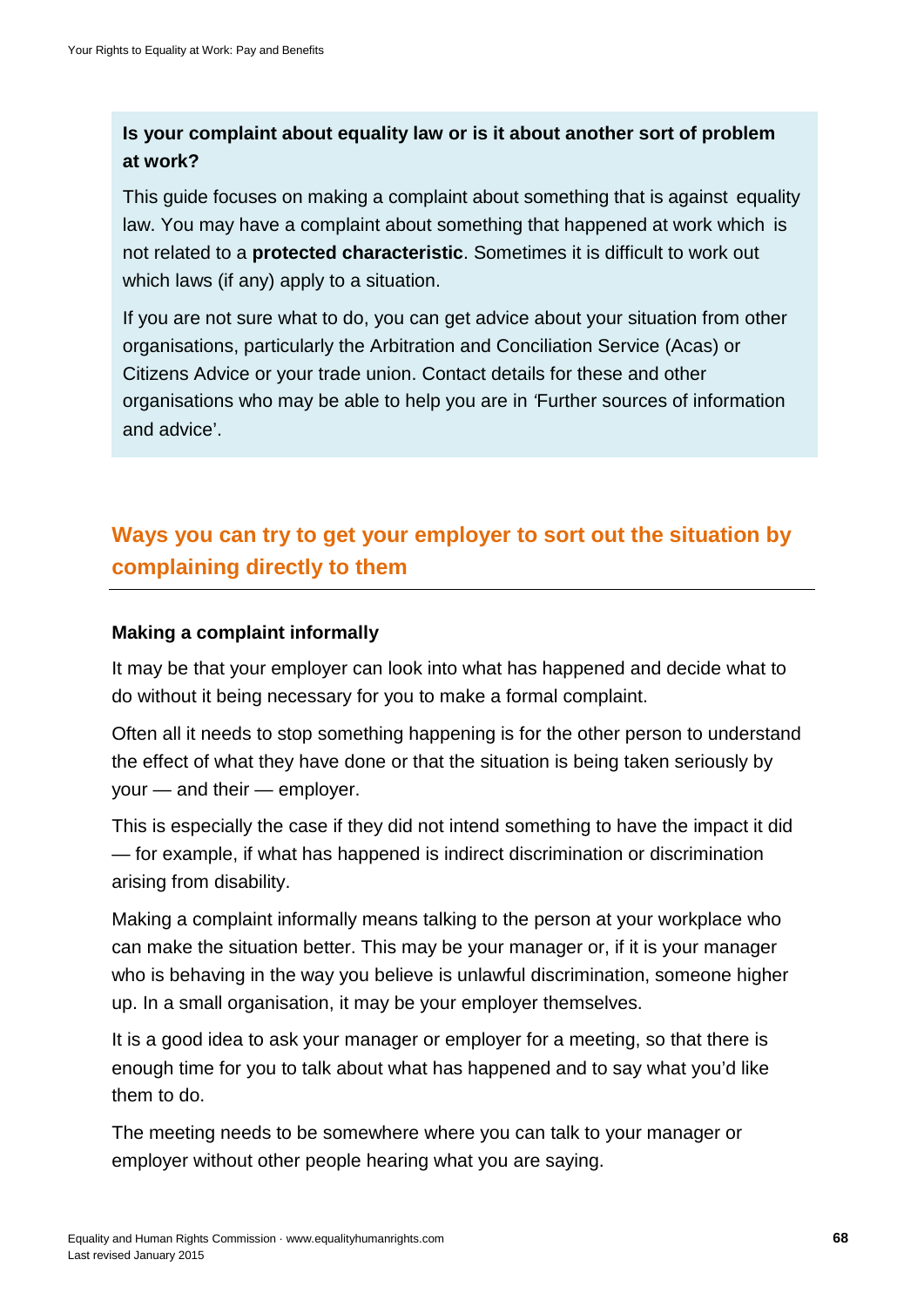Even though it is an informal meeting, you can still prepare for the meeting by writing down what you want to say. This can help you make sure you have said everything you want to say to your manager or employer.

This may be especially important if you work for a small organisation and it is the person in charge (who may be the only manager) who has done what you want to complain about. If you can, you may get a better result from the meeting if you can explain what has happened in a way that does not immediately make your employer feel you are blaming them for doing something wrong.

If you need help with this, you could contact one of the organisations listed in [Chapter 5](#page-80-0) or you could ask your trade union if you have one or a colleague or friend. It may help to practise what you want to say.

Tell the person you are meeting:

- what has happened
- what effect it had or is having on you
- what you want them to do about it, for example, talking informally to the person or people who have done something

Your manager or employer may need time to think about what has happened and what to do about it. They may need to talk to other people to find out if they saw or heard anything. Tell your manager or employer if you agree to them doing this. If you do not agree, this may make it harder for them to find out what happened.

Your manager or employer should tell you what they are going to do, and then later what the result was.

If after investigating what has happened, your manager or employer decides:

- no unlawful discrimination took place, or
- that they are not responsible for what has happened (see [page 38\)](#page-37-0)

then they should tell you this is what they have decided within a reasonable time.

If they don't explain why they decided this, you can ask them to explain. They do not have to explain, but if they do it may help you to decide what to do next: for example, if it is worth taking things further.

You then have two options:

- accepting the outcome
- taking things further by making a formal complaint using any procedures your employer has for doing this.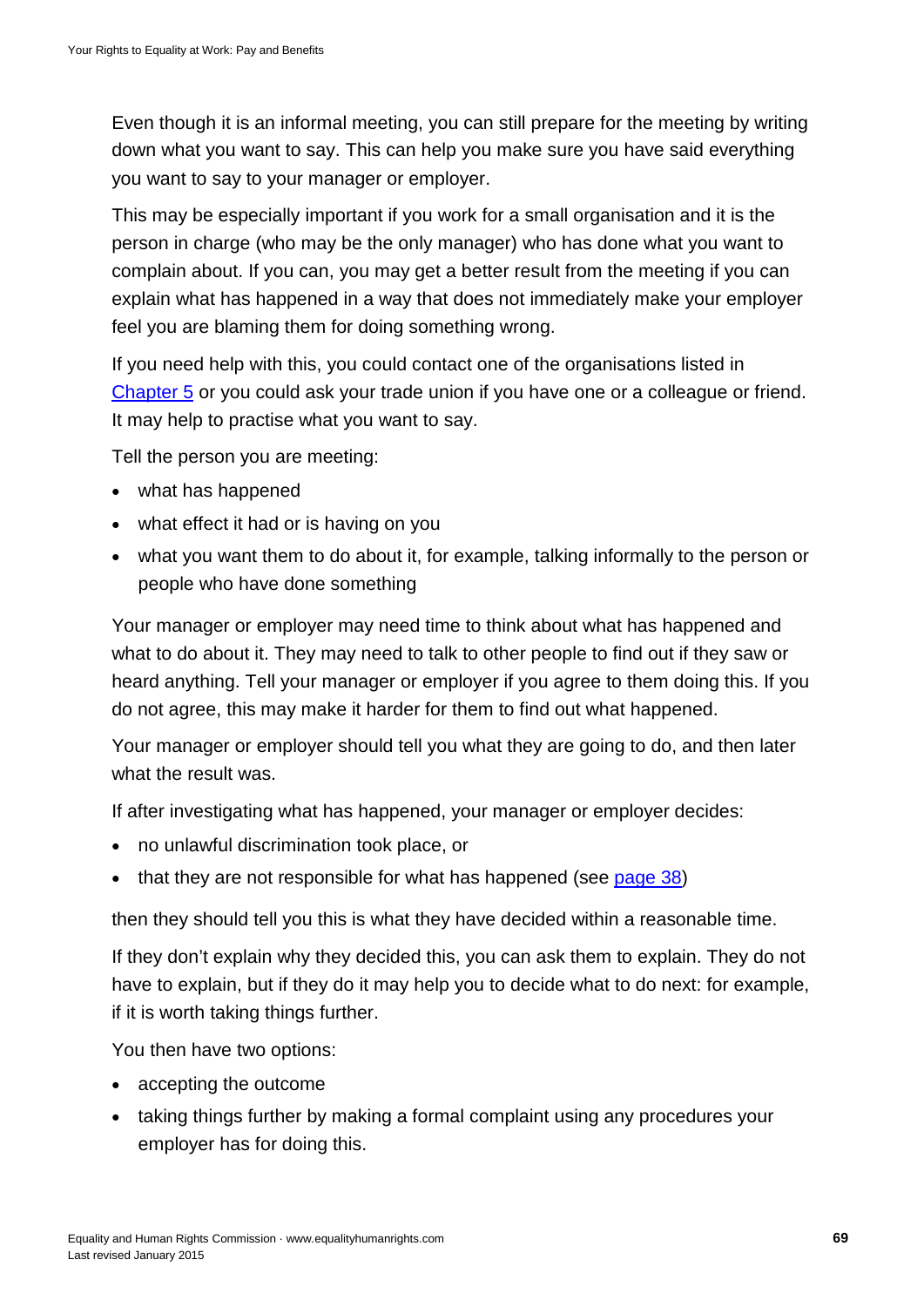If your employer or manager agrees with you that what happened was unlawful discrimination, then they will want to make sure it does not happen again.

This may mean you don't need to do anything other than carry on with your job as usual. Or they may want you to do something such as meeting the person who discriminated against you. In any case, you may need to go on working with that person.

Don't feel that you have to do anything you are not comfortable with. But it may help sort things out to do what your employer suggests, if necessary with some expert help, for example, from your trade union or from another person or organisation, such as a mediator.

If the discrimination was serious or just one of a series of events, your employer may want to take disciplinary action against the person who discriminated against you. You would probably have to explain to a disciplinary hearing what happened. You may be able to get help or support in doing this from your trade union if you have one or from one of the organisations listed in 'Further sources of information and advice'.

If your employer does not tell you what they have decided, even after you have reminded them, then you can either make a formal complaint or make an Employment Tribunal claim.

Make sure you know when the last day is for bringing your claim so you don't miss this deadline.

### **Using your employer's grievance procedures**

If you are not satisfied with the result of your informal complaint, then you can make a formal complaint, using the set procedures your employer has. It is the use of the set procedures that makes it 'formal'.

If you make a formal complaint, this is often called a 'grievance'. Your employer should be able to tell you what their procedures are.

If they don't have any information they can give you, there is a standard procedure which you can get from Acas. Your employer can use this too, if, for example, they don't have their own procedures. Contact details for Acas are in

'Further sources of information and advice'.

If you are not happy about the outcome of a grievance procedure, then you have a right to appeal.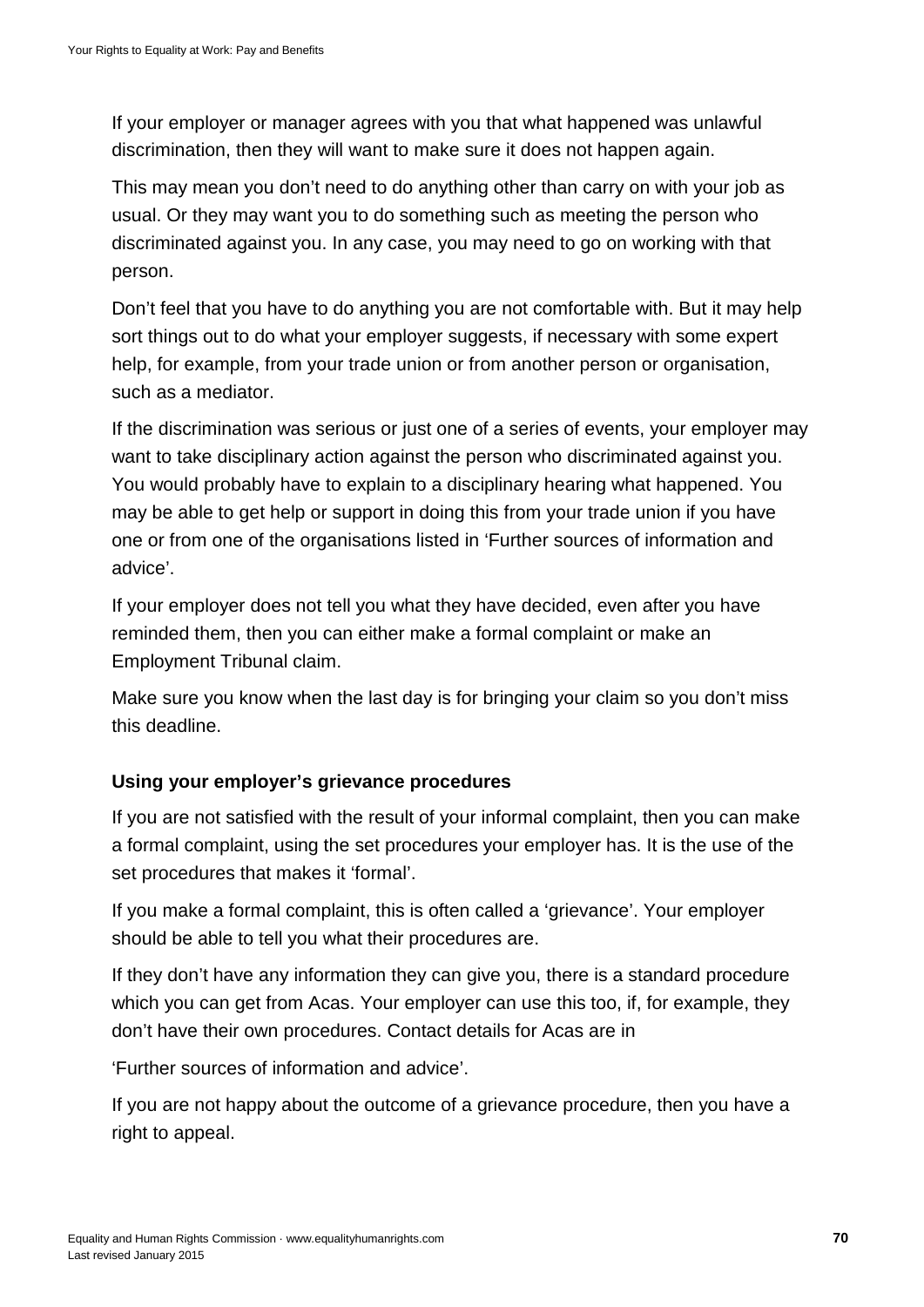### **Alternative dispute resolution**

If you or your employer want to get help in sorting out a complaint about discrimination, you can agree to what is usually called 'alternative dispute resolution' or ADR. ADR involves finding a way of sorting out the complaint without a formal tribunal hearing. ADR techniques include mediation and conciliation.

In complaints relating to work situations, this can happen:

- as part of an informal process
- when formal grievance procedures are being used, or
- before an Employment Tribunal claim has been brought or finally decided.

There are different organisations who may be able to help with this, for example your trade union or Acas.

From 6 May 2014 in almost all cases you will have to contact Acas under the early conciliation procedure before you can make a claim to the Employment Tribunal. There is more information on Acas, the early conciliation procedure and different ways of settling your dispute with your employer in the section called 'Settling the dispute' later in this part of the Guidance.

## **What your employer can do if they find that there has been unlawful discrimination**

The action your employer can take will depend on the specific details of the case and its seriousness. Your employer should take into consideration any underlying circumstances and the outcome of previous similar cases. Actions your employer could take include:

- Some form of alternative dispute resolution, which may be especially useful where you and the person who discriminated have to carry on working together.
- Equality training for the person who discriminated.
- Appropriate disciplinary action (your employer can find out more about disciplinary procedures from Acas).

## **What your employer can do if they find that there wasn't any unlawful discrimination**

If your employer hears your grievance and any appeal but decides that you weren't unlawfully discriminated against, they still need to find a way for everyone to continue to work together.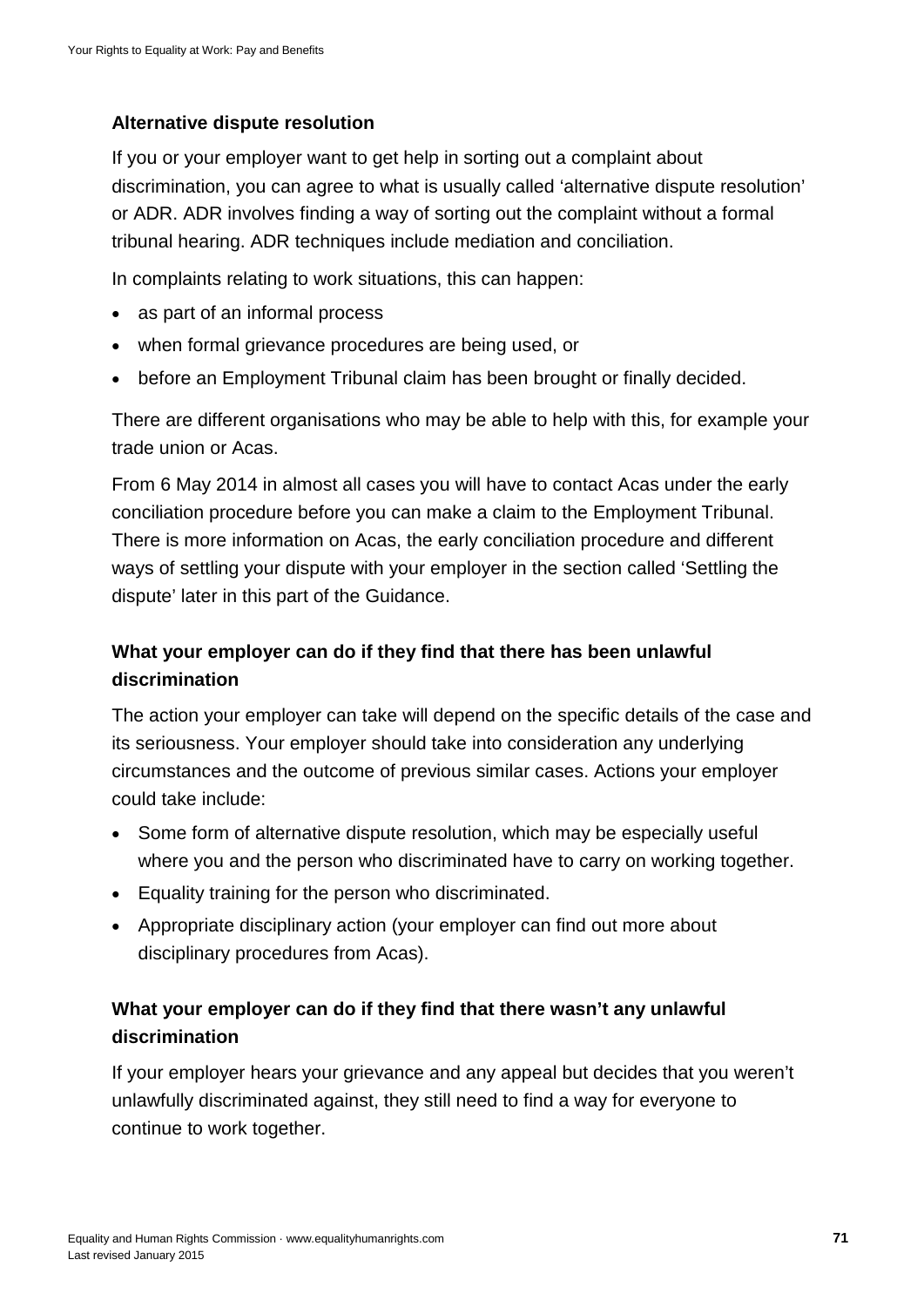Your employer may be able to do this themselves, or it may be better to bring in help from outside as with alternative dispute resolution.

## **Monitoring the outcome**

Whether your employer decides that there has been unlawful discrimination or not, you must not be treated badly for having complained. For example, if your employer made you transfer to another part of their organisation (if it is big enough) this may be **victimisation**. However, you could ask be transferred, and your employer should do this if you are sure this is what you really want.

Your employer should monitor the situation at your workplace to make sure that the unlawful discrimination (if your employer found there was discrimination) has stopped and that there is no victimisation of you or anyone who helped you.

If you are not satisfied with what has happened, whether that is with

- your employer's investigation
- their decision
- the action they have taken to put the situation right
- how you have been treated after you made the complaint

you could bring a claim in the Employment Tribunal. This is explained in the next part of this guide.

# **The questions procedure**

If you believe you may have experienced unlawful discrimination, harassment or victimisation under equality law it is good practice to seek relevant information from the employer. This can help you decide if you have a valid claim or not.

How you can do this will depend on whether or not the claim is about something that happened before 6 April 2014.

#### **Claims about events which happened before 6 April 2014**

If the claim is about something that happened before 6 April 2014, there is a set procedure which you can use to obtain information from the employer. It includes a set form called 'the questionnaire' or 'questions procedure' available at: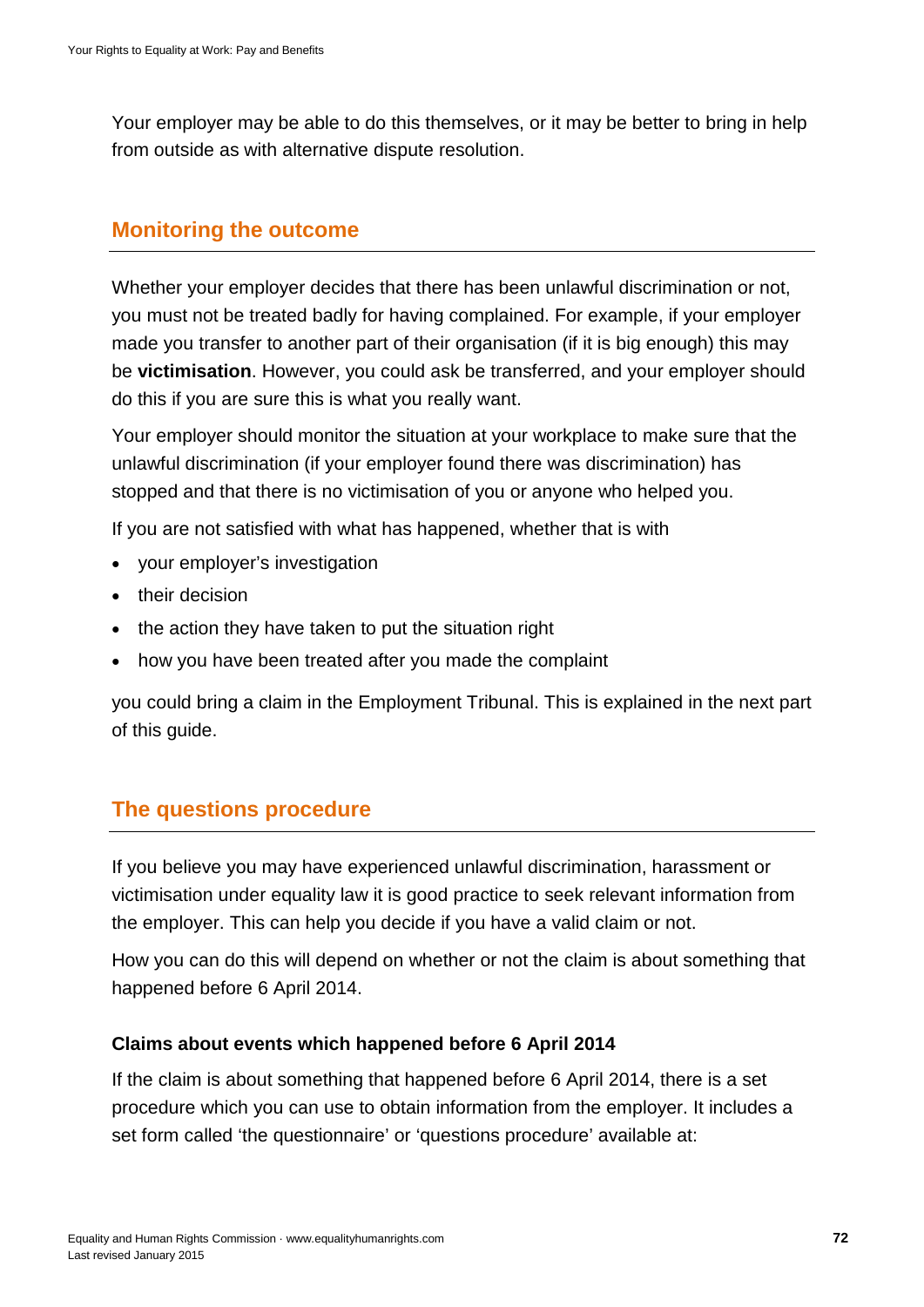# [www.gov.uk/government/publications/discrimination-and-other-prohibited-conduct](http://www.gov.uk/government/publications/discrimination-and-other-prohibited-conduct-complaints-questionnaire)[complaints-questionnaire](http://www.gov.uk/government/publications/discrimination-and-other-prohibited-conduct-complaints-questionnaire)

The form does not need to be used, provided the specified questions are adopted.

If you send questions to an employer under this procedure, they are not legally required to reply or to answer the questions, but it may harm their case if they do not.

If the employer doesn't respond to the questionnaire within eight weeks of it being sent, the Employment Tribunal can take that into account when making its judgment. It can also take into account answers which are evasive or unclear.

There is an exception to this. The Employment Tribunal cannot take the failure to answer into account if an employer states that to give an answer could prejudice criminal proceedings and if it is reasonable to claim that it would. Most of the time, breaking equality law only leads to a claim in a civil court. Occasionally, breaking equality law can be punished by the criminal courts. In that situation, the employer may be able to refuse to answer the questions if in answering they might incriminate themselves and if it is reasonable for them not to answer.

## **Claims about events which happened on or after 6 April 2014**

The questions procedure and the questionnaire form were abolished on 6 April 2014. For claims about events which took place on or after that date it will remain good practice for anyone who thinks that they may have experienced unlawful discrimination, harassment or victimisation under equality law to seek relevant information before issuing a formal claim.

Acas has produced non-statutory guidance for employers and employees asking and answering questions after 6 April 2014. It is available at: [www.acas.org.uk/media/pdf/](http://www.acas.org.uk/media/pdf/m/p/Asking-and-responding-to-questions-of-discrimination-in-the-workplace.pdf) [m/p/Asking-and-responding-to-questions-of-discrimination-in-the-workplace.pdf](http://www.acas.org.uk/media/pdf/m/p/Asking-and-responding-to-questions-of-discrimination-in-the-workplace.pdf)

That guidance makes it clear that an employer should treat any such questions seriously and promptly and not ignore them. The questions and answers can form part of the evidence in a case brought under the Equality Act 2010.

Whether the claim is about events that occurred before 6 April 2014, or on or after that date, the employer must not treat you badly, because you have sent them questions about a claim. If your employer did, it would almost certainly be **victimisation**.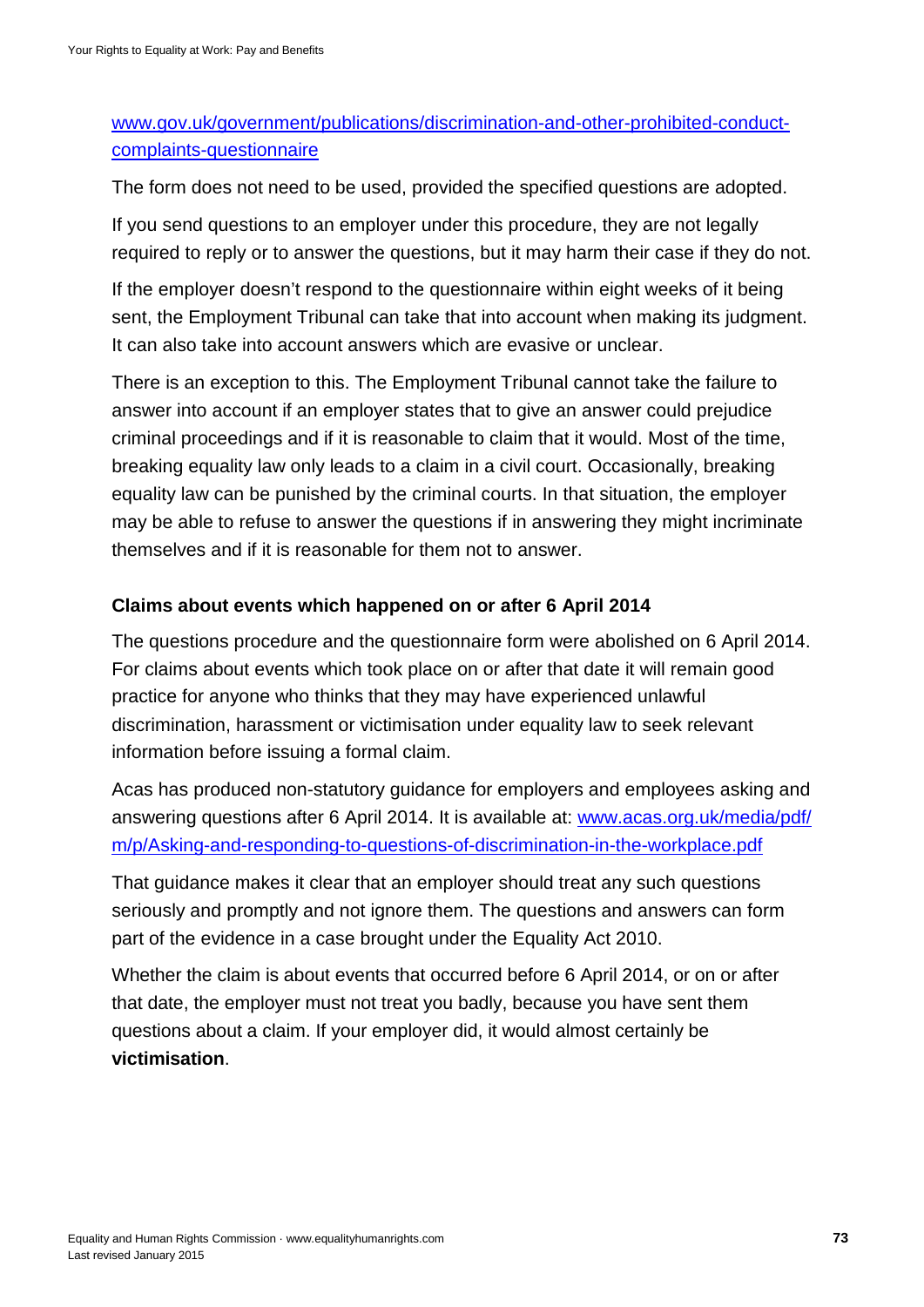# **Key points about discrimination cases in a work situation**

The key points this guide explains are:

- Where claims are brought
- Time limits for bringing a claim
- The standard and burden of proof
- What the Employment Tribunal can order your employer to do
- Settling a dispute.

#### **Where claims are brought**

An Employment Tribunal can decide a complaint involving unlawful discrimination in a work situation.

Employment Tribunals can also decide cases about:

- Collective agreements, which can cover any terms of employment, such as pay or other benefits or working conditions.
- Equal pay and occupational pensions cases, which you can read more about in the section of this guide called 'What to do if you believe you are being paid les s than someone else because of a protected characteristic'
- Requirements an employer places on someone to discriminate against people as part of their job, for example, if someone works in a shop, telling them not to serve customers with a particular protected characteristic.

Claims about equal pay between men and women can also be decided by the County Court or High Court (in England and Wales) and the Sherriff Court or Court of Session (in Scotland). This is explained in the section of this guide called 'What to do if you believe you are being paid les s than someone else because of a protected characteristic'.

If you are a member of the armed services personnel, you can only bring your complaint to the Employment Tribunal after your **service complaint** has been decided.

Anyone making a claim to an Employment Tribunal on or after 29 July 2013 has to pay a fee to make a claim and another fee to have their case heard. Remission arrangements are in place, which mean that if your income is below a certain level (and this varies depending upon, for example, family size), the fees will be reduced or waived entirely.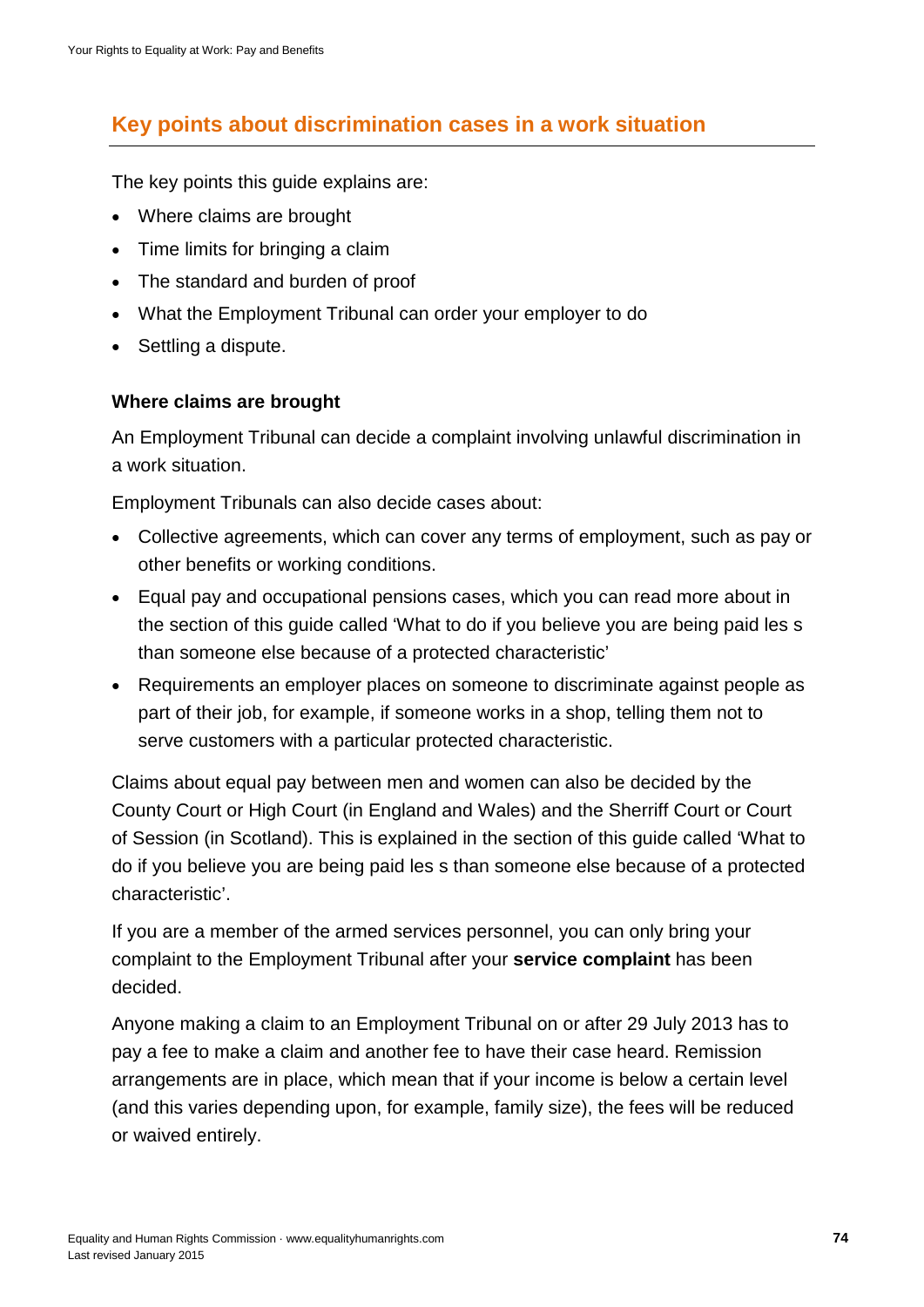The Government has published online guidance on fees: [www.gov.uk/employment](http://www.gov.uk/employment-tribunals/apply-to-the-tribunal)[tribunals/apply-to-the-tribunal](http://www.gov.uk/employment-tribunals/apply-to-the-tribunal)

The Tribunal is likely to order your employer to pay the fees back to you if your case succeeds.

If your complaint is against a public authority, you may also be able to bring a claim for judicial review. Different procedures and time limits apply to these proceedings.

#### **Time limits for bringing a claim**

You must bring your claim within three months (less one day) of the claimed unlawful discrimination taking place.

**Example** — An employer unlawfully discriminates against a worker. The discrimination took place on 5 May. The worker must tell the Employment Tribunal about their claim using the proper form by 4 August at the latest.

There are two situations where this is slightly different:

- in equal pay cases, different time limits apply see the section of this guide called 'What to do if you believe you are being paid les s than someone else because of a protected characteristic', and
- for cases involving the armed forces, the time limit is six months (less one day).

If you bring a claim after the date has passed, it is up to the Employment Tribunal to decide whether it is fair to everyone concerned, including both you and the employer, to allow your claim to be brought later than this. You will need to explain why you were not able to bring the claim within the time limit. Do not assume they will allow you to bring a late claim. They may not, in which case, you will have lost any chance to get the situation put right by the Employment Tribunal.

When a claim concerns something that was not a one-off incident, but which has happened over a period of time, the time limit starts when the period has ended.

**Example** — An employer has a policy of only providing company cars to employees aged 35 years or over. Unless the policy can be objectively justified, someone aged under 35 would be able to make a claim to the tribunal for age discrimination at any time while the policy continues to operate in favour of those aged 35. If the policy ceased to operate in favour of this age group, claims would have to be made within three months of this happening.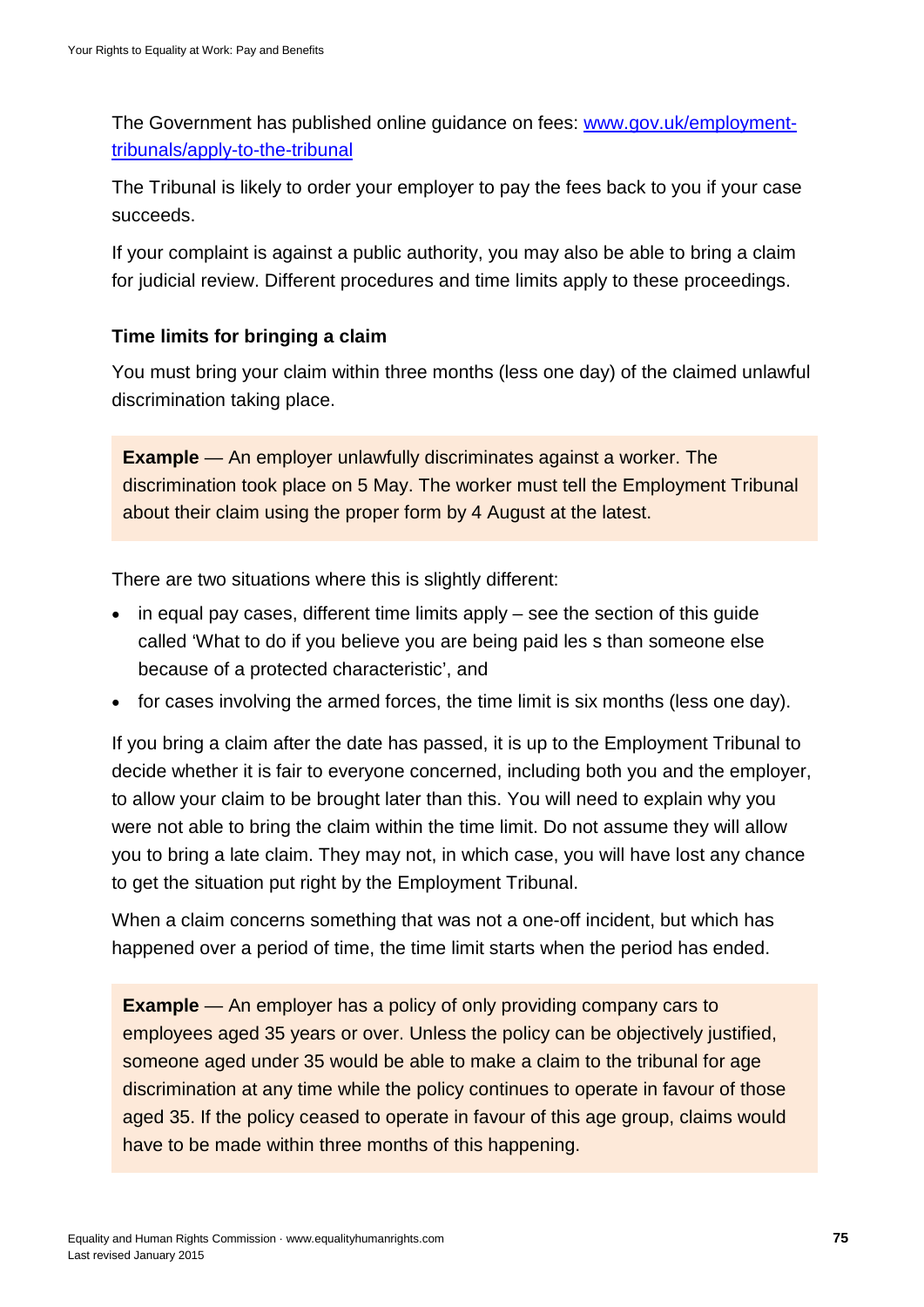If you are complaining about a failure to do something, for example, a failure to make **reasonable adjustments**, then the three months begins when the employer made a decision not to do it.

If there is no solid evidence of when they made a decision, then the decision is assumed to have been made either:

- when the person who failed to do the thing does something else which shows they don't intend to do it, or
- at the end of the time when they might reasonably have been expected to do the thing.

**Example** — A wheelchair-user asks their employer to install a ramp to enable them to get over the kerb between the car park and the office entrance more easily. The employer indicates that it will do so but no work at all is carried out. After a period in which it would have been reasonable for the employer to commission the work, even though the employer has not made a positive decision not to install a ramp, it may be treated as having made that decision. A court can hear a claim if it is brought outside this time limit if the court thinks that it would be 'just and equitable' (fair to both sides) for it to do this.

Where you have to contact Acas before making a claim because the early conciliation procedure applies, there are special rules about time limits. The normal three month time limit is extended to allow conciliation to take place. There is more information on the early conciliation procedure in the section of this guidance called 'Settling a dispute'.

For more information see the Acas guidance on the early conciliation procedure: <http://www.acas.org.uk/media/pdf/h/o/Early-Conciliation-explained.pdf>

The rules are not straightforward and you should seek advice where there is any doubt about how the rules apply.

You may be able to get advice on this from Acas or Citizens Advice or your trade union. Contact details for these and other organisations who may be able to help you are in 'Further sources of information and advice'.

#### **The standard and burden of proof**

The standard of proof in discrimination cases is the usual one in civil (non-criminal) cases. Each side must try to prove the facts of their case are true on the balance of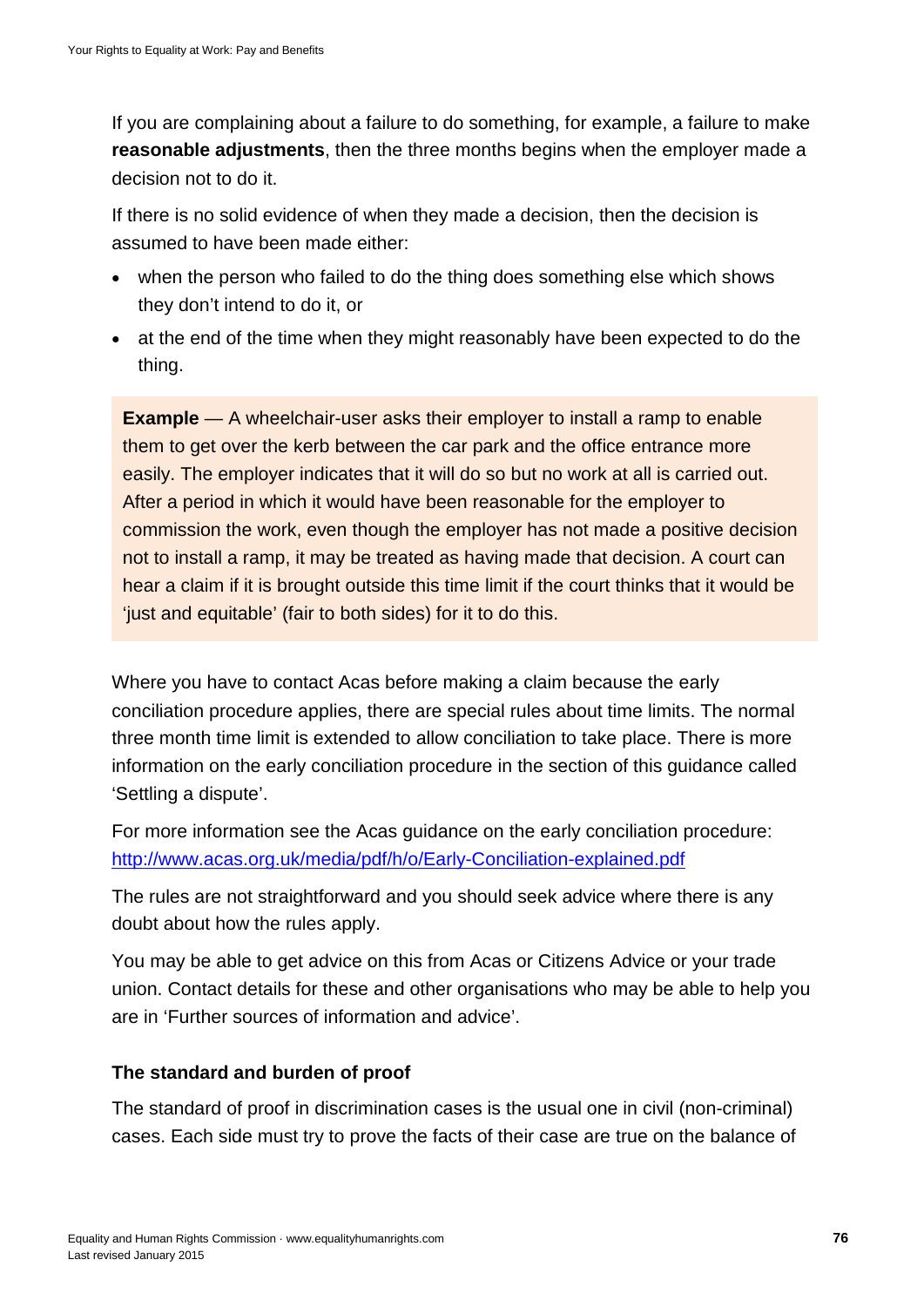probabilities, in other words, that it is more likely than not in the view of the tribunal that their version of events is true.

If you are claiming unlawful discrimination, harassment or victimisation against the employer, then the burden of proof begins with you. There are two situations in which the burden of proof will shift onto the employer:

- If you prove enough facts from which the tribunal can decide, without any other explanation, that the discrimination, harassment or victimisation has taken place, or
- If your complaint is that you have not been offered a job because the employer found out about your disability having asked questions which they were not allowed to ask under the rules against **pre-employment health or disability enquiries**.

In either of these situations, the burden then shifts onto the employer to show that they or someone for whose actions or omissions they were responsible did not discriminate against, harass or victimise you.

# **What the Employment Tribunal can order the employer to do**

If you win your case, the tribunal can order what is called a 'remedy'. The main remedies available to the Employment Tribunal are to:

- Make a declaration that your employer has discriminated.
- Award compensation to be paid for the financial loss you have suffered (for example, loss of earnings), and damages for injury to your feelings.
- Make a recommendation, requiring your employer to do something specific within a certain time to remove or reduce the bad effects which the claim has shown to exist on the individual.

**Example** — Providing a reference or reinstating you to your job, if the tribunal thinks this would work despite the previous history.

At present, the Employment Tribunal can make a recommendation requiring your employer to do something specific within a certain time to remove or reduce the bad effects which the claim has shown to exist on the wider workforce (although not in equal pay cases). The Employment Tribunal can make this kind of recommendation even if the person who has won their case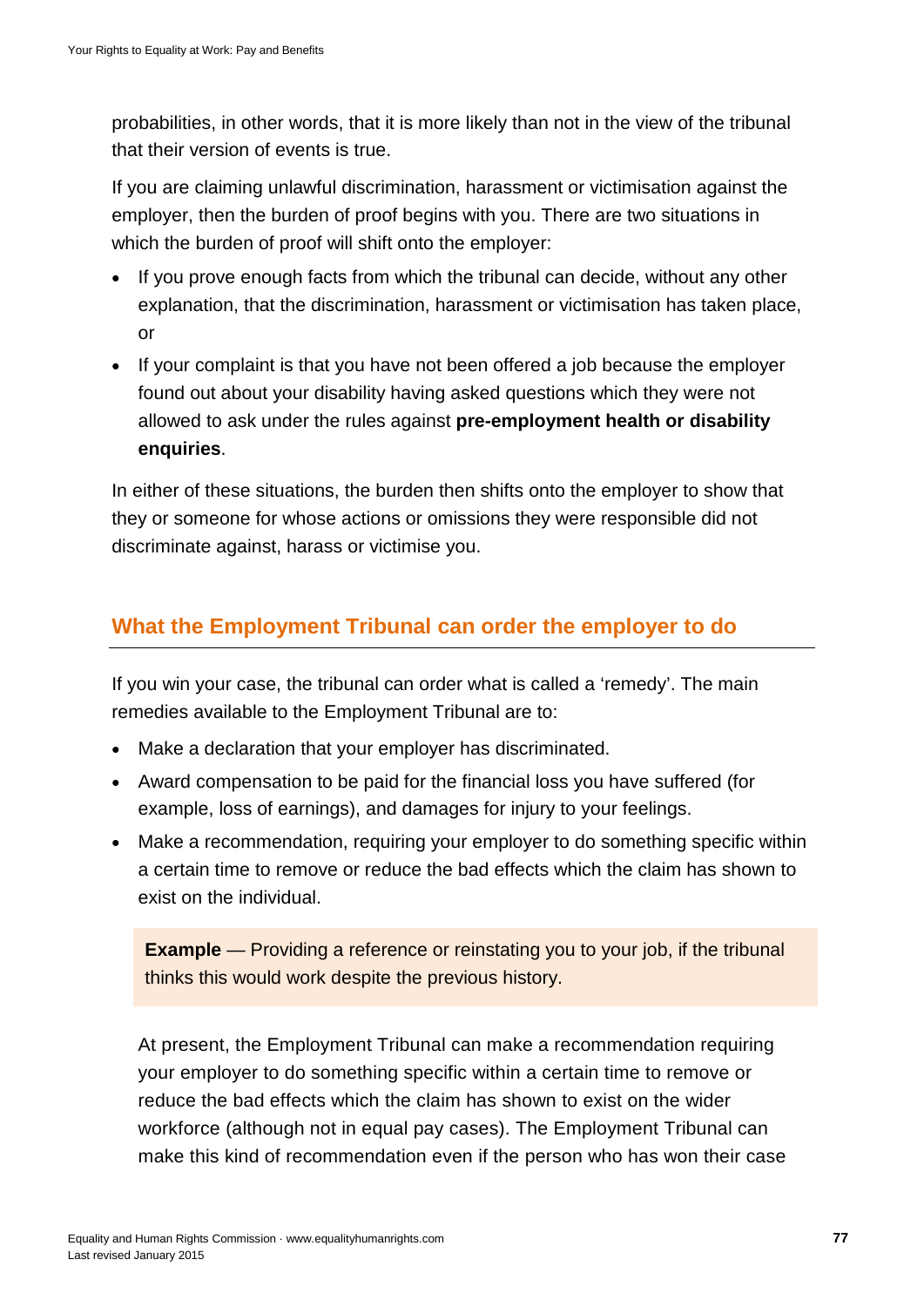no longer works for the employer. The Government has said it will abolish the Employment Tribunals' power to make these kind of wider recommendations. If it may be relevant to a case in which you are involved, you will need to check whether this power still exists.

#### **Examples** —

- introducing an equal opportunities policy
- ensuring its harassment policy is more effectively implemented
- setting up a review panel to deal with equal opportunities and harassment/grievance procedures
- re-training staff, or
- making public the selection criteria used for transfer or promotion of staff.

If your employer does not do what they have been told to do in a recommendation relating to you, the tribunal may order them to pay you compensation, or an increased amount of compensation, instead.

In cases of **indirect discrimination**, if your employer can prove that they did not intend what they did to be discriminatory, the tribunal must consider all of the remedies before looking at damages.

The tribunal can also order your employer to pay your legal costs and expenses, although this does not often happen in Employment Tribunal cases. However, the Tribunal is now likely to order your employer to reimburse any fees you had to pay the tribunal after 29 July 2013 to bring your claim, if that claim is successful.

From 6 April 2014, the Tribunal may also impose financial penalties of between £100– £5,000 (payable to the Government) on an employer if they are unsuccessful in defending a claim and the case has 'aggravating features'. These awards are only likely to be imposed sparingly in cases where the employer's conduct has been particularly reprehensible.

The Government also intends to introduce legislation in October 2014 which will require an Employment Tribunal to order, subject to certain exceptions, an employer to undertake an equal pay audit where the Tribunal finds that the employer has breached an equality clause and/or discriminated because of sex in relation to pay.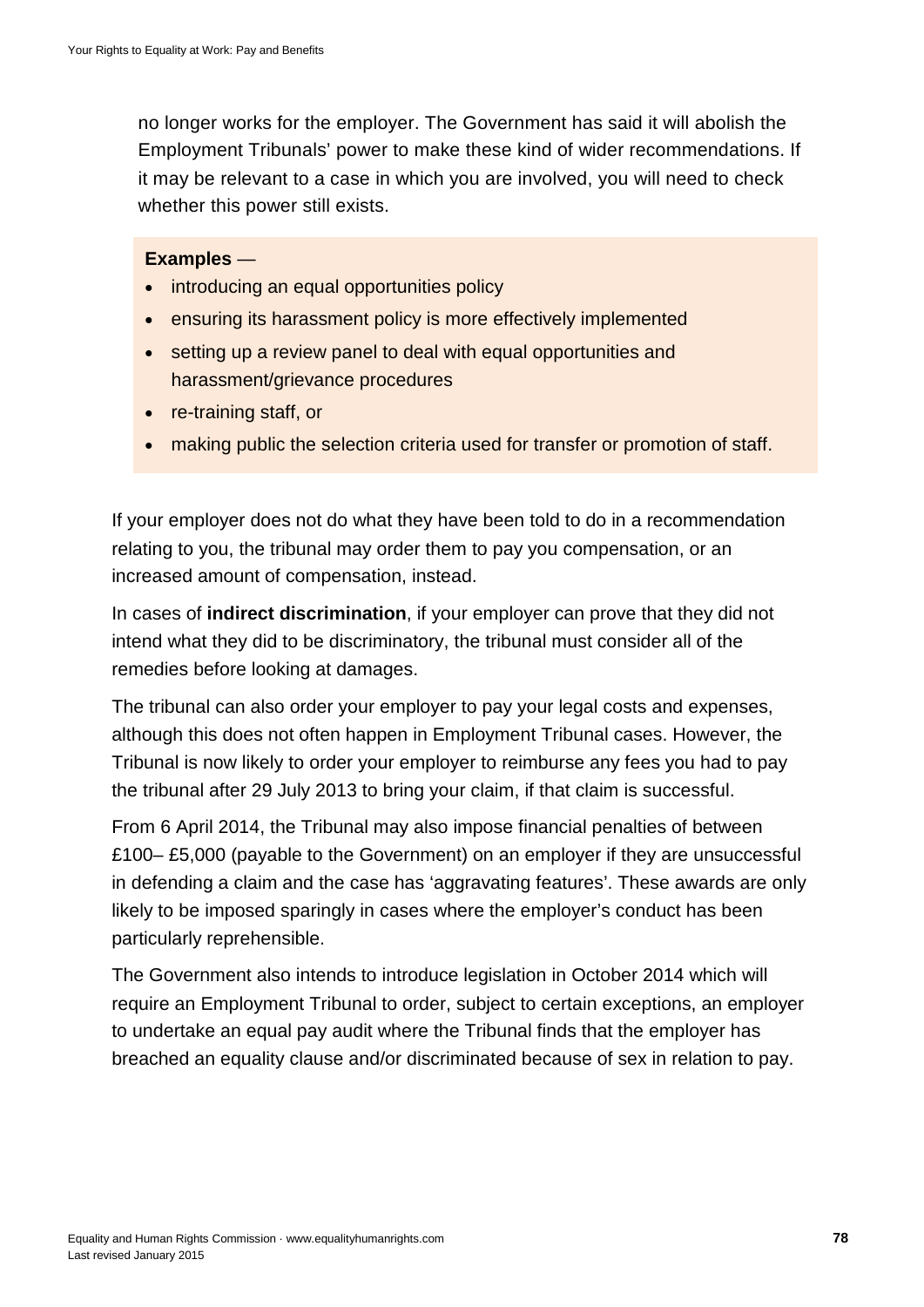# **Settling a dispute**

Taking legal proceedings can be a stressful and time consuming experience. It may be in your best interest to try to settle your dispute i.e. reach an agreement with your employer where possible to avoid going to an Employment Tribunal or court hearing There are three ways in which you can settle a dispute:

- Agreement between you and the employer
- Acas conciliation service
- Qualifying settlement agreement.

#### **Agreement between you and the employer**

Before you issue a claim in the employment tribunal, you can agree to settle a dispute directly with your employer. An agreement to settle a dispute can include any terms that you agree with the employer and can cover compensation, future actions by the employer and other lawful matters.

**Example** — A worker raises a grievance with her employers alleging a failure to make reasonable adjustments. The employer investigates the worker's complaint and upholds her grievance. The employer agrees with the worker to put the reasonable adjustments in place and offers her a written apology, which she accepts.

## **Acas**

You may also seek assistance from Acas which offers a conciliation service for parties in dispute, whether or not you have made a claim to an Employment Tribunal.

From 6 May 2014, all claimants (with very limited exceptions) will have to comply with the Early Conciliation Procedure before they can make a claim to the Employment Tribunal. Under the procedure, a person wanting to bring a claim has to present a completed early conciliation form to Acas or telephone Acas giving their details and those of their employer. Acas will then offer a free conciliation service to try and help the parties resolve their dispute.

The time limit for bringing a claim will usually be extended to allow the conciliation to take place.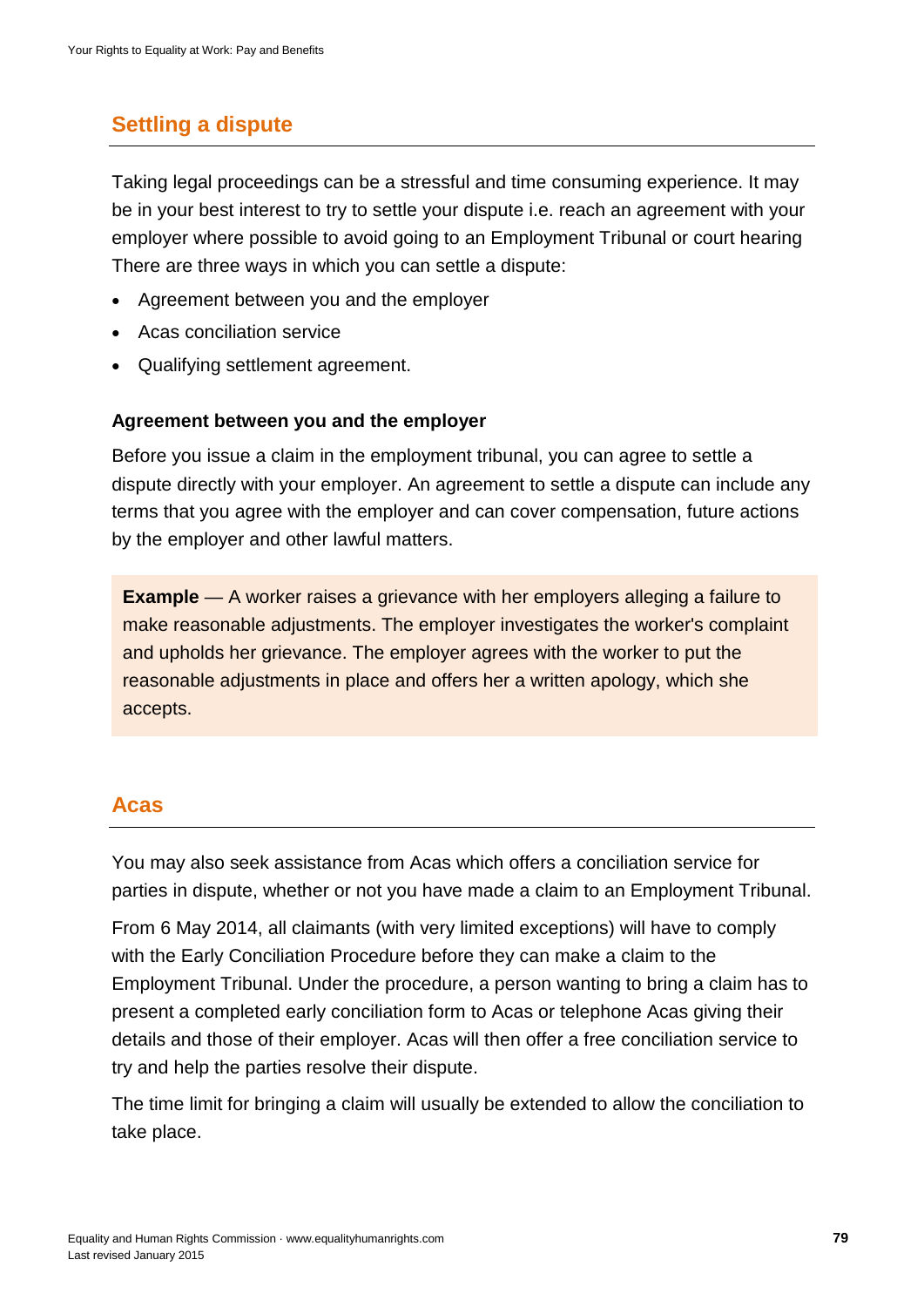You can get the prescribed notification form and guidance on how the early conciliation procedure works from the Acas website: [www.acas.org.uk/](http://www.acas.org.uk/index.aspx?articleid=4028) [index.aspx?articleid=4028](http://www.acas.org.uk/index.aspx?articleid=4028)

**Example** — A worker raises a grievance with her employer alleging sex discrimination. The employer dismisses her grievance. . She decides to make a claim to the tribunal but before she does so she contacts Acas in order to comply with the early conciliation procedure. Acas helps her and her employer to conciliate the dispute. As a result of the conciliation, the worker and her employer agree to settle the claim on terms which are agreeable to both of them.

# **Qualifying settlement agreement**

A worker can also settle a claim or potential claim to the employment tribunal by way of a 'qualifying settlement agreement'. There are specific conditions which you must satisfy if you choose to settle your claim in this way:

- the agreement must be in writing
- the conditions in the agreement must be tailored to the circumstances of the claim
- you must have received legal advice about the terms of the agreement from an independent advisor who is insured against the risk of a claim arising from that advice
- the person who provides you with independent legal advice on the settlement agreement must be a lawyer; a trade union representative with written authority from the trade union or an advice centre worker with written authority from the centre to give this advice;.

If you are represented by a legal advisor in relation to a claim and you subsequently settle it through a settlement agreement, the same advisor can also advise you on the settlement agreement.

# **Where to find out more about making a tribunal claim**

You can find out more about how to bring an Employment Tribunal case against your employer from the Employment Tribunal itself. They have information that tells you how to fill in the right form, and what to expect once you have made a claim.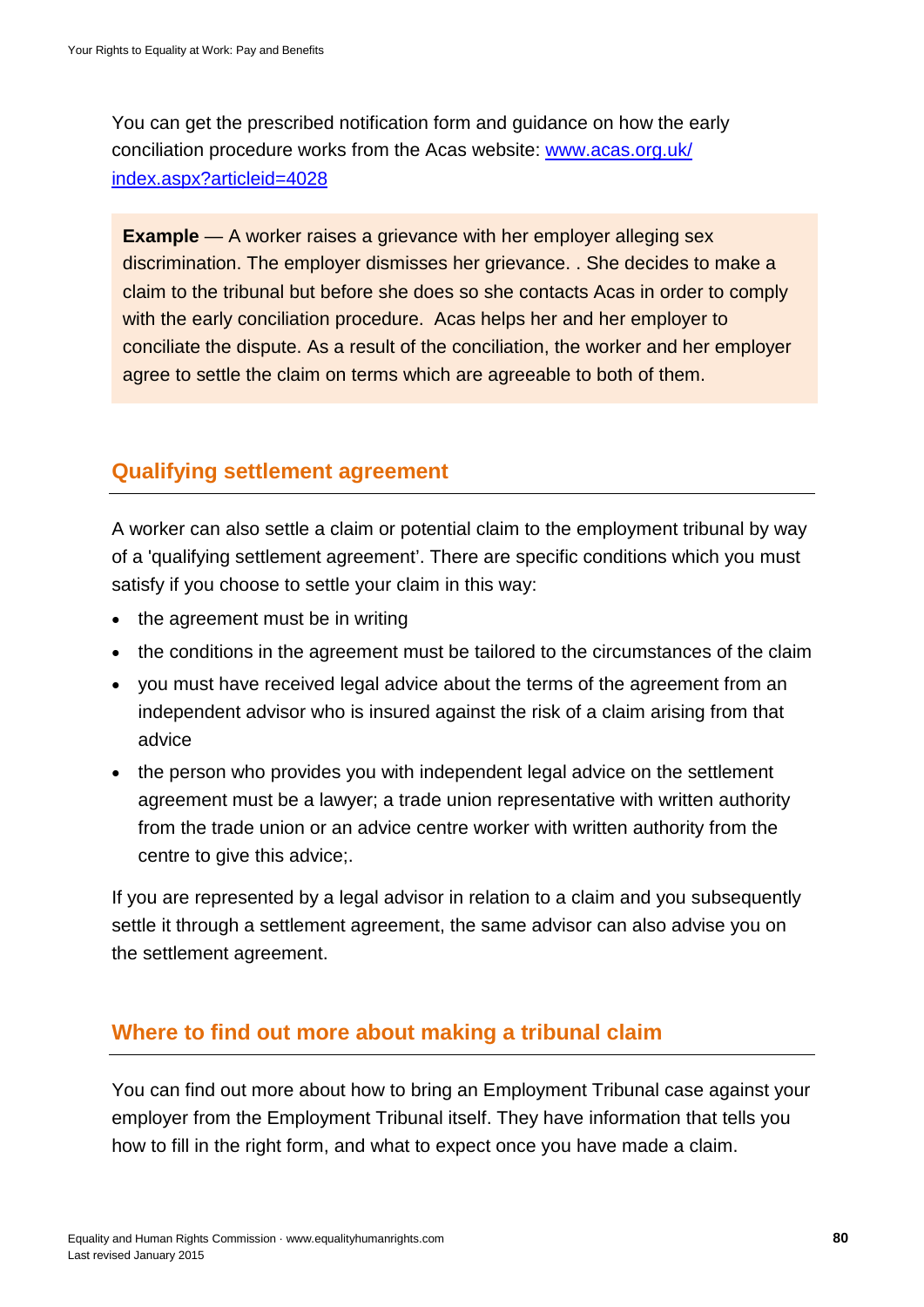This applies to England, Scotland and Wales, although occasionally tribunal procedures themselves are different in England and Wales and in Scotland.

You can find contact details for the Employment Tribunal in 'Further sources of information and advice'.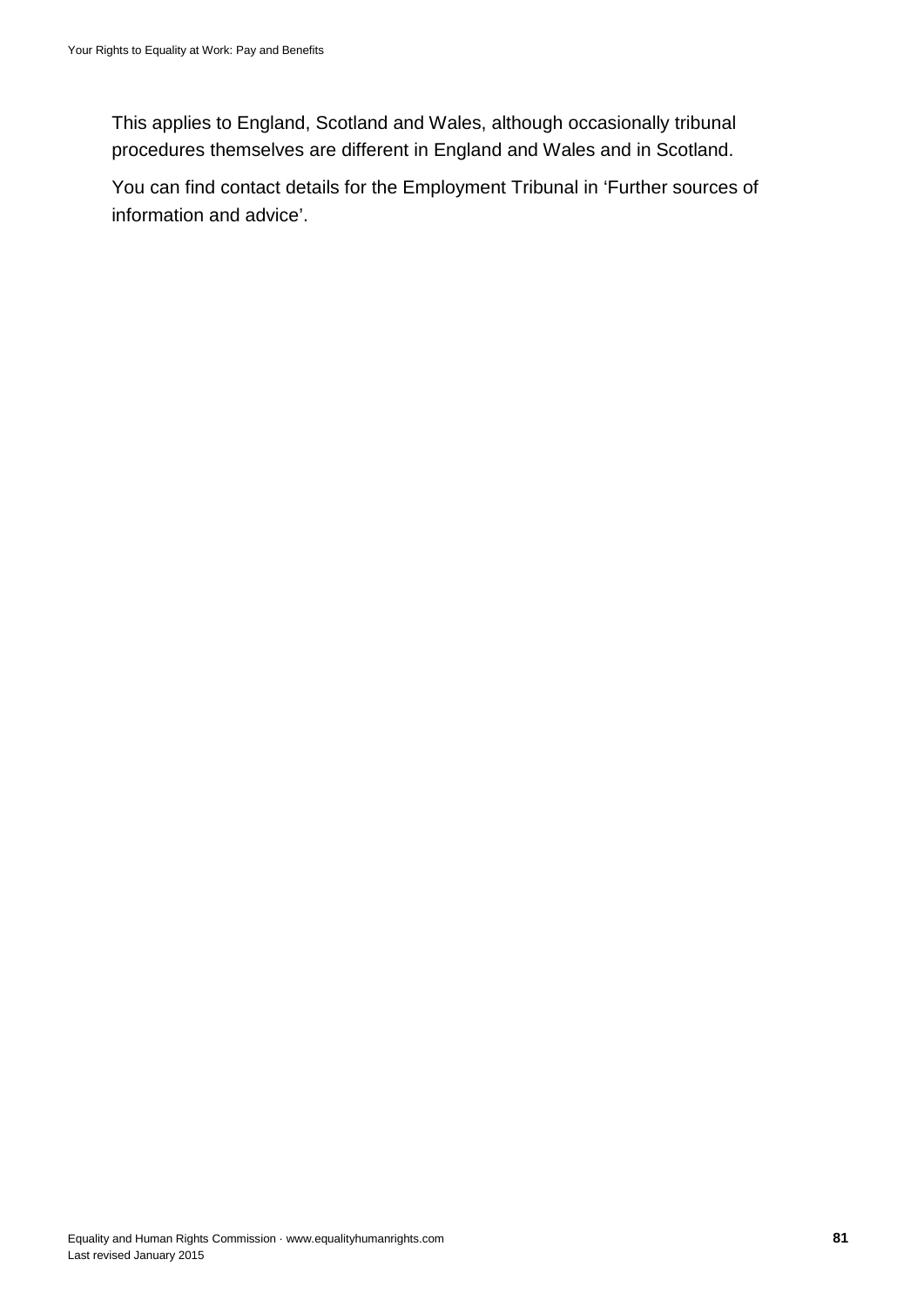# 5 | Further sources of information and advice

# **General advice and information**

#### **Equality and Human Rights Commission**

The Equality and Human Rights Commission is the independent advocate for equality and human rights in Britain. It aims to reduce inequality, eliminate discrimination, strengthen good relations between people, and promote and protect human rights. If you need expert information, advice and support on discrimination and human rights issues and the applicable law, especially if you need more help than advice agencies and other local organisations can provide, please contact the Equality Advisory and Support Service (EASS), below. EASS was commissioned by Government in 2012 to replace the EHRC Helpline, which is now closed. EASS is completely independent of the Commission.

#### **Equality Advisory Support Service (EASS)**

The Helpline advises and assists individuals on issues relating to equality and human rights, across England, Scotland and Wales. They can also accept referrals from organisations which, due to capacity or funding issues, are unable to provide face to face advice to local users of their services.

- Website: www.equalityadvisoryservice.com/
- Telephone: 0808 800 0082 (Mon–Fri 9am–8pm; Sat 10am–2pm)
- Textphone: 0808 800 0084 (Mon–Fri 9am–8pm; Sat 10am–2pm)

#### **Acas** – **The Independent Advisory, Conciliation and Arbitration Service:**

Acas aims to improve organisations and working life through better employment relations. It provides impartial advice, training, information and a range of problem resolution services.

- Website: www.acas.org.uk
- Telephone: 0300 123 1100 (Mon–Fri: 08:00–20:00; Sat: 09:00–13:00)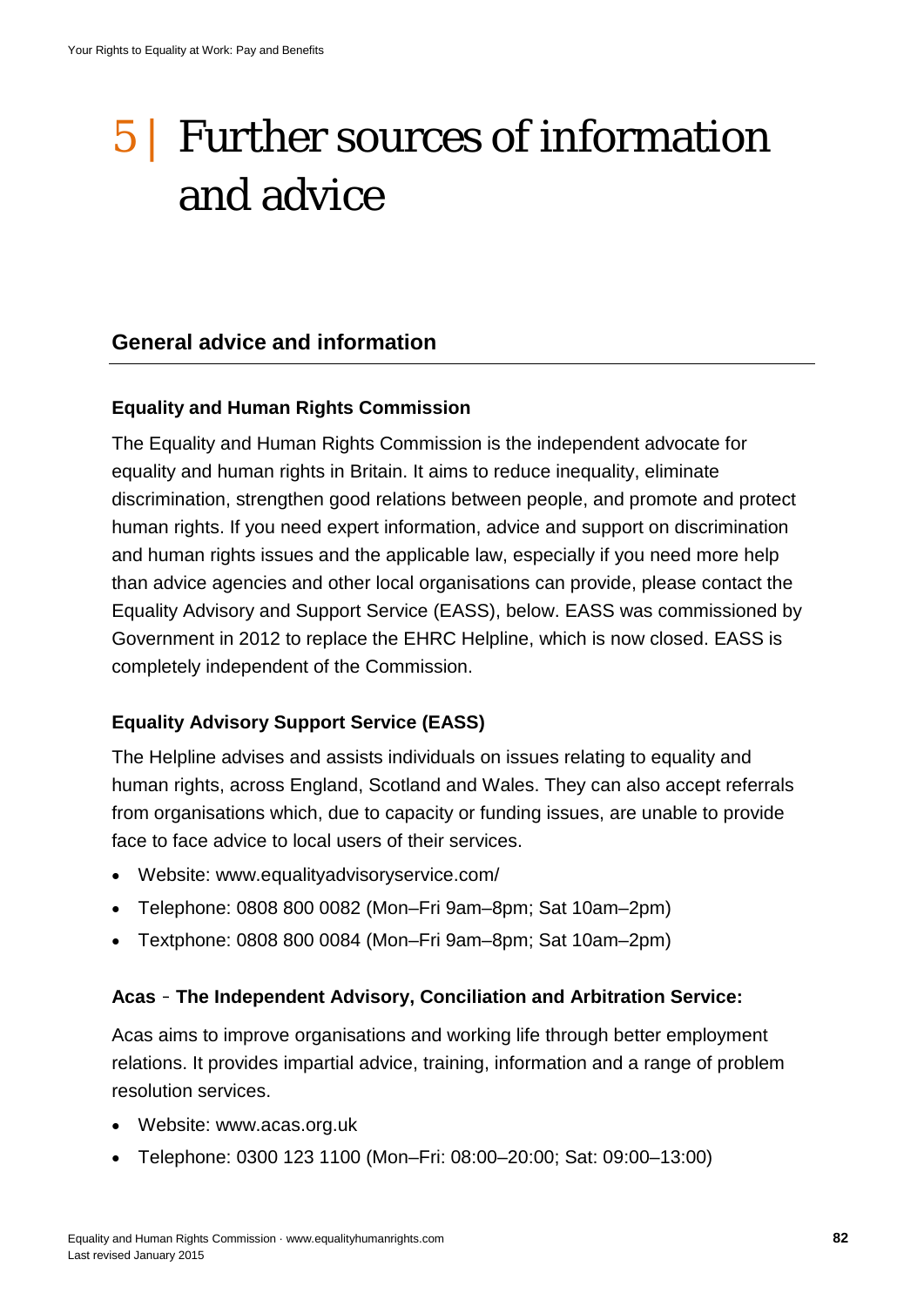## **Gov.UK (Employing people)**

Guidance from the government's website for employers.

• Website: www.gov.uk/browse/employing-people

#### **Access to Work**

Access to Work can help disabled people or their employers if their condition or disability affects the ease by which they can carry out their job or gain employment. It gives advice and support with extra costs which may arise because of certain needs.

• Website: www.gov.uk/access-to-work

London, East England and South East England

- Telephone: 020 8426 3110
- Textphone: 020 8426 3133
- Email: [atwosu.london@jobcentreplus.gsi.gov.uk](mailto:atwosu.london@jobcentreplus.gsi.gov.uk)

Wales, South West England, West Midlands and East Midlands

- Telephone: 02920 423 291
- Textphone: 0845 602 5850
- Email: [atwosu.cardiff@dwp.gsi.gov.uk](mailto:atwosu.cardiff@dwp.gsi.gov.uk)

Scotland, North West England, North East England and Yorkshire and Humberside

- Telephone: 0141 950 5327
- Email: [atwosu.glasgow@jobcentreplus.gsi.gov.uk](mailto:atwosu.glasgow@jobcentreplus.gsi.gov.uk)

#### **Advicenow**

An independent, not-for-profit website providing accurate, up-to-date information on rights and legal issues.

• Website: [www.advicenow.org.uk](http://www.advicenow.org.uk/)

#### **Advice UK**

A UK network of advice-providing organisations. They do not give out advice themselves, but the website has a directory of advice-giving agencies.

- Website: [www.adviceuk.org.uk](http://www.adviceuk.org.uk/)
- Telephone: 0300 777 0107 **or** 0300 777 0108
- Email: [mail@adviceuk.org.uk](mailto:mail@adviceuk.org.uk)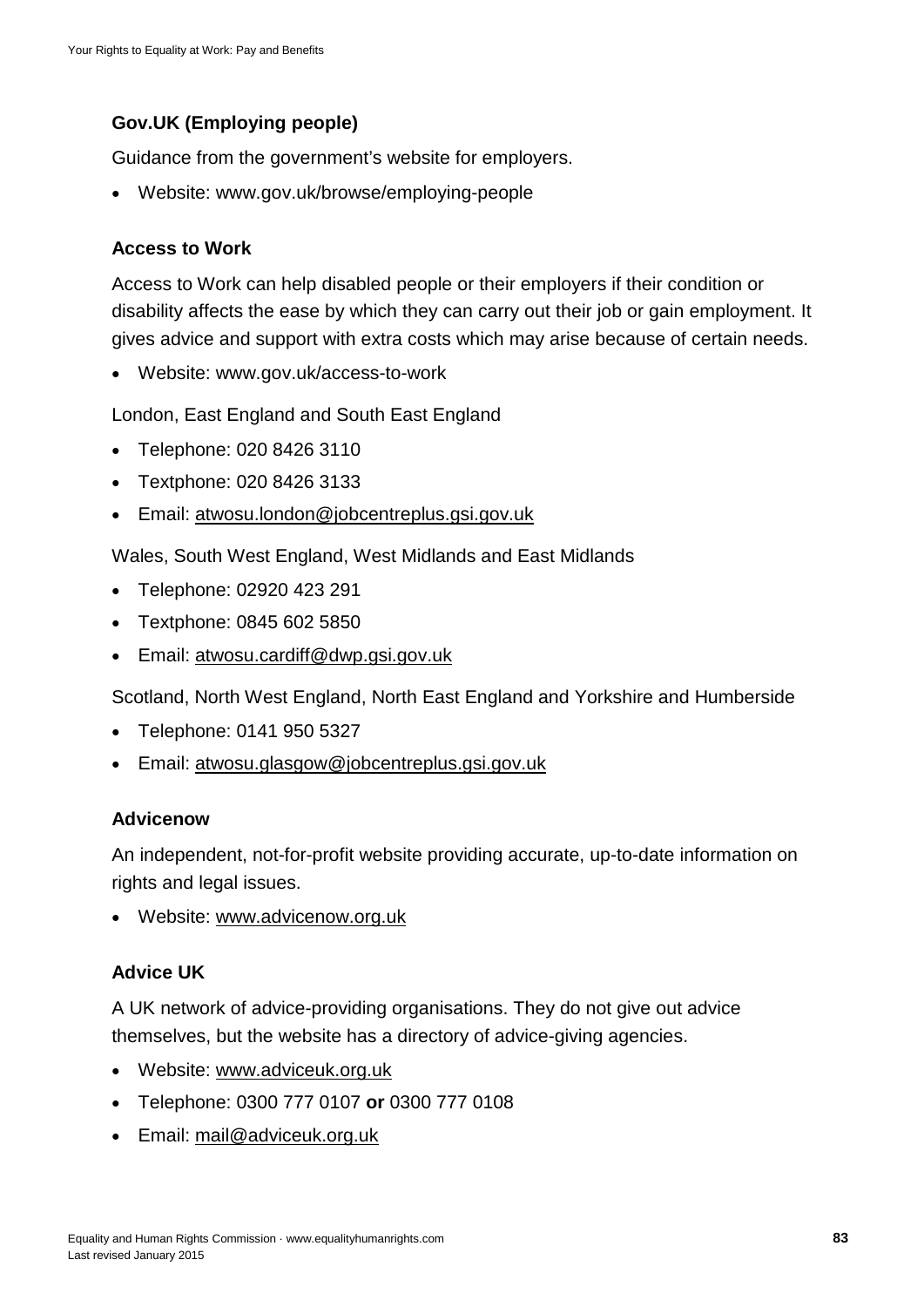# **Age UK**

Age UK aims to improve later life for everyone by providing information and advice, campaigns, products, training and research.

- Website: [www.ageuk.org.uk](http://www.ageuk.org.uk/)
- Telephone: 0800 169 6565
- Email: [contact@ageuk.org.uk](mailto:contact@ageuk.org.uk)

## **Association of Disabled Professionals (ADP)**

The ADP website offers advice, support, resources and general information for disabled professionals, entrepreneurs and employers.

- Website: www.adp.org.uk
- Telephone: 01204 431638 (answerphone only service)
- Fax: 01204 431638
- Email: info@adp.org.uk

## **British Chambers of Commerce (BCC)**

The BCC is the national body for a network of accredited Chambers of Commerce across the UK; each Chamber provides representation, services, information and guidance to its members.

- Website: www.britishchambers.org.uk
- Telephone: 020 7654 5800
- Fax: 020 7654 5819
- Email: info@britishchambers.org.uk

## **British Retail Consortium (BRC)**

The BRC is a trade association representing a broad range of retailers. It provides advice and information for its members.

- Website: www.brc.org.uk
- Telephone: 020 7854 8900
- Fax: 020 7854 8901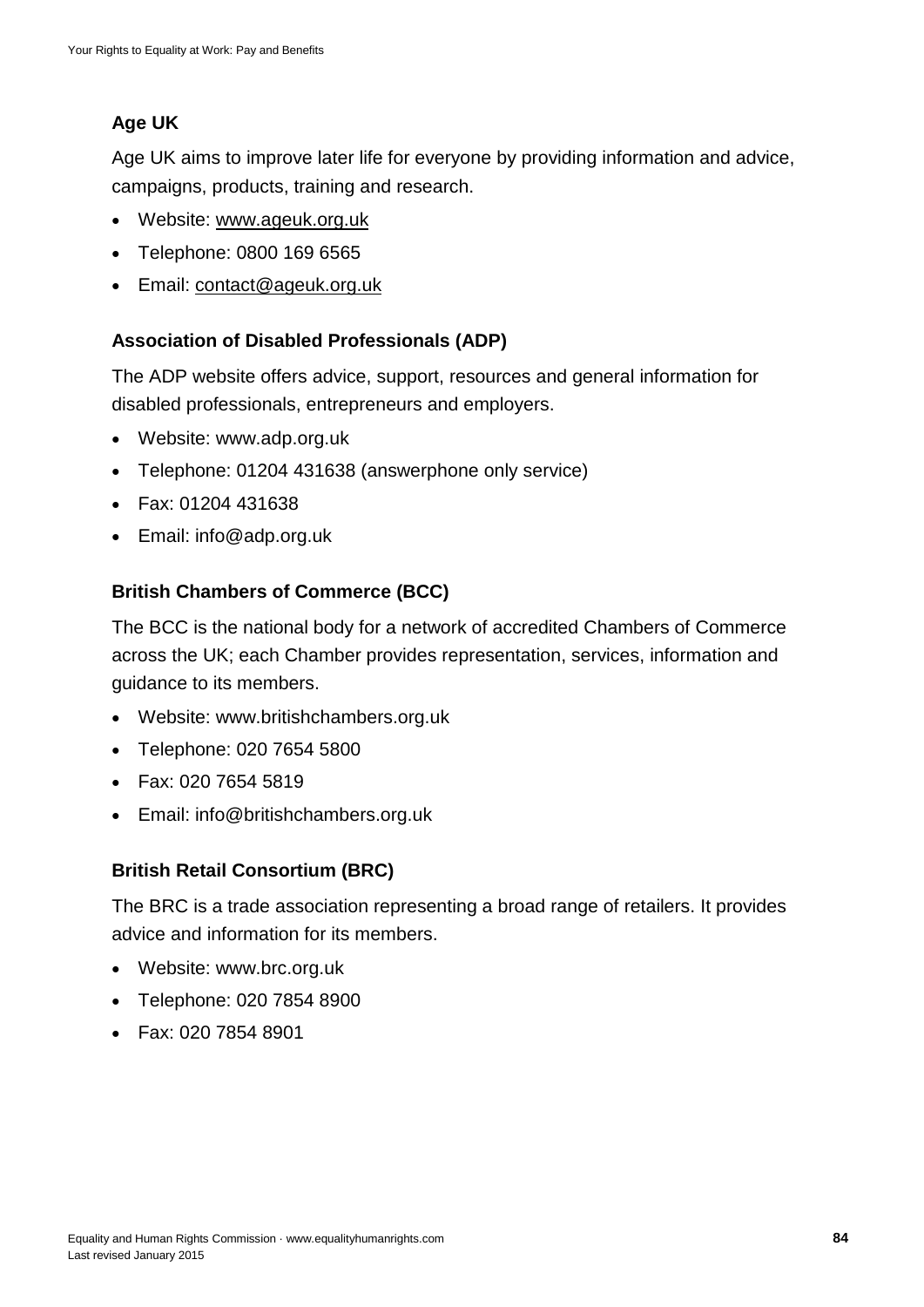# **Citizens Advice Bureau**

Citizens Advice Bureaux offer free, confidential, impartial and independent advice from over 3,500 locations. These include high streets, community centres, doctors' surgeries, courts and prisons. It is available to everyone.

Advice may be given face-to-face or by phone. Most bureaux can arrange home visits and some also provide email advice. A growing number are piloting the use of text, online chat and webcams.

- Website: www.citizensadvice.org.uk/getadvice.ihtml
- Telephone (England): 03454 04 05 06
- Telephone (Wales): 03454 04 05 05

#### **Citizens Advice Scotland**

- Website: www.cas.org.uk/
- Telephone: 03454 04 05 06

#### **Department for Business, Innovation and Skills (BIS)**

BIS is the UK government department with responsibility for trade, business growth, employment and company law and regional economic development.

- Website: www.gov.uk/government/organisations/department-for-businessinnovation-skills
- Telephone: 020 7215 5000

## **Chartered Institute of Personnel and Development (CIPD)**

The CIPD is Europe's largest human resources development professional body, with over 135,000 members. It supports and develops those responsible for the management and development of people within organisations.

- Websi[te: www.cipd.co.uk](http://www.cipd.co.uk/)
- Telephone: 020 8612 6208

#### **ChildcareLink**

ChildcareLink provides details of local childcare providers for employees and employers, as well as general information about childcare.

- Websi[te: www.childcare.co.uk](http://e:%20www.childcare.co.uk)
- Telephone: 0800 2346 346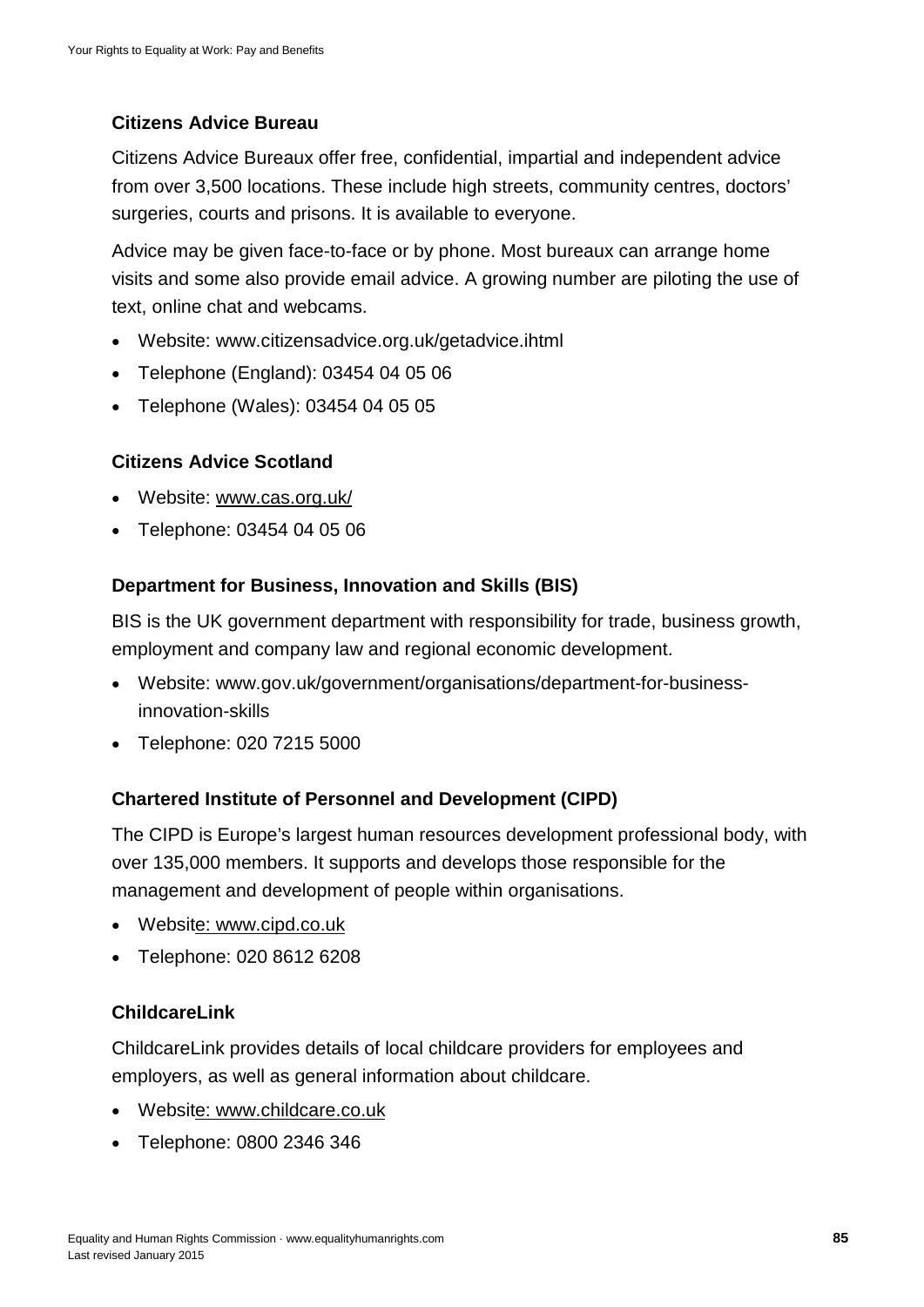# **Close the Gap Scotland**

Close the Gap Scotland works to close the gender pay gap by working with companies and trade unions as well as carrying out research to illustrate the gender pay gap.

- Websi[te: www.closethegap.org.uk](http://www.closethegap.org.uk/)
- Telephone: 0141 337 8131

## **Disability Law Service (DLS)**

The DLS is a national charity providing information and advice to disabled and Deaf people. It covers a wide range of topics including discrimination, consumer issues, education and employment.

- Website: [www.dls.org.uk](http://www.dls.org.uk/)
- Telephone: 020 7791 9800
- Minicom: 020 7791 9801

#### **Equality Britain**

Equality Britain aims to promote opportunities in employment, education, housing and sport to people from ethnic minorities.

• Websit[e:](http://www.equalitybritain.co.uk/) [www.equalityuk.org](http://www.equalityuk.org/)

#### **Gender Identity Research and Education Society (GIRES):**

GIRES provides a wide range of information and training for Trans people, their families and professionals who care for them.

- Websi[te: www.gires.org.uk](http://www.gires.org.uk/)
- Telephone: 01372 801 554
- Fax: 01372 272 297
- Emai[l: info@gires.org.uk](mailto:info@gires.org.uk)

#### **The Gender Trust**

The Gender Trust is the UK's largest charity working to support Transsexual, Gender Dysphoric and Transgender people or those who are affected by gender identity issues. It has a helpline and provides training and information for employers and organisations.

- Websi[te: www.gendertrust.org.uk](http://www.gendertrust.org.uk/)
- Telephone: 01273 234024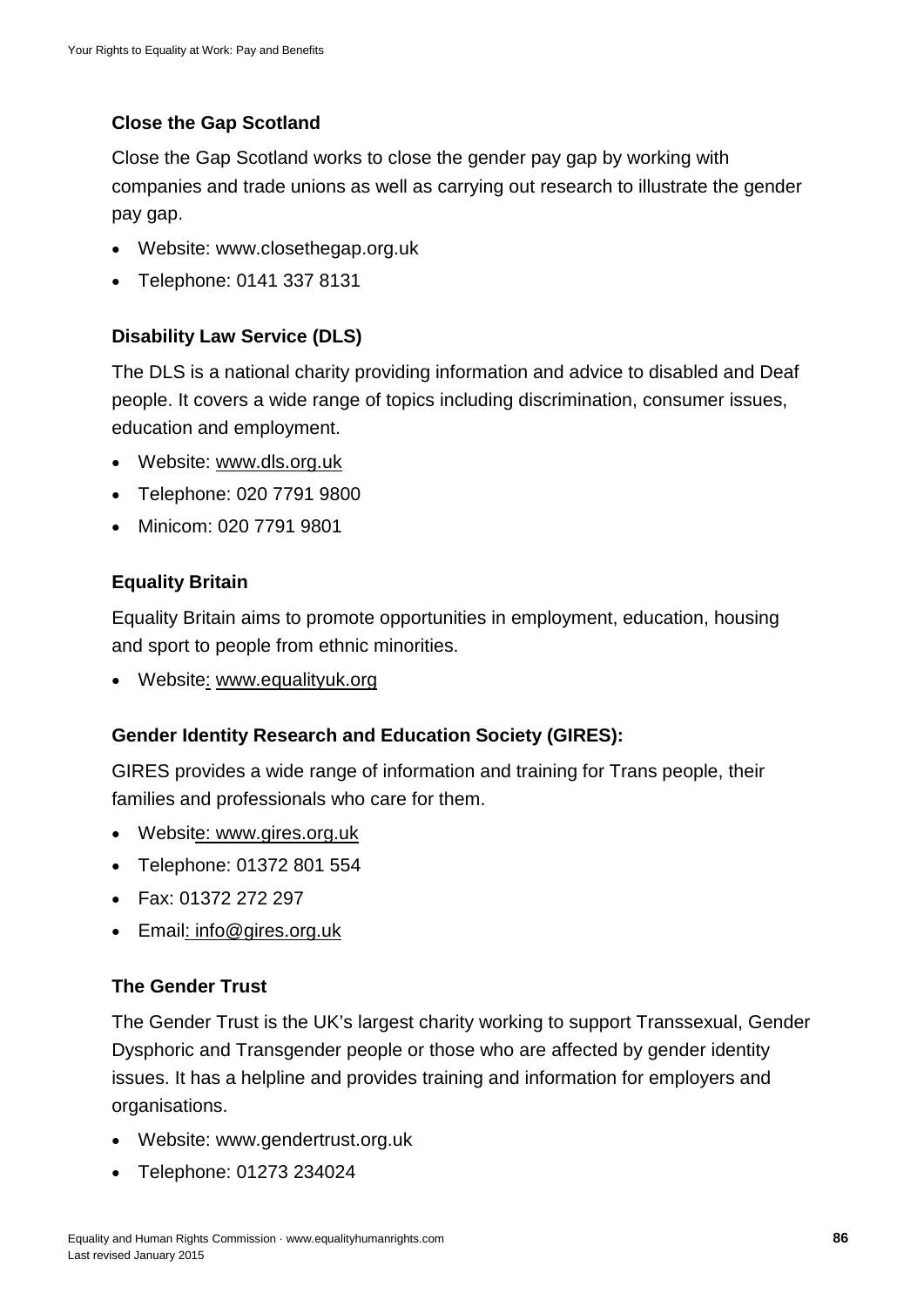# **GOV.UK**

Gov.uk is the UK government's digital service for people in England and Wales. It delivers information and practical advice about public services, bringing them all together in one place.

• Website: www.gov.uk

# **Government Equalities Office (GEO)**

The GEO is the Government department responsible for equalities legislation and policy in the UK.

- Website: www.gov.uk/government/organisations/government-equalities-office
- Telephone: 02072116000

# **Health and Safety Executive (HSE)**

The HSE provides information and guidance on health and safety.

- Website: www.hse.gov.uk
- Telephone: 08701 545 500
- Email: [hseinformationservices@natbrit.com](mailto:hseinformationservices@natbrit.com)

## **Healthy Minds at Work**

Healthy Minds at Work is a Wales-based initiative to help prevent absence from work due to stress-related illnesses through improving the welfare of employees.

- Website: www.healthymindsatwork.org.uk
- Email: [info@healthymindsatwork.org.uk](mailto:info@healthymindsatwork.org.uk)

#### **Law Centres Network**

The Law Centres Federation is the national co-ordinating organisation for a network of community-based law centres. Law centres provide free and independent specialist legal advice and representation to people who live or work in their catchment areas. The Federation does not itself provide legal advice, but can provide details of your nearest law centre.

- Website: [www.lawcentres.org.uk](http://www.lawcentres.org.uk/)
- Telephone: 0203 637 1330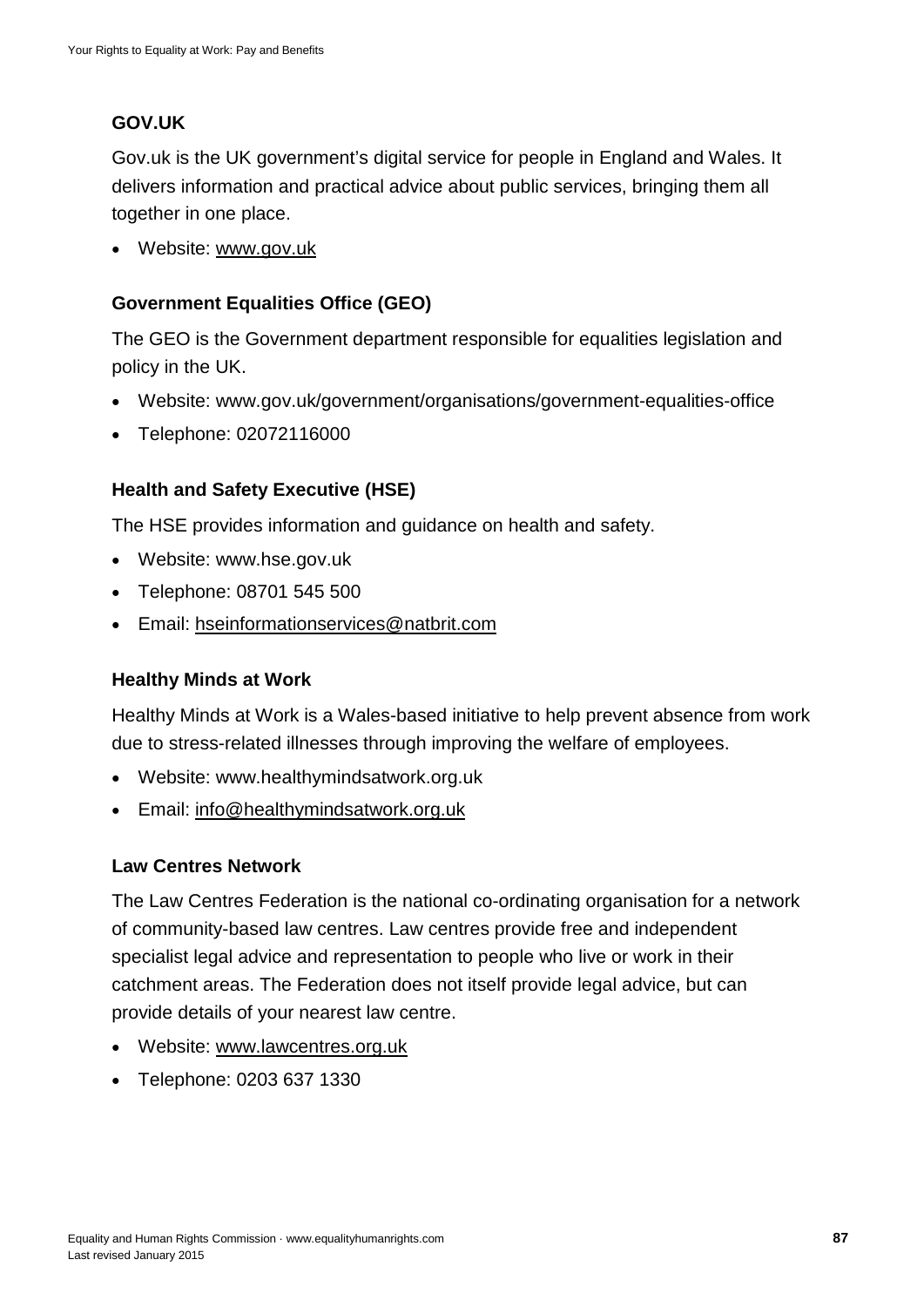# **The Law Society**

The Law Society is the representative organisation for solicitors in England and Wales. Their website has an online directory of law firms and solicitors. You can also call their enquiry line for help in finding a solicitor. They do not provide legal advice.

- Website: [www.lawsociety.org.uk](http://www.lawsociety.org.uk/)
- Telephone: 020 7242 1222 (general enquiries)

They also have a Wales office:

- Telephone: 029 2064 5254
- Fax: 029 2022 5944
- Email: [wales@lawsociety.org.uk](mailto:wales@lawsociety.org.uk)

## **Scottish Association of Law Centres (SALC)**

SALC represents law centres across Scotland.

- Website: [www.scotlawcentres.blogspot.com](http://www.scotlawcentres.blogspot.com/)
- Telephone: 0141 561 7266

#### **Mindful Employer**

Mindful Employer provides information, advice and practical support for people whose mental health affects their ability to find or remain in employment, training, education and voluntary work.

- Website: www.mindfulemployer.net
- Telephone: 01392 208 833
- Emai[l: info@mindfulemployer.net](mailto:info@mindfulemployer.net)

## **Opportunity Now**

Opportunity Now is a membership organisation representing employers who want to ensure inclusiveness for women, supporting their potential to be as economically active as men. Opportunity Now is part of Business in the Community.

- Website: www.opportunity.bitc.org.uk
- Telephone: 0207 566 8650

## **Press for Change (PfC)**

PfC is a political lobbying and educational organisation. It campaigns to achieve equality and human rights for all trans people in the UK through legislation and social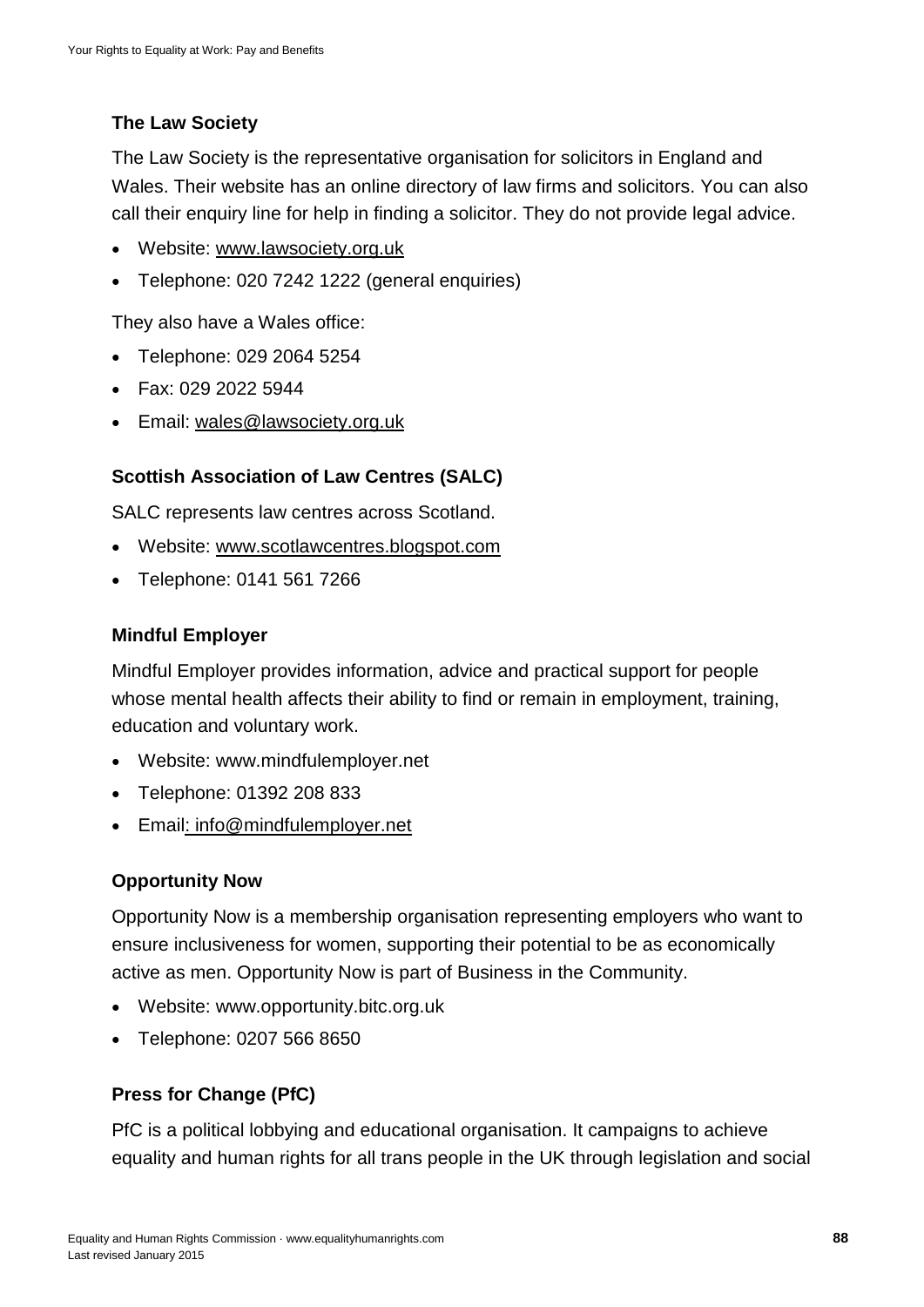change. It provides legal advice, training and consultancy for employers and organisations as well as undertaking commissioned research.

- Website: [www.pfc.org.uk](http://www.pfc.org.uk/)
- Telephone: 08448 708165
- Email: office@pfc.org.uk

# **Race for Opportunity (RfO)**

RfO is a network of private and public sector organisations working across the UK to promote the business case for race and diversity. It is part of Business in the Community.

- Website: www.raceforopportunity.org.uk
- Telephone: 0207 566 8716

#### **Stonewall**

Stonewall is the UK's leading lesbian, gay and bisexual charity and carries out campaigning, lobbying and research work as well as providing a free information service for individuals, organisations and employers.

- Website: [www.stonewall.org.uk](http://www.stonewall.org.uk/)
- Telephone: 08000 50 20 20
- Email: [info@stonewall.org.uk](mailto:info@stonewall.org.uk)

## **The Age and Employment Network (TAEN)**

An independent charity whose mission is to promote an effective job market that serves the needs of people in mid- and later life, employers and the economy.

- Website: www.taen.org.uk
- Telephone: 020 7843 1590

## **TUC – the Trades Union Congress (England and Wales)**

With 59 member unions representing over six and a half million working people, the TUC campaigns for a fair deal at work and for social justice at home and abroad.

- Website: www.tuc.org.uk
- Telephone: 020 7636 4030

Scottish Trades Union Congress (STUC)

• Website: www.stuc.org.uk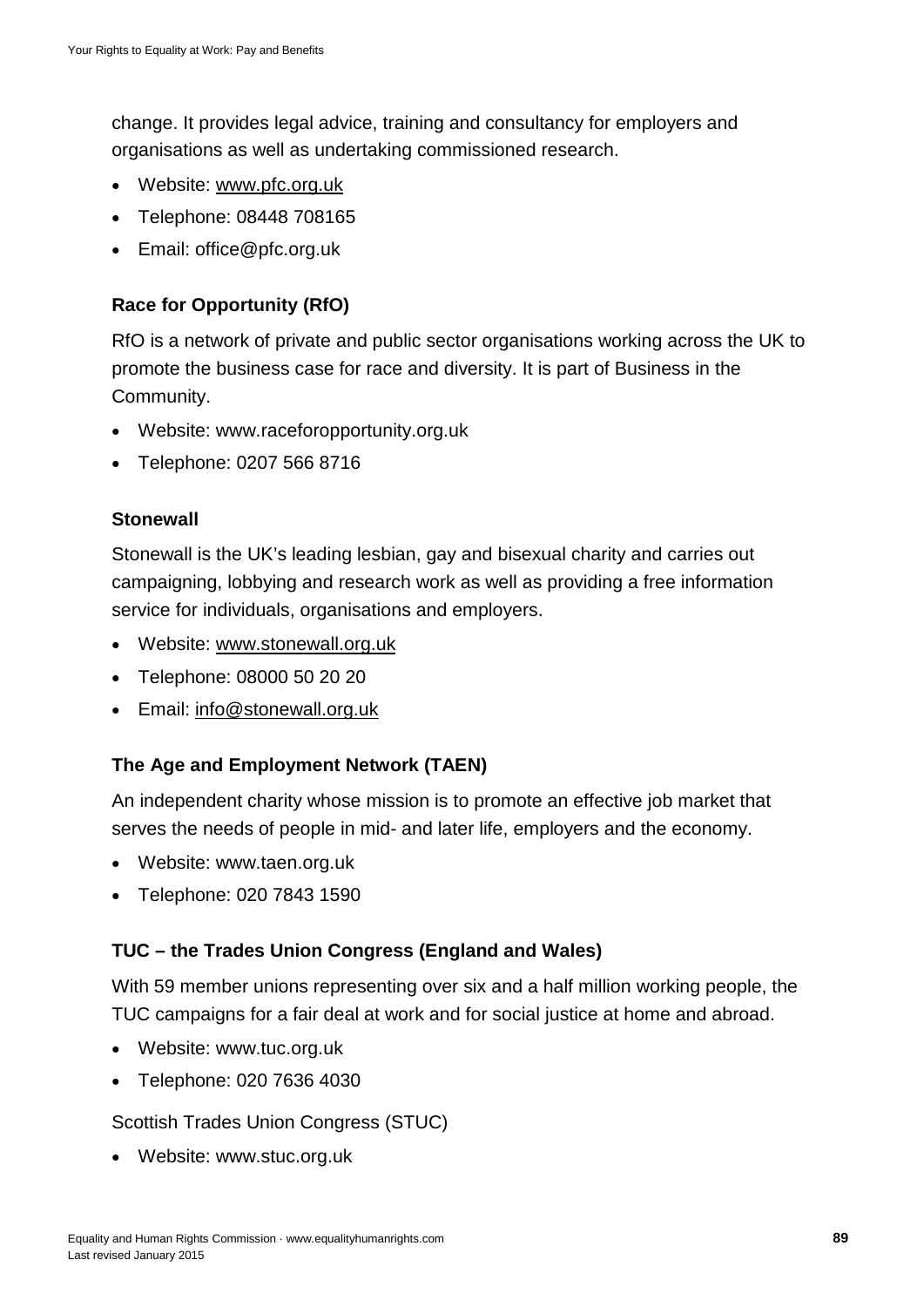- Telephone: 0141 337 8100
- Email: [info@stuc.org.uk](mailto:info@stuc.org.uk)

#### **Train to Gain**

Advice and resources for businesses looking for support in training their staff.

- Website: www.traintogain.gov.uk
- Telephone: 0845 600 9006

#### **Working Families**

Working Families is a work–life balance organisation, helping children, working parents and carers and their employers find a better balance between responsibilities at home and work.

- Website: www.workingfamilies.org.uk
- Telephone: 0800 013 0313
- Email: [office@workingfamilies.org.uk](mailto:office@workingfamilies.org.uk)

#### **Workwise**

Workwise aims to make the UK one of the most progressive economies in the world by encouraging the widespread adoption of smarter working practices in order to gain better productivity and to balance work–life pressures.

- Website: www.workwiseuk.org
- Telephone: 01252 311 557
- Email: [enquiries@workwiseuk.org](mailto:enquiries@workwiseuk.org)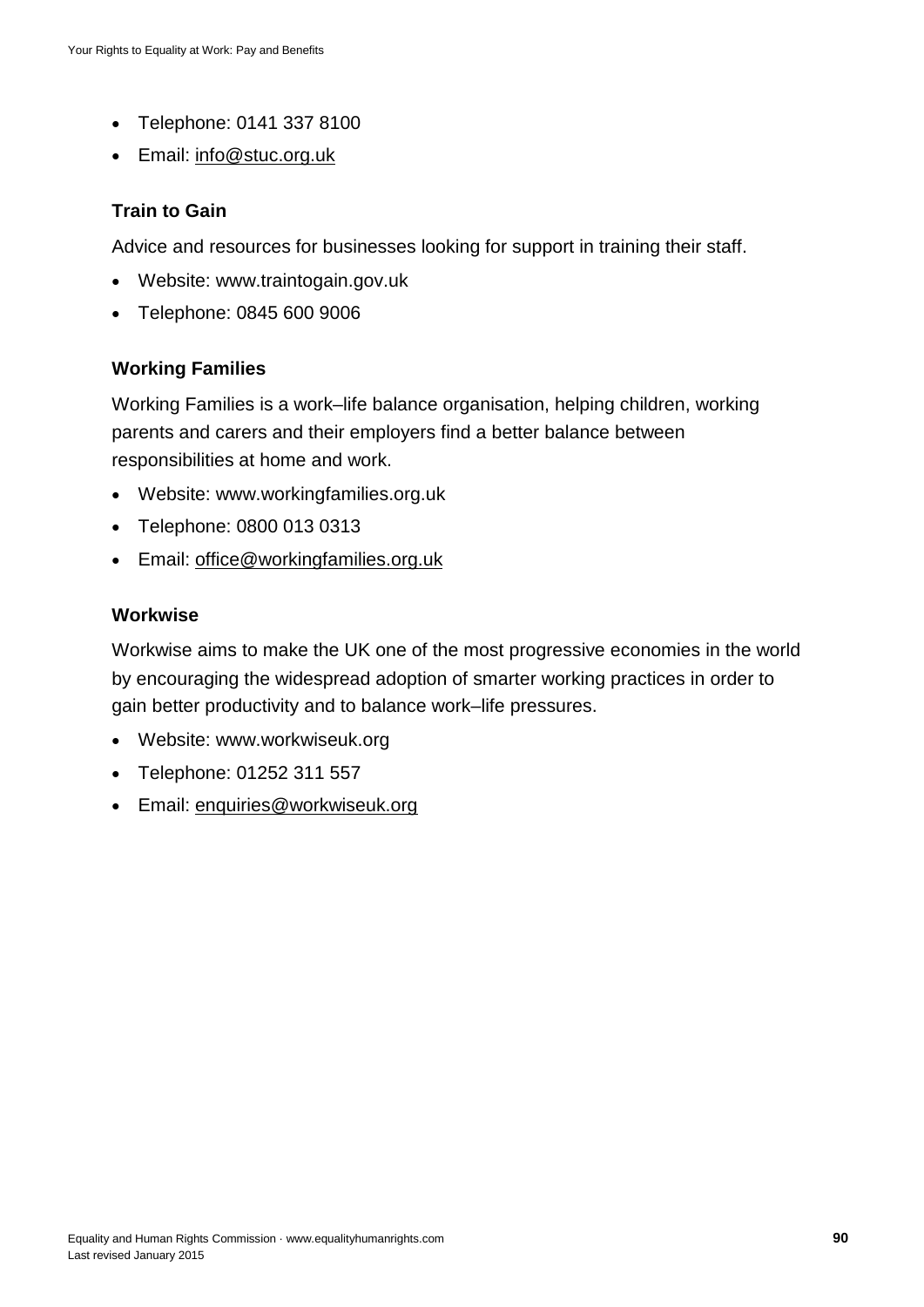# **Glossary**

| accessible venue     | A building designed and/or altered to ensure that people,<br>including disabled people, can enter and move round<br>freely and access its events and facilities.                                                                                                                                                                                                           |
|----------------------|----------------------------------------------------------------------------------------------------------------------------------------------------------------------------------------------------------------------------------------------------------------------------------------------------------------------------------------------------------------------------|
| <b>Act</b>           | A law or piece of legislation passed by both Houses of<br>Parliament and agreed to by the Crown, which then<br>becomes part of statutory law (ie is enacted).                                                                                                                                                                                                              |
| affirmative action   | Positive steps taken to increase the participation of under-<br>represented groups in the workplace. It may encompass<br>such terms as positive action and positive discrimination.<br>The term, which originates from the United States of<br>America, is not used in the Equality Act.                                                                                   |
| age                  | This refers to a person belonging to a particular age<br>group, which can mean people of the same age (e.g. 32-<br>year-olds) or range of ages (e.g. 18-30-year-olds, 'middle-<br>aged people' or people over 50).                                                                                                                                                         |
| agent                | A person who has authority to act on behalf of another<br>('the principal') but who is not an employee or worker<br>employed by the employer.                                                                                                                                                                                                                              |
| all reasonable steps | In relation to discriminatory actions by an employee, all the<br>things that the employer could reasonably have done to<br>have stopped the discriminatory acts if they are not<br>responsible; in relation to reasonable adjustments,<br>'reasonable steps' is another term for the things that the<br>employer could reasonably have done to remove the<br>disadvantage. |
| alternative format   | Media formats which are accessible to disabled people<br>with specific impairments, for example Braille, audio<br>description, subtitles and Easy Read.                                                                                                                                                                                                                    |
| armed forces         | Refers to military service personnel.                                                                                                                                                                                                                                                                                                                                      |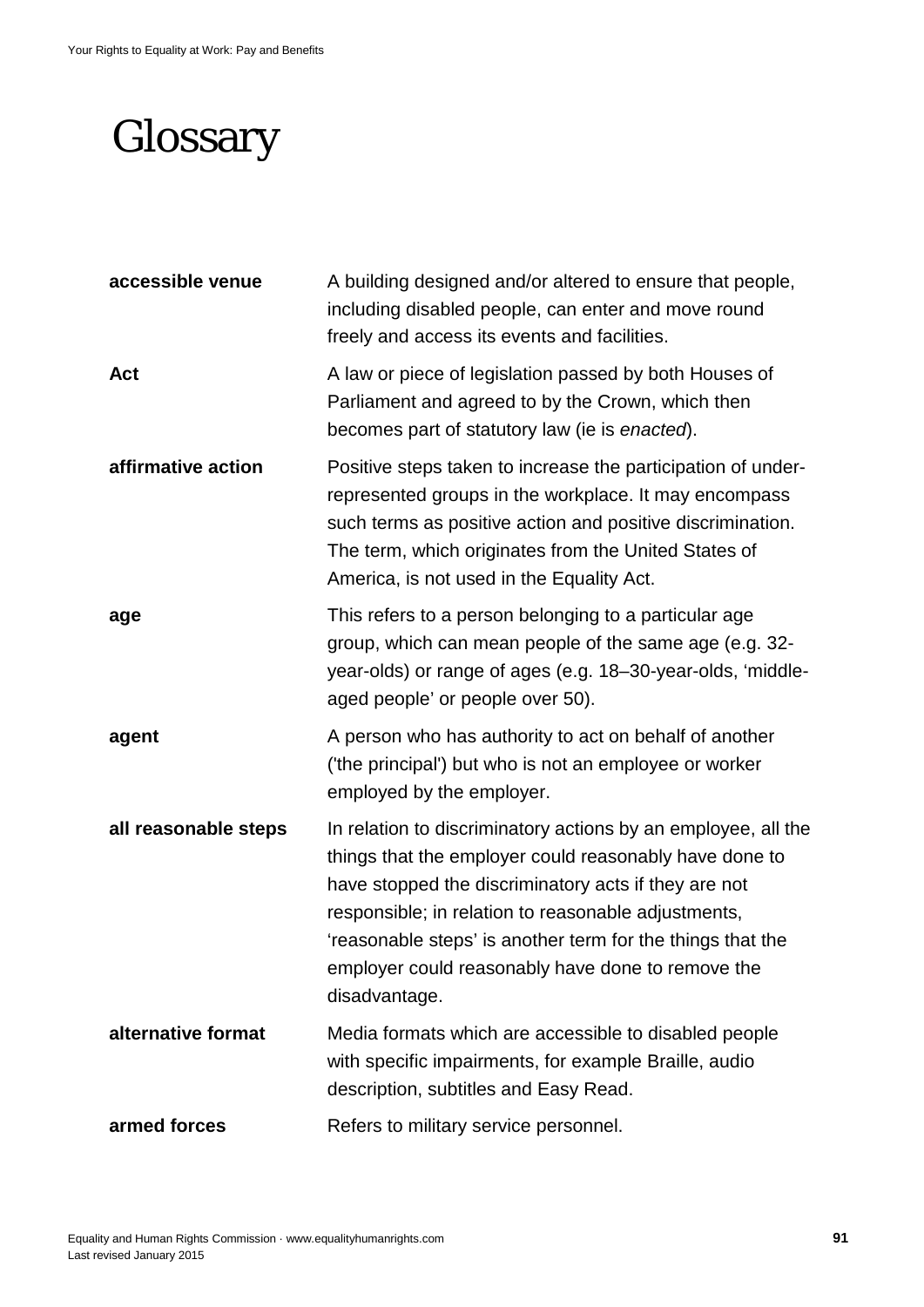| associated with         | This is used in a situation where the reason a job applicant<br>or worker is discriminated against is not because they<br>have a particular protected characteristic, but because<br>they are 'associated with' another person who has that<br>protected characteristic, eg the other person is their friend<br>or relative. For example, an employer decides not to<br>recruit a non-disabled worker because they have a<br>disabled child. This is sometimes referred to as<br>discrimination 'by association'. |
|-------------------------|-------------------------------------------------------------------------------------------------------------------------------------------------------------------------------------------------------------------------------------------------------------------------------------------------------------------------------------------------------------------------------------------------------------------------------------------------------------------------------------------------------------------|
| association, by         | As in 'discrimination by association'. See associated<br>with.                                                                                                                                                                                                                                                                                                                                                                                                                                                    |
| auxiliary aid           | Usually a special piece of equipment to improve<br>accessibility.                                                                                                                                                                                                                                                                                                                                                                                                                                                 |
| auxiliary service       | A service to improve access to something often involving<br>the provision of a helper/assistant.                                                                                                                                                                                                                                                                                                                                                                                                                  |
| <b>barriers</b>         | In this guide, this term refers to obstacles which get in the<br>way of equality for disabled workers and other workers put<br>at a disadvantage because of their protected<br>characteristics. Unless explicitly stated, 'barriers' does not<br>exclusively mean physical barriers. For more on barriers in<br>relation to disabled workers, see duty to make<br>reasonable adjustments.                                                                                                                         |
| Bill                    | A draft Act, not passed by Parliament.                                                                                                                                                                                                                                                                                                                                                                                                                                                                            |
| burden of proof         | This refers to whether, in an Employment Tribunal, it is for<br>the worker to prove that discrimination occurred or it is for<br>the employer to disprove it. Broadly speaking, a worker<br>must prove facts which, if unexplained, indicate<br>discrimination. The burden of proof then shifts to the<br>employer to prove there was no discrimination. If the<br>employer cannot then prove that no discrimination was<br>involved, the worker will win their case.                                             |
| charity                 | A body (whether corporate or not) which is for a statutory<br>charitable purpose that provides a benefit to the public.                                                                                                                                                                                                                                                                                                                                                                                           |
| <b>Code of Practice</b> | A statutory guidance document which must be taken into<br>account by courts and tribunals when applying the law and                                                                                                                                                                                                                                                                                                                                                                                               |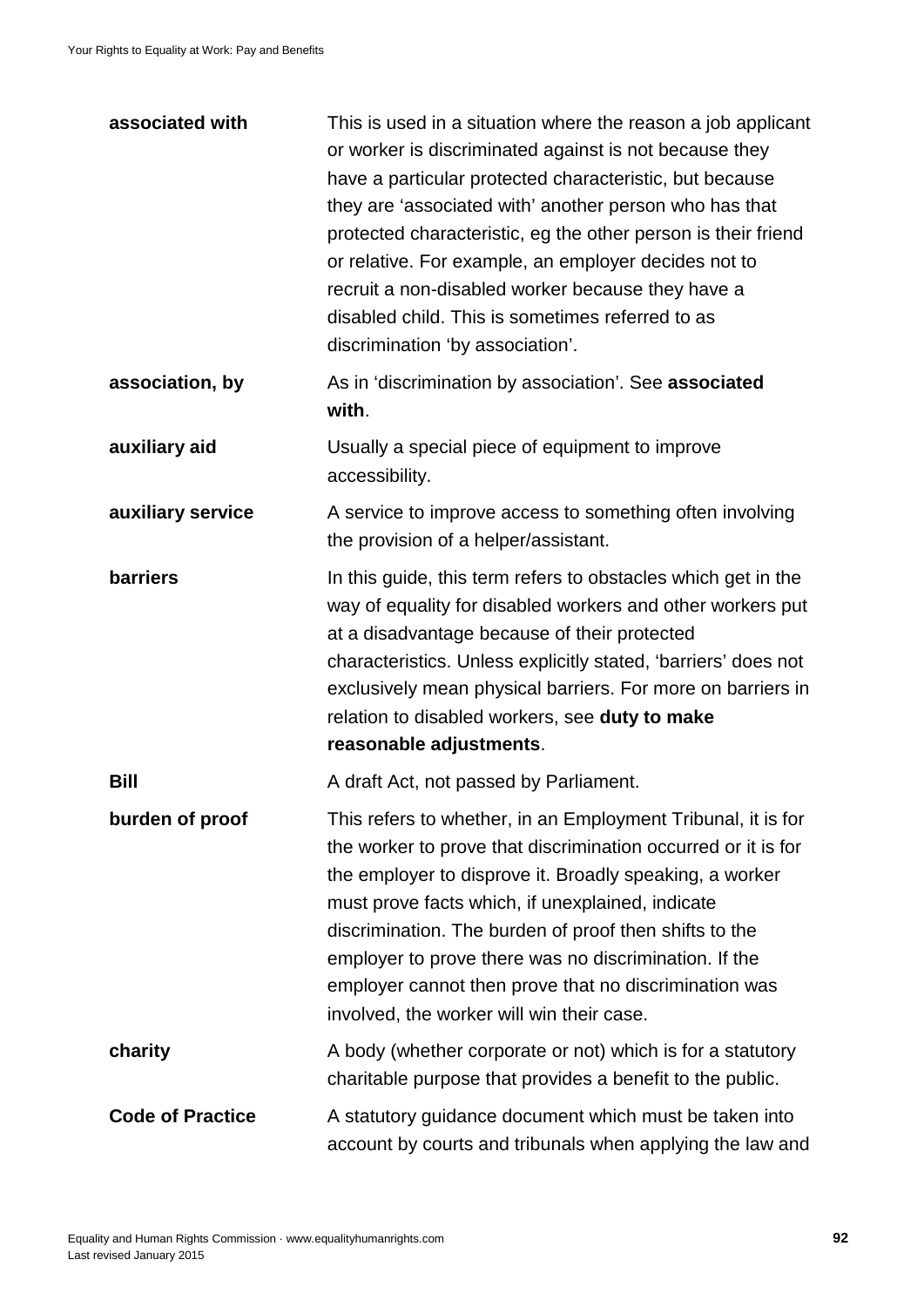which may assist people to understand and comply with the law.

- **comparator** A person with whom a claimant compares themselves to establish less favourable treatment or a disadvantage in a discrimination case. If a comparator does not exist it is often possible to rely on how a person would have been treated if they did not have the relevant protected characteristic (known as a 'hypothetical' comparator).
- **contract worker** Under the Equality Act, this has a special meaning. It means a person who is sent by their employer to do work for someone else (the 'principal'), under a contract between the employer and the principal. For example, a person employed by an agency to work for someone else ('an end-user') or a person employed by a privatised company to work on contracted out services for a public authority, may be a contract worker. The Equality Act makes it unlawful for the principal to discriminate against the contract worker.
- **data protection** Safeguards concerning personal data are provided for by statute, mainly the Data Protection Act 1998.
- **direct discrimination** Less favourable treatment of a person compared with another person because of a protected characteristic. This may be their own protected characteristic, or a protected characteristic of someone else, eg someone with whom they are **associated**. It is also direct discrimination to treat someone less favourably because the employer wrongly perceives them to have a protected characteristic.
- **disability** A person has a disability if they have a physical or mental impairment which has a **substantial** and long- term adverse effect on that person's ability to carry out normal day-to-day activities. Sometimes people are treated as having a disability where they do not meet these criteria (e.g. asymptomatic cancer and HIV).
- **disabled person** Someone who has a physical or mental impairment that has a **substantial** and long-term adverse effect on their ability to carry out normal day-to-day activities. Sometimes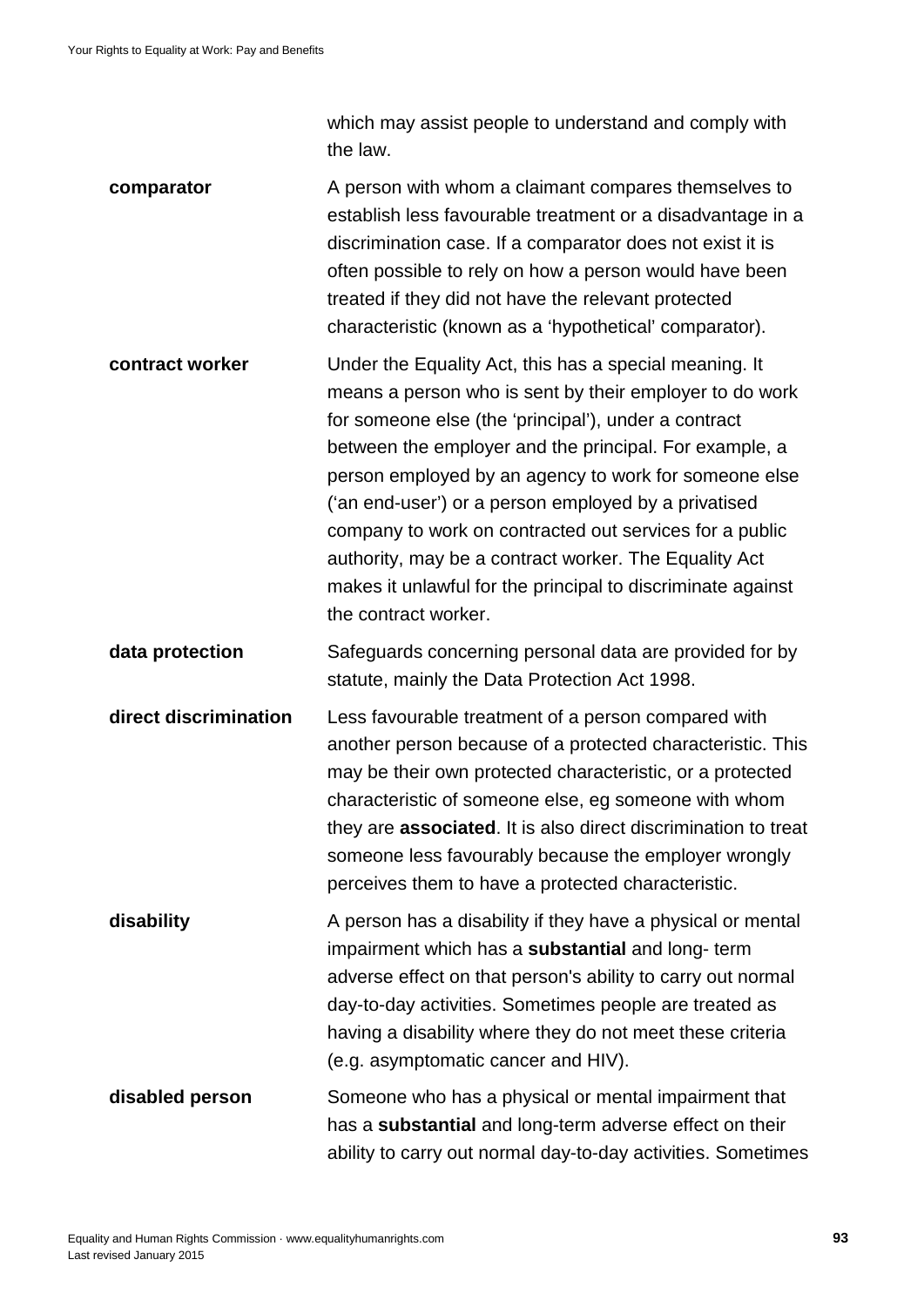people are treated as having a disability where they do not meet these criteria (e.g. asymptomatic cancer and HIV).

**disadvantage** A detriment or impediment – something that the individual affected might reasonably consider changes their position for the worse.

**discrimination arising from disability** When a person is treated unfavourably because of something arising in consequence of their disability, eg an employer dismisses a worker because of the length of time they have been on sick leave. The reason the worker has been off sick is because of their disability. If it is **objectively justifiable** to treat a person unfavourably because of something arising from their disability, then the treatment will not be unlawful. It is unlikely to be justifiable if the employer has not first made any **reasonable adjustments.** The required knowledge is of the facts of the worker's disability but an employer does not also need to realise that those particular facts are likely to meet the legal definition of disability.

**disproportionately low** Refers to situations where people with a protected characteristic are under-represented compared to their numbers in the population or in the relevant workplace.

**diversity** This tends to be used to refer to a group of people with many different types of protected characteristic; for example, people of all ages, religions, ethnic background, etc.

**duty to make reasonable adjustments** This duty arises where (1) a physical feature of the workplace or (2) a provision, criterion or practice applied by an employer puts a disabled worker or job applicant at a **substantial** disadvantage in comparison with people who are not disabled. It also applies where a worker or job applicant would be put at a substantial disadvantage but for the provision of an auxiliary aid. The employer has a duty to take reasonable steps to avoid that disadvantage by (i) changing provisions, criteria or practices, (ii) altering, removing or providing a reasonable alternative means of avoiding physical features, and (iii) providing auxiliary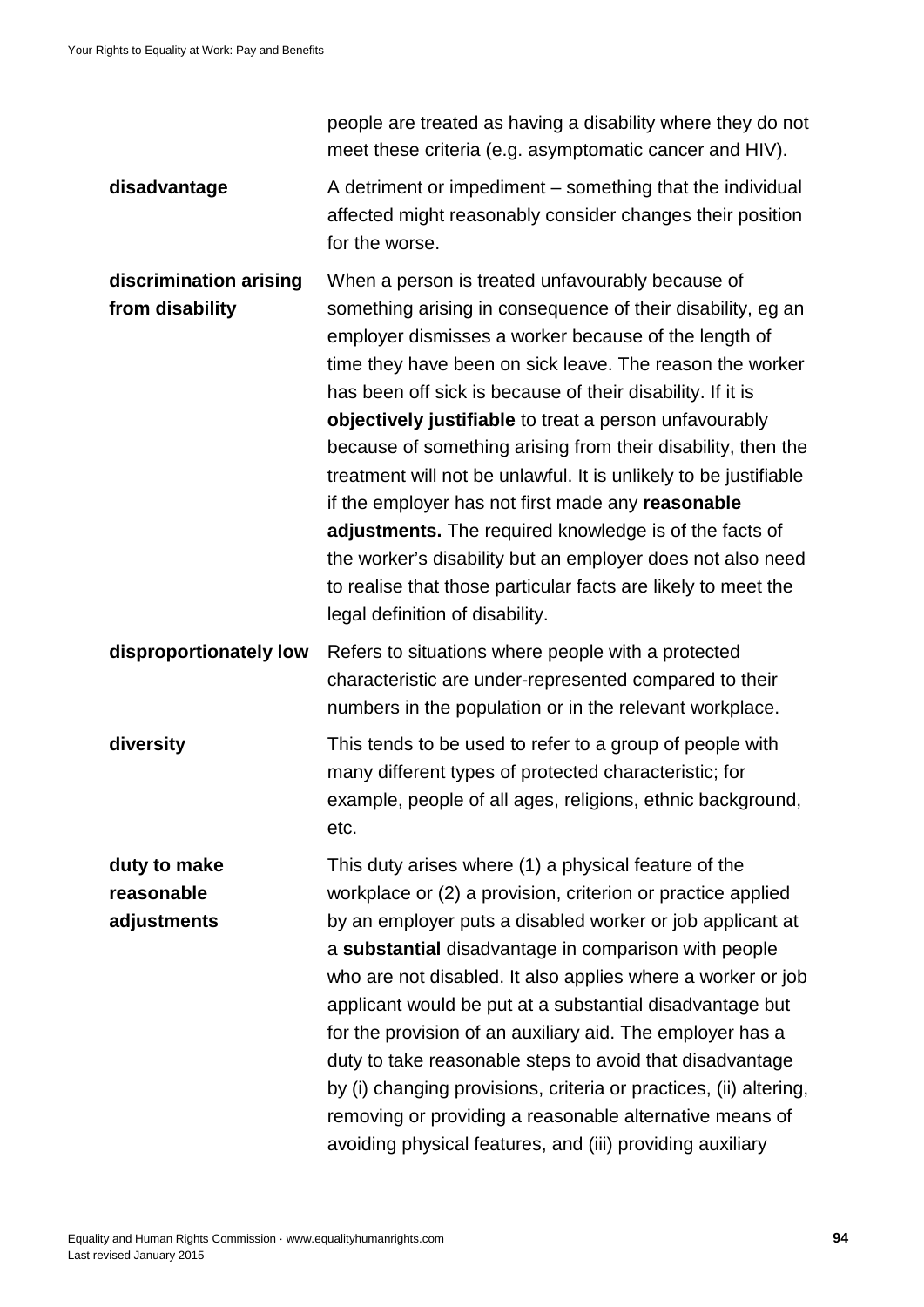|                                | aids. In many situations, an employer must treat the<br>disabled worker or job applicant more favourably than<br>others as part of the reasonable adjustment. More detail of<br>the law and examples of reasonable adjustments are set<br>out in <i>Chapter 4</i> of this guide.                                                                                                                                                    |
|--------------------------------|-------------------------------------------------------------------------------------------------------------------------------------------------------------------------------------------------------------------------------------------------------------------------------------------------------------------------------------------------------------------------------------------------------------------------------------|
| educational<br>establishments  | Schools, colleges and higher educational institutions.                                                                                                                                                                                                                                                                                                                                                                              |
| employee                       | A person who carries out work for a person under a<br>contract of service or a contract of apprenticeship or a<br>contract personally to do work; or a person who carries out<br>work for the Crown or a relevant member of the Houses of<br>Parliament staff. This guide refers to someone in these<br>categories as 'workers'. See worker.                                                                                        |
| employer                       | A person who makes work available under a contract of<br>employment, a contract of service, a contract of<br>apprenticeship, the Crown or a relevant member of the<br>Houses of Parliament staff.                                                                                                                                                                                                                                   |
| employment service<br>provider | A person who provides vocational training and guidance,<br>careers services and may supply employers with workers.                                                                                                                                                                                                                                                                                                                  |
| employment services            | Vocational training and guidance, finding employment for<br>people, supplying employers with workers.                                                                                                                                                                                                                                                                                                                               |
| <b>Employment Tribunal</b>     | Cases of discrimination in work situations (as well as<br>unfair dismissal and most other employment law claims)<br>are heard by Employment Tribunals. A full Hearing is<br>usually handled by a three person panel - a Judge and<br>two non-legal members.                                                                                                                                                                         |
| equal pay audit                | An exercise to compare the pay of women and men who<br>are doing equal work in an organisation, and investigate<br>the causes of any pay gaps identified; also known as an<br>'equal pay review'. The provisions in the Equality Act<br>directly relating to equal pay refer to sex equality but an<br>equal pay audit could be applied to other protected<br>characteristics to help an employer equality proof their<br>business. |
| equal work                     | A woman's work is equal to a man's in the same                                                                                                                                                                                                                                                                                                                                                                                      |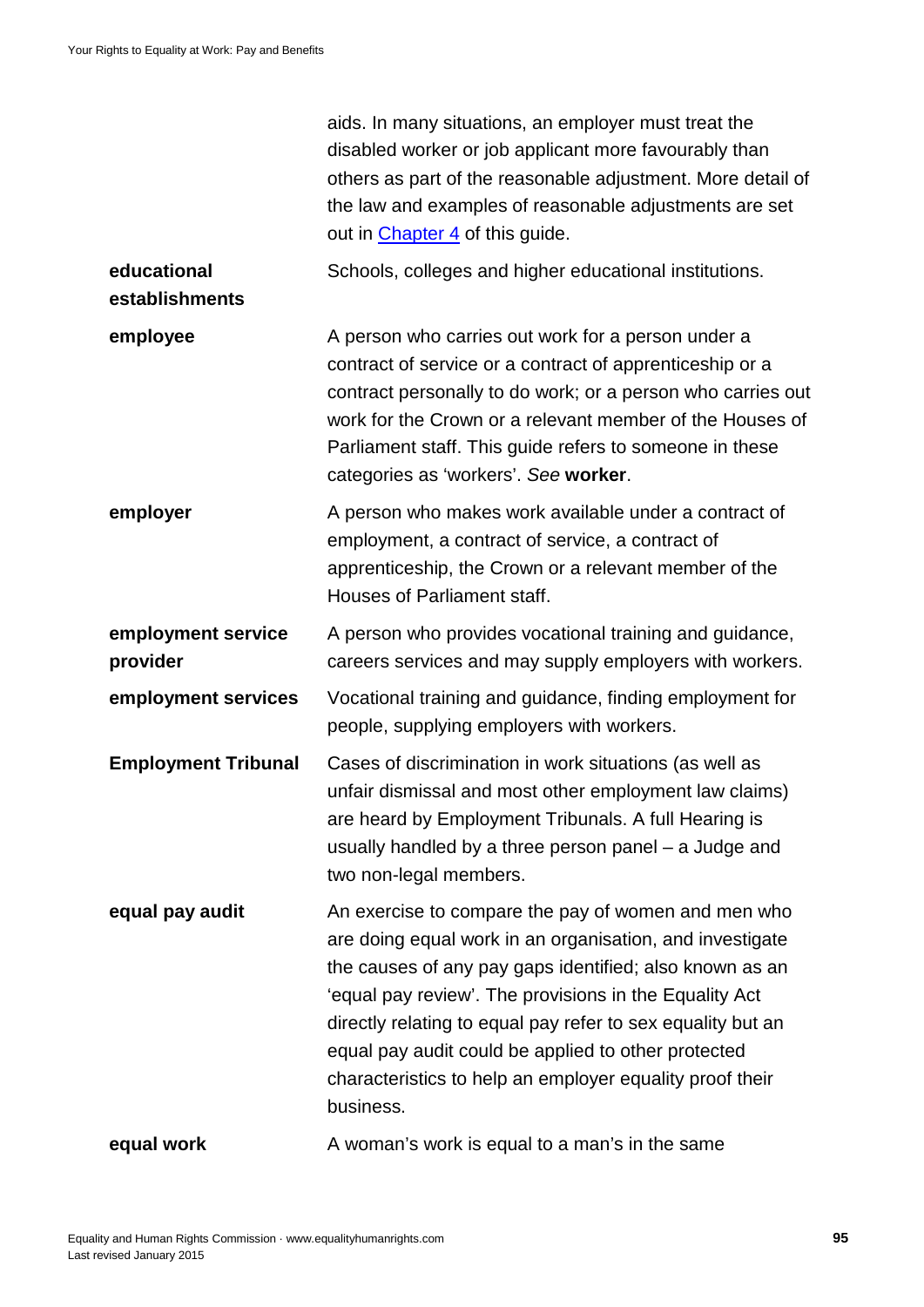|                                   | employment (and vice versa) if it is the same or broadly<br>similar (like work); rated as equivalent to his work under a<br>job evaluation scheme or if she can show that her work is<br>of equal value to his in terms of the demands made of her.                                                                |
|-----------------------------------|--------------------------------------------------------------------------------------------------------------------------------------------------------------------------------------------------------------------------------------------------------------------------------------------------------------------|
| equality clause                   | A sex equality clause is read into a person's contract of<br>employment so that where there is a term which is less<br>favourable than that enjoyed by someone of the opposite<br>sex doing equal work, that term will be modified to provide<br>equal terms.                                                      |
| equality policy                   | A statement of an organisation's commitment to the<br>principle of equality of opportunity in the workplace.                                                                                                                                                                                                       |
| equality training                 | Training on equality law and effective equality practice.                                                                                                                                                                                                                                                          |
| ET                                | Abbreviation for Employment Tribunal.                                                                                                                                                                                                                                                                              |
| exceptions                        | Where, in specified circumstances, a provision of the Act<br>does not apply.                                                                                                                                                                                                                                       |
| flexible working                  | Alternative work patterns, such as working different hours<br>or at home, including to accommodate disability or<br>childcare commitments. See also right to request<br>flexible working.                                                                                                                          |
| gender reassignment               | The process of changing or transitioning from one gender<br>to another. The Equality Act prohibits discrimination<br>against a person who is proposing to undergo, is<br>undergoing or has undergone a process, or part of a<br>process, for the purpose of reassigning their sex. See also<br>transsexual person. |
| gender recognition<br>certificate | A certificate issued under the Gender Recognition Act to a<br>transsexual person who seeks such a certificate and who<br>has, or has had gender dysphoria, has lived in the<br>acquired gender throughout the preceding two years, and<br>intends to continue to live in the acquired gender until<br>death.       |
| guaranteed interview<br>scheme    | This is a scheme for disabled people which means that an<br>applicant will be invited for interview if they meet the<br>essential specified requirements of the job.                                                                                                                                               |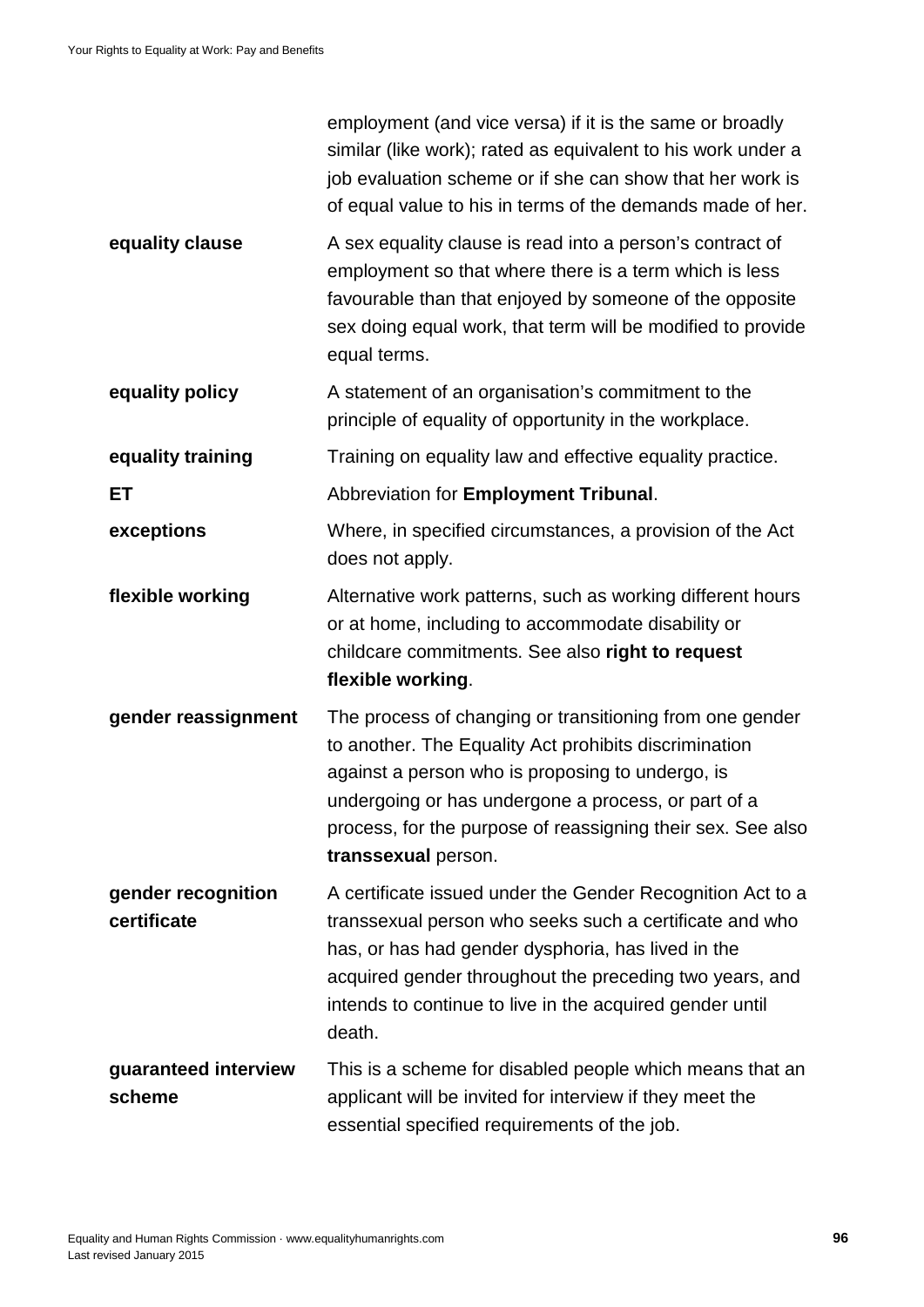| harass                         | To behave towards someone in a way that violates their<br>dignity, or creates a degrading, humiliating, hostile,<br>intimidating or offensive environment for them.                                                                                                                                                                                           |
|--------------------------------|---------------------------------------------------------------------------------------------------------------------------------------------------------------------------------------------------------------------------------------------------------------------------------------------------------------------------------------------------------------|
| harassment                     | Unwanted behaviour that has the purpose or effect of<br>violating a person's dignity or creates a degrading,<br>humiliating, hostile, intimidating or offensive environment<br>for them. See also sexual harassment.                                                                                                                                          |
| impairment                     | A functional limitation which may lead to a person being<br>defined as disabled according to the definition under the<br>Act. See also disability.                                                                                                                                                                                                            |
| indirect discrimination        | Where an employer applies (or would apply) an apparently<br>neutral practice, provision or criterion which puts people<br>with a particular protected characteristic at a disadvantage<br>compared with others who do not share that characteristic,<br>unless applying the practice, provision or criterion can be<br>objectively justified by the employer. |
| instruction to<br>discriminate | When someone who is in a position to do so instructs<br>another to discriminate against a third party. For example,<br>if a GP instructed their receptionist not to register anyone<br>who might need help from an interpreter, this would<br>amount to an instruction to discriminate.                                                                       |
| job evaluation scheme          | See job evaluation study.                                                                                                                                                                                                                                                                                                                                     |
| job evaluation study           | This is a study undertaken to assess the relative value of<br>different jobs in an organisation, using factors such as<br>effort, skill and decision-making. This can establish<br>whether the work done by a woman and a man is equal,<br>for equal pay purposes. See also equal work.                                                                       |
| judicial review                | A procedure by which the High Court supervises the<br>exercise of public authority power to ensure that it remains<br>within the bounds of what is lawful.                                                                                                                                                                                                    |
| knowledge                      | This refers to knowledge of a person's disability which, in<br>some circumstances, is needed for discrimination to occur.<br>The required knowledge is of the facts of the worker's<br>disability but an employer does not also need to realise<br>that those particular facts are likely to meet the legal                                                   |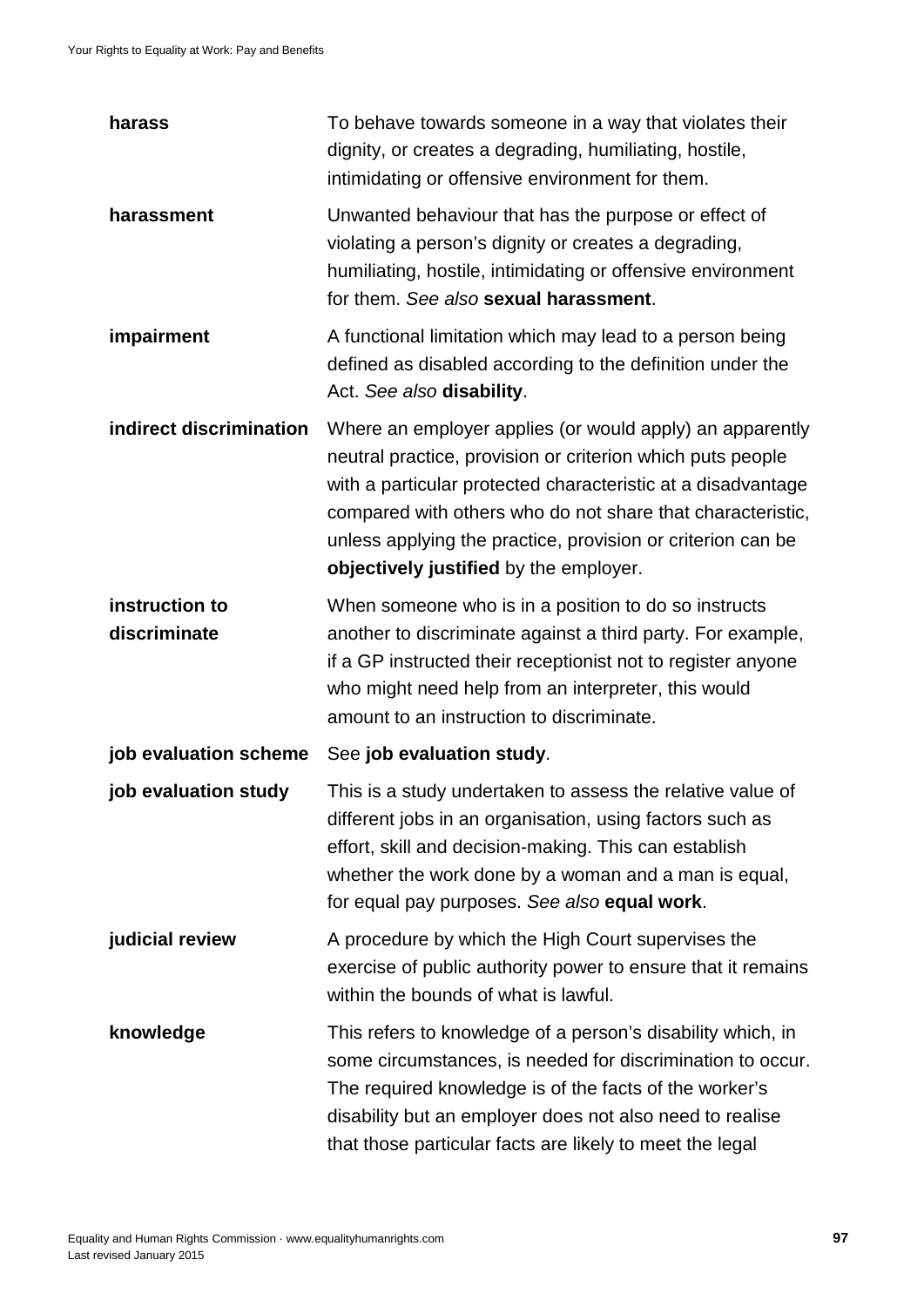definition of disability.

| less favourably                   | Worse – so 'less favourable treatment' means the same<br>as 'worse treatment'.                                                                                                                                                                                                                                                      |
|-----------------------------------|-------------------------------------------------------------------------------------------------------------------------------------------------------------------------------------------------------------------------------------------------------------------------------------------------------------------------------------|
| liability                         | Legal responsibility. An employer is legally responsible for<br>discrimination carried out by workers employed by you or<br>by your agents, unless you have taken all reasonable<br>preventative steps.                                                                                                                             |
| like work                         | See equal work.                                                                                                                                                                                                                                                                                                                     |
| marriage and civil<br>partnership | In England and Wales marriage is no longer restricted to a<br>union between a man and a woman but now includes a<br>marriage between two people of the same-sex. <sup>1</sup> This will<br>also be true in Scotland when the relevant legislation is<br>brought into force. <sup>2</sup>                                            |
|                                   | Same-sex couples can also have their relationships legally<br>recognised as 'civil partnerships'. Civil partners must not<br>be treated less favourably than married couples (except<br>where permitted by the Equality Act).                                                                                                       |
|                                   |                                                                                                                                                                                                                                                                                                                                     |
| maternity                         | See pregnancy and maternity.                                                                                                                                                                                                                                                                                                        |
| maternity leave                   | Leave which a woman can take whilst she is pregnant and<br>after the birth of her child. Statutory maternity leave is<br>divided into compulsory, ordinary and additional maternity<br>leave. How much leave a woman is entitled to, and how<br>much of it is paid, will vary, but all women employees are<br>entitled to 52 weeks. |
| monitoring                        | Monitoring for equality data to check if people with<br>protected characteristics are participating and being<br>treated equally. For example, monitoring the<br>representation of women, or disabled people, in the<br>workforce or at senior levels within organisations.                                                         |

<span id="page-97-0"></span> $\frac{1}{2}$  Section 1, Marriage (Same Sex Couples) Act 2013.<br>Marriage and Civil Partnership (Scotland) Act 2014  $\mathbf{1}$ 

<span id="page-97-1"></span><sup>2</sup> Marriage and Civil Partnership (Scotland) Act 2014.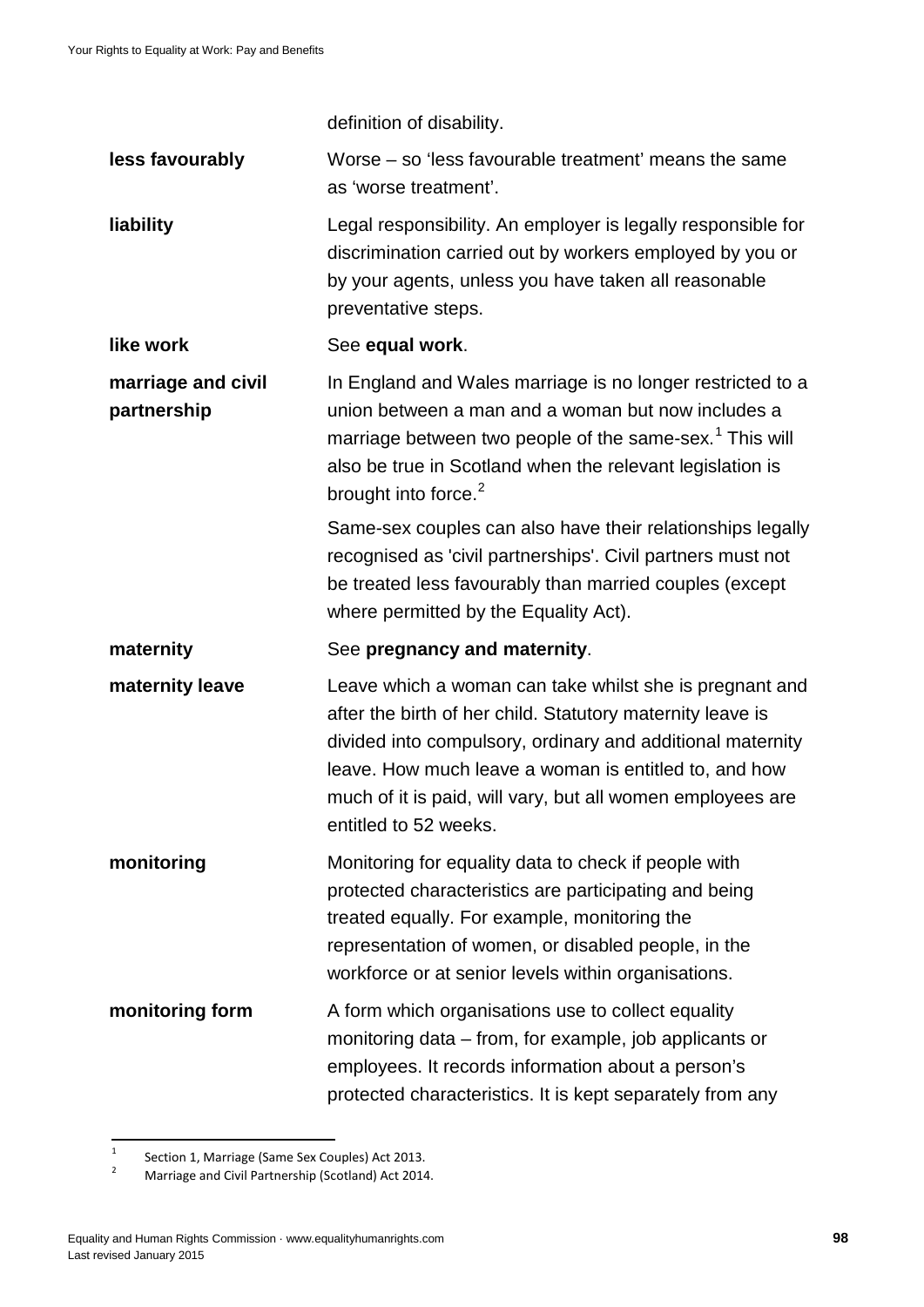identifying information about the person.

| more favourably                     | To treat somebody better than someone else. This is<br>unlawful under the Act if it is because of a protected<br>characteristic except in very limited circumstances. The<br>law requires an employer to make reasonable adjustments<br>for a disabled person to remove any disadvantage caused<br>by their disability, and this often requires treating them<br>more favourably. An employer can also chose to treat a<br>disabled worker more favourably in other ways, eg by<br>automatically shortlisting them for a job, even if they are<br>not at a particular disadvantage on the relevant occasion.<br>The law can also require pregnant workers to be treated<br>more favourably in some circumstances. |
|-------------------------------------|-------------------------------------------------------------------------------------------------------------------------------------------------------------------------------------------------------------------------------------------------------------------------------------------------------------------------------------------------------------------------------------------------------------------------------------------------------------------------------------------------------------------------------------------------------------------------------------------------------------------------------------------------------------------------------------------------------------------|
| national security                   | The security of the nation and its protection from external<br>and internal threats, particularly from activities such as<br>terrorism and threats from other nations.                                                                                                                                                                                                                                                                                                                                                                                                                                                                                                                                            |
| normal retirement age               | This is the retirement age at which, in practice, employees<br>in a particular job and workplace would normally expect to<br>retire. Normal retirement age can differ from the<br>contractual retirement age. Regardless of age, it must be<br>objectively justified.                                                                                                                                                                                                                                                                                                                                                                                                                                             |
| objective justification             | See objectively justified.                                                                                                                                                                                                                                                                                                                                                                                                                                                                                                                                                                                                                                                                                        |
| objectively justified               | When something can be shown to be a proportionate<br>means of achieving a legitimate aim - that is, the way of<br>achieving the aim is appropriate and necessary. See also<br>proportionate.                                                                                                                                                                                                                                                                                                                                                                                                                                                                                                                      |
| occupational health                 | Occupational health has no legal meaning in the context of<br>the Equality Act, but it can be used to refer to the ongoing<br>maintenance and promotion of physical, mental and social<br>wellbeing for all workers. The phrase is often used as a<br>shorthand way of referring to occupational health<br>services provided by the employer.                                                                                                                                                                                                                                                                                                                                                                     |
| occupational health<br>practitioner | A health professional providing occupational health<br>services.                                                                                                                                                                                                                                                                                                                                                                                                                                                                                                                                                                                                                                                  |
| occupational health                 | This usually refers to doctors or nurses employed in-house                                                                                                                                                                                                                                                                                                                                                                                                                                                                                                                                                                                                                                                        |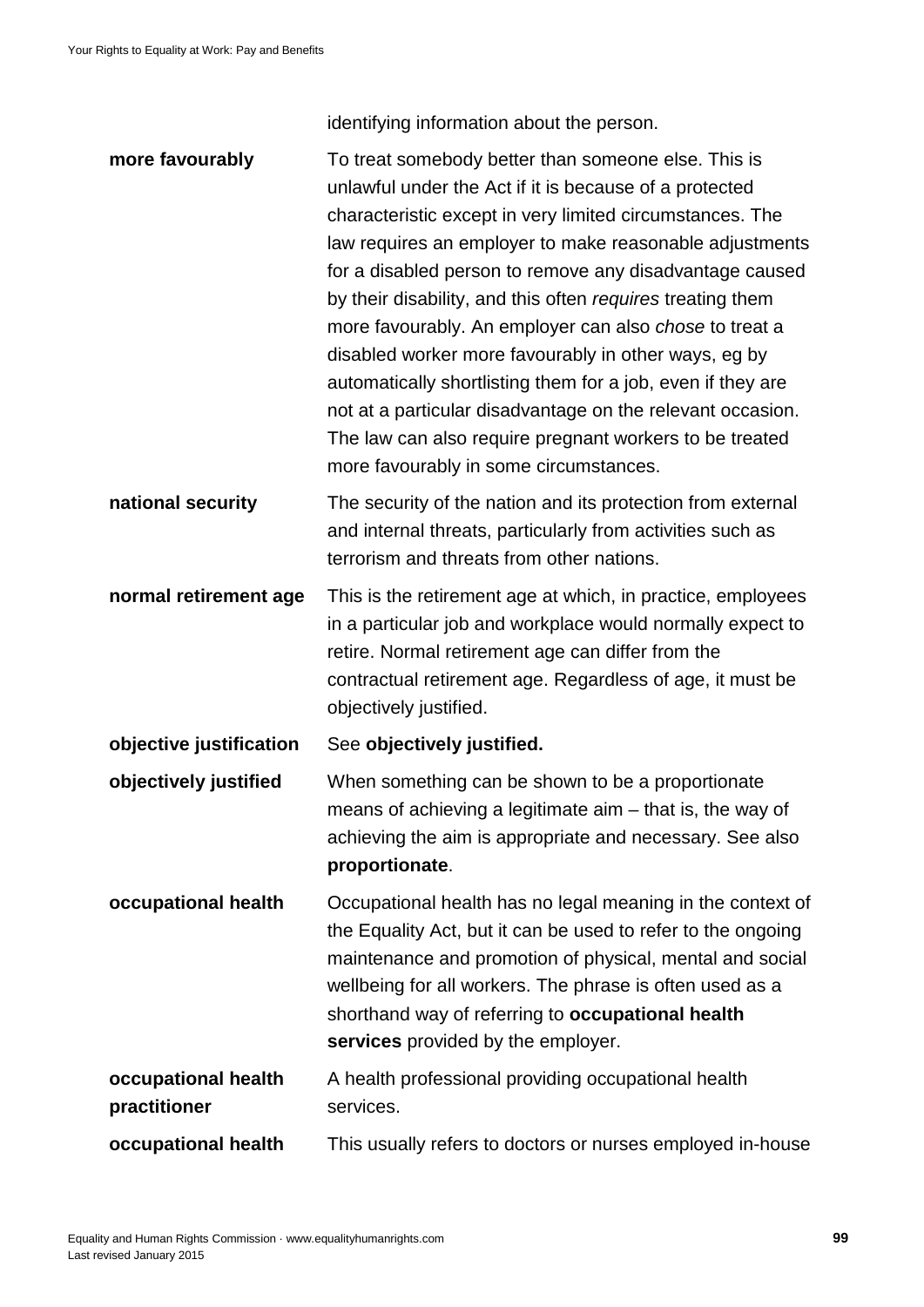| service                     | by an employer or through an external provider who the<br>employer may ask to see workers and give medical advice<br>on their health when workplace issues arise.                                                                                                                                                                                                                                                                                                                                      |
|-----------------------------|--------------------------------------------------------------------------------------------------------------------------------------------------------------------------------------------------------------------------------------------------------------------------------------------------------------------------------------------------------------------------------------------------------------------------------------------------------------------------------------------------------|
| occupational pension        | A pension which an employee may receive after<br>retirement as a contractual benefit.                                                                                                                                                                                                                                                                                                                                                                                                                  |
| occupational<br>requirement | An employer can discriminate against a worker in very<br>limited circumstances where it is an 'occupational<br>requirement' to have a particular protected characteristic<br>and the application of the requirement is objectively<br>justified. There are two particular occupational<br>requirement exceptions where employment is for the<br>purposes of an organised religion or the employer has an<br>ethos based on religion or belief, but very specific<br>requirements need to be fulfilled. |
| office-holders              | There are personal and public offices. A personal office is<br>a remunerated office or post to which a person is<br>appointed personally under the direction of someone else.<br>A person is appointed to a public office by a member of<br>the government, or the appointment is recommended by<br>them, or the appointment can be made on the<br>recommendation or with the approval of both Houses of<br>Parliament, the Scottish Parliament or the National<br>Assembly for Wales.                 |
| palantypist                 | Also known as 'Speech to Text Reporter'. A palantypist<br>reproduces speech into a text format onto a computer<br>screen at verbatim speeds for Deaf or hard of hearing<br>people to read.                                                                                                                                                                                                                                                                                                             |
| past disability             | A person who has had a disability as defined by the<br>Equality Act.                                                                                                                                                                                                                                                                                                                                                                                                                                   |
| perception                  | This refers to a belief that someone has a protected<br>characteristic, whether or not they do have it.<br>Discrimination because of a perceived protected<br>characteristic is unlawful. The idea of discrimination<br>because of perception is not explicitly referred to in the<br>Equality Act, but it is incorporated because of the way the                                                                                                                                                      |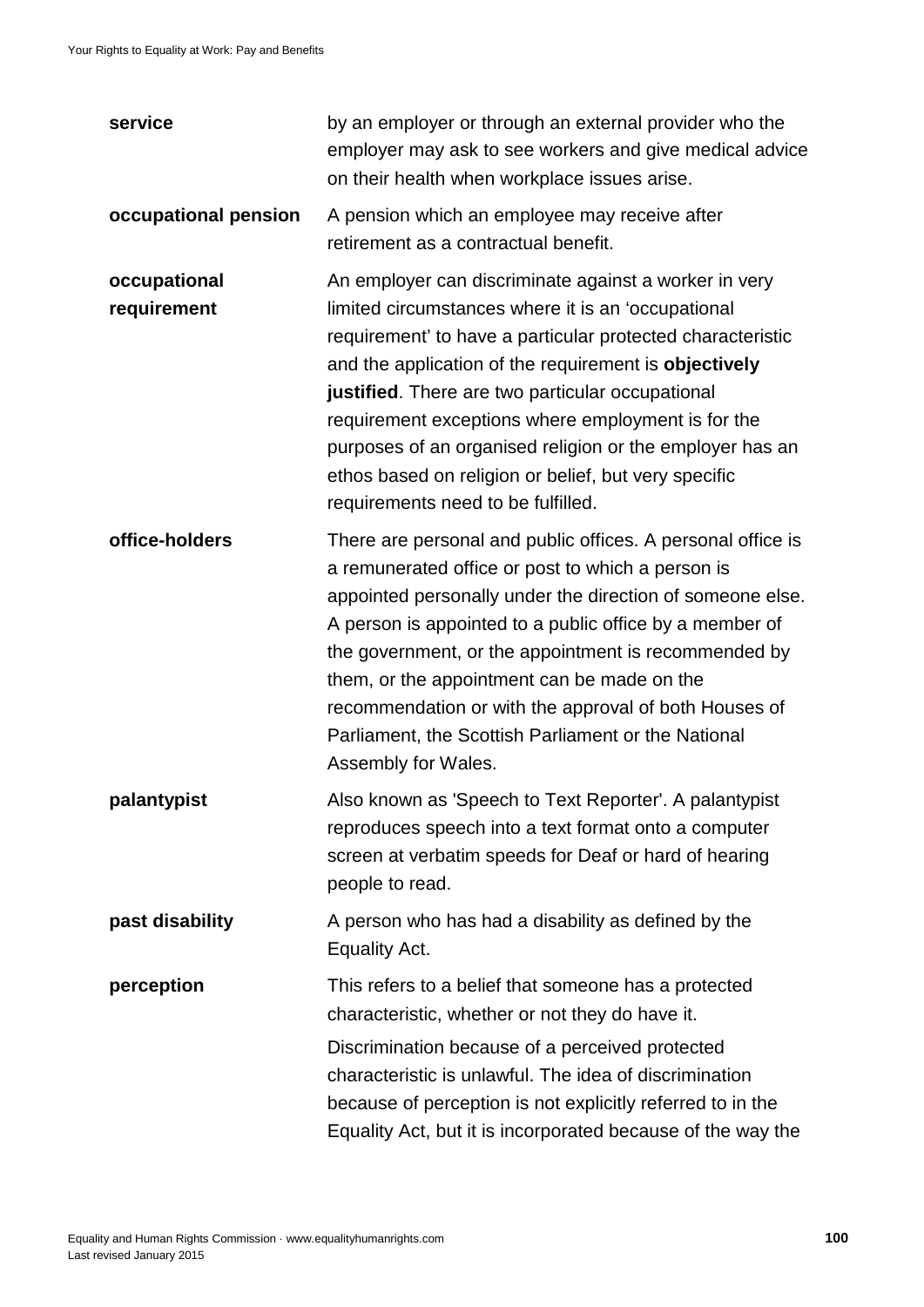definition of **direct discrimination** is worded.

**physical barriers** A physical feature of a building or premises which places disabled people at a **substantial** disadvantage compared to non-disabled people when accessing goods, facilities and services or employment. *See also* **physical features**. **physical features** Anything that forms part of the design or construction of a place of work, including any fixtures, such as doors, stairs etc. **positive action** If an employer reasonably thinks that people sharing a certain protected characteristic suffer a disadvantage connected to that characteristic or have different needs, or if their participation in work or other activity is disproportionately low, an employer can take any action (which would otherwise be discrimination against other people) which is a proportionate means of enabling or encouraging those people to overcome or minimise their disadvantage or to participate in work or other activities or meeting their needs. For example, an employer can put on training courses exclusively for workers with a particular protected characteristic. An employer is not allowed to give preference to a worker in recruitment or promotion because they have a protected characteristic. **positive discrimination** Treating someone with a protected characteristic more favourably to counteract the effects of past discrimination. It is generally not lawful, although more favourable

treatment of workers because of their disability is permitted if the employer so wishes. Moreover, the duty to make reasonable adjustments may require an employer to treat a worker more favourably if that is needed to avoid a disadvantage. **pre-employment disability and health enquiries** Generally**,** an employer must not ask about disabilities or the health of a job applicant before they have been offered the job. If the employer does ask such questions and then fails to offer the applicant the job, the fact that the

employer made such enquiries will shift the **burden of** 

**proof** if the applicant brings a claim for disability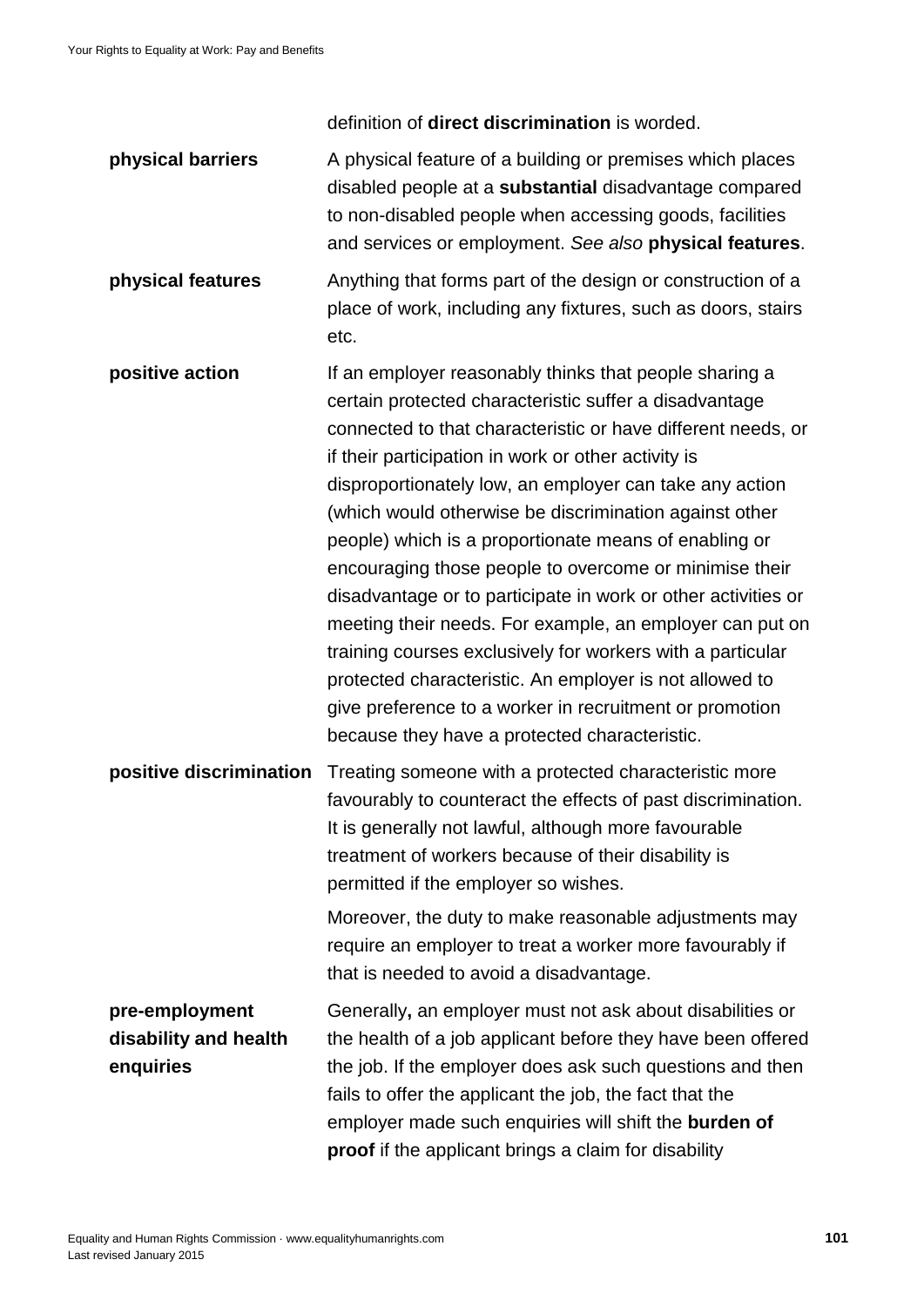|                              | discrimination. The Equality and Human Rights<br>Commission can also take legal action against the<br>employer if such enquiries are wrongly made. More detail<br>is set out in the guide, 'What equality law means for you<br>as an employer: when you recruit someone to work for<br>you'.                                         |
|------------------------------|--------------------------------------------------------------------------------------------------------------------------------------------------------------------------------------------------------------------------------------------------------------------------------------------------------------------------------------|
| pregnancy and<br>maternity   | Pregnancy is the condition of being pregnant or expecting<br>a baby. Maternity refers to the period after the birth, and is<br>linked to maternity leave in the employment context where<br>special protections apply.                                                                                                               |
| principal                    | In the context of a <b>contract worker</b> , this is someone who<br>makes work available for a worker who is employed by<br>someone else and supplied by that employer under a<br>contract between the employer and the principal. See<br>contract worker.                                                                           |
| procurement                  | The term used in relation to the range of goods and<br>services a public body or authority commissions and<br>delivers. It includes sourcing and appointment of a service<br>provider and the subsequent management of the goods<br>and services being provided.                                                                     |
| proportionate                | This refers to measures or actions that are appropriate<br>and necessary. Whether something is proportionate in the<br>circumstances will be a question of fact and will involve<br>weighing up the discriminatory impact of the action against<br>the reasons for it, and asking if there is any other way of<br>achieving the aim. |
| protected<br>characteristics | These are the grounds upon which discrimination is<br>unlawful. The characteristics are: age, disability, gender<br>reassignment, marriage and civil partnership, pregnancy<br>and maternity, race, religion or belief, sex and sexual<br>orientation.                                                                               |
| protected period             | This refers to the time in a work context when the specific<br>prohibition against unfavourable treatment of expectant<br>and new mothers applies. The period begins at the start of<br>a woman's pregnancy and continues until the end of her<br>maternity leave.                                                                   |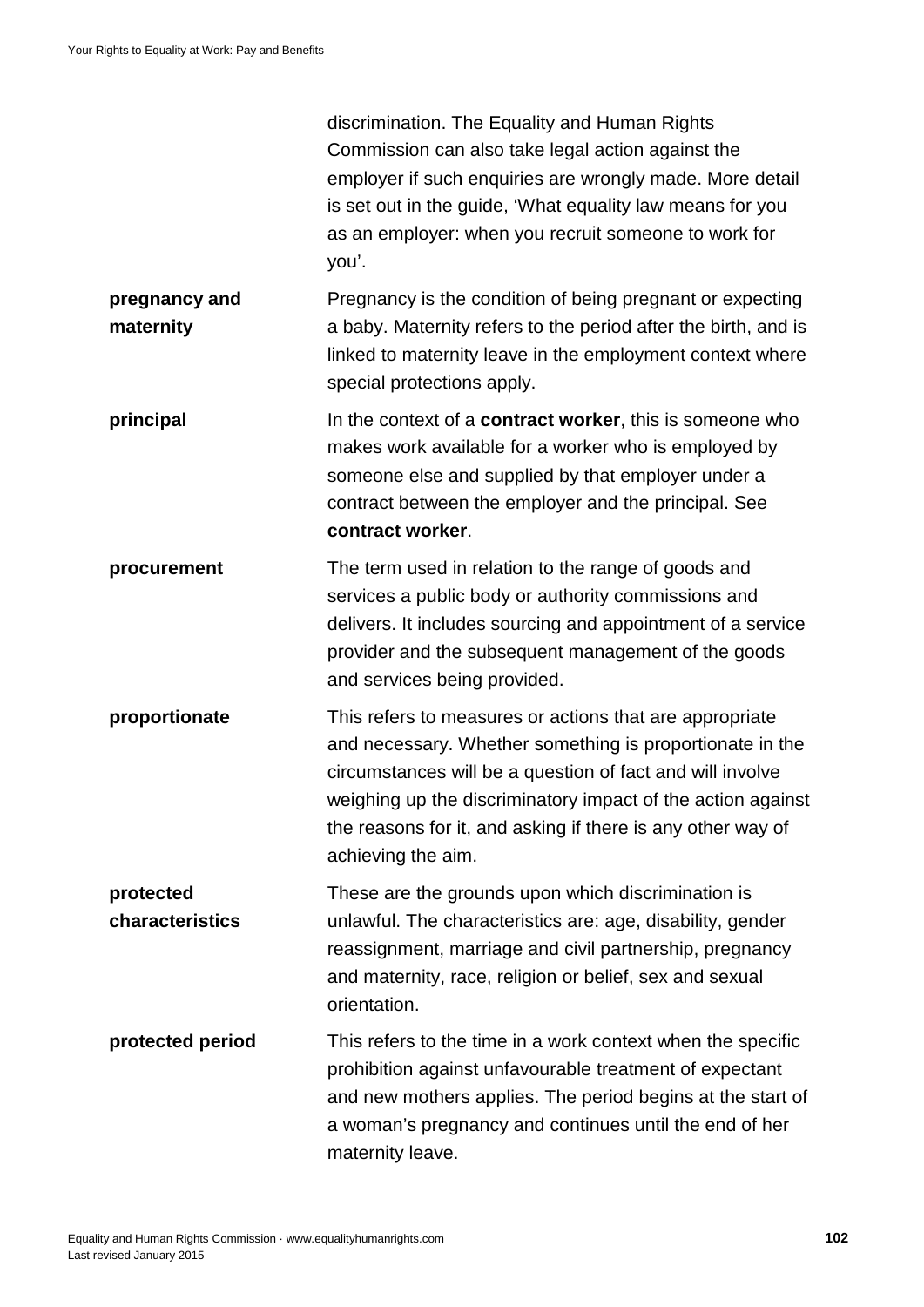| provision, criterion or<br>practice | Identifying a provision, criterion or practice is key to<br>establishing indirect discrimination. It can include, for<br>example, any formal or informal policies, decisions, rules,<br>practices, arrangements, criteria, conditions, prerequisites<br>or qualifications.                                                                                                                                                                                                         |
|-------------------------------------|------------------------------------------------------------------------------------------------------------------------------------------------------------------------------------------------------------------------------------------------------------------------------------------------------------------------------------------------------------------------------------------------------------------------------------------------------------------------------------|
| public authority                    | For the purposes of this Guidance a 'public authority'<br>means: government departments, local authorities, courts<br>and tribunals, health authorities and hospitals, schools,<br>prisons, and police.                                                                                                                                                                                                                                                                            |
| public bodies                       | For the purpose of this Guidance 'public bodies' includes<br>public authorities (as above) as well as organisations<br>which have a role in the processes of national<br>governments but are not a government department or part<br>of one. They operate to a greater or lesser extent at arm's<br>length from Ministers, departmental government body or<br>an inspectorate. This is not an exhaustive list.                                                                      |
| public functions                    | A 'public function' for the purposes of this Guidance is any<br>act or activities of a public nature carried out by a public<br>authority or public body or by the private or voluntary<br>sectors which is not already covered by the other sections<br>of the Act dealing with services, housing, education and<br>employment. Specifically, in relation to the private and<br>voluntary sectors it will cover certain acts or activities<br>carried out on behalf of the state. |
|                                     | Examples of public functions include: determining<br>frameworks for entitlement to benefits or services; law<br>enforcement; receiving someone into prison or<br>immigration detention facility; planning control; licensing;<br>parking controls; trading standards; environmental health;<br>regulatory functions; investigation of complaints; child<br>protection. This is not an exhaustive list.                                                                             |
|                                     | Any act or activity undertaken by a public authority in<br>relation to delivery of a public service or carrying out<br>duties or functions of a public nature e.g. the provision of<br>policing and prison services, including, government policy-<br>making or local authority planning services.                                                                                                                                                                                 |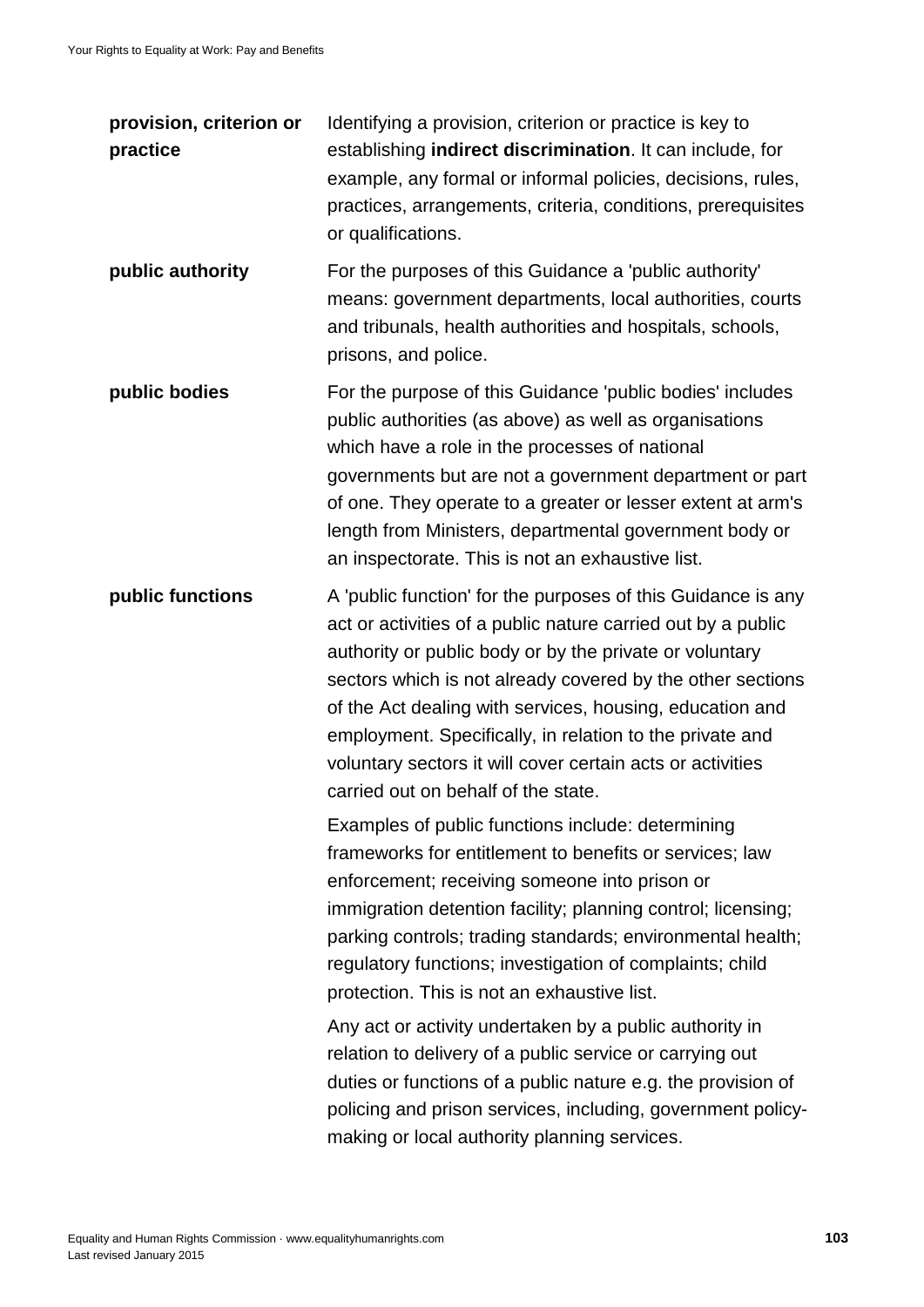| public sector equality<br>duty      | The duty on a public authority when carrying out its<br>functions to have due regard to the need to eliminate<br>unlawful discrimination and harassment, foster good<br>relations and advance equality of opportunity.                                                                                                                                                                                                         |
|-------------------------------------|--------------------------------------------------------------------------------------------------------------------------------------------------------------------------------------------------------------------------------------------------------------------------------------------------------------------------------------------------------------------------------------------------------------------------------|
| questions procedure                 | A discrimination law procedure whereby written pre-action<br>questions are issued to the respondent, i.e. the person or<br>organisation against whom a discrimination claim may be<br>made. The questions are usually put onto a standard<br>written form which is often called a 'questionnaire'. This<br>procedure will be abolished on 6 April 2014 (see, section<br>in the Guidance on 'questions procedure' for details). |
| race                                | Refers to the protected characteristic of race. It refers to a<br>group of people defined by their colour, nationality<br>(including citizenship), ethnic or national origins.                                                                                                                                                                                                                                                 |
| rated as equivalent                 | An equal pay concept - see equal work                                                                                                                                                                                                                                                                                                                                                                                          |
|                                     | reasonable adjustment See the duty to make reasonable adjustments.                                                                                                                                                                                                                                                                                                                                                             |
| regulations                         | Secondary legislation made under an Act of Parliament (or<br>European legislation) setting out subsidiary matters which<br>assist in the Act's implementation.                                                                                                                                                                                                                                                                 |
| religion or belief                  | Religion has the meaning usually given to it but belief<br>includes religious and philosophical beliefs including lack<br>of belief (e.g. atheism). Generally, a belief should affect<br>your life choices or the way you live for it to be included in<br>the definition.                                                                                                                                                     |
| religion or belief<br>organisations | An organisation founded on an ethos based on a religion<br>or belief. Faith schools are one example of a religion or<br>belief organisation. See also religion or belief.                                                                                                                                                                                                                                                      |
| religious organisation              | See religion or belief organisations.                                                                                                                                                                                                                                                                                                                                                                                          |
| retirement age                      | The age at which an employee retires or is expected to<br>retire. This may be an age which is set in the employee's<br>contract of employment or the normal retirement age in<br>that employment. Employers must objectively justify any<br>retirement age imposed, following the abolition of the<br>default retirement age in 2011. The employer may also<br>impose a retirement age on workers who are not                  |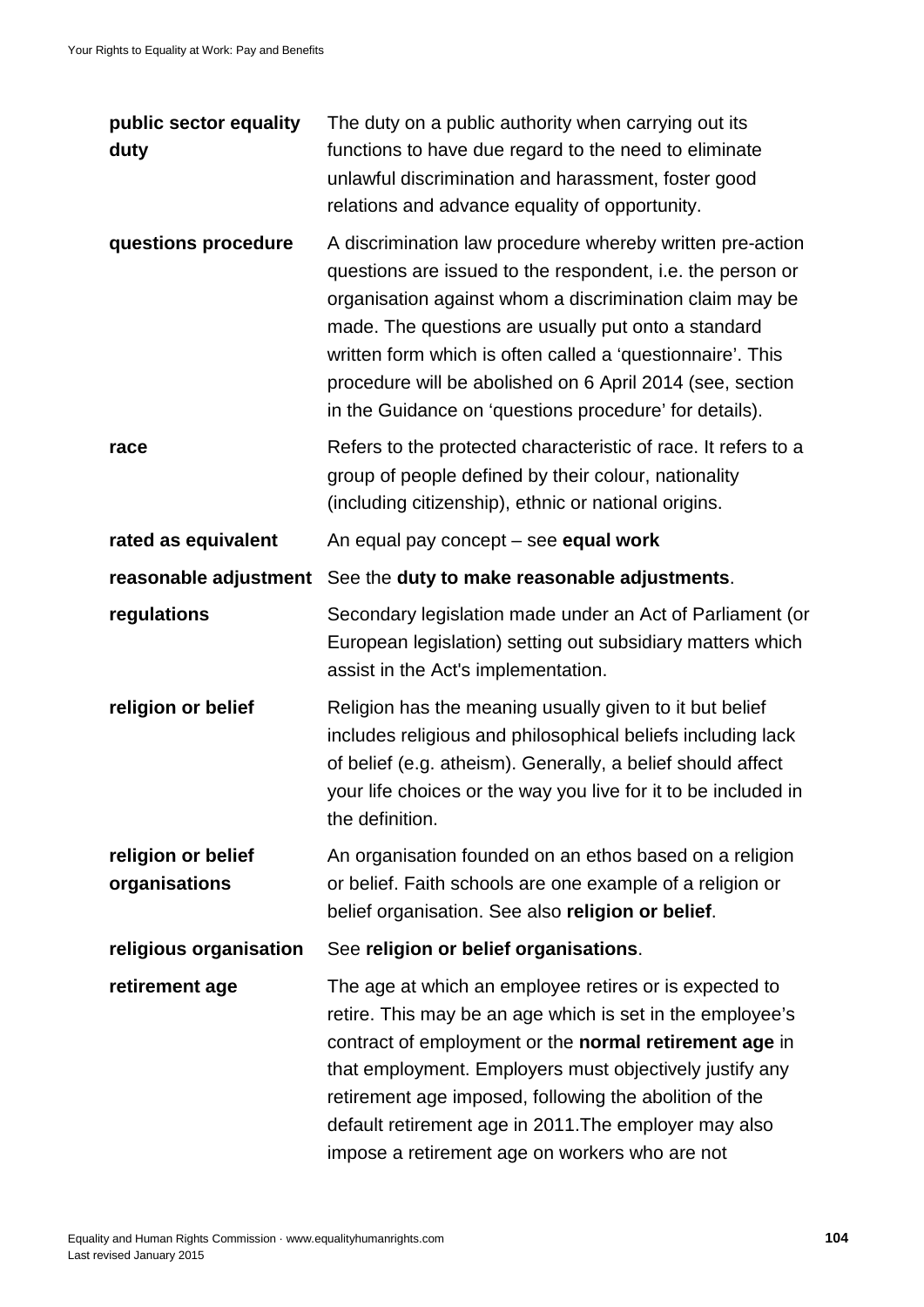employees, but this must also be objectively justified.

| right to request<br>flexible working | Employees with at least 26 weeks' service have the right<br>to request flexible working under a formal procedure for<br>any reason. This is simply an entitlement to go through a<br>formal procedure to have the request considered in a<br>meeting and to receive written reasons for any refusal. A<br>right to be allowed to work flexibly for care reasons applies<br>more widely to workers and is covered by indirect sex<br>discrimination law under the Equality Act. |
|--------------------------------------|--------------------------------------------------------------------------------------------------------------------------------------------------------------------------------------------------------------------------------------------------------------------------------------------------------------------------------------------------------------------------------------------------------------------------------------------------------------------------------|
| same employment                      | An equal pay concept (see equal work). Generally,<br>women and men can compare their pay and other<br>conditions with those employed by the same or an<br>associated employer.                                                                                                                                                                                                                                                                                                 |
| service complaint                    | Where the discrimination occurred while the worker was<br>serving as a member of the armed forces, an employment<br>tribunal cannot decide the claim unless the worker has<br>made a service complaint about the matter which has not<br>been withdrawn.                                                                                                                                                                                                                       |
| service provider                     | Someone (including an organisation) who provides<br>services, goods or facilities to the general public or a<br>section of it.                                                                                                                                                                                                                                                                                                                                                 |
| sex                                  | This is a protected characteristic. It refers to whether a<br>person is a man or a woman (of any age).                                                                                                                                                                                                                                                                                                                                                                         |
| sexual harassment                    | Any conduct of a sexual nature that is unwanted by the<br>recipient, including verbal, non-verbal and physical<br>behaviour, and which violates the victim's dignity or<br>creates an intimidating, hostile, degrading or offensive<br>environment for them.                                                                                                                                                                                                                   |
| sexual orientation                   | Whether a person's sexual attraction is towards their own<br>sex, the opposite sex or to both sexes.                                                                                                                                                                                                                                                                                                                                                                           |
| single-sex facilities                | Facilities which are only available to men or to women, the<br>provision of which may be lawful under the Equality Act.                                                                                                                                                                                                                                                                                                                                                        |
| specific equality duties             | These are duties imposed on certain public authorities.<br>They are designed to ensure that the better performance<br>by a public authority of the public sector equality duty. See                                                                                                                                                                                                                                                                                            |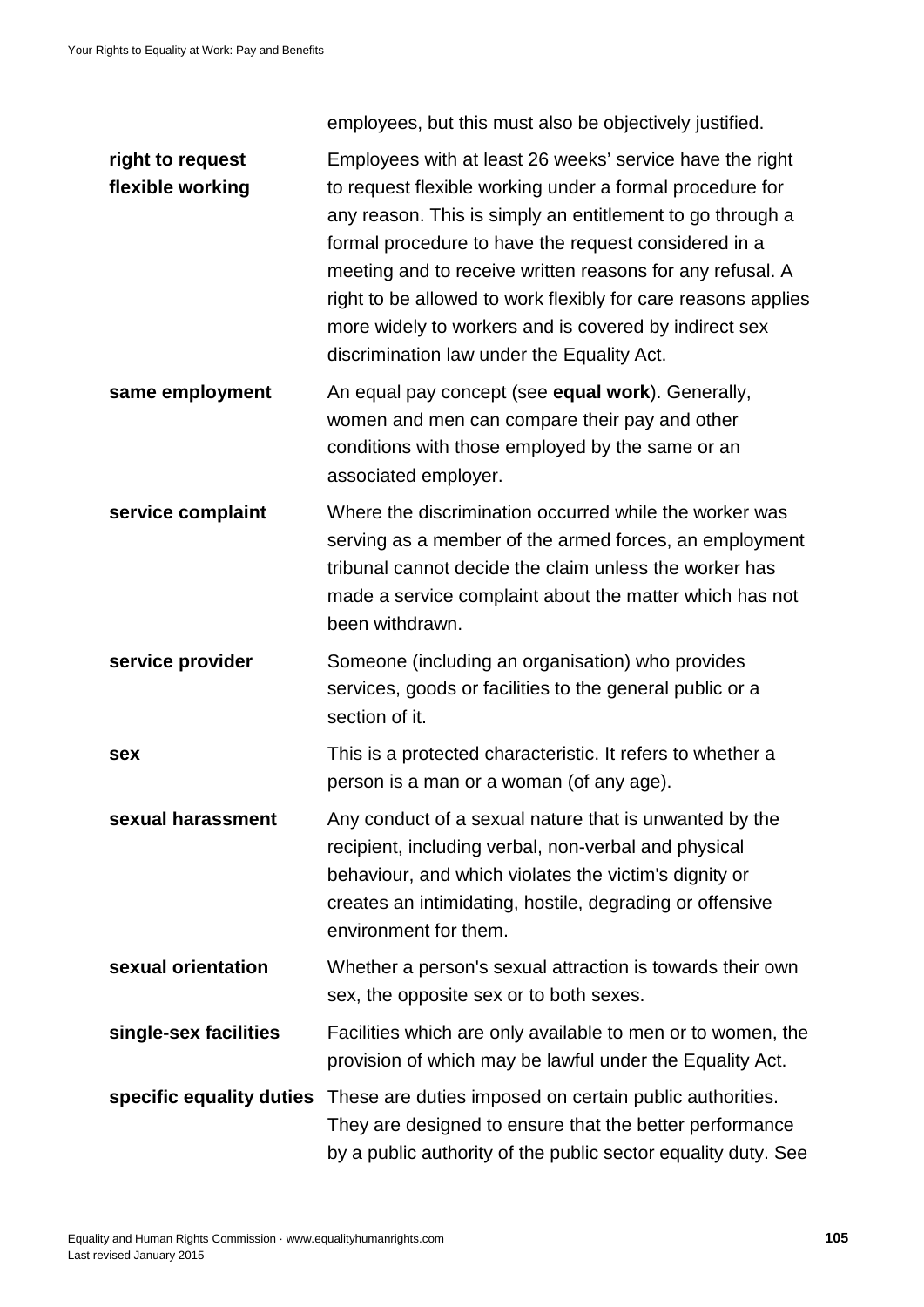also **public sector equality duty**.

**stakeholders** People with an interest in a subject or issue who are likely to be affected by any decision relating to it and/or have responsibilities relating to it. **substantial** This word tends to come up most in connection with the definition of disability and the duty to make reasonable adjustments for disabled workers. The Equality Act says only that 'substantial' means more than minor or trivial. **terms of employment** The provisions of a person's contract of employment, whether provided for expressly in the contract itself or incorporated by statute, custom and practice or common law etc. **textphone** A type of telephone for Deaf or hard of hearing people which is attached to a keyboard and a screen on which the messages sent and received are displayed. **trade unions** These are organisations formed to represent workers' rights and interests to their employers, for example in order to improve working conditions, wages or benefits. They also advocate more widely on behalf of their members' interests and make recommendations to government, industry bodies and other policy makers. **transsexual person** Refers to a person who has the protected characteristic of **gender reassignment**. This may be a woman who has transitioned or is transitioning to be a man, or a man who has transitioned or is transitioning to be a woman. The law does not require a person to undergo a medical procedure to be recognised as a transsexual person. Once a transsexual person has acquired a **gender recognition certificate**, it is probably the case that they should be treated entirely as their acquired gender. **tribunal** See **Employment Tribunal two ticks symbol** A sign awarded by Jobcentre Plus to employers who are positive about employing disabled people and are committed to employing, keeping and developing disabled staff.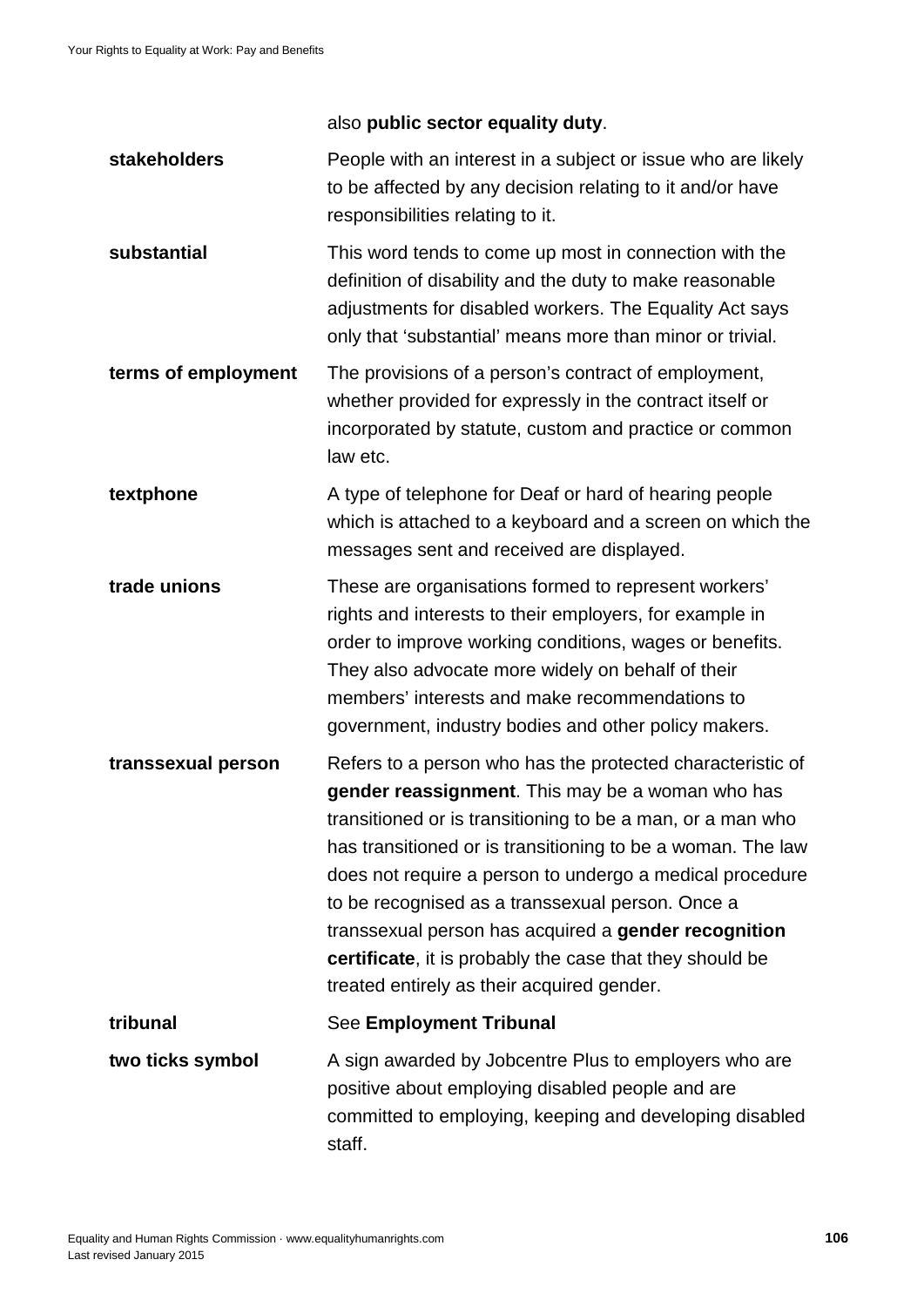| <b>UK Text Relay Service</b> | Text Relay is a national telephone relay service for deaf,<br>deafened, hard of hearing, deafblind and speech-impaired<br>people. It lets them use a textphone to access any<br>services that are available on standard telephone<br>systems.                                                                                                                                                                                                                 |
|------------------------------|---------------------------------------------------------------------------------------------------------------------------------------------------------------------------------------------------------------------------------------------------------------------------------------------------------------------------------------------------------------------------------------------------------------------------------------------------------------|
| unfavourably                 | The term is used (instead of less favourable) where a<br>comparator is not required to show that someone has<br>been subjected to a detriment or disadvantage because of<br>a protected characteristic – for example in relation to<br>pregnancy and maternity discrimination, or discrimination<br>arising from disability.                                                                                                                                  |
| vicarious liability          | This term is sometimes used to describe the fact that an<br>employer is legally responsible for discrimination carried<br>out by its employees. See also liability.                                                                                                                                                                                                                                                                                           |
| victimisation                | Subjecting a person to a detriment because they have<br>done a protected act or there is a belief that they have<br>done a protected act i.e. bringing proceedings under the<br>Equality Act; giving evidence or information in connection<br>with proceedings under the Act; doing any other thing for<br>the purposes or in connection with the Act; making an<br>allegation that a person has contravened the Act; or<br>making a relevant pay disclosure. |
| victimise                    | The act of victimisation.                                                                                                                                                                                                                                                                                                                                                                                                                                     |
| vocational service           | A range of services to enable people to retain and gain<br>paid employment and mainstream education.                                                                                                                                                                                                                                                                                                                                                          |
| vocational training          | Training to do a particular job or task.                                                                                                                                                                                                                                                                                                                                                                                                                      |
| <b>Work Choice</b>           | Work Choice provides support to disabled people in<br>helping them get and keep a job. The type of support<br>varies according to the help needed but can include<br>training and developing skills; building confidence and<br>interview coaching.                                                                                                                                                                                                           |
| work of equal value          | See equal work.                                                                                                                                                                                                                                                                                                                                                                                                                                               |
| worker                       | In this guide, 'worker' is used to refer to any person<br>working for an employer, whether they are employed on a<br>contract of employment (ie an 'employee') or on a                                                                                                                                                                                                                                                                                        |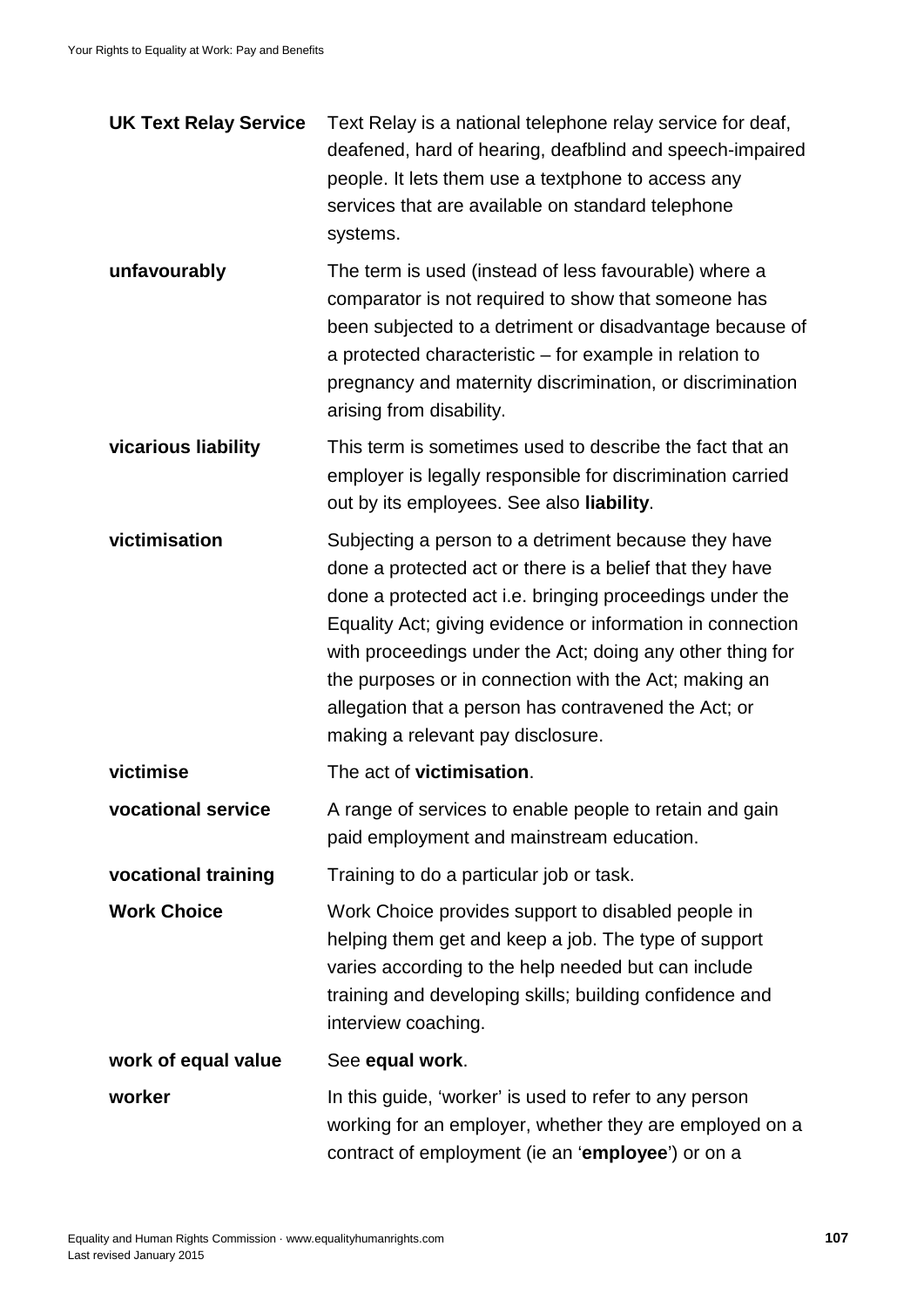contract personally to do work, or more generally as a **contract worker.** In employment law, the term 'worker' has a similar meaning to those people covered by the Equality Act. However, it is not quite identical to that and has its own definition; the term is used, for example, to people covered by the Working Time Regulations and the law on the minimum wage.